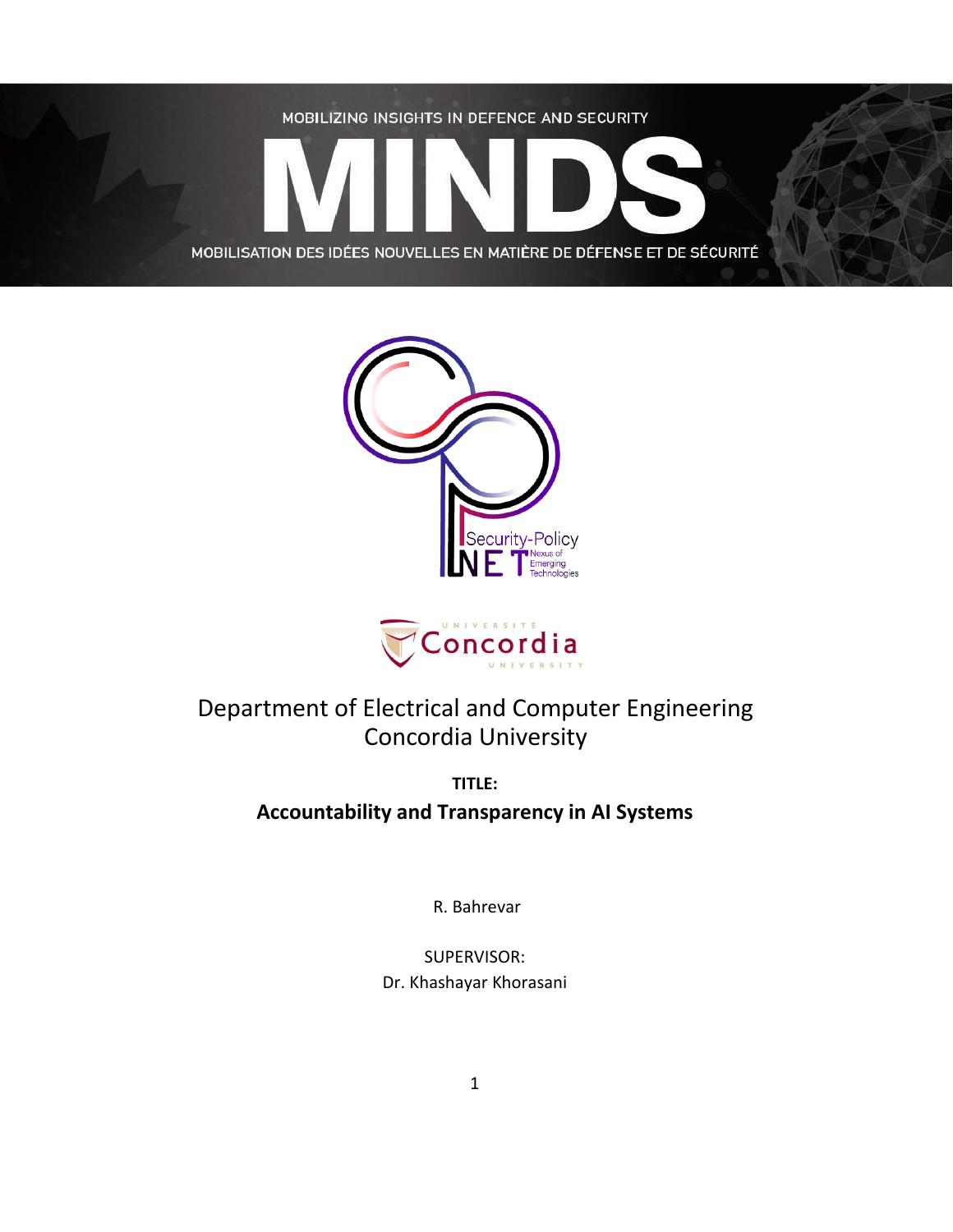## **Abstract**

Artificial intelligence allows us to understand the ever-growing data that is produced worldwide. Since AI systems can produce powerful models that can make sense of large amounts of data, this will stimulate the increase of investments in AI-based smart technologies in various areas. Scientific papers, Industry, and job markets are showing significant interest in the development of AI-based technologies. To make sure the regulation of these systems has not failed to keep sight of these advancements, here we address our perspective and recommendations on barriers in ethics, security, fairness, and transparency for the current AI-based technologies as well as the emerging technologies.

We address definitions and ethical constraints regarding an AI system. What type of features should an AI system have to be considered Ethical? What is data privacy? How can a non-transparent AI system create problems with respect to the different applications? How the development of internet networks will affect AI-based technology? Who is accountable? These are the type of questions that we try to answer in this document.

In the first part of this document, we discuss why the technical aspects should be regarded as a criterion in the development of an AI system. Based on the review of important papers in the literature, this report approaches preventive measures that can be considered in terms of standards, which may help us to regulate the AI systems and hold AI developers accountable.

In the second part, we have discussed potential privacy, security, and fairness concerns of the near future where AI system would be combined with a much more advanced internet capability such as 5G technology, edgecloud ethnology, or a combination of these two. How can we benefit from the cutting-edge technologies that this combination has to offer, as well as respond to the privacy concerns that are much more complicated?

Conceivably, by considering the right approach for the AI design, proactiveness, and push for consideration of ethical constraints we can become closer to an "ethical by design" AI.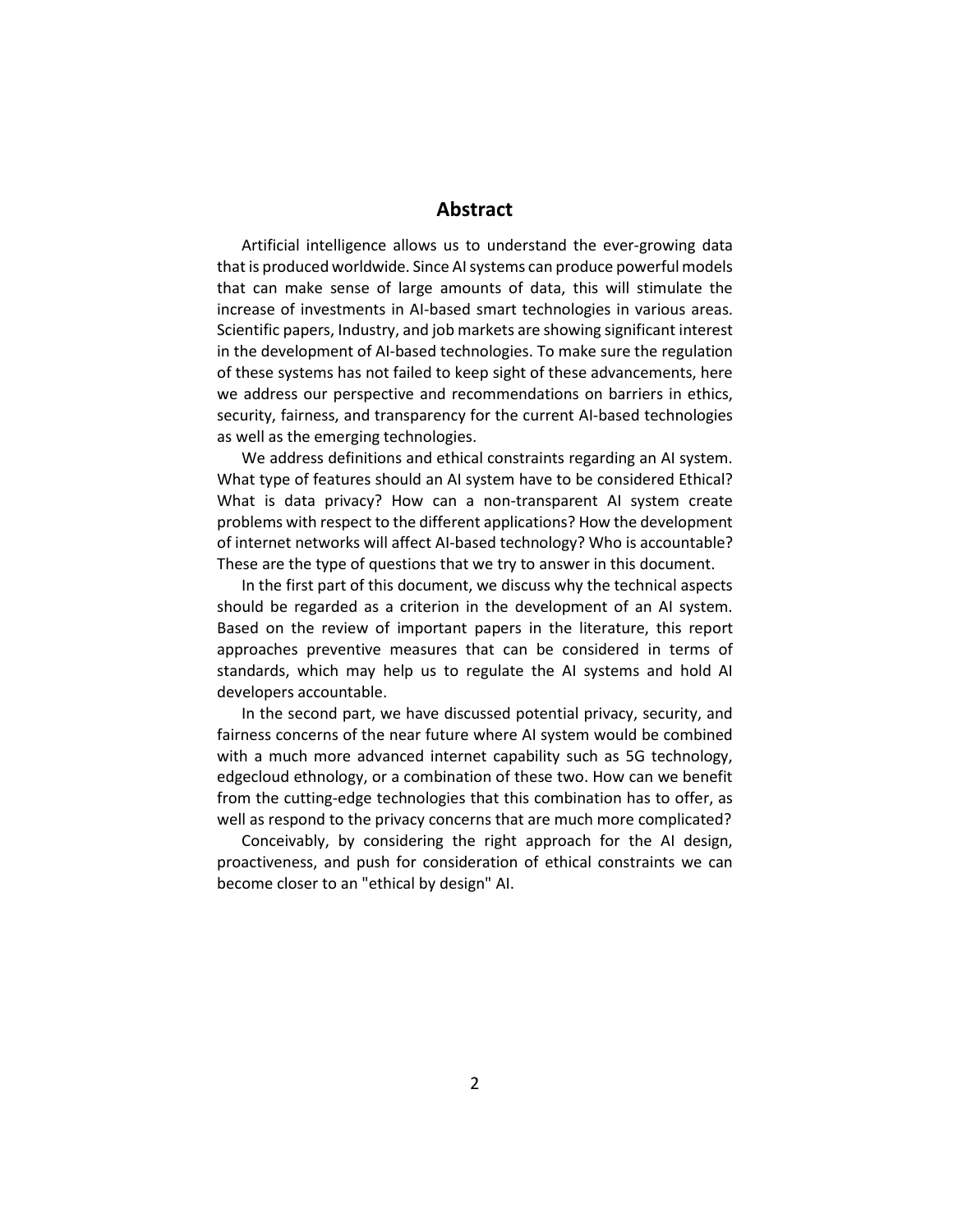# 1 Introduction

Artificial intelligence is becoming a non-separable part of the technology, and in many aspects facilitates its advance at a high rate. It has been widely used in applications such as autonomous driving systems, recommender systems, face recognition, speech recognition, handwriting recognition, computer vision, automated reasoning, and its true potential may yet be unimaginable. Deep learning is one of the most famous subclasses of AI systems. Its underlying principle of decision making is referred to as the black-box model. Even with the knowledge about the mathematics behind the model, it is difficult to construct an explanatory structure [1]. Lack of explainability is problematic in light of the accountability of the AI systems with regards to their resulting decision for different inputs. Decisions in the area such as determining persons weight based on their social media image [2], predicting crime using information from the twitter[3], recruitment AI [4], Business Intelligence (BI) [5], foreign policy decision making [6]. As a consequence questions about ethics, privacy, security, and fairness of the decision-making process will surface, which [7] refers to them as essential characteristics of an explainable AI.



Figure 1: Issues with AI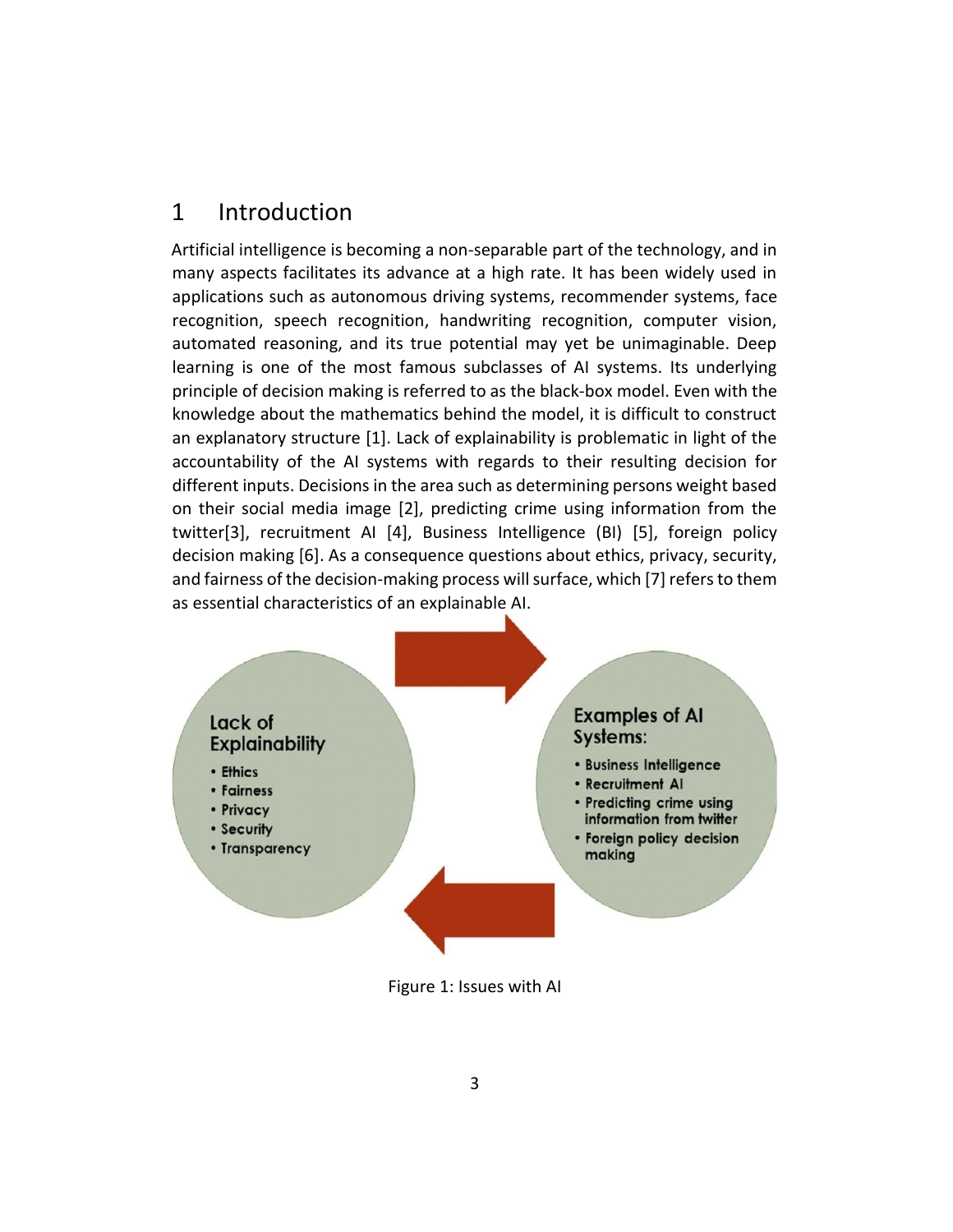As mentioned, the characteristics of explainable AI systems are ethics, fairness, security, and privacy, these concepts can be integrated into AI, through introducing new policies and presenting them as standards, or guidelines that would ensure the accountability of AI systems [8]. The ideal situation is to achieve an "Ethical by Design AI" [8]. Here, we argue that there are two viewpoints on the design of an ethical AI, the first one is regarded as the ethical constraint which encompasses all the ethical, policy aspects, and concerns that must be constantly addressed with regards to currents standards on the ethical ground [8], and the other is referred to as the transparency of the methodology. In this report, we try to address achieving the ethical AI through these viewpoints.



Figure 2: Ethical by Design AI

In terms of ethical/moral grounds, the issues can be viewed in terms of what the general public and we as human beings believe that is morally the right thing, and what steps should we take to prevent undesirable events such as discrimination, loss of private information, defamation, and harm to the general public / the clients dealing with such systems. To deal with this, we have to consider what tools or standards should we look into to be able to come up with the policies, which protects the privacy and serves the interest of the people.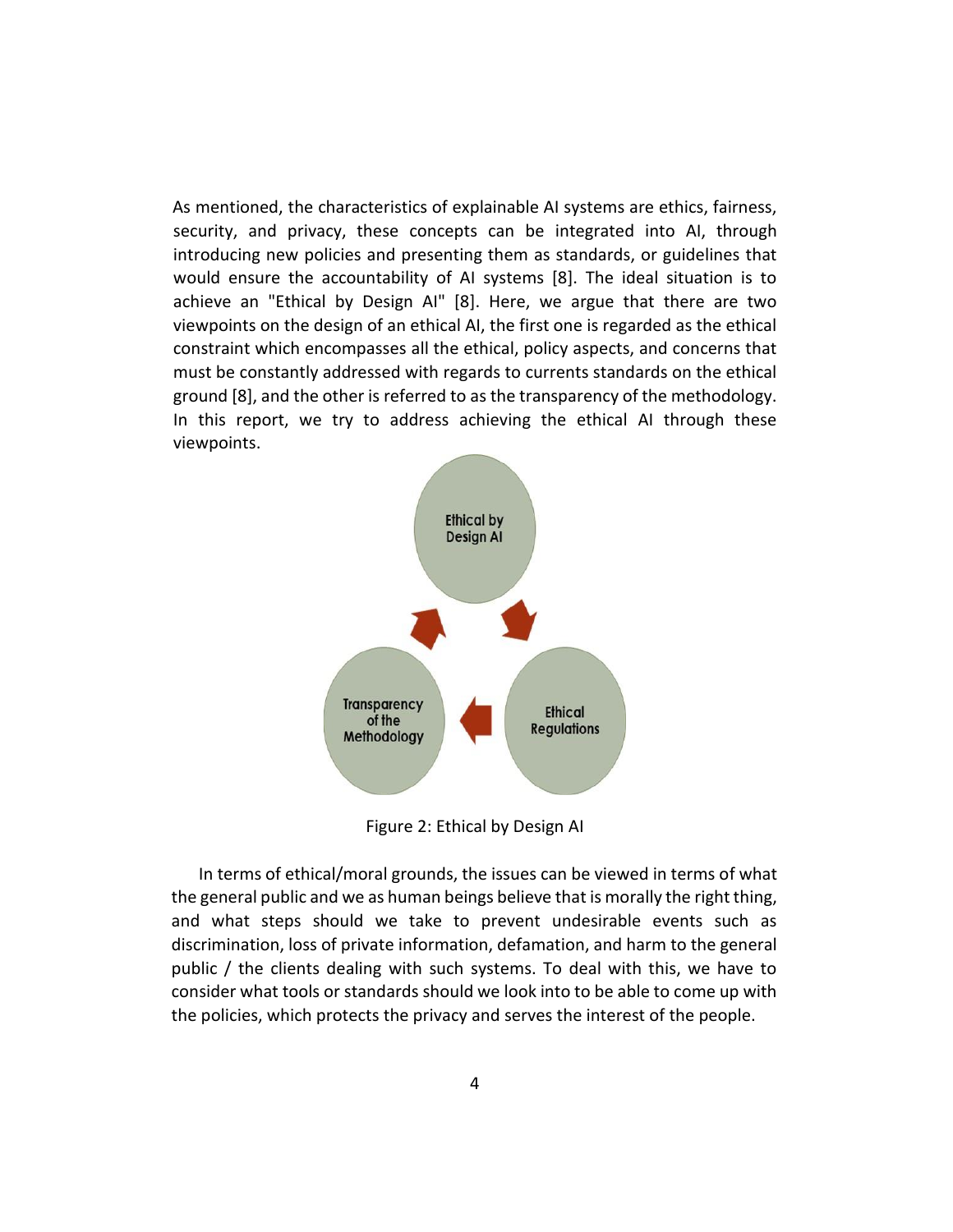In terms of technical aspects, it is important to readjust our policies based on studies that are concerned with the security and transparency of the AI systems. To address this issue, one approach is to investigate the notion of the explainability for the AI systems.

In [7], a conceptualize perspective to the notion of explainability is presented. Based on this study, AI systems are divided into three categories of opaque systems (e.g. black box models), interpretable systems (e.g. SVM), and comprehensible systems (e.g. ultra-strong machine learning). Opaque systems are defined as the general type of systems where maps between input and outputs are invisible to the user. Interpretable systems are defined as a type of system where users cannot see, study, or understand how inputs are mapped to the outputs. Comprehensible systems mean the systems provide some information, along with the decision that would allow the user to understand why a certain output has resulted from a certain input. Here, they argue that AI systems should be augmented with human-understandable reasoning, such that it encompasses the characteristics of an explainable AI. An interpretable AI system [9] brings a certain degree of trust toward the AI, it is an improvement that will help to facilitate debugging, increase understanding of the AI by the user, decrease subconscious biases, and brings trust toward the performance AI system. Another approach is to investigate methods such as adversarial AI [10] and security certification [11], that deal with the vulnerability of the AI system. As an example, we try to investigate what are the possible threats to an AI system, and what are the possible solutions to counter these threats?

In this report, we try to identify discussions that can be set into policies and can be beneficial to the transparency, security, and accountability of the AI. We also aim to recommend extra measures such as observer design based on explainable AI, which can help with the security and transparency of the AI systems. We want to show how can we utilize these ideas to become closer to an ethical by design AI. The organization of this report is as the following.

In section 2 we discuss a survey of definitions and concepts regarding the characteristics of an ethical by design AI, and in the following, a review of the available techniques for achieving these constraints will be presented. Based on the investigated methodologies and ideas, we present our model for dealing with the accountability issues for the AI system, and express essential element for the technical certification of an AI system and section 6 is the conclusion.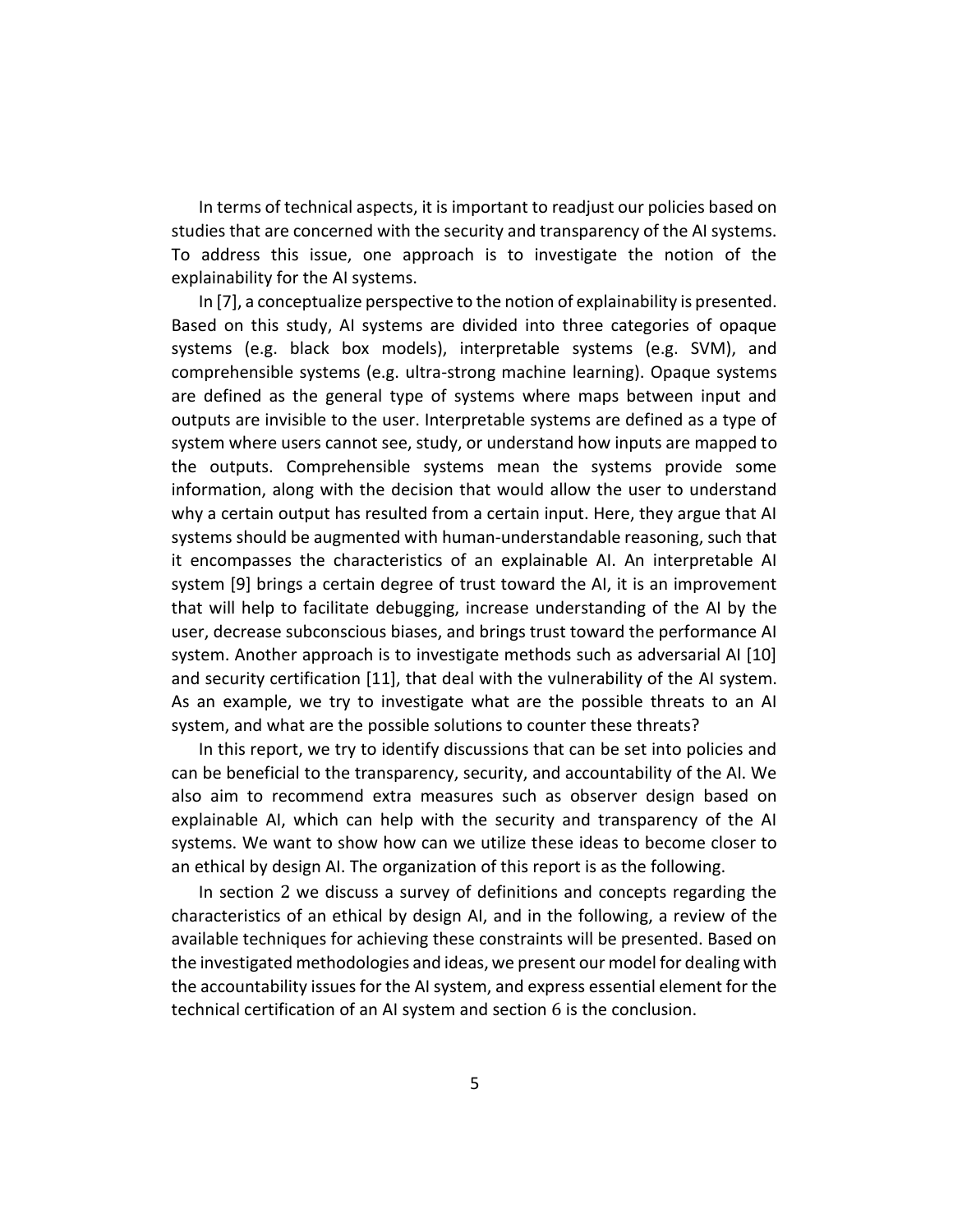Section 3 is dedicated to policy regarding to new advancement in IoT and how these advancement will effect our privacy and security with regards to AI sensory system.

## 1.1 Challenges

Artificial intelligence allows us to understand the ever-growing data that is produced worldwide. According to the IDC<sup>1</sup> (International Data Corporation), the Global DataSphere<sup>2</sup> will increase from an estimate of 50 zettabytes in 2020 to 175 zettabytes in 2025 [12]. Since AI systems can produce powerful models that can make sense of large amounts of data, this will stimulate the increase of investments in AI-based smart technologies in various areas. The time is now to be proactive such that we can identify the problems, and provide accountability measures that can regulate these systems.

In this regard, we want to identify what are the values that an ideal AI system should encompass. What features reliable AI systems hold? How can we improve trust regarding the AI systems? and our main question is: how can we regulate AI systems such that they are held accountable not by the trust but through scalable criteria?

In addition, we will witness increased development of the internet of things which is essential due to the ever-increasing amount of transferred data in the world. In this regard, Bell has already launched a 5G network in Montreal, Toronto, Calgary, Edmonton, and Vancouver [13]. Based on Gartner's estimate [14], in 2018, "around 10 % of enterprise generated data is created and processed outside a traditional centralized data center or cloud, the amount that will reach 75 % by 2025". Companies like as IBM (International Business Machine Corporation) are already on the move with the further expansion of the internet network, specifically the combination of 5g of edge computing in IoT, which brings computing and cloud closer to the edge device. IBM describes this combination as "cost-effective, better data control, with faster insights, improved response time, and continuous operation", which will further enhance and expand AI systems and their applications.

<sup>&</sup>lt;sup>1</sup> IDC: International Data Corporation is a highly recognized organization that helps business executives and investors to make fact-based technology decisions.

 $<sup>2</sup>$  The Global DataSphere: It is the summation of all the data, no matter created, captured, or</sup> replicated in any given year.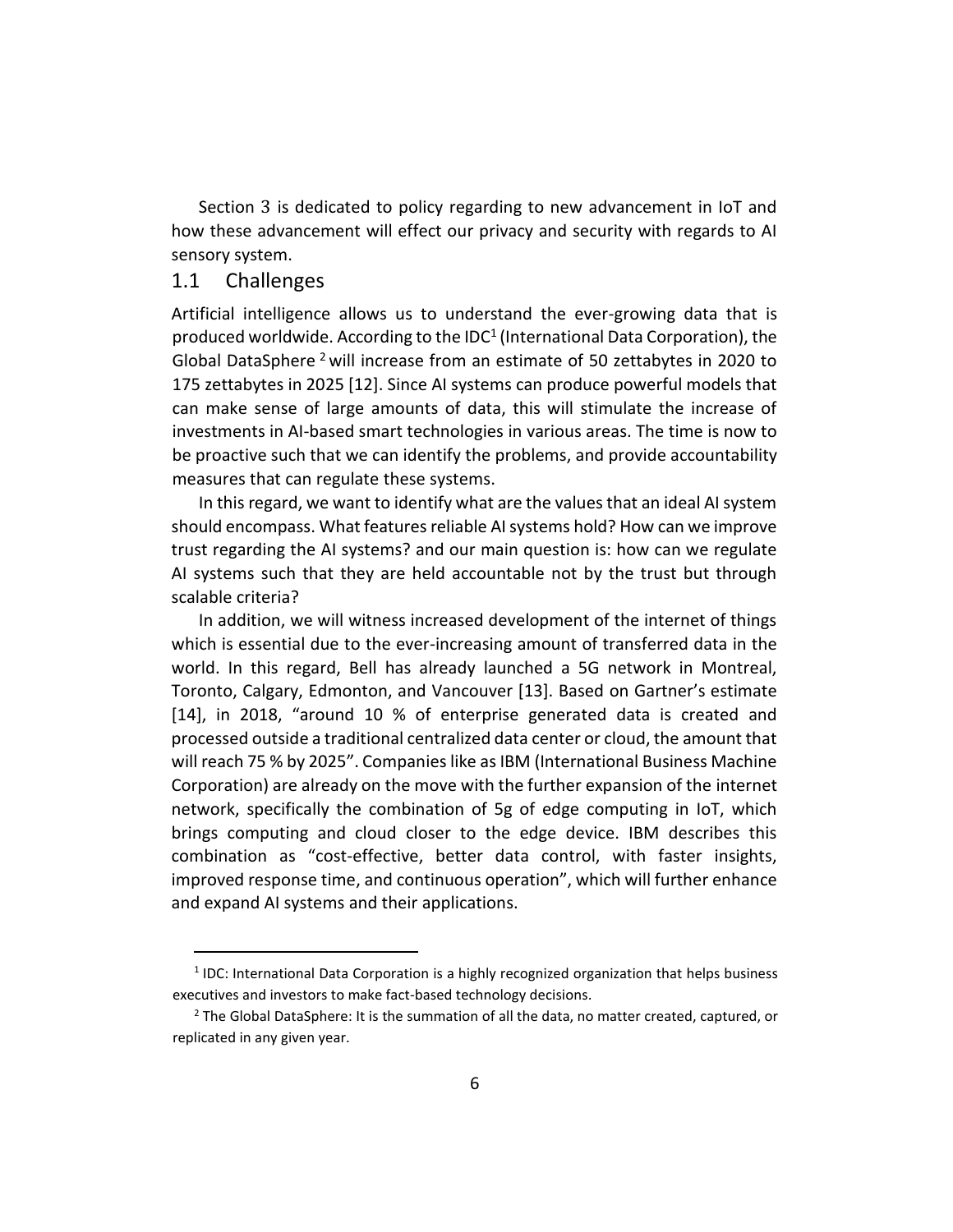We also want to investigate how emerging development in internet technologies such as 5G and distributed cloud computing will complicate the privacy, security, fairness, accountability, transparency, and ethical issues regarding AI systems, and what policies will help us to be ready for this change?

# 2 Accountability of AI systems

# 2.1 Literature Review: Ethical Guidelines and Standardization

Here, we approach different viewpoints regarding ethics in artificial intelligence. In [8], an ethical framework for artificial intelligence in Australia is presented. First, we review the definitions of an unbiased AI, and the tools suggested by this study to establish an initial understanding of an ethical framework's concerns:

## 2.1.1 Core Principal of An AI System [8]

- Transparency: The public should be informed when an AI system uses information that impacts their life. The developers should ensure that their product is transparent about the type of information it utilizes to make a decision. A trade-off exists, by considering this definition of the transparency, since transparency sometimes can lead to the problem of cyber-security, where people with malicious intent can use the information publicized about the AI to generate the undesirable outcome that can harm the public.
- Generate net benefit: An AI system should be beneficial to the people.
- Do no harm: The negative effect of AI systems that are developed for civilian purposes should be minimized. As an example, COMPASS, an AI sentencing tool is mentioned, which predicts and suggests to a judge, whether or not a prisoner will be granted a parolee. Investigation revealed that this system was highly biased toward African Americans [8, 15].
- Accountability: AI systems designers must be held accountable for the negative effect, lack of security, loss of private information, or harm that may cause to the people. A prime example of where accountability and transparency matters, is the propagation of fake news in today's society,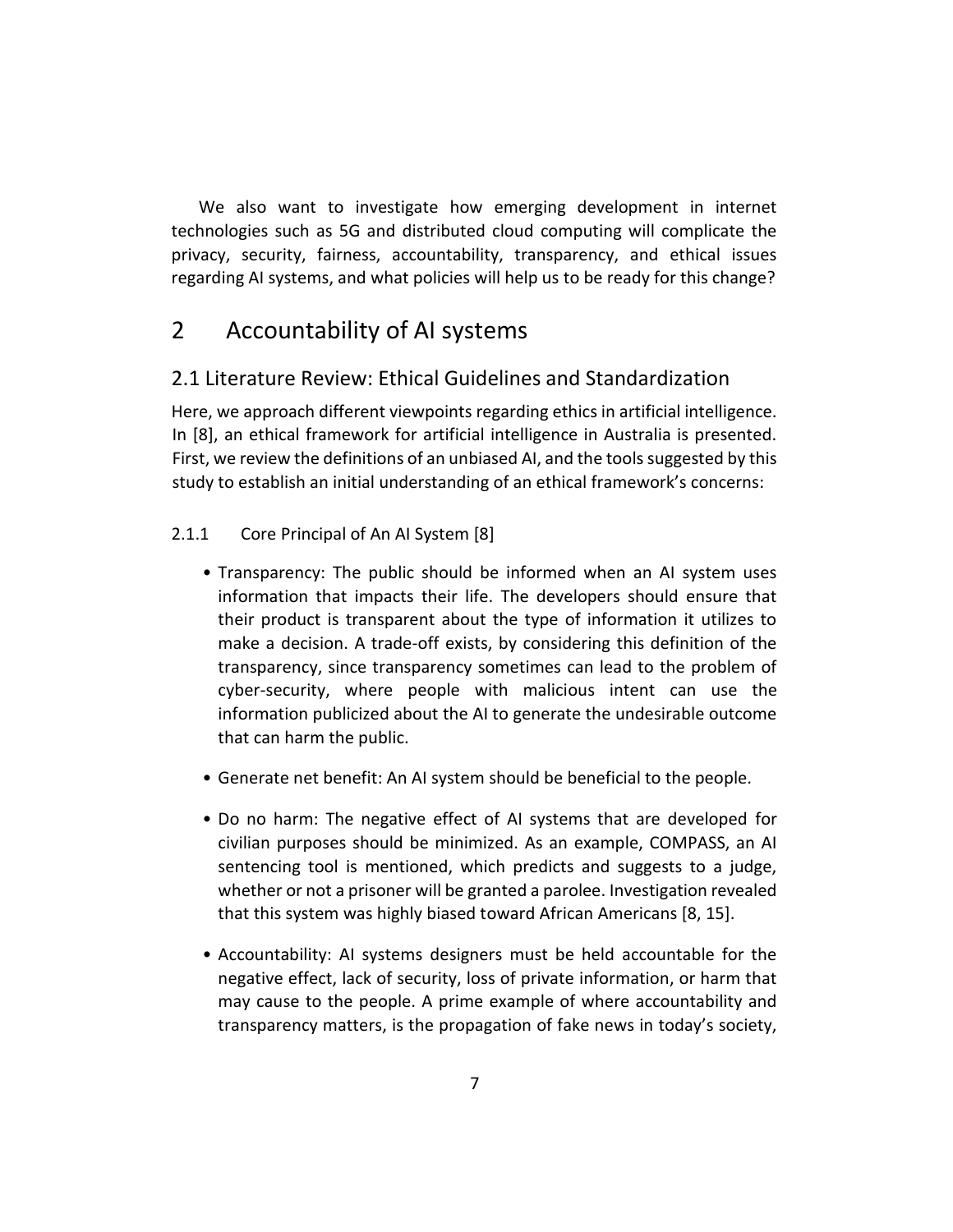where an AI platform can facilitate the spreading of fake news, which can have a political and global impact. Therefore, developers should follow strict guidelines so the public can track the source of an undesirable outcome that is influencing their lives. Nevertheless, if an undesirable outcome occurred, then who is responsible? in [8], they argue even the policymaker may be responsible for discrimination caused by AI. Furthermore, it should be the job of a policymaker to consider all the loopholes that an AI developer may use to his advantage and enforce policies that ensure the accountability of an AI system.

• Contestability: When an AI system affects a person's life or community, those affected/ may be affected, by its output, should have the right to argue about its fairness and efficiency. Such platforms should be reevaluated with the feedback it receives from the public.

As an example, when an AI system fired teacher in Houston, this matter proceeded to the court, and since there was no transparency on how the software decided to fire the teacher, the court ruled in the teacher's favor [8, 16]. The COMPASS system is also an example of why an AI system must be contestable.

- Fairness: The development or utilization of an AI system shouldn't be discriminative. This is particularly important when the developers are at the stage of training the AI system. Black-box models, especially those directly affecting the public should be trained with data collections, that are fair, unbiased, and represent people from different ethnicity, or community.
- Privacy protection: People's private data must be protected. Here, the prime example is the popular internet platforms such as Google, Facebook, or Instagram, which target us by ads, through analysing and selling information that they collect about our activities on the internet, or they may sell this information for alternative purposes. Privacy means there must be regulation implemented by such companies on the AI systems so that the public can ensure their privacy is not compromised. In a new privacy protection policy set by European commission data regulation, GDPR (general data protection regulation) [17], Europeans can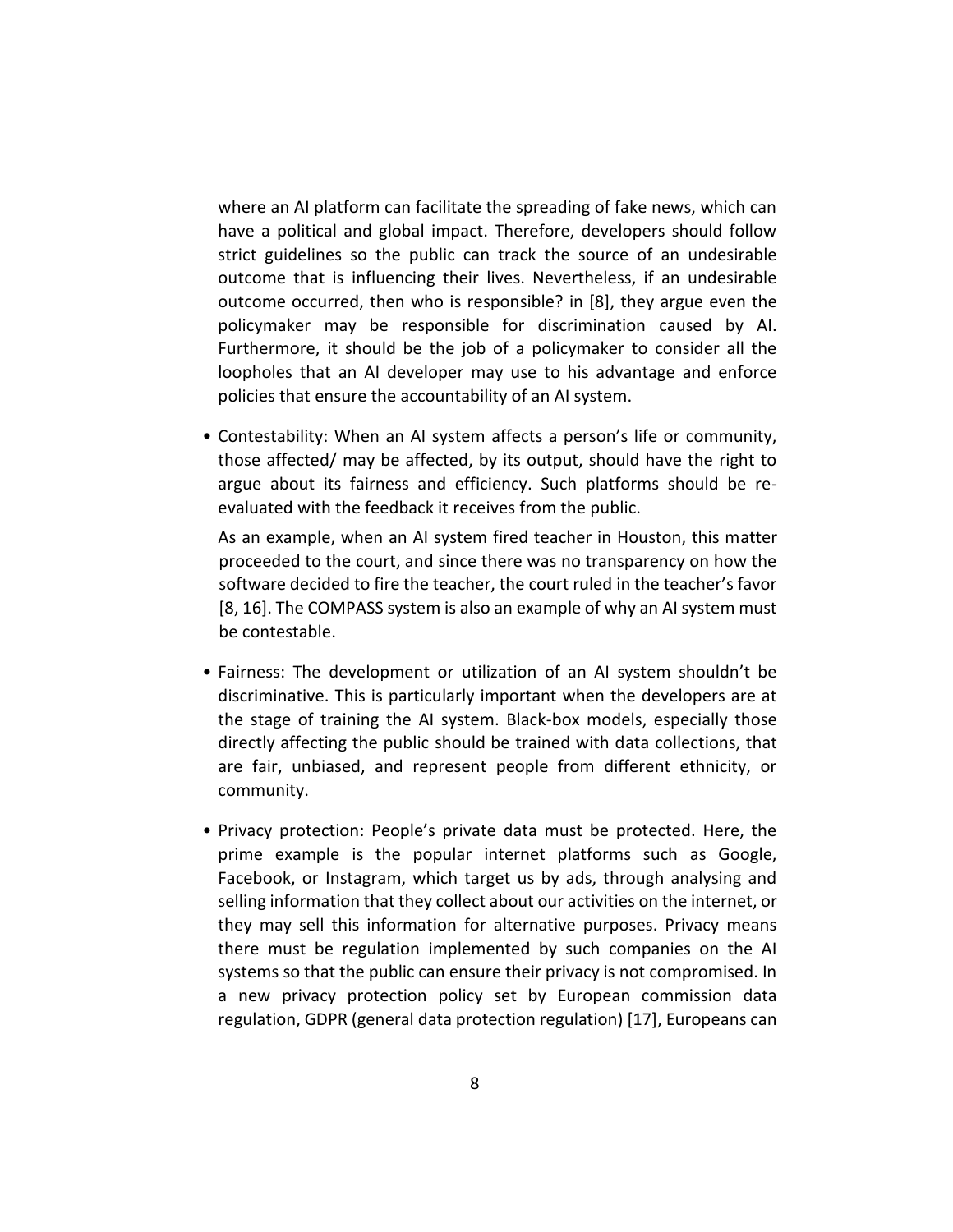take control of their privacy setting. Previously, users' consent to the authorization of the personal data for business purposes to an AI system was part of a long agreement, and denying the agreement caused denying the service offered by the AI platform. However, a new rule iterates that the people's decisions on the use of their personal information must be well informed, and through a separate affirmative action by the user, where he/she has a choice to use the AI system without compromising his privacy.

Moreover, this study presents a set of principal actions that must be addressed to ensure the AI system is indeed ethical and possess the characteristics of an ethical AI:

- 2.1.2 Principal for Developing the Ethical AI [8]
	- Impact assessments: An ethical AI should measure its impact on the public, through questions such as what are the direct and indirect impacts of the AI system on different ethnicities, communities, or political groups? As an Example, Westpac bank in Australia used facial recognition for recognizing the mood of its employees [18]. An interesting view of this situation is delivered in this study, which highlights the value of assessing whether the AI system is designed to benefit the employees or maximize the profit. They argue that it is the machine's purpose to serve the human, not the other way around.
	- Risk assessments: For every AI system, risk assessments must be conducted to analyse whether or not it may create or induce any threat to the public. A hypothetical example is, when an AI system is designed to find the optimal route for oil pipelines and is biased toward indigenous people or in general minorities, such a system can cause great discomfort for them, which can also have political costs for the government.
	- Consultation: If an AI system affects a community, they should have a voice to express their concern or opinion about the ethical issues that must be addressed, even within the development stage of the system.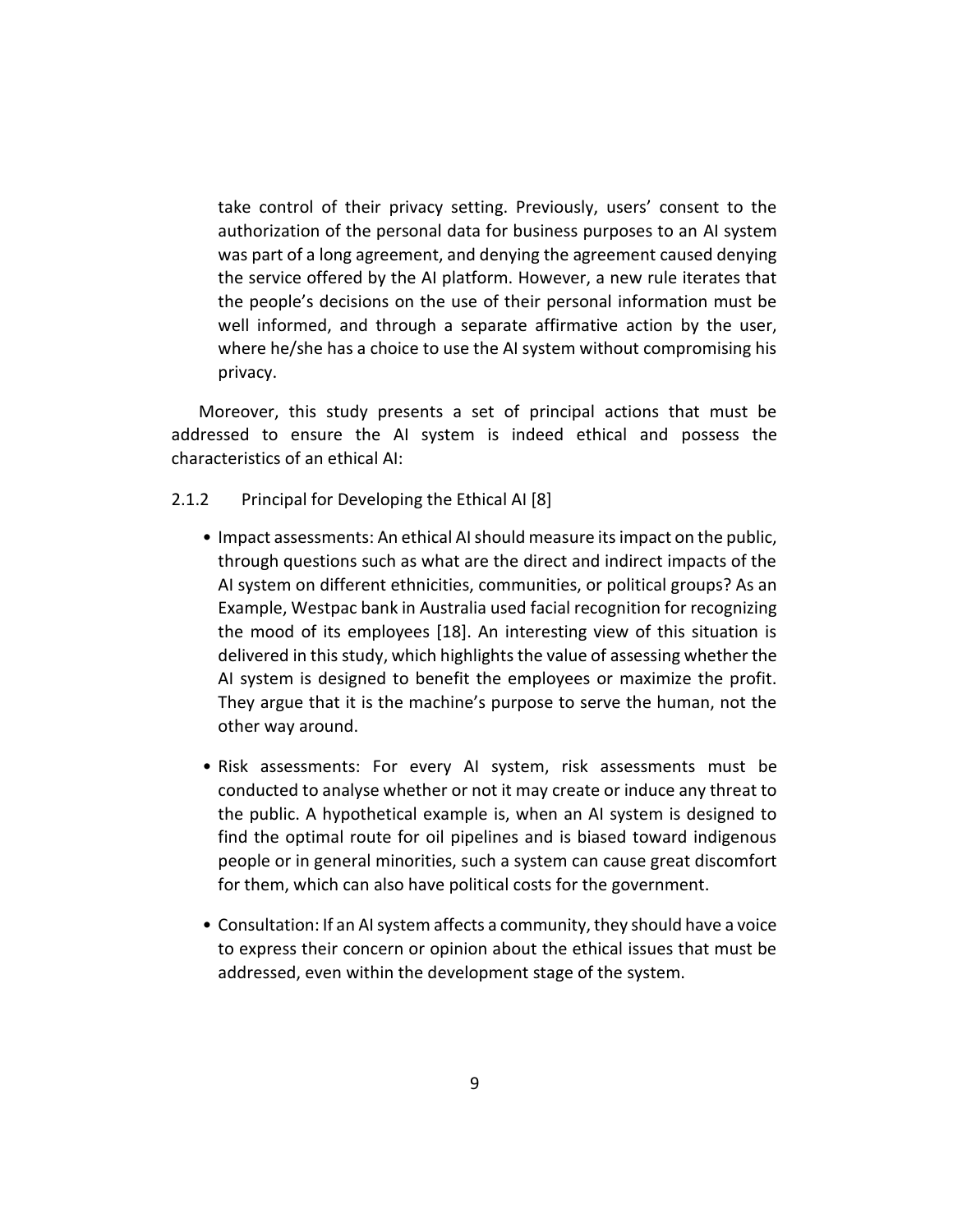- Recourse mechanism: There should be a mechanism set in place so that, if a person or community is negatively affected by an AI system, they can formally complain about the system or its developer.
- Mechanism for monitoring and improvement: The AI system should regularly be monitored and held accountable so that its relevance, accuracy, and decisions be in-line with the ethics, and needs of the society at the current time.

An example of this issue is mentioned about the use of facial recognition in the United Kingdom, by the police department, in the London metro area. Based on the report by Big Brother Watch [19], most of the result of the facial recognition system was proved to be inaccurate, and this method is lead to a significantly small sample size of arrests. Here, they argue, this significant difference will result in public distrust, and [19] suggest that maybe a solution is that, before questioning and confronting the suspect, a human may assist the AI system to ensure that identification is correct.

Several important factors exist when considering the monitoring and improvement of the AI systems, in [20], some of the basic ones are signified. In-house development, which alternatively, [21] refers to it as a secure enclave, is one of these important factors. It means limiting the accessibility of the data to the attackers, by mandating rules that prevent the leak of client's private data or information about the AI structure to the public. For example, [21] mentions that the rapid growth in the utilization of the public cloud is an important aspect of the increasing number of cyber-threats against the AI systems. In [21], the solution is regarded as promoting the secure execution environment. Software Guard Extensions (SGX) designed by intel is an example of a hardwareenforced isolated environment, which protects the code inside the SGX from the compromised operating systems. Another important factor in cyber-security is referred to as Know-How, which means how much the adversaries are aware of the structures of a certain system. This would define what type of attack they can perform on a certain AI system, which also determines the ability for monitoring and protective measures that can be considered for the AI system.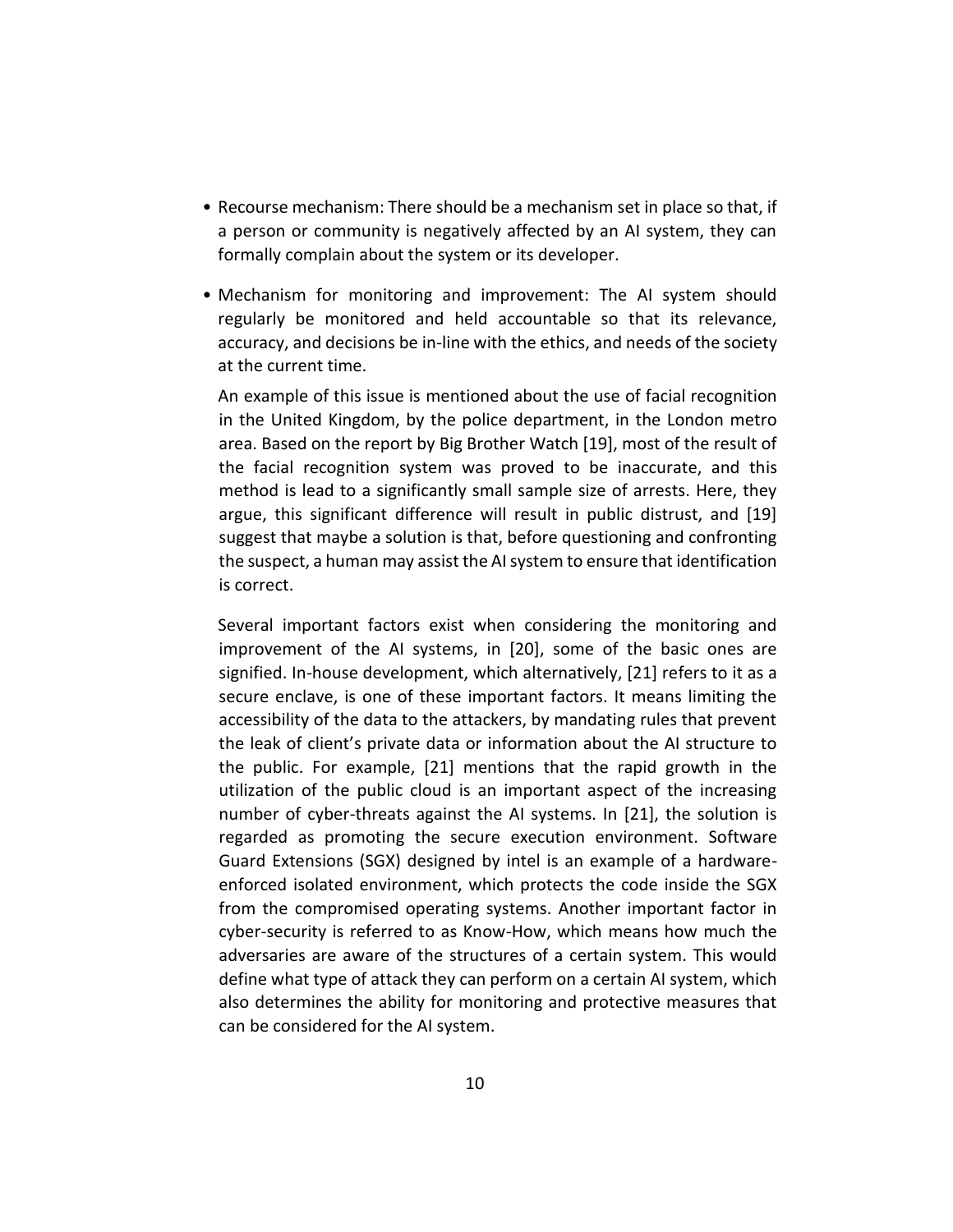Another factor that is mentioned in [21], is the cloud-edge systems. It means increasing the number of data centers and making them closer to the user. Right now, a few companies such as Google and Amazon manage the major data centers for today's information distribution, which means due to the centralized nature of the information distribution, the data travel through many routers, which jeopardize security and safety of the AI systems.

- Guideline for best practices: Developers should be provided with a unified, and transparent guidelines, this guideline can be considered as a checkbox that developers will follow for ensuring that their product uses a representative data, its security aspects are ensured, and will not cause any harm.
- Industry standards: Providing the developers with certification and standards is essential, and can confirm if an AI system follows the ethical guidelines, this may also induce competitiveness among the developers.

In this regard, the Office of Australian Information Commissioner has called for developing a standard for AI developers under the title of "How standards can increase organizational accountability" [22].

Besides we can argue that this standard should take the cybersecurity aspect of the AI system into account and make sure that the safety and privacy of users are the main priority.

- Internal/External view: Using an unbiased selection of professionals to review the AI system, and examine it with consideration of the ethical principals. Here, the external views can be made possible through assigned unbiased investigators, that are responsible for measuring how much an AI system follows the industry standards, or developers should be encouraged to reach out to the public and use their views. Besides, internal views can be obtained by hiring and taking opinions from diverse unbiased professionals.
- Collaboration: Using the academia alongside industry to develop "ethical by design" AI. This collaboration tries to answer the integration of ethics into the AI systems.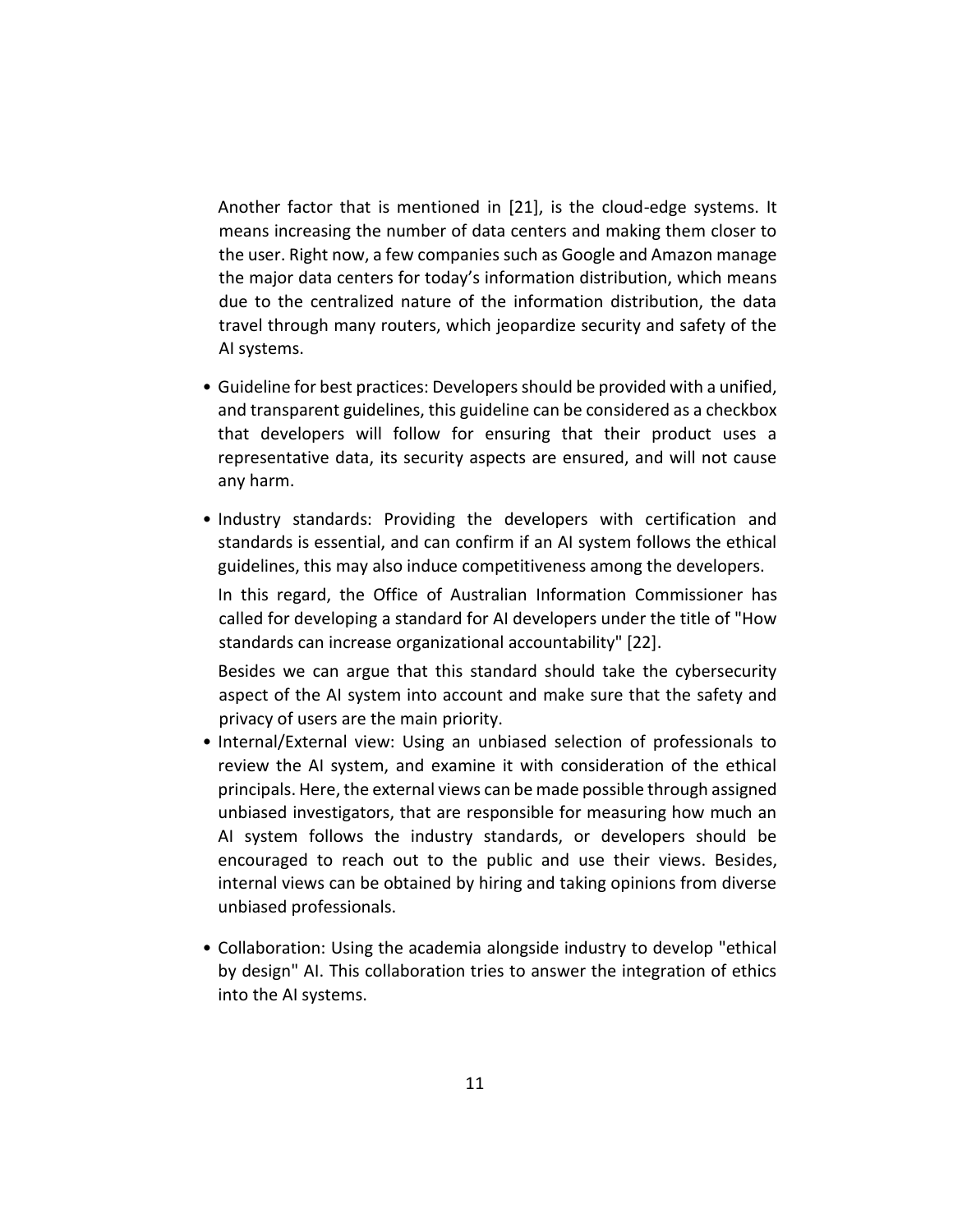Here, as a result, the "guideline for best practices" can persuade the developers to work with academia, so they go through another accountability layer. In this study, the presented framework implies that without laws that enforce transparency by the developers, getting feedback from the public, and setting up a standard, one cannot monitor the potential outcome of an AI system on the society.

European Union Agency for Cyber Security (ENISA) is one of the established organizations working through the standards for cybersecurity certifications. Some of the tasks of this Agency are introduced as the following [23]:

- "Cyber-hygienes" must be promoted, meaning that cyber threats will not solely affect the technology but also the citizens.
- Raising awareness of citizens and business owners against cyber-attacks.
- Decreasing third-party dependency of the AI systems.
- Performing regular analysis and maintaining a "market observatory".
- Promoting cyber-security certification.
- Promoting international collaboration.
- Promoting regular consulting with standardization organizations.
- Thinking of flexible solutions, so the industry remains ahead of the threats.
- Promoting a high level of safety assurance for Information and Communication Technology (ICT) products.

With regards to the implementation of what ENISA is advertising, in a similar viewpoint to this report, a study is published in the journal of nature in December 2019 [20]. In the mentioned paper, three elements are introduced, which makes the AI system more reliable. One key element is adversarial training, which will be discussed in this report. In this paper, adversarial training is advertised as a mandated rule for the AI system to improve its performance. The second element is referred to as in-house development. This study argues, in the development stages of an AI system, the requirement of using cloud systems due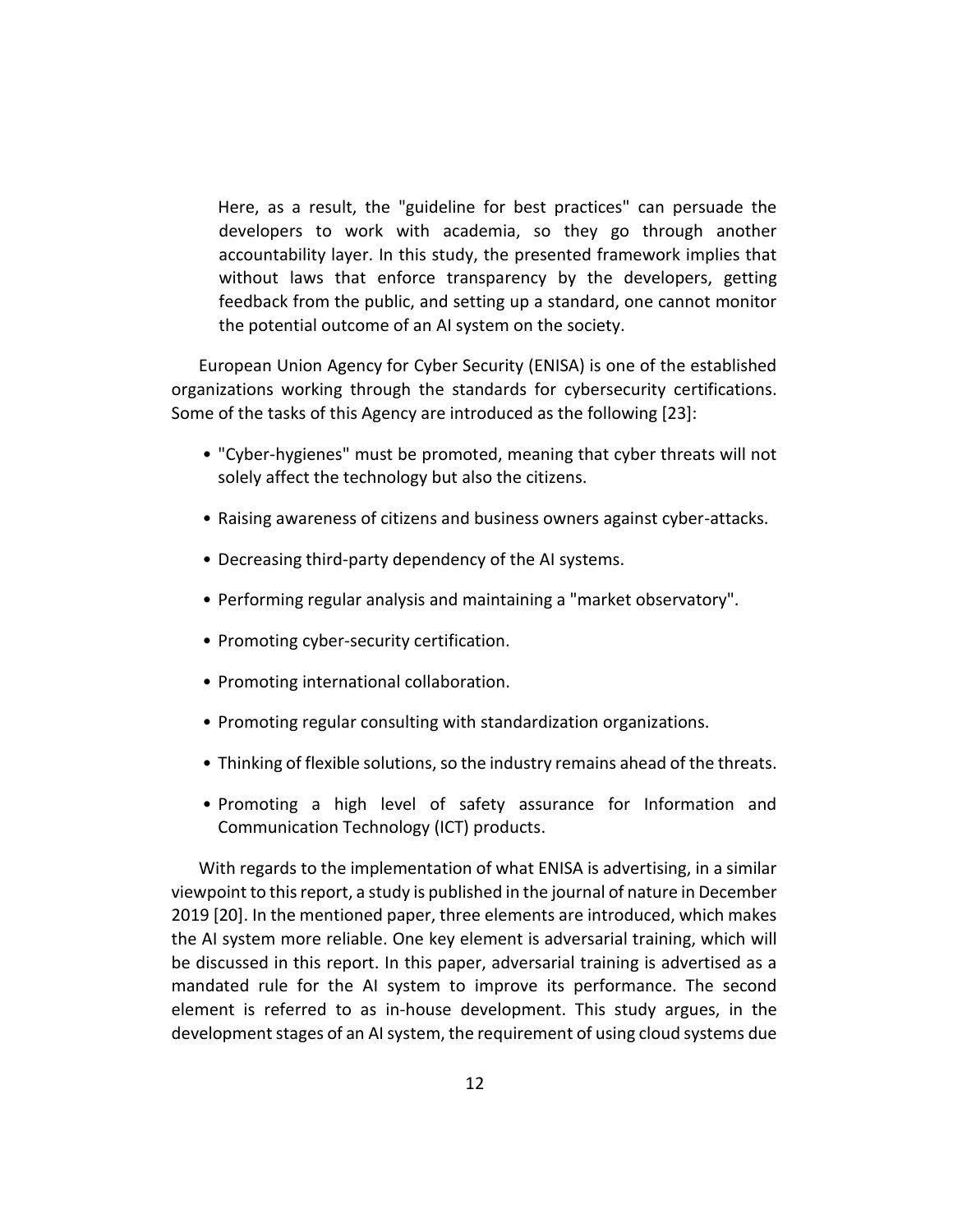to receiving support from third parties makes them vulnerable to many possible types of attacks, and an in-house development would prevent such threats. Here, the key argument is decreasing the space of possible threats. The third element is parallel and dynamic monitoring. They argue that the developers should construct a "clone system" as the observer system, and they explain that such a system should not be considered as the "digital twin" [24] of the main AI system. Furthermore, they demonstrate a set of reasoning and design criteria for the clone structure that would deliver their desired monitoring performance. These characteristics are explained as the following [20]:

- Clone system is the same AI system but in a controlled condition.
- Clone system will go through adversarial exercise and situations where the original system was not assessed.
- Threshold divergence between the two AI system's classified outcomes will be considered as an attack.

In this report we want to go through elements that together would form a transparent AI. These elements are directly related to deficiencies of the AI systems in several categories. First, we discuss these categories one by one and will recommend a accountability model based on these categories.

# 2.2 Data Governance and Privacy Issues Related to an Ethical by Design AI

In the previous section, privacy is introduced as one of the core principles of ethical AI. Here, we address how data governance is essential to the privacy of the users. Here, we address this problem through the review of important definitions and issues presented by [25].

Regarding consumer data, [25] mentions three current methods for which data is being collected about consumers by companies, based on this study, they are regarded as declared, observed, and generated data. Declared data is a consented directly requested data is that the user agrees to share with a website or application, which can also be regarded as active data. Observed data refers to data, obtained through tracking user's social media interaction and their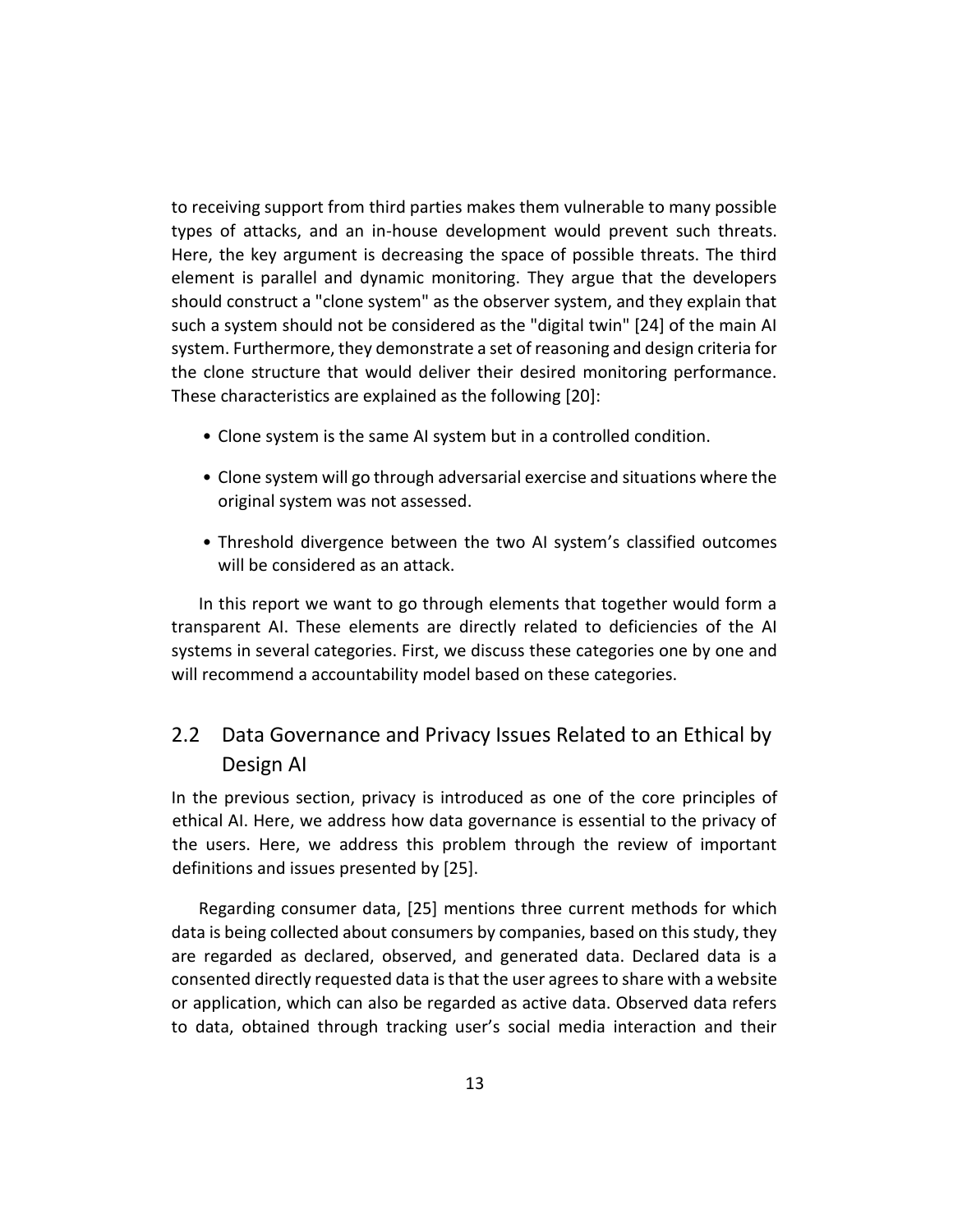research preferences. Generated data is the data that is obtained by analysing the information gathered about a user. The following table displays some of the means of data collection.

| Some Means of data collection [25, 26, 27] |                |                 |                                                                                                                                        |  |  |
|--------------------------------------------|----------------|-----------------|----------------------------------------------------------------------------------------------------------------------------------------|--|--|
| Data                                       | Active<br>data | Passive<br>data | Description                                                                                                                            |  |  |
| User's name                                | x              |                 |                                                                                                                                        |  |  |
| User's address                             | X              |                 |                                                                                                                                        |  |  |
| User's preferences                         | X              |                 |                                                                                                                                        |  |  |
| Cookies                                    | X              |                 | Collected through interaction of a user<br>with a web-site, third party companies<br>can buy and sell this info to other<br>companies. |  |  |
| Device information<br>and tracking         |                | X               | User agrees when he install an<br>application.                                                                                         |  |  |
| Facial recognition                         |                | x               | Utilization of biometric software that<br>identifies person through their image                                                        |  |  |
| Fingerprinting                             |                | X               | Companies<br>specific<br>can<br>use<br>information that is gathered about the<br>user as the specific identifier for that<br>user.     |  |  |
| Payment cards                              |                | x               | They can track member's transaction<br>history.                                                                                        |  |  |
| Cross device tracking                      |                | X               | They tack users and can pinpoint them to<br>devices like as mobile and computer                                                        |  |  |

Table 1: Types of passive data collection by [25]

In [22, 25], they argue that third-party companies, buy people's data, which is collected via passive and active means of data collection, through the companies which the user agreed to share them with, and sell them to other groups and organizations for alternative purposes.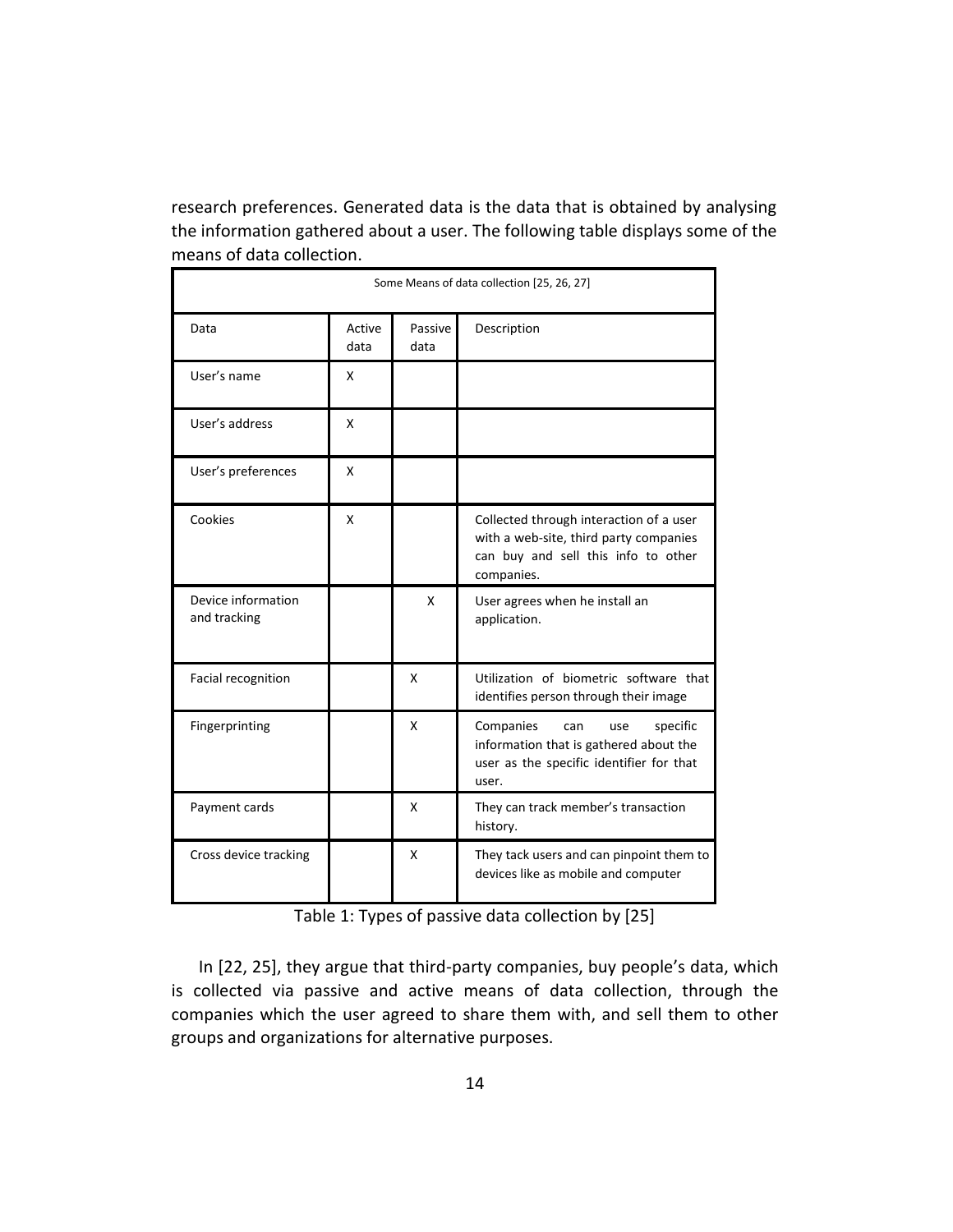To further address this topic, we have to clear what does personal data means. In [27], they define the name, email address, home address, phone number, and work history as directly personal data. In [25] and [27], they agree that some data can be indirectly personal, which also enables the identification of the user. Also, based on [27], some personal data are more sensitive than others, such as health, religious beliefs, political views, and race. Therefore, a strong definition of what is considered personal data is needed. Based on GDPR, data is personally identifiable if it can be linked to a personal computer or device. This is a reason why, in the new rules imposed by the European Commission on data regulation [17], a person must take an informed decision on which data can be used by an AI system, also, utilization of the data by AI system, should not be essential for the permission of the application usage. Under General Data protection regulation the following are some of the basic rights of the users with regards to an AI system

[17]:

- (i) Data protection by default: Companies should not decide whether a user's data should be accessible by public or other companies and third parties, this should happen through an informed decision by the user, and if a user's data is leaked, which may cause damage toward the user, the company should be held accountable.
- (ii) The right to ask: A user must be able to ask about the information type and its processing purpose by the company.
- (iii) The right to object: Users should be able to object if they don't want a company to process certain information about them.
- (iv) The right to access: Users should be able to access all the information that is kept about them by a company.
- (v) The right to be protected and informed: If personal data is leaked, the user has the right to become informed about it.
- (vi) The right to be forgotten: Users should have the right to request for deleting all of their data. In a situation where this information concerns public interest, the benefit of the majority prevails. In 8, they argue that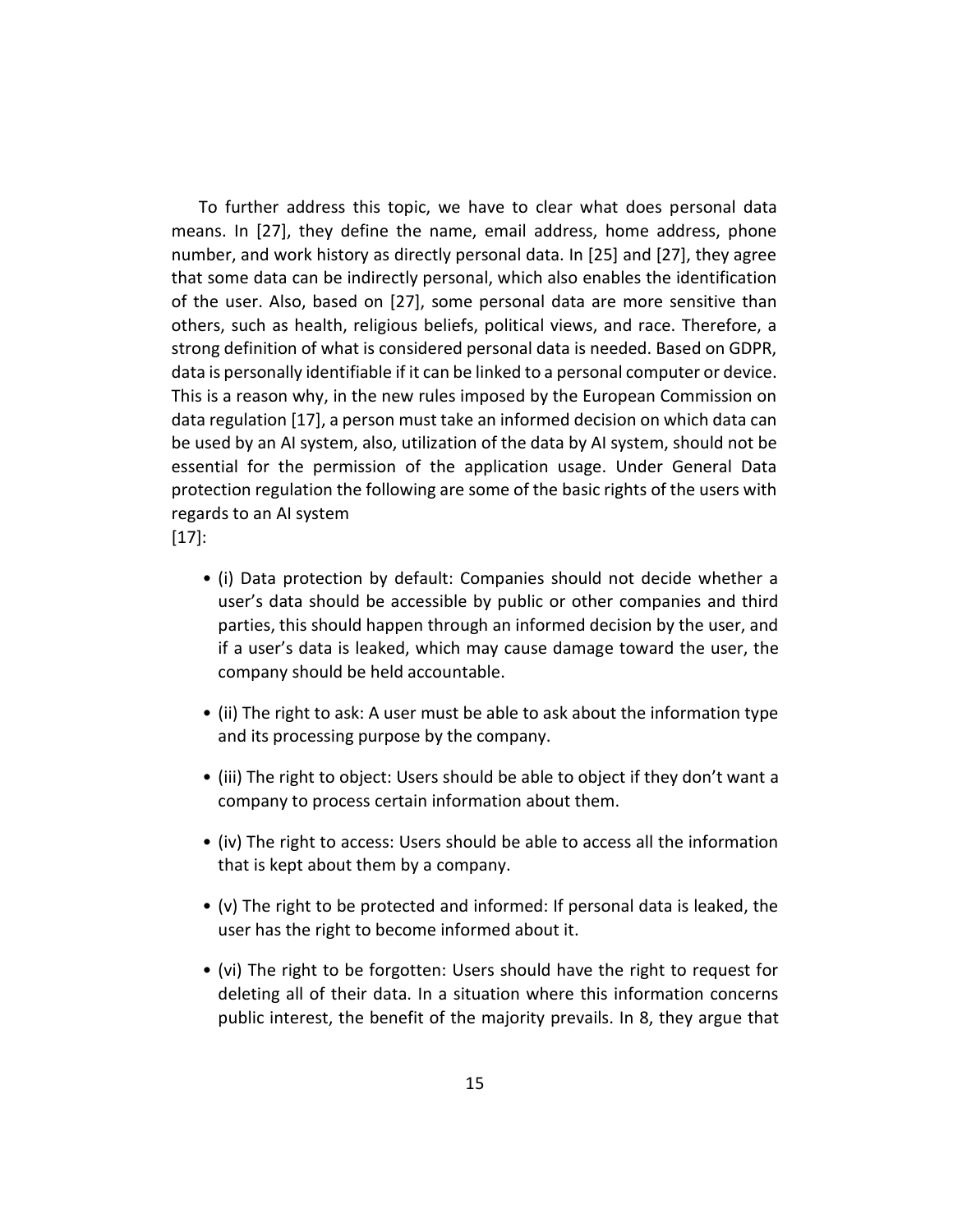this right is a challenging issue, since the data may already be integrated with the structure of an AI system, therefore they argue that Australia may wait to see how *EU* can integrate this law into the AI system.

In an example of this view, which is mentioned in [21], published by the University of Berkeley, they indicate the importance of sharing information on matters that concerns public health. They describe a scenario in which hospitals are likely to share private health information of patients between themselves to improve the response of the government to a situation such as an epidemic. For example, in a situation where a vaccine is found for a type of flu, which regions should be prioritized to receive the aid first.

# 2.3 Data Selection and Biases

In [8] it is implied that how ethical and policy issues in data selection can lead to unethical and untransparent practices by companies. In [28], a study is reviewed that talks about the price of online tutoring by Princeton university with regards to the *ZIP* code. This study shows Asian living areas in the U.S are charged up to two times higher prices for online tutoring than the other areas, also this study unveiled that the wealthy neighborhoods of Washington DC were also charged higher than average by this university. The officials of the Princeton university denied such discrimination, though, the available tools are not simply strong enough to enforce transparency. Therefore, another issue lies in the use of deep learning algorithms, which are not explainable, if the law could enforce an answer from the university and the methodology that their AI system utilized was transparent, an investigator could examine the decision for online tutoring prices with regards to neighborhood plus the explanation for that decision. This type of investigation may reveal wrongdoing and lack of ethic in many cases and help to regulate AI developers. This matter will be more investigated in the context of explainable AI through the next sections.

# 2.4 Transparency of Methodology and Explainable AI Design

The issues regarding the AI systems necessitate the need for constraints that should be considered in the decision-making process and data preparation of an AI system. As mentioned, ethics, privacy, security, and fairness are characteristics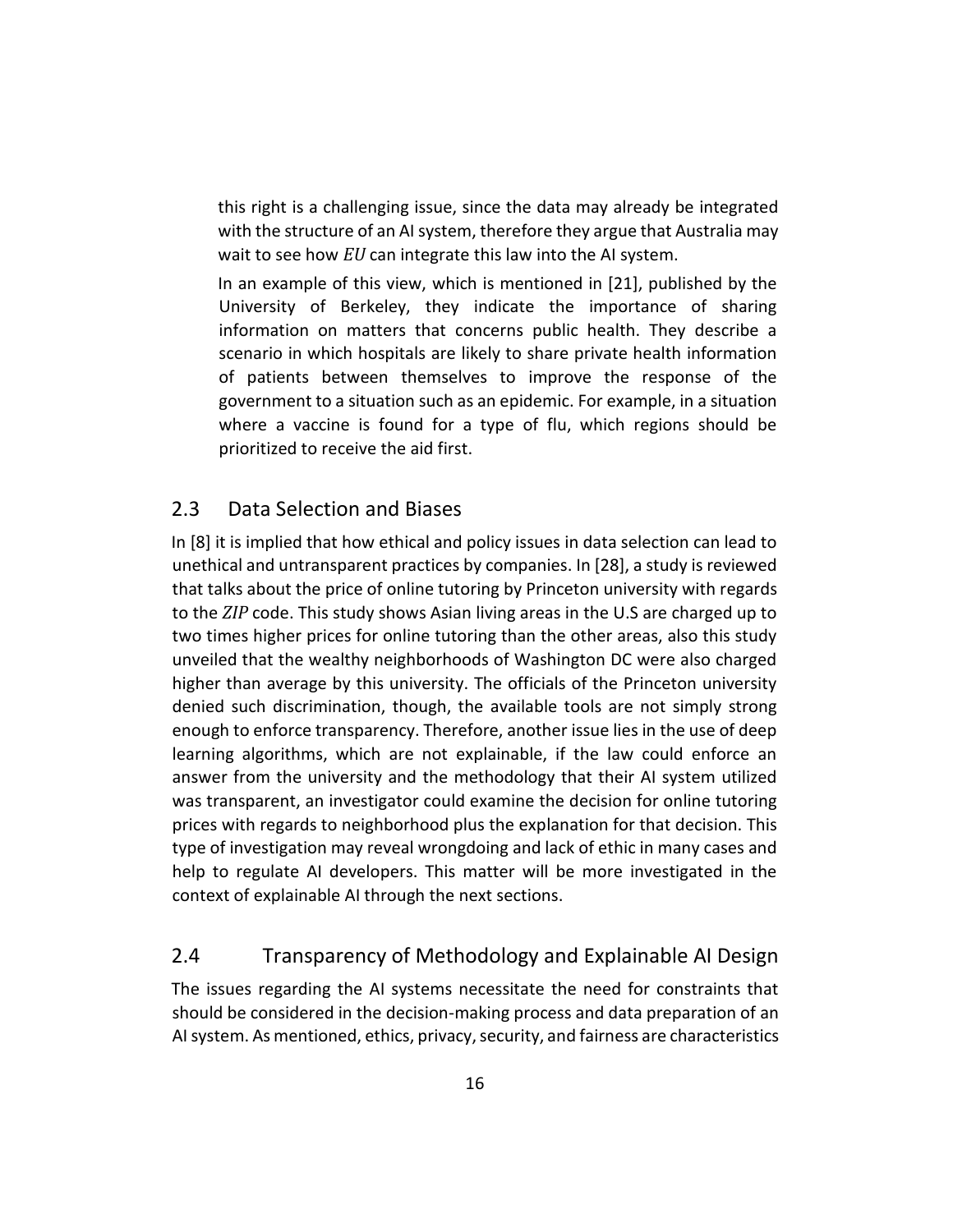of an AI method that is transparent. One of the available tools for designing such systems is explainable AI/ interpretable AI. In this section, the main challenge is to identify the elements that will together form a truly explainable AI. To avoid confusion, we will use the term ethical AI for the system that has all the characteristics. The explainable AI method is just the first of many elements for achieving such an AI system. As mentioned, an interpretable AI system is an improvement that will help to facilitate debugging, increase understanding of the AI by the user, decrease subconscious biases, and brings trust toward the performance of the AI system. An AI system that has this characteristic is called an interpretable/ explainable AI in terms of methodology. First, we try to describe the available explainable AI methodologies and discuss what it means for an AI system to be explainable in terms of methodology, then we move on to highlight the other important aspects of a safe and trustable AI.

#### 2.4.1 Explainable AI

Explainable AI methods that analyse the AI techniques based on the type of their interpretability are classified into the subclasses of post-hoc and intrinsic. Intrinsic interpretability means that the AI method is interpretable due to its simple structure, while post-hoc interpretability means that interpretability is achieved after the AI model training. Another important definition provided in this study highlights the degree and scope of information provided by an explainable AI method. Based on this definition, an explainable AI methodology can either be globally interpretable or locally interpretable. An explainable AI model is said to be globally interpretable when it follows entire reasoning leading to all different possible outcomes. If the explainable AI model only explains the decision for a specific situation, then this is considered as local interpretability. This paper also categorizes explainability techniques based on their applicability to different AI systems into model-specific and model-agnostics. While modelspecific methods are only applicable to a specific type or class of algorithm, model agnostic methods are usually post-hoc techniques that are not tied to a specific class of machine learning algorithms. In [29], a categorization of explainable AI techniques based on their underlying structure is provided, in the following a brief description of these techniques is provided: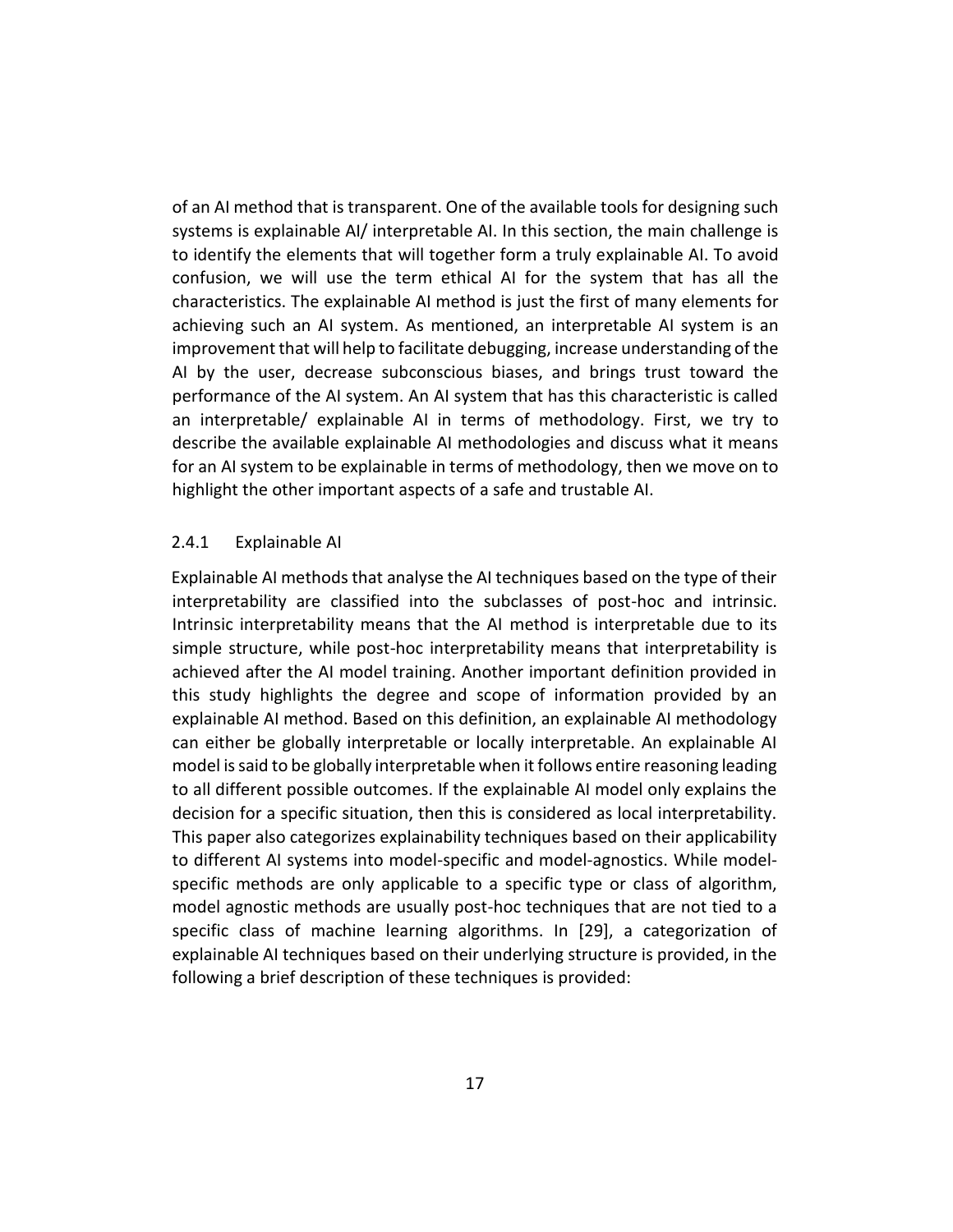## 1- Surrogate model

It is a simple model that is trained on the prediction of the black-box model to explain its complex structure. Decision trees, LIME(Local Interpretable Model agnostic Explanation), and the linear model are examples of these types of models. There is no theoretical guarantee that a surrogate model can represent a complex model.

## 2- Partial Dependence Plot(PDP)

The partial dependence plot provides a visualized explanation that highlights how predictions depend on one or more input variables.

## 3- Individual Conditional Explanation

It is an extension of the partial dependence plot, where it explains in terms of a graph, how the prediction changes when a feature of interest changes. This method can only provide a meaningful explanation for one feature, by considering two or more features, the explanation plot will be a surface or a hyperplane and it cannot provide a meaningful explanation for the user.

## 4- Rule Extraction

It provides a symbolic human interpretable explanation that approximates the decision-making process of the artificial neural network. Rule extraction methods are generally categorized into the decompositional approach where the network is broken down into smaller individual parts, the pedagogical model agnostic approach where the target is the function computed by the network and its input features are the network's input features, and eclectic approach where it uses the knowledge about the weight vectors in the neural network model to complement its symbolic explanation [30].

## 5- Model distillation

It is a model compression approach between the deep and shallow network, where a smaller model is trained to represent the larger model. This is done by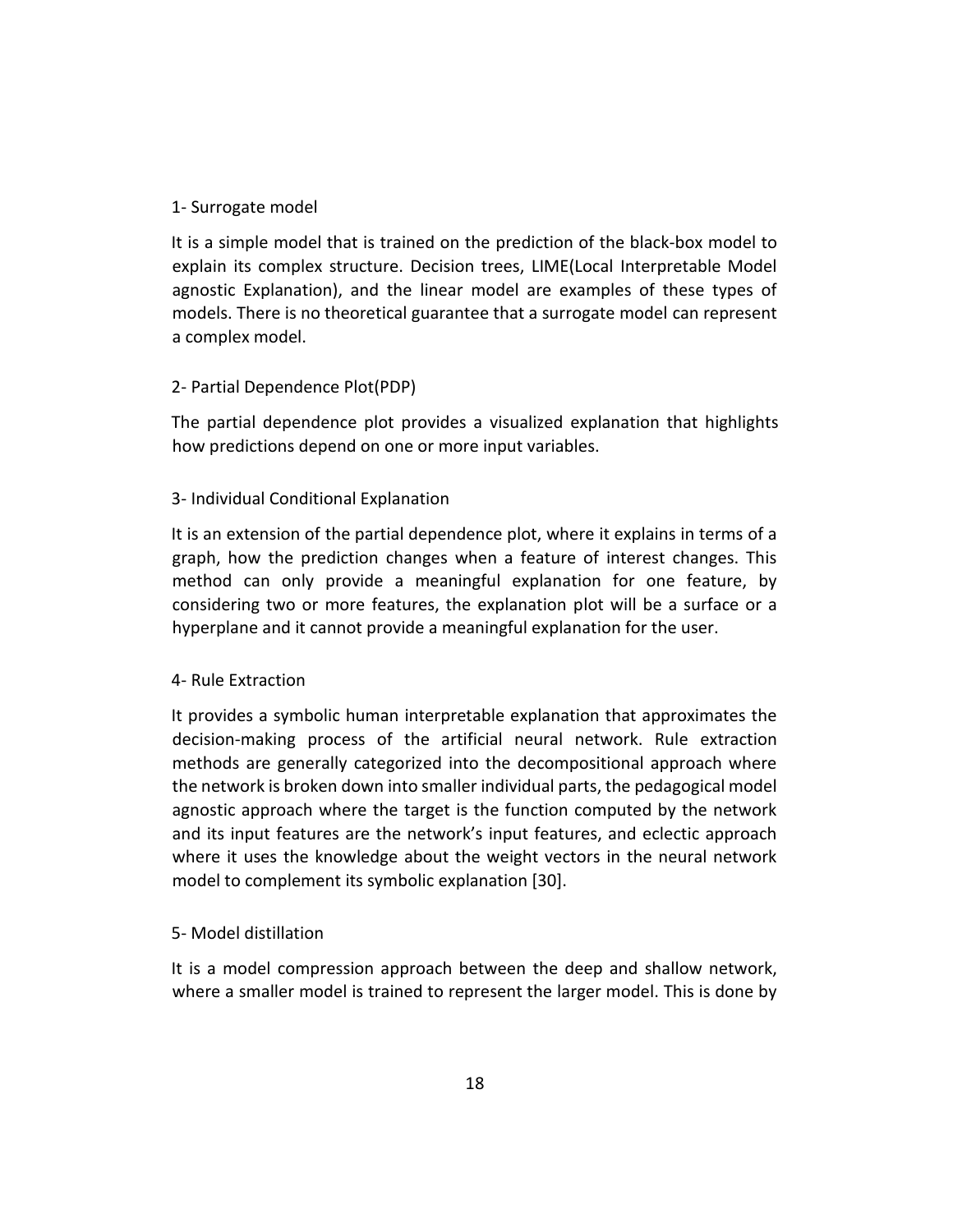transferring the knowledge from the larger model to a smaller model through minimizing a loss function.

#### 6- Sensitivity analysis

It is referred to the analysis made on the effect of input or weight perturbation on the concluded output by an AI system.

#### 7- Layer-wise Relevance Propagation (LRP)

It is a technique where it propagates the outcome backward using a set of locally designed propagation rules [31].

#### 8- Prototypes and criticism

This model includes two parts called as prototype and criticism. Prototype is an example-based explanation, where representative data instances are selected to bring an understandable view to the complex data distribution. Criticism is an example-based explanation of data instances that are not covered by the selected prototypes.

#### 9- Counter factual explanation

Proposes a minimum alternate explanation that would lead to a different outcome in an AI system. In the following a table representation of the aforementioned techniques is provided [29], which divides the available studies in the literature based on the provided definitions.

Furthermore, these methodologies help us to move on from the black-box model to something clearer, which is also referred to as a glass-box [32]. Based on [32], these techniques can be used to recognize racial, gender, intrusion, or locational bias in the systems. They can be regarded as one of many criteria that we can set for defining a secure system. An important question is when the output of an AI system is not explainable, can we still consider it a safe system? This is an issue of risk assessment, where there is a trade-off between vital aspects of the task and ethical issues of the AI system. We suggest that it should be assessed whether having such an AI system is safe for the public or not.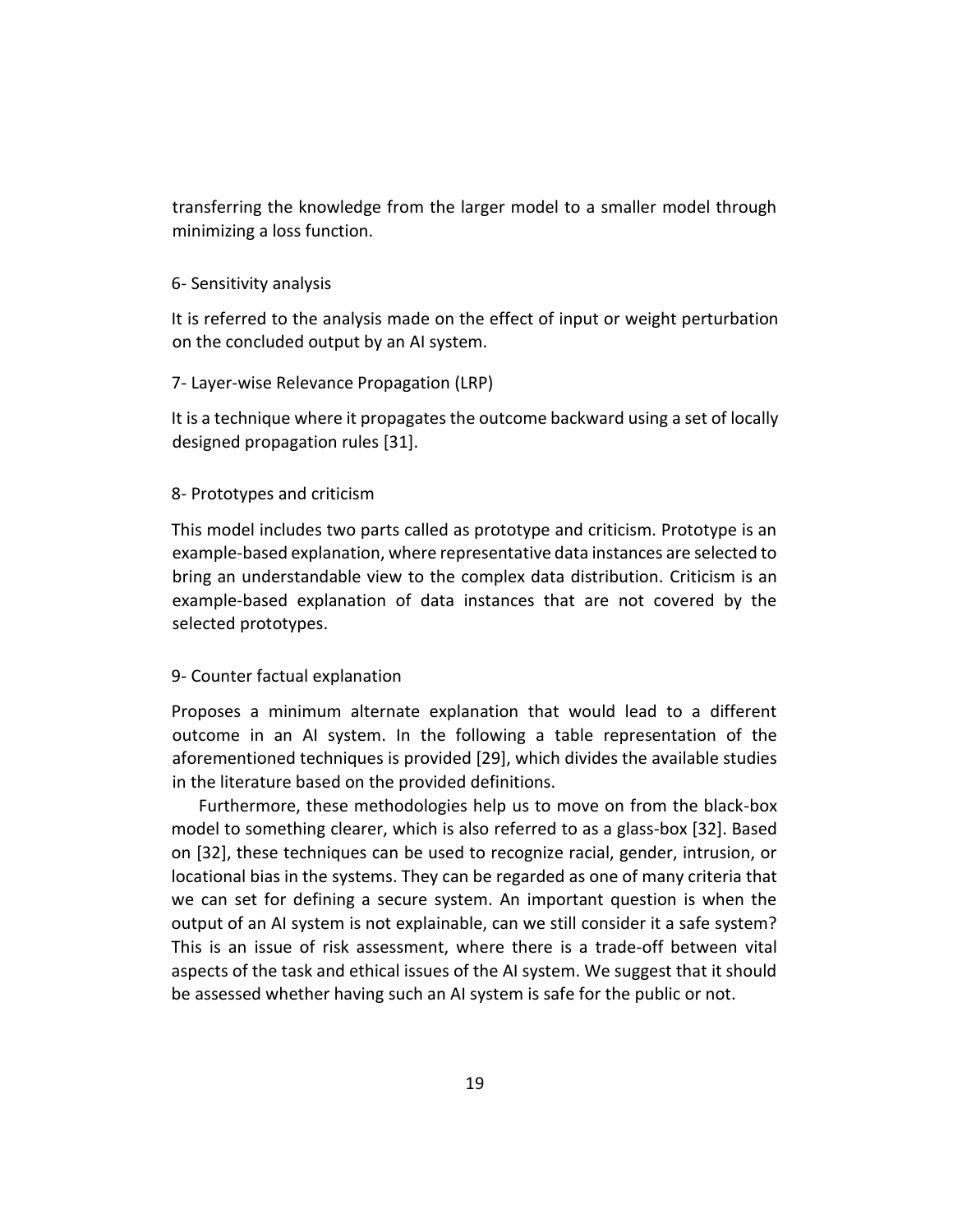Explainable AI (XAI) methodologies have the potential to have a critical part for numerous applications in the industry, defense, civilian, or medicine. For example, DARPA (Defense Advanced Research Project Agency) developed a model, based on RISE (Randomized Input Sampling for Explanation) for identifying solar farms through satellite image, they have successfully recognized important features in the input of a neural network program that highlights why the neural network recognizes that a particular image belongs to the solar farm and why the image may display a different structure [33].

Another example provided by this agency is based on the idea of the network dissection, which means they identified what neurons inside the hidden layers of a neural network program, are responsible for detecting a place such as a shopping mall, a park, or a solar farm [33].

In [33], deep reinforcement learning also has been mentioned as an alternative explanation methodology for a black-box model with complex neurons. Here, the idea is that to replace neuron operations inside the hidden layers, with a simple gradient-based dynamic to be able to simplify the complex model. As mentioned earlier simplicity boosts explainability, as it would enable us to analyze these complex structures with well-defined methods [33, 34].

In [35], an example of explainable AI for biological applications is mentioned. The support vector machine is a classification and a regression method that is used for a variety of data analysis and has long been used in the field of biology. As an example, in [35], they investigate an AI system which has to detect a specific biological signal in a sequence. However, the output provides no meaningful explanation for its resulting decision. Their methodology was able to produce a biologically relevant explanation for the studied machine learning program.

In [36], a study categorizes the opportunity and challenges that can deeplearning and interpretable AI bring to the fields of medicine and biology. In this regard, disease and patient categorization for classifying cancer patients, predicting gene targets of micro RNAs, or electronic text mining of medical health records aim to retrieve relevant information that are beneficial to public health.

In [37], an example of XAI in the medical field is investigated. This study examines the development of an XAI for a deep neural network that is designed for the prediction of the health status of the patients in the intensive care unit (ICU) of the hospitals. The subjects of this study, which was done by the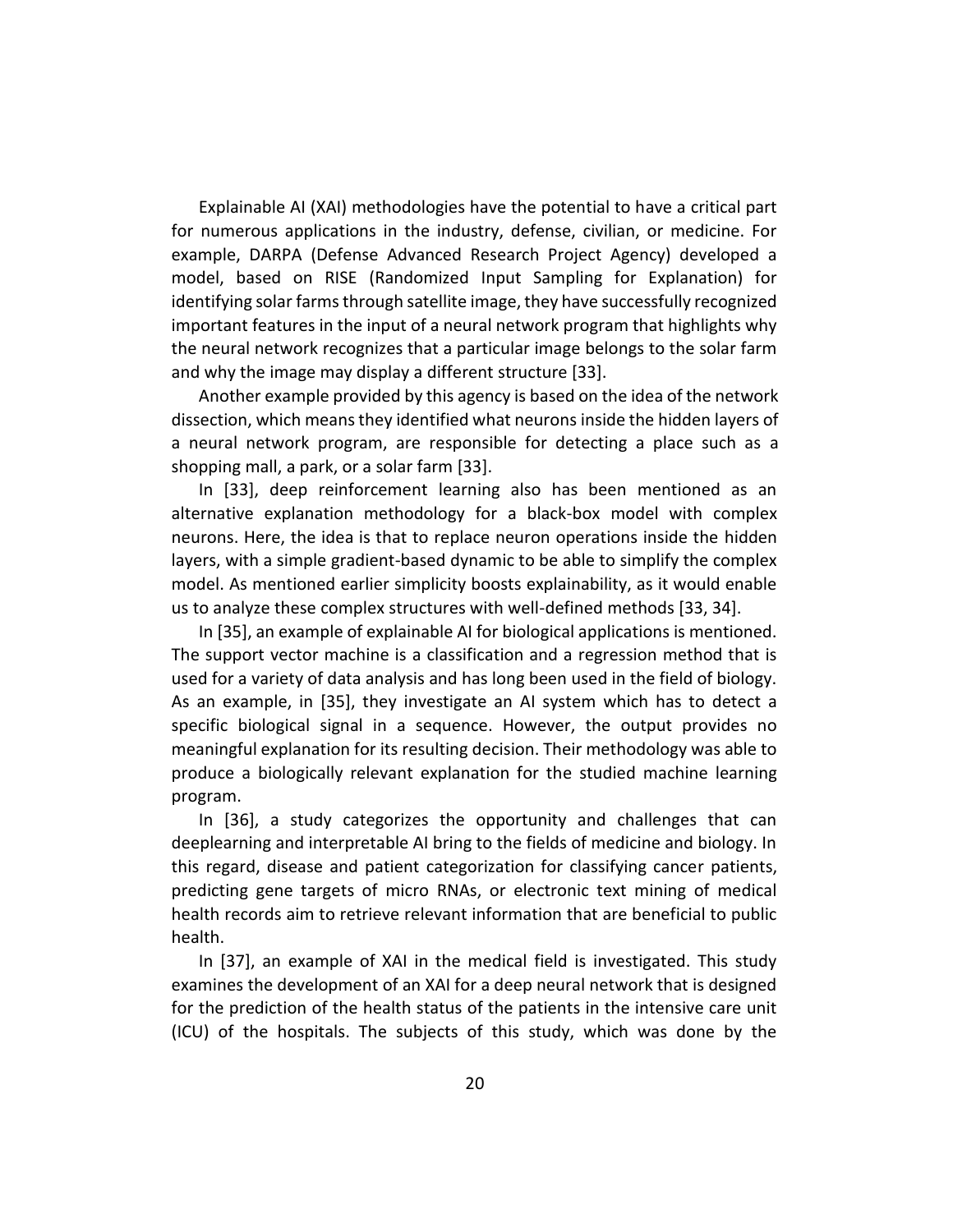researcher of the University of Southern California, are the patients with acute lung injuries. Based on this paper, the AI system uses the health data from sensor signals such as temporal variables, ventilator settings, and blood gas value that are provided by ICU machines, in addition to the medical records of the patients, to decide whether the patients' health will likely elevate/worsen over a period of time. Here, the AI system predicts when the hospital will have a ventilatorfree day and how the pattern of the mortality will change over time. When a hazardous event such as the COVID-19 virus is threatening human lives, it is evident why such an AI system and their respective explainable AI will play a critical role in our life.

Another interesting example is the implementation of an interpretable visual saliency method [33, 38] where the AI system is responsible for deciding the movement of the vehicle, and XAI method is responsible for rationalizing the movement with a textual explanation. This methodology generates a heat map, which takes into account variables such as traffic light and explains why a vehicle is slowing down. An interesting perspective that can be concluded is to consider investments for developing detectors or observers that operate based on the explainable AI. Imagine a scenario where a deep neural network and control system is responsible for the movement of an autonomous vehicle, in this situation, if such an explainable AI-based detection system, provides an explanation based on its received variable, that the vehicle is accelerating while the light is red or the front vehicle is slowed down, then the system may recognize the problem with the decision of the AI system. However, in a situation where the resulting explanation for AI system commands is not explainable through measures like as explainable AI, maybe we should consider that system unsafe and unauthorized to operate.

As mentioned earlier the implementation of explainable AI will provide a piece of information that is human-understandable. Here we argue that one of our focus should be to encourage or even train developers for such programs. Imagine for the mentioned case of recruitment AI, there was a parallel interpretation model that could provide an explanation for the Houston teacher, highlighting the reasons that cost his job. Proceeding with the legal course would be much easier if there was a decision that was assessable.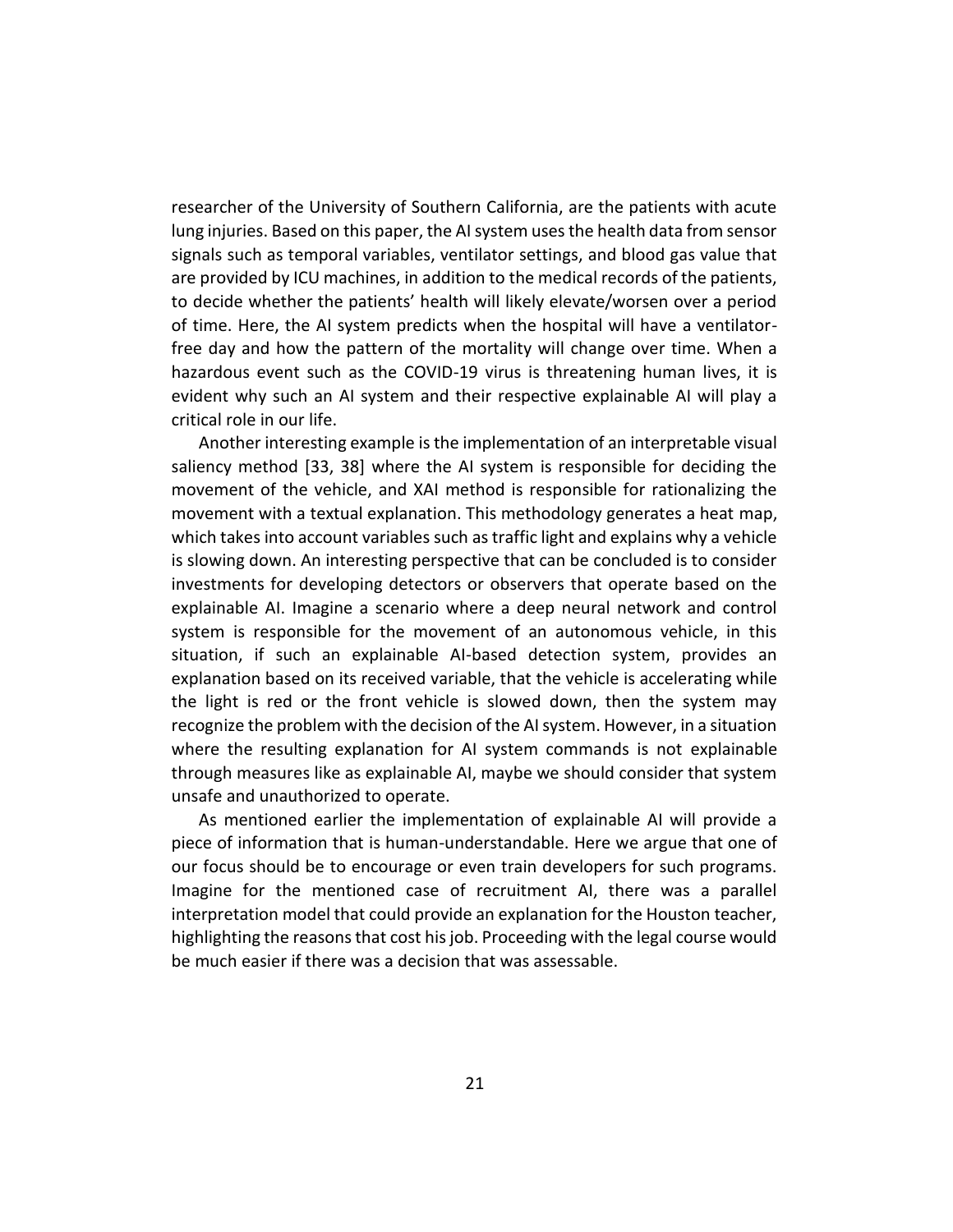| Categorization of studies related to the explainable AI By [29] |                              |                 |                                   |                                     |  |  |
|-----------------------------------------------------------------|------------------------------|-----------------|-----------------------------------|-------------------------------------|--|--|
| Category of<br>technique                                        | References                   | Global<br>Local | Intrinsic<br>$\prime$<br>Post-hoc | Model<br>agnostic/Model<br>specific |  |  |
| Rule lists                                                      | [39][40][41][42][43]         | G               | -1                                | SP                                  |  |  |
| <b>Decision Trees</b>                                           | [44] [45] [46] [47] [40]     | G               |                                   | SP                                  |  |  |
| Shapely<br>explanation                                          | $[48]$                       | L               | Н                                 | AG                                  |  |  |
| LIME                                                            | [49][50] [51][52]            | L               | Н                                 | AG                                  |  |  |
| Saliency map                                                    | [53][54][55][56][57][58][59] | L               | Н                                 | AG                                  |  |  |
| Rule<br>extraction                                              | [60][61][62] [63][64][65]    | G/L             | н                                 | AG                                  |  |  |
| Decomposition                                                   | [66][67][68]                 | L               | н                                 | AG                                  |  |  |
| Partial<br>depen<br>dence plot                                  | [69] [70] [71]               | G/L             | н                                 | AG                                  |  |  |
| Feature impor-<br>tance                                         | [72][73][74]                 | G/L             | Н                                 | AG                                  |  |  |
| Prototype and<br>criticism                                      | [75][76][77][78]             | G/L             | Н                                 | AG                                  |  |  |
| layer<br>wise<br>Relevance<br>Propagation<br>(LRP)              | $[79]$                       | G/L             | Н                                 | AG                                  |  |  |
| Counter<br>factual<br>explanation                               | [80]                         | L               | н                                 | AG                                  |  |  |
| Model<br>distillation                                           | [81][82][83][84][85][86]     | G               | н                                 | AG                                  |  |  |
| Sensitive<br>analysis                                           | [87][88]                     | G/L             | Н                                 | AG                                  |  |  |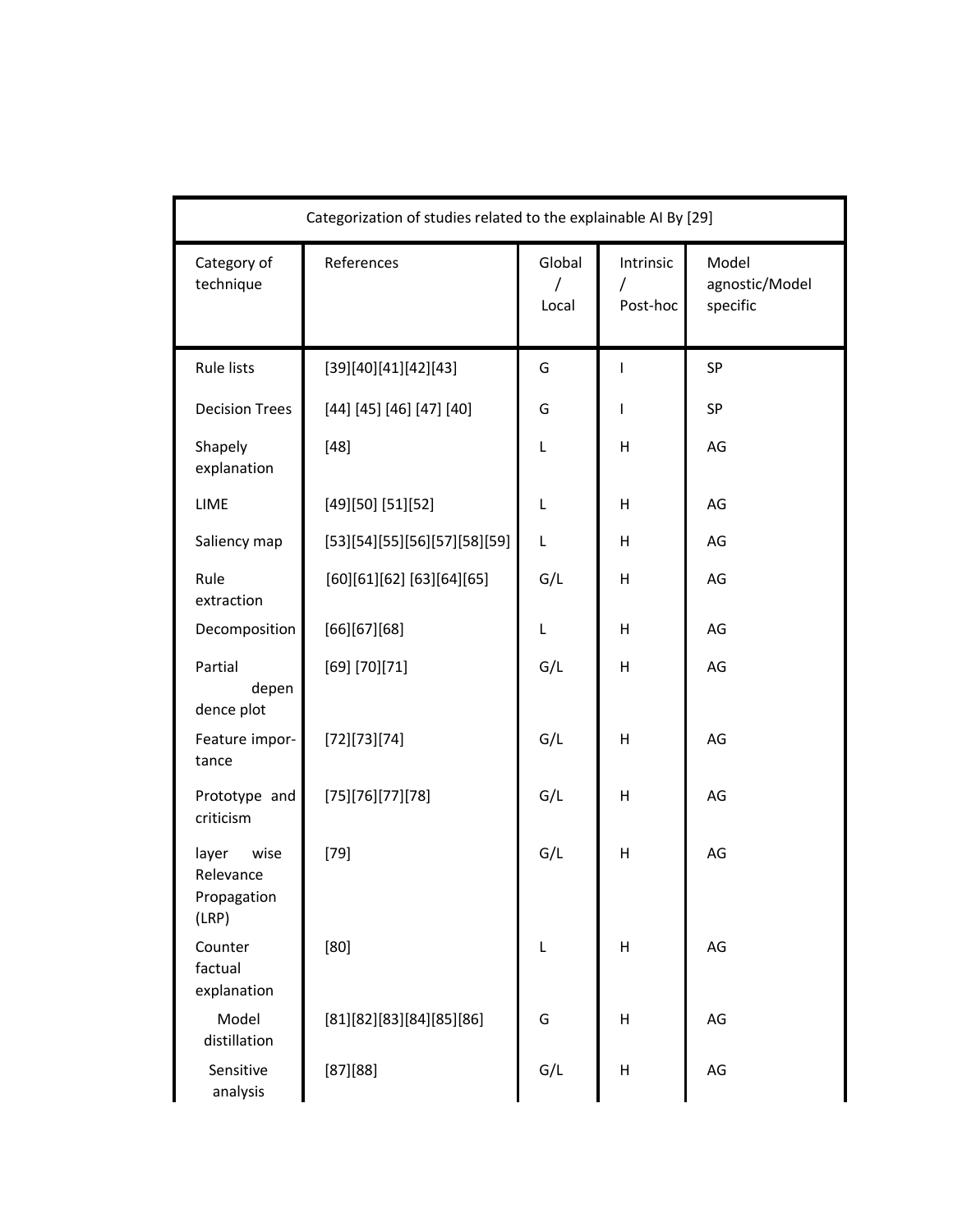| Individual<br>conditional<br>explanation | [89][74]     |     | н | AG |
|------------------------------------------|--------------|-----|---|----|
| Surrogate<br>models                      | [49][90][91] | G/L | н | AG |
| Activation<br>maximization               | [92][93]     | G   | н | AG |

Table 2: Categorization of explainable AI techniques by [29]. In this table "G"21 refers to global, "L" refers to local, "H" stands for post-hoc, "I" stands for intrinsic, "AG" points at the model agnostic methods and SP refers to the model specific methods.

Furthermore, in important question arises: What are deficiencies that each of these field faces which might delay the integration of AI, or XAI in their respective domain:

#### Deficiencies of AI in Healthcare

For better integration of AI systems in healthcare, we must first identify what preliminary measures are required to prevent data bias, increase accuracy, and elevate the reliability of these systems when the public needs them the most. Based on [94], the first step is to increase the capacity of the data centers for local hospitals. This paper mentions that as of now, many local hospitals cannot store large amounts of electronic health records over a long period of time. As a consequence, lack of comprehensive data is detrimental to the accuracy and reliability of the AI system. The second element is attention to bias in data. For example this study mentions that minorities might not be accurately represented by the AI system that is trained for the people with different ethnicities. As mentioned and also highlighted by the aforementioned research, lack of explainable AI in healthcare systems is another aspect that is currently missing, where a doctor might need to be aware of the logic behind the decision of the AI system before any final decision has been made. In [94] a study is mentioned, in which the AI system is responsible for identifying patient that have a higher risk for pneumonia, in this study patients who were suffering from asthma, were categorized as a lower risk to be endangered by pneumonia, while in reality such patients are at higher risk. This study also signifies the need for XAI in health care.

Based on [95], an important factor is to be able to break the private contracts between patients and hospitals on the confidentiality of the information, in a situation where it is necessary to have an analysis on a bigger scale, such as epidemics. Other important factors, which [95] recognizes, include enhancing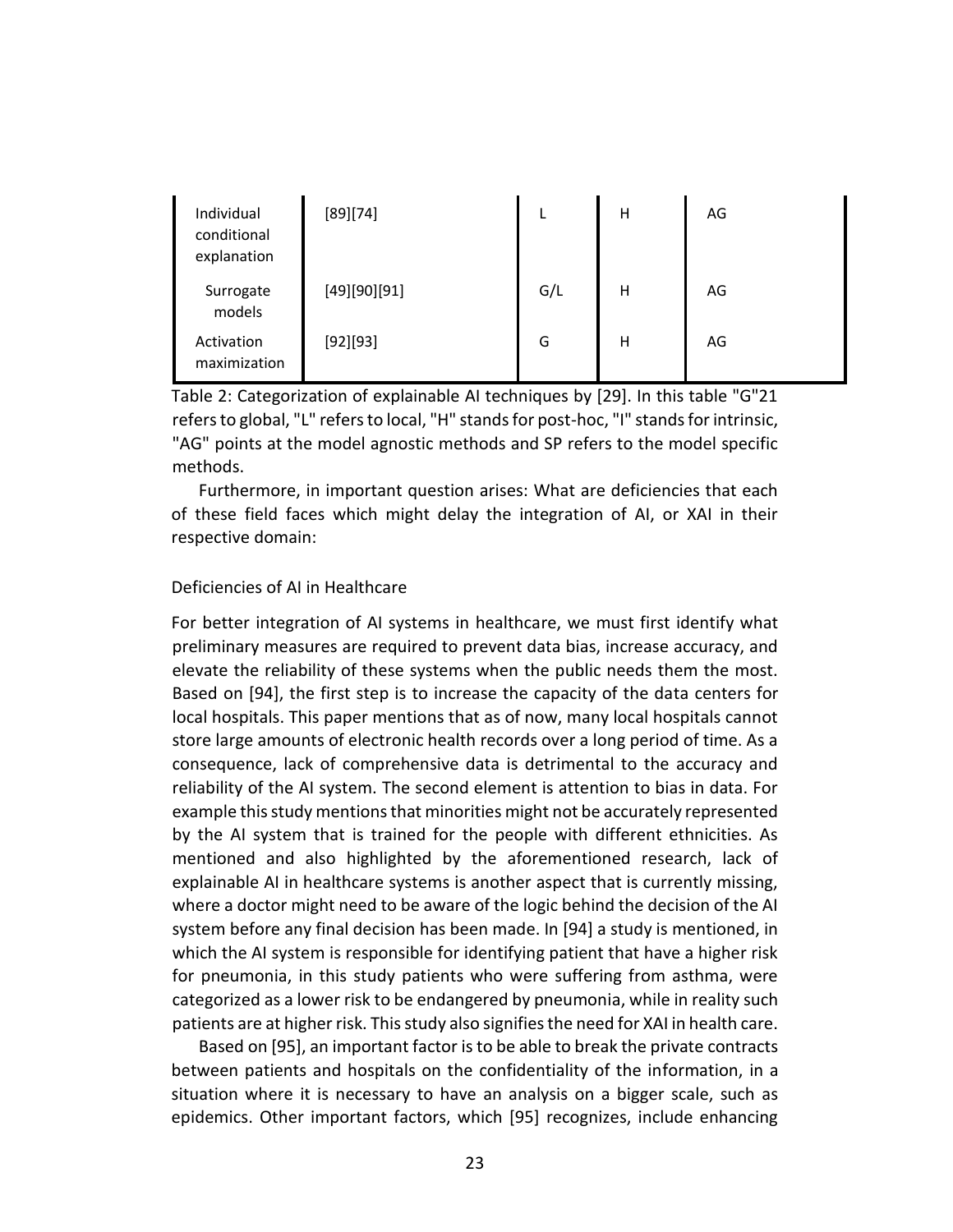technical knowledge, removal of biases, and explainability. Moreover, there is a consensus on the transparency of the AI system by using methodologies that are engaging with their respective users. This study argues that experts which develop the AI systems must be aware of detrimental biases. This matter can be resolved with proper training in clinical education, hiring the qualified expert, and normalizing this point of view amongst the expert and policymakers. Alleviating the deficiencies through the experts' help is the key element that this paper mentions for improving the AI systems. For example in every field, there are important questions that aim to examine if their respective AI system can be an answer to them. For example, this paper mentions the area of radiology in which the Royal College of Radiologist in the united states defined an AI framework, which the developers may consider during the design of their product. Another aspect is to make the radiologist familiar with the bias and training procedure of the AI system. This will enhance the quality of recommendation by them, which is directly in line with the deficiencies of the AI systems. Another aspect is advertising, this is the key element for bringing public trust toward an explainable AI system. Many of the current public opinion about the AI is system is far from reality. It can be categorized into skeptics or people that think an AI is an answer to everything. To be able to answer the skeptics, we must advertise the explainable AI and its benefit to the scientific community, so more people be encouraged to be engaged in research and development in this field, and also more scientist be able to trust explainable AI decision in a critical field such as healthcare.

### 2.4.2 Adversarial Examples in AI

In terms of the capabilities of the adversaries, the adversarial attacks are regarded as attacks that are injected into the AI system during the training stage or during the testing stage of these systems [96] that are also referred to as the adversarial examples. Adversarial example intends to deceive the AI system and cause misclassification.

Based on [96], three types of attacks are possible during the training stage: data injection, logic corruption, and data modification. During the testing stage, this paper categorizes the attacker's capabilities to the two-class of the whitebox or the black-box attacks.

In white-box attacks, the defender assumes that the adversary has total knowledge of the targeted AI system. Based on [96], there are two general ways for designing such attacks: sensitivity estimation and perturbation selection. They explain sensitivity selection as finding the direction of input, which by applying minimum disturbance, the intruder can cause the misclassification of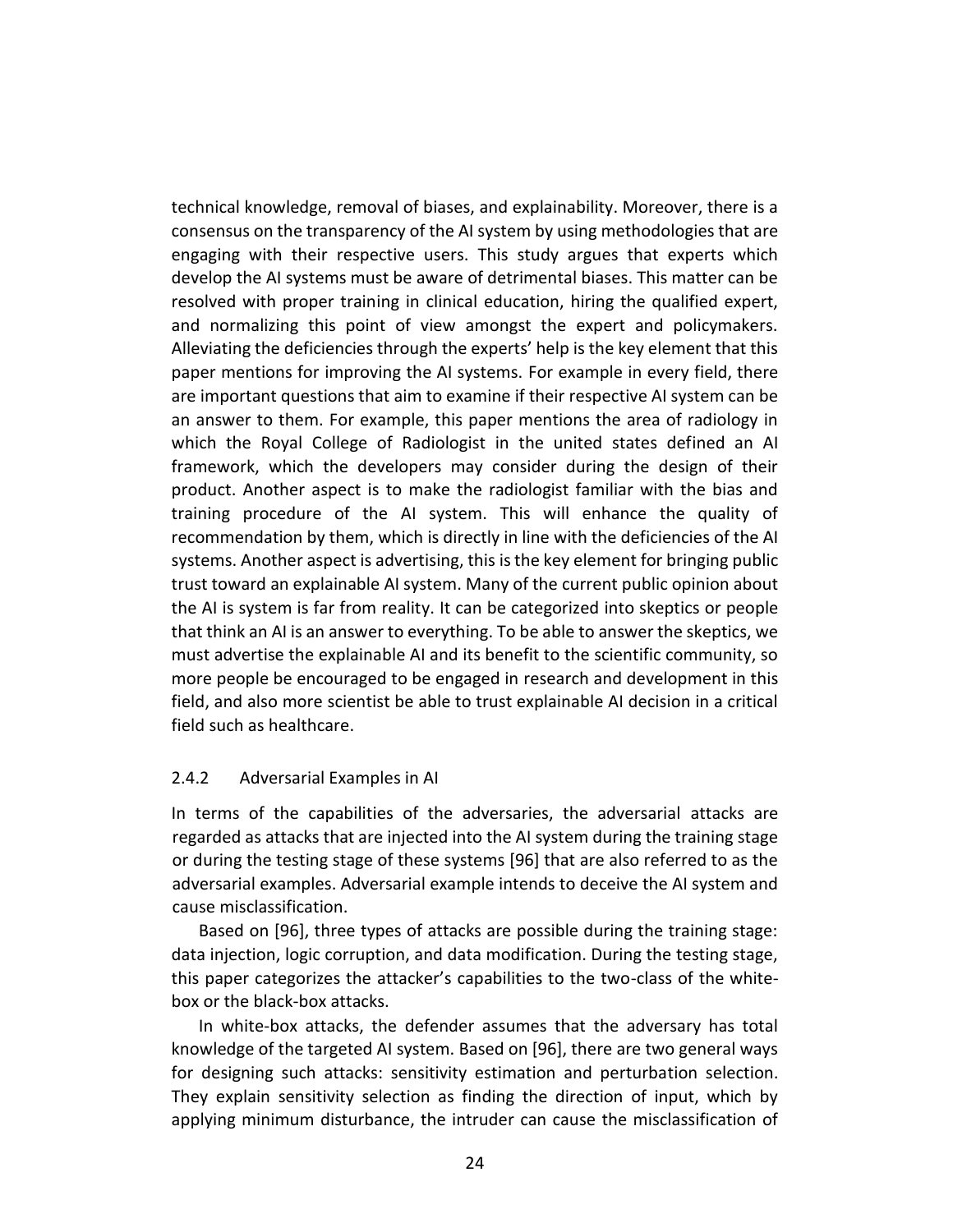the output. Based on [96], perturbation selection is defined as finding a disturbance for the input that results in the desired misclassification.

In black-box attacks, the assumption is that the adversary is not aware of the AI system's internal structure [96], and the access is limited to the input and outputs. Based on [96], the black-box attacks are sub-categorized into nonadaptive, adaptive, and strict black-box attacks. This categorization is based on the adversaries' capability to analyse the information about past inputs/outputs data, which means the attacker can interpret and analyse the original model, and use his/her model/analogy of the AI system to generate attacks. A real-world example of black-box attacks is investigated in [97]. This paper discusses how a deep learning method can be used to generate an attack against the AI system. To prove how deep learning can work against deep learning they conducted attacks on MetaMind, Amazon, and Google. In an example provided by this paper, they illustrate one of their attacks, when they targeted a DNN benchmark designed to recognize the traffic signs, and forcing it to misclassify the input data.

Furthermore, there are techniques in the literature that are specifically designed for this purpose. In [98] a study is conducted that investigates the adversarial image generation. It introduces three methods of fast, basic iterative, and iterative least likely for this purpose. Fast and basic iterative are attacks that add a gradient-based designed perturbation into the pixel values, while least likely is a more sophisticated version of the adversarial attack. An example of the least likely is when image recognition classier mistakes a dog as a plane [98]. The following table demonstrates some of the known attack that are mentioned in [96]: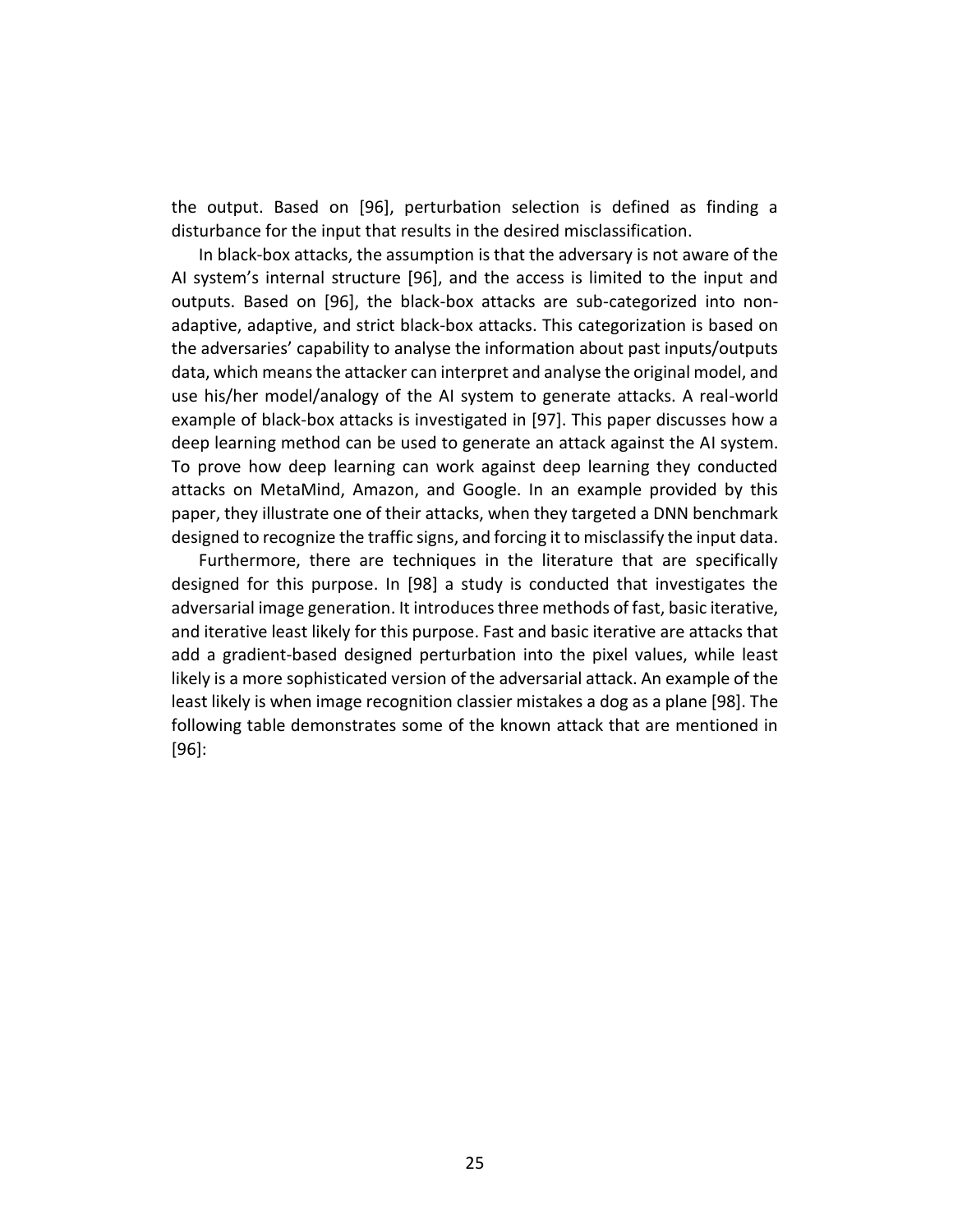| Adversarial Examples by [96]                  |           |                                                                                                                                                                 |  |  |
|-----------------------------------------------|-----------|-----------------------------------------------------------------------------------------------------------------------------------------------------------------|--|--|
| Attack's name                                 | WB/BB     | Description                                                                                                                                                     |  |  |
| L-BFGS                                        | <b>WB</b> | Adding a gradient-based designed perturbation into the<br>input value.                                                                                          |  |  |
| <b>Fast Gradient Sign</b><br>Method<br>(FGSM) | <b>WB</b> | Adding a gradient-based designed perturbation into the<br>input values.                                                                                         |  |  |
| One-Step<br>Target<br>Class Method            | <b>WB</b> | Another type of gradient-based method.                                                                                                                          |  |  |
| <b>Basic Iterative</b><br>Method              | <b>WB</b> | Another type of gradient-based method                                                                                                                           |  |  |
| Iterative least<br>likely-class<br>method     | <b>WB</b> | A probability-based version of the gradientbased method.                                                                                                        |  |  |
| Jacobian<br>Attack<br>Saliency Map            | <b>WB</b> | Applying the maximum perturbation to targeted few inputs                                                                                                        |  |  |
| One Pixel Attack                              | <b>WB</b> | Changing only one pixel for attacks against facial recognition<br>systems.                                                                                      |  |  |
| Deep Fool                                     | <b>WB</b> | A simple method to fool the neural network algorithms                                                                                                           |  |  |
| Houdini                                       | <b>WB</b> | Using gradient based information to target machine<br>learning algorithms designed for application such as<br>speech recognition or facial recognition systems. |  |  |
| Model Inversion                               | BB        | Using machine learning to recover the input data.                                                                                                               |  |  |
| <b>Model Extraction</b>                       | BB        | Building a clone model with a similar structure as the<br>targeted model.                                                                                       |  |  |
| <b>UsingParallel</b><br>Model                 | BB        | Devising a clone model based on the output generated by<br>the adversary input.                                                                                 |  |  |

Table 3: Different types of white-box and black-box adversarial examples reviewed by [99]. Here, WB means white-box and BB means black-box, sensitivity estimation is denoted by SE and perturbation selection is denoted by PS

Furthermore, in [99] a study developed on the security of machine learning. Based on this work, in order for the user to trust an AI system, first, we have to

.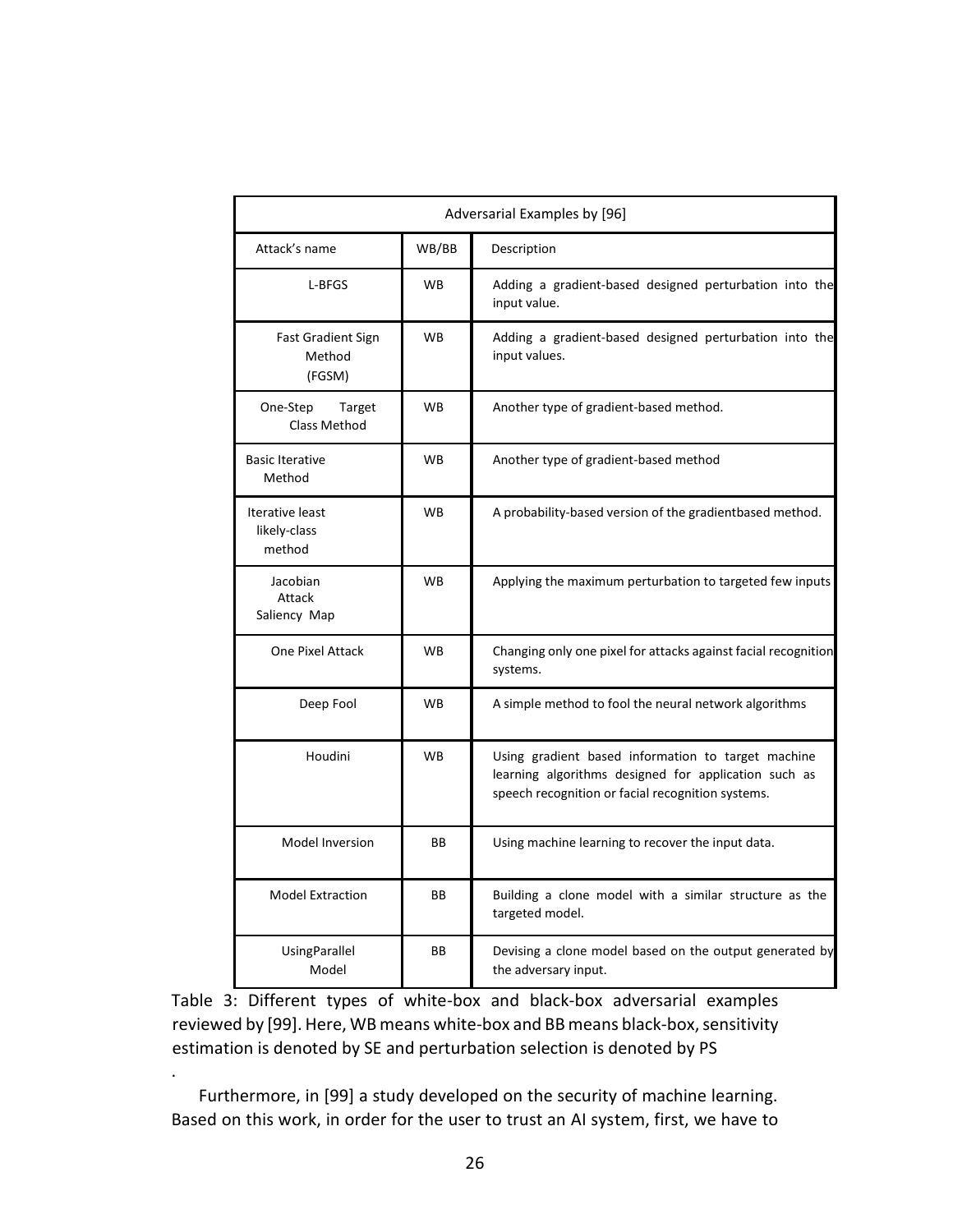study this through the viewpoint of the attacker to identify the intent of an attack design. This study discusses the classification of attack types against AI systems that would cover applications such as spam filtering, virus and worm detection, and intrusion detection. Based on this study, malicious inputs based on severity can be classified into two classes of harmful and benign that can have a false positive or false negative impact on the AI system. False-positive is the same as a false attack where normal input is detected as an attack, and false negative is when the attack situation is considered normal. Based on the false positive or false negative, this work elaborates the idea further to categorize the malicious input that can have such an impact on the system. *Table.4* demonstrates this categorization.

| Adversarial goals by [99]                    |                                                    |                                                 |                                                 |  |  |  |
|----------------------------------------------|----------------------------------------------------|-------------------------------------------------|-------------------------------------------------|--|--|--|
| Categories<br>of attacks                     | Purpose                                            | Impact on<br>availability<br>/false<br>positive | Impact<br>of<br>integrity/<br>false<br>negative |  |  |  |
| Targeted<br>attack                           | Focuses on a<br>specific output                    | X                                               | X                                               |  |  |  |
| Causative<br>attack<br>(poisoning<br>attack) | Takingcontrol of<br>training data                  | X                                               | X                                               |  |  |  |
| Indiscriminate<br>attack                     | Targeting<br>a<br>variety of the<br>outputs        | X                                               | X                                               |  |  |  |
| Exploratory<br>attack                        | <b>Taking</b><br>advantage of<br>misclassification | X                                               | X                                               |  |  |  |

Table 4: Adversarial goals by [99]

Moreover, studying adversarial examples and intent of the attacker simply can be considered as a guideline to encourage developers to become more proactive.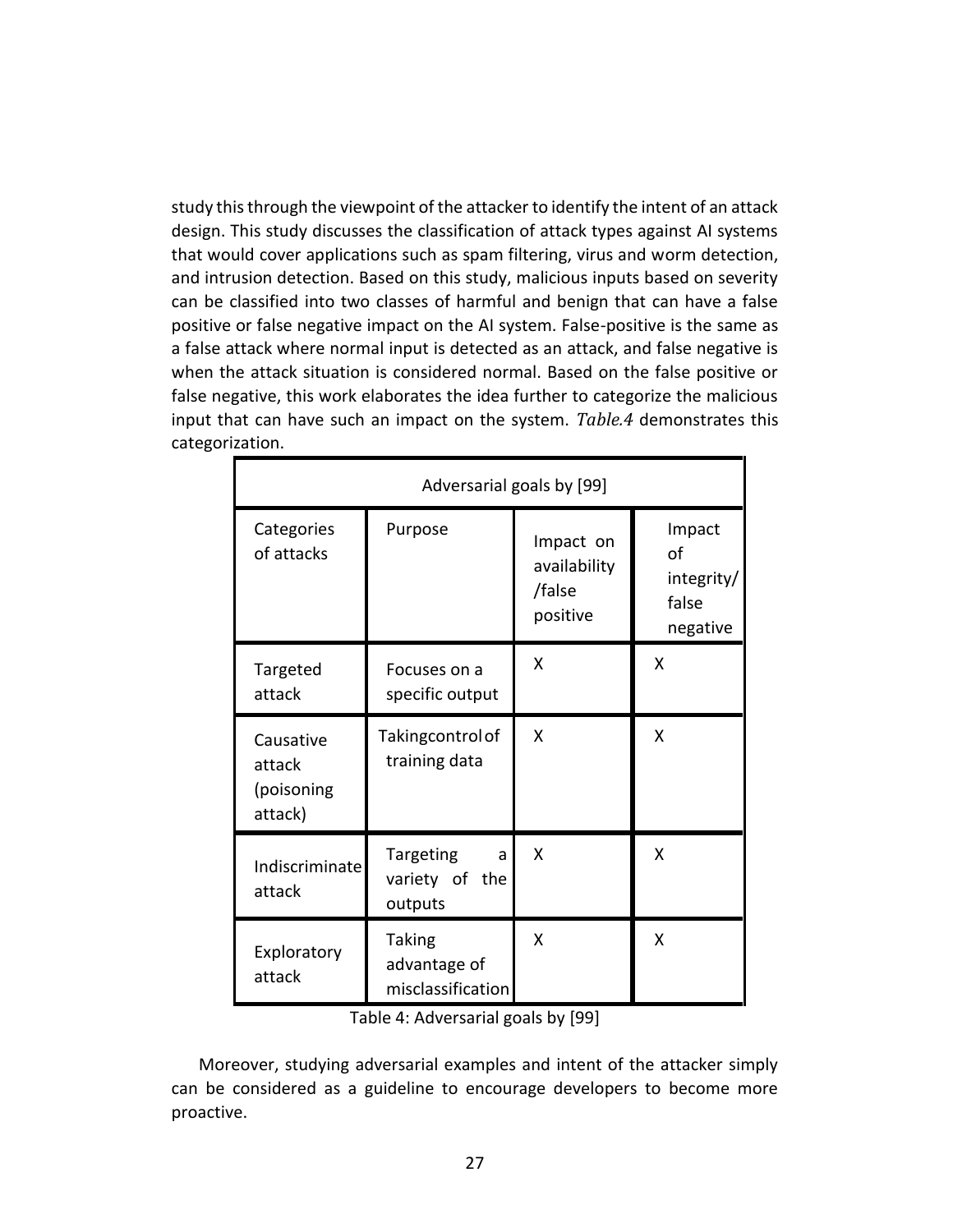This aim proceeds with analyzing the weakness of the AI system before the occurrence of an attack. Identifying the possible intent of an attacker is the key element of recognizing the weaknesses of an AI system. Another element is studying the design methodologies that exist for the development of an attack. What needs to be done is to decrease the level of uncertainties that exists in the AI system. Table 3 mentions several types of white-box or black-box attack, a developer's job is to address these attack and provides assurance which scales what level of security their product provides against these attacks. However, the criterion is recommended to be universal and we will mention it as part of key consideration that must be enforced by the policymakers, technical researchers, and inspectors that set the guidelines for a safe and trustable AI.

Several important questions arise from the preliminary investigation on the concept of adversarial examples in AI, which we aim to answer by exploring the literature:

- What is the nature of methodologies in the literature for designing an adversarial attack?
- Since the achievable interpretability of an AI system does not automatically result in detectability, how can we use adversarial attack combined with interpretable output to improve the notion of detectability?
- Is there exist a criterion on how much an AI system is robust against adversarial attacks?
- How can we identify and remove adversarial input data from the AI system?

#### 2.4.3 Defence Strategies Against Adversarial Attacks

Based on the available strategies in the literature against adversarial attacks, [96] categorizes the defense strategies into modifying data, modifying models, and using auxiliary tools. Methodologies classified as modifying the data are concerned with the training stage or the testing stage of the data sets. Modifying Model strategies recognize that the solution against adversarial attacks lies in increasing the adversarial resistance of the AI system. Additionally, the auxiliary tool is an artificial tool that assists or defends the AI systems. Each of these strategies addresses a specific type or a range of adversarial attacks against the AI systems. According to [96], methodologies based on modifying data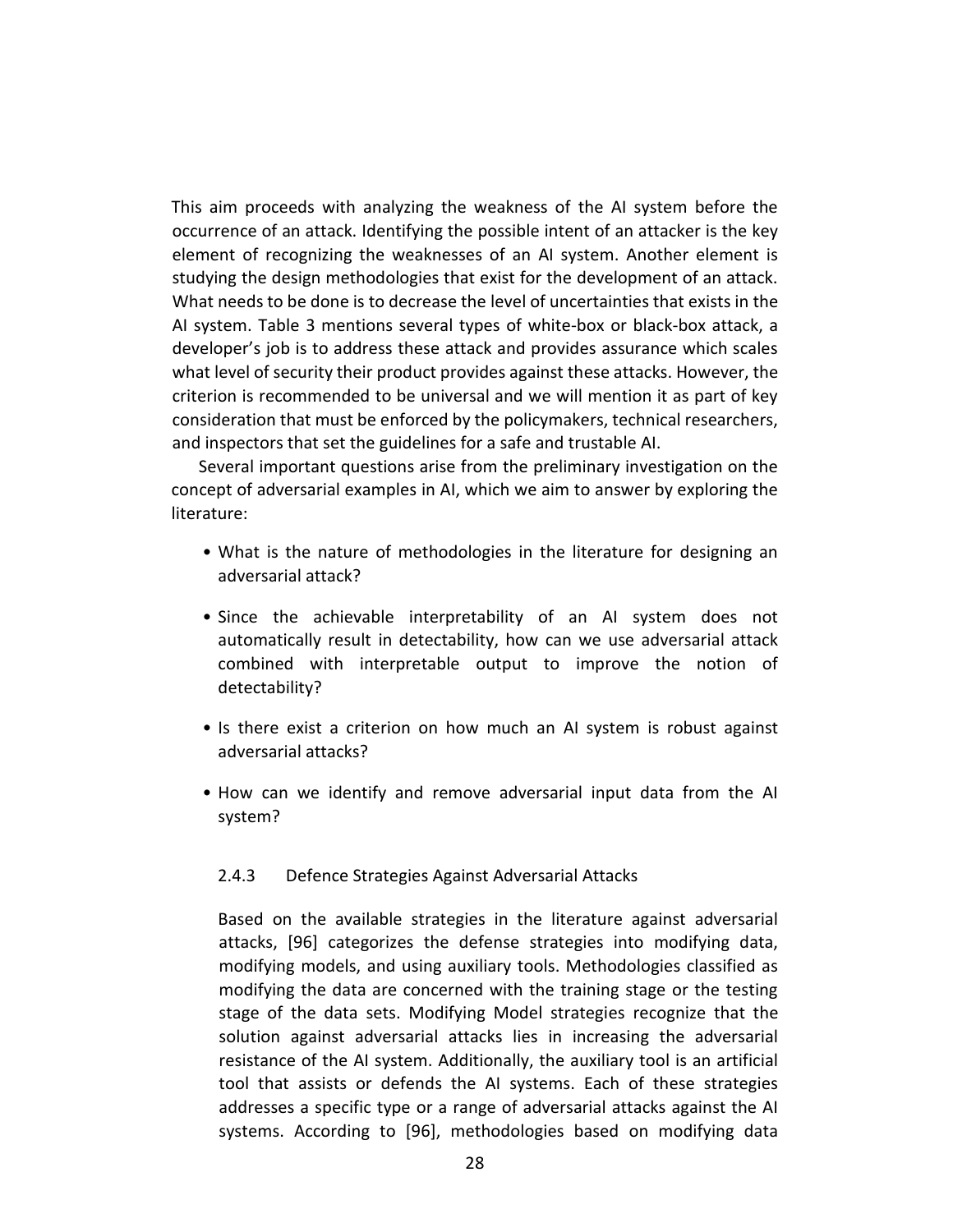include adversarial training, gradient hiding, blocking the transferability, data compression, and data regularization. In this regard, modifying the models encompass regularization, defense distillation, feature squeezing, Deep Contractive Network (DCN), mask defense, and Parseval network. And lastly, methodologies using auxiliary tools include MagNet, high-level representation guided denoiser (HGD), and Defence-GAN. As an example, gradient hiding is introduced as a type of defense mechanism which is effective against gradient-based attacks. However, MagNet is an auxiliary tool, that operates as a detector for the main AI system, which can be utilized as an active defense against any adversarial intrusion. This implies that the developer and any potential standard provider must decide which strategy is best suited, based on the application area of an AI system. Based on this paper, we can also conclude that most of the methodologies proposed against the adversarial examples can be categorized into passive or active methods. They can also be regarded as attack specific or as attack agnostics.

In this report, one of the primary objectives is to address the cyber-threat besides the discriminative issues regarding the AI systems. Through-out this report, we try to present the adversarial threat and their solution in an organized manner so that collectively along with the other measures they can reflect a safe and unbias AI system. In light of this approach, *Table.5* displays the existing strategies in regard to cyber-threats in the literature, which are categorized by [96]:

| Defense strategies against adversarial examples [96] |                                                                                                                                                            |  |  |
|------------------------------------------------------|------------------------------------------------------------------------------------------------------------------------------------------------------------|--|--|
| General types                                        | methodology                                                                                                                                                |  |  |
| <b>Modifying Data</b>                                | <b>Adversarial Training</b><br>Data Compression<br><b>Gradient Hiding</b><br><b>Blocking the Transferability</b><br>Data Compression<br>Data Randomization |  |  |
| Modifying Mod-<br>els                                | Regularization<br>Defensive distillation<br><b>Feature Squeezing</b><br>Deep Contractive Network (DCN)<br>Mask Defence<br><b>Parseval Networks</b>         |  |  |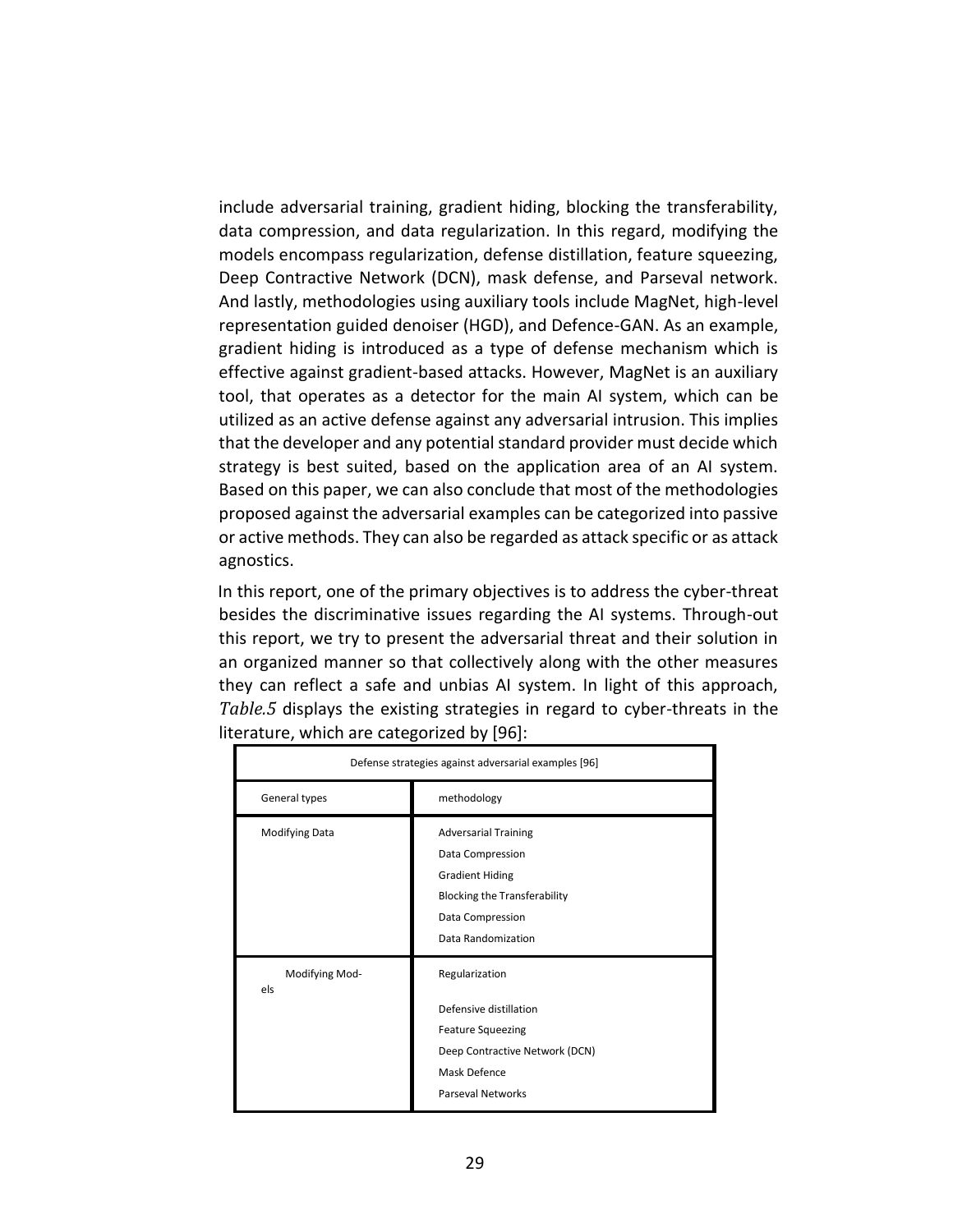| Using<br>Tools | Auxiliary | Defense-GAN                                        |
|----------------|-----------|----------------------------------------------------|
|                |           | MagNet                                             |
|                |           | High-level Representation Guided<br>Denoiser (HGD) |
|                |           |                                                    |

Table 5: Defense strategies against adversarial examples by [96]

Here, we argue that besides the knowledge of possible adversarial examples, it is crucial for an AI developer to be aware of the defense strategies against such attacks. Basically, we argue that developers must recognize the holes in their AI system as well as preventive measures against such vulnerabilities.

Until now we present an introductory the explainable AI methods, *Table.2* presents an overview of available techniques for the development of an AI without bias [29]. These techniques overall, present a simplified explanation that can be interpreted by the human user. We also discussed adversarial examples and the available defense mechanism against them in the AI systems. One of the widely discussed defense methodology is the adversarial AI. But, how can we be sure that an explainable AI or an AI system does not have any loophole? Reverse explanatory techniques that are developed for the AI system can address this problem. They are called as adversarial machine learning [10].

# 2.4.4 From Adversarial AI to Explainable AI

In this category, the designed adversarial attack by the defender attacks the AI interface through its vulnerabilities e.g. where the data is not available. This technique first finds adversarial samples that are within the valid entries of input space, such that it maximizes the impact of the attack on the system. When the interface misclassifies the attack as a normal event, the adversarial machine learning tries to find the reasoning behind it [100].

Based on numerous works that are presented in *Table.2*, the explainable AI is suggested as a defense mechanism against the adversary attacks. However, in [100], the idea is expanded and approaches the possibility of an adversarial attack against the explainable AI. They utilized linear and multilayer perceptron for explaining the adversarial data against the explainable AI.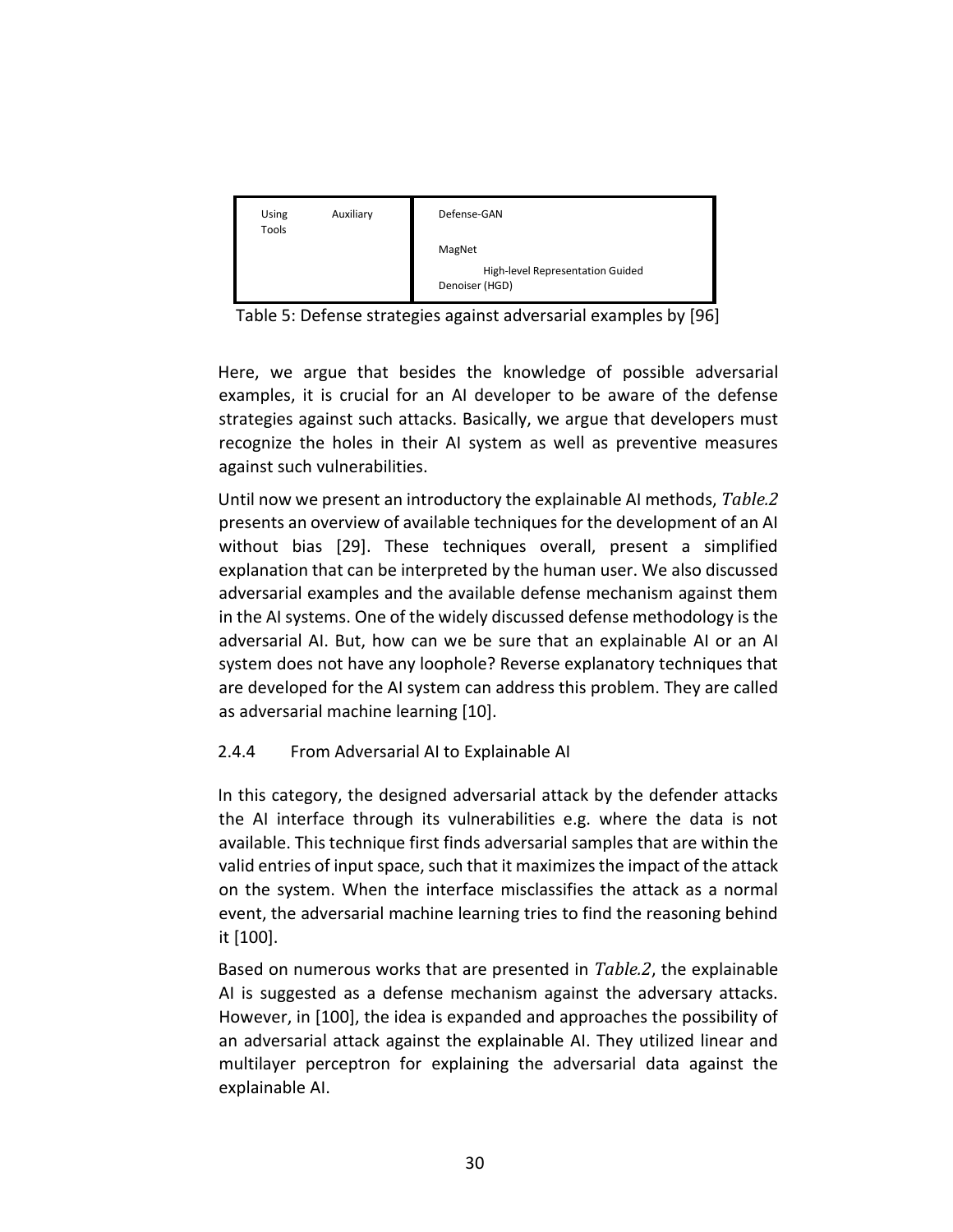An illustrative example of adversarial data can be found in [101], where an adversarial data misleads a VQA (Visual Question and Answering system). Here, the VQA system incorrectly recognizes a traffic light red, while it was green. Another example can be found in [102], where the attack detectability is investigated for the particular case of Face Morphing attacks. Face morphing attack manipulates the result of the face recognition systems to be the face multiple identities, which criminal individuals use in instances such as border crossing. In this regard, a practical study conducted by [103], that demonstrates how wearing an adversarial purpose designed glass can help the criminal evade the face recognition system.

In [10], similarly to [100], the problem of adversarial AI is discussed. Here, this problem is elaborated in the context of repeated games for the Bayesian classifier in the framework of the AI system. Consider a situation where an adversarial methodology is developed that would find the data for which the optimal attacks on the original classifier is possible, the outcome is an improved classifier. A repeated game is when the optimal strategy for finding the adversarial samples, changes indefinitely by taking into account that the adversary has the knowledge of the updated classifier. Aside from the repeated game, this paper introduces different challenges that must be considered to become a step closer to an AI system that is self-aware of its own vulnerabilities. Sub-optimal strategies, generalization to the other classifiers, multiple adversaries, incomplete information, and false attack are the important topic of investigation that are mentioned in this paper.

Sub-optimal strategies become necessary when the desired optimal strategy has a high computational cost. Incomplete information considers a situation where adversaries and classifiers do not possess the perfect knowledge of each other. Multiple adversaries refer to situations where the AI-system is under attack from numerous sources e.g multiple spammers. Lastly, the false attack means that the goal of the adversary is to find healthy data that the AI-system would classify as an attack.

Here, we discussed the adversarial AI, and we emphasize that it should be considered as a necessary element in designing an AI system by the developers. This methodology helps to boost the security of the AI system. In addition, it is also important for developers to become familiar with adversarial examples and other defense strategies against them. In the next two sections, we will briefly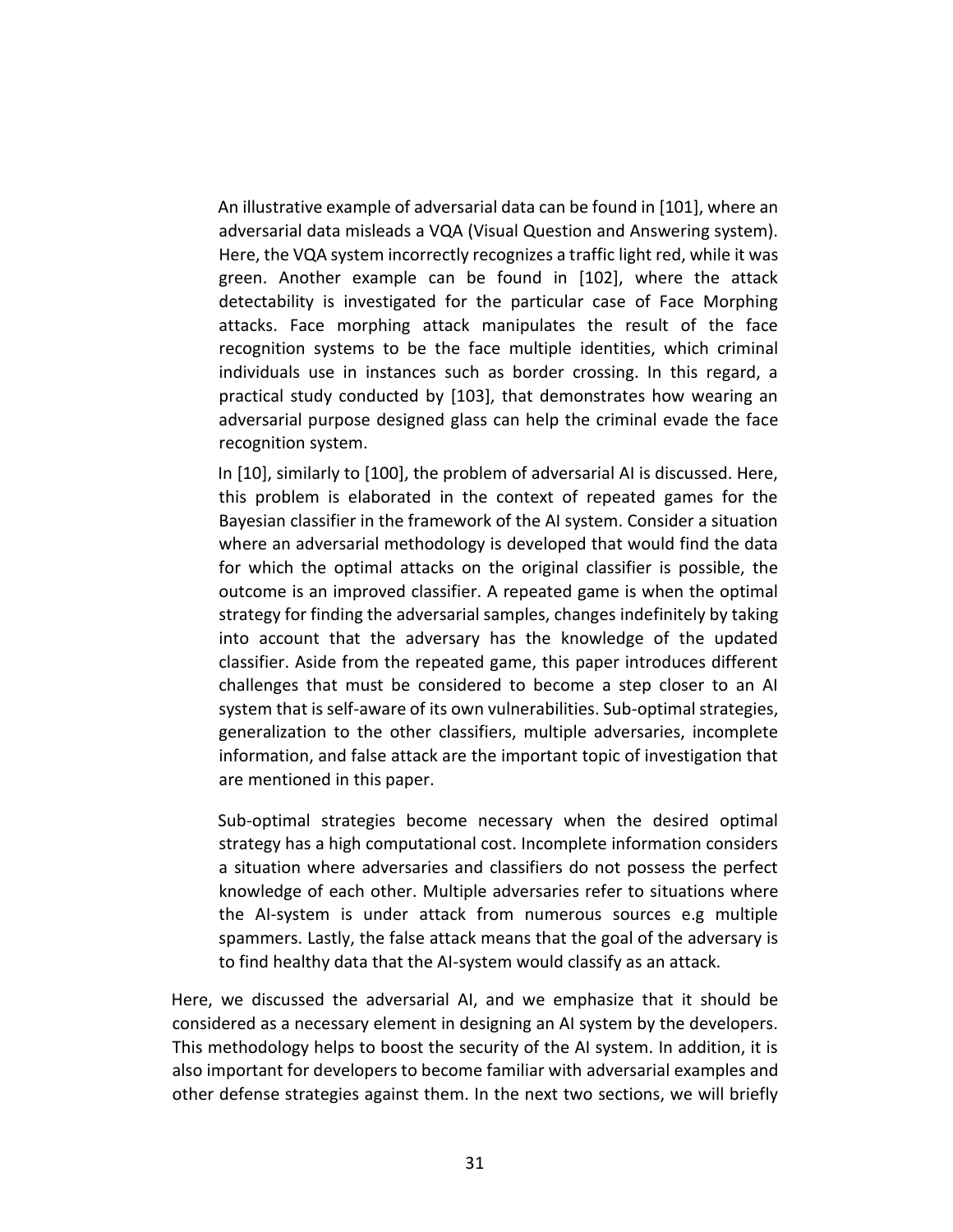describe these pieces of security in dealing with AI systems that can help us protect the stakeholders' interests.

### 2.4.5 Discussions Regarding the Detectability

In the following, some of the studies that consider the notion of detectability for the AI systems are addressed. In [104] the authors try to explain the adversarial attacks (also referred to as adversarial examples). An important conclusion of this paper is that the over simplicity brings vulnerability. They raise the question about a phenomenon that "why multiple classifiers, misclassify a data in the same way?". In another word, why would different nonlinear classifiers, treat an adversarial example in the same way. They elaborate that this phenomenon occurs because they belong in a precise location of the output space. They hypothesize that adversarial examples are the result of models being too linear instead of nonlinear. They explain this by suggesting that the weight update of most classifiers follows the same reasoning. As a result, most of the trained classifiers by the neural networks will produce similar weights. They argue that linear classifiers are more vulnerable than nonlinear classifiers. However, a trade-off would emerge as [29] addresses that the linear classifiers are better explainable. Although they refer to a study done on the property of neural networks, one should be cautious to generalize that most classifiers output is the same for adversarial data. However, this topic is very interesting to investigate, and actually, it may be able to enhance the security of AI systems. Moreover, more studies should be developed to test specific adversarial examples against different AI systems to study their interaction in a better, organized framework.

In [105] another important issue is addressed that would bring the light into the detectability of attack. This paper aims to find the relation between the detectability and the strength of an attack. The paper argues that the boundary set on the input data plays an important role in the detectability. They say that if the boundary of acceptable data by explainable AI is high then it would be easier to detect the attack as the outcome of a not well-designed attack would be an unrealistic output and an interpretable AI can detect it. However, what they are arguing would not limit an attacker that has knowledge about the input of the system and actually, the attacker will be provided with a larger space of possible attacks. To overcome the aforementioned problem, they propose an outlier detection strategy to remove the bad data from the trained AI. Here, this is accomplished with the help of a distance threshold that measures the distance of incoming data from its nearest data point. They provide simple reasoning that a causative attack will not be possible if the causative data is removed.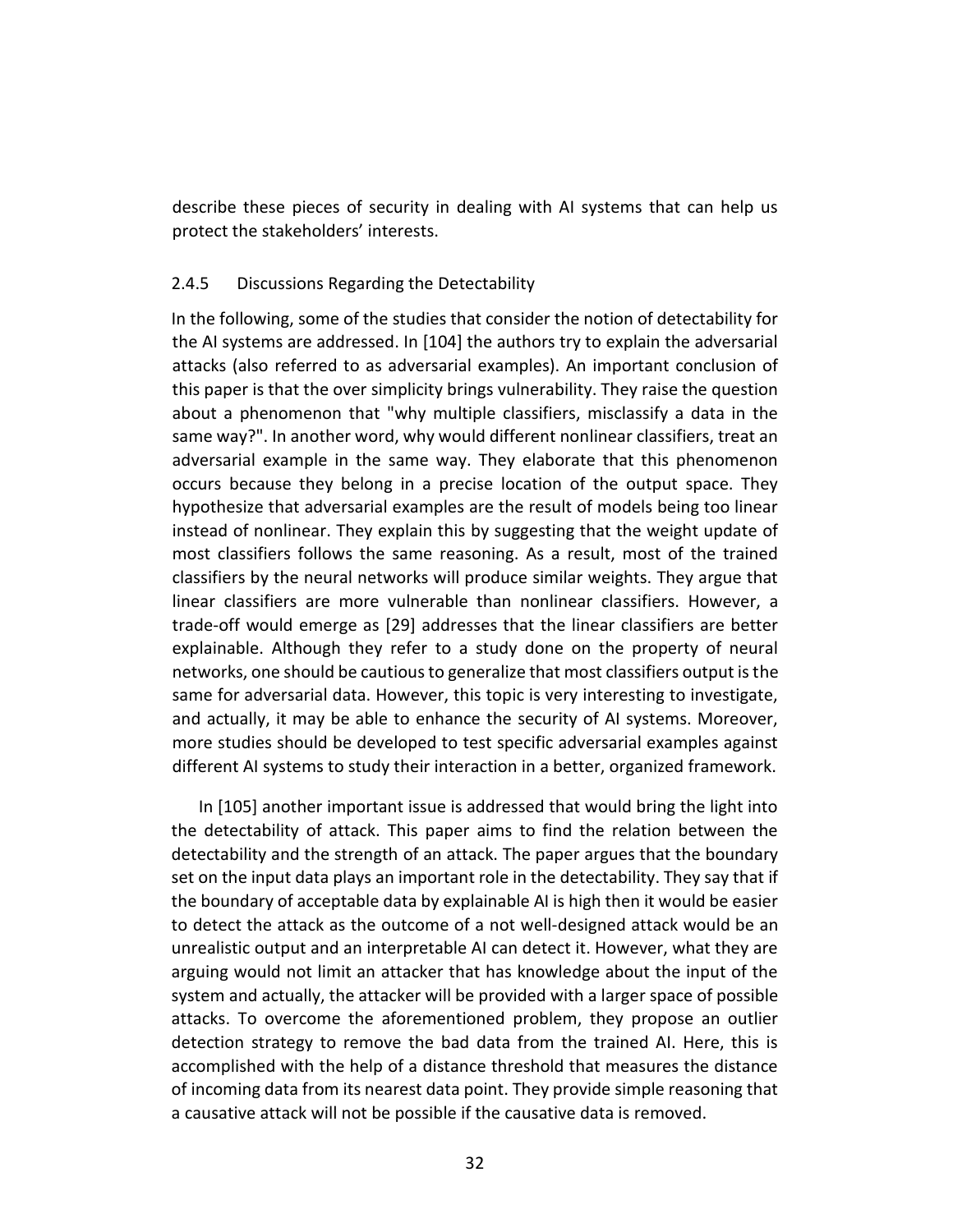#### 2.4.6 Security Certification Methods for an AI System

In this report, we aim to review studies conducted on the measures for the security of the AI system. Until now we could not find any universal measures on security, but some elaboration of the concept can be found by going through the literature. In [106] a study on the security of AI systems against adversarial attack is provided. They discuss the notion of adversarial robustness for the AI system. The idea here is that: "how can an AI system be trained, so that it is robust to adversarial data". They developed a measure for quantifying the security of the AI system against adversarial attacks, through a min-max optimization problem. They claim that this notion although non-convex or non-concave is tractable. However, the contribution seems to only cover one type of bounded attack and it does not provide a universally acceptable index.

The vulnerability of the AI system to adversarial examples opens up the discussion about the robustness of these systems to such attacks. In the mentioned study on the security of the AI system, the notion of adversarial robustness is defined for one type of first-order gradient-based attack, and with [107] we try to explore further into this topic.

In [107], they presented a criterion referred to as *AI*<sup>2</sup>, which can certify the robustness and safety of an AI system with abstract interpretation. The ability of this method is tested against feedforward and convolutional networks. First, we have to become familiar with the language used here for defining the adversarial robustness. In this paper, the properties of a tool that can verify the robustness of an AI system are precision and scalability. It means that this tool must be able to analyze the output of an AI system over large sets of data while providing an acceptable precision. As an example, consider a picture referred to as *C*, they want to demonstrate if we filter this image with a specific intensity located in a specified region, are we still able to identify that image as its class, in another word, what is the region of perturbation for the examined class for which the AI system can handle the variation, and identify the accurate class. The concept that they use for this purpose is referred to as abstract interpretation. Here, abstract Interpretation is defined as "Theory that gives a finite approximation of potentially infinite sets of behavior". It provides the ability to analyse the neural network over an abstract domain. This means we can over-approximate the results of a neural network over shapes such as zonotope. In this regard, DeepZ [11] is another tool that uses abstract interpretation for certifying neural networks. Such methodologies will provide the developers with a tool that can certify the response of their output to adversarial examples, which can be considered as another aspect to the standards in designing an ethical AI.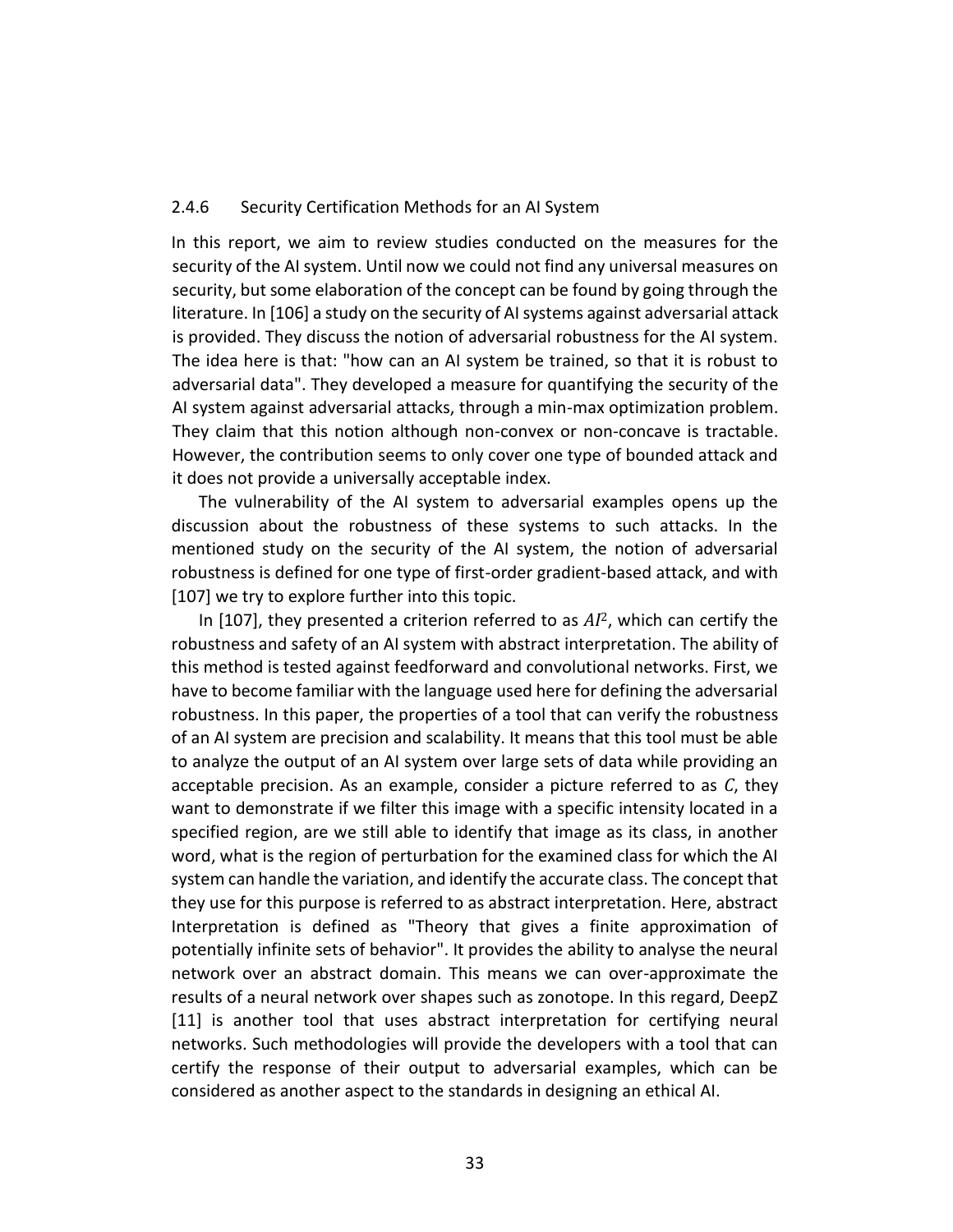In the next section, we try to argue about the critical elements that are discussed here as part of a certification process that can be considered for the AI systems.

# 2.5 Technical Certification of an AI System

Transparency of methodology and using methodologies such as explainable AI, security certification, and adversarial AI means that we should not be focusing on setting the standard based on the trust but scalable criteria. There has to be an assessable mechanism that can define this trust. The proposed argument of the [20] for parallel and dynamic monitoring, while interesting does not answer the legal trouble that may occur due to the unexplainable nature of the AI systems. For example, if an AI system damages its client's interests, the proposed observer of this paper will not provide a sensible assessment that will help to settle legal cases as it operates solely based on a threshold checking.

Here as introduced in section 3, we argue that such monitoring may be established through the utilization of an explainable AI system. If an AI system is unable to explain its decision regarding a particular output, in a humanunderstandable way, it should be considered as one of the red flags that can be caused by the lack of proper training or a cyber attack. Therefore, we argue that an observer / AI system based on adversarial training and explainable AI should complement each other and provide unified reasoning that would help indicate attacks, as well as explain the resulting decision of an AI system.

In the following, *Table.6* is presented, which demonstrates this report's views of the methodologies presented in the literature, and what impact they can have on resolving the legal, as well as the cyber-security issues, which are/ and, will be present by the growing integration of artificial intelligence. For example, in this table, adversarial AI methods are mentioned, which usually enhance the security of the AI system to cyber-attacks in a passive manner. On the other hand, active monitoring methods evaluate each resulting decision of the AI system and can determine whether the AI system is under attack. If combined active monitoring based on the explainable AI and Adversarial AI are established, in such a way that the outputs of an AI system are consist of an explainable result, the resulting decision, and a decision provided by the monitoring system, these decisions can be found crucial, in settling legal issues as well as improving the cybersecurity of AI systems.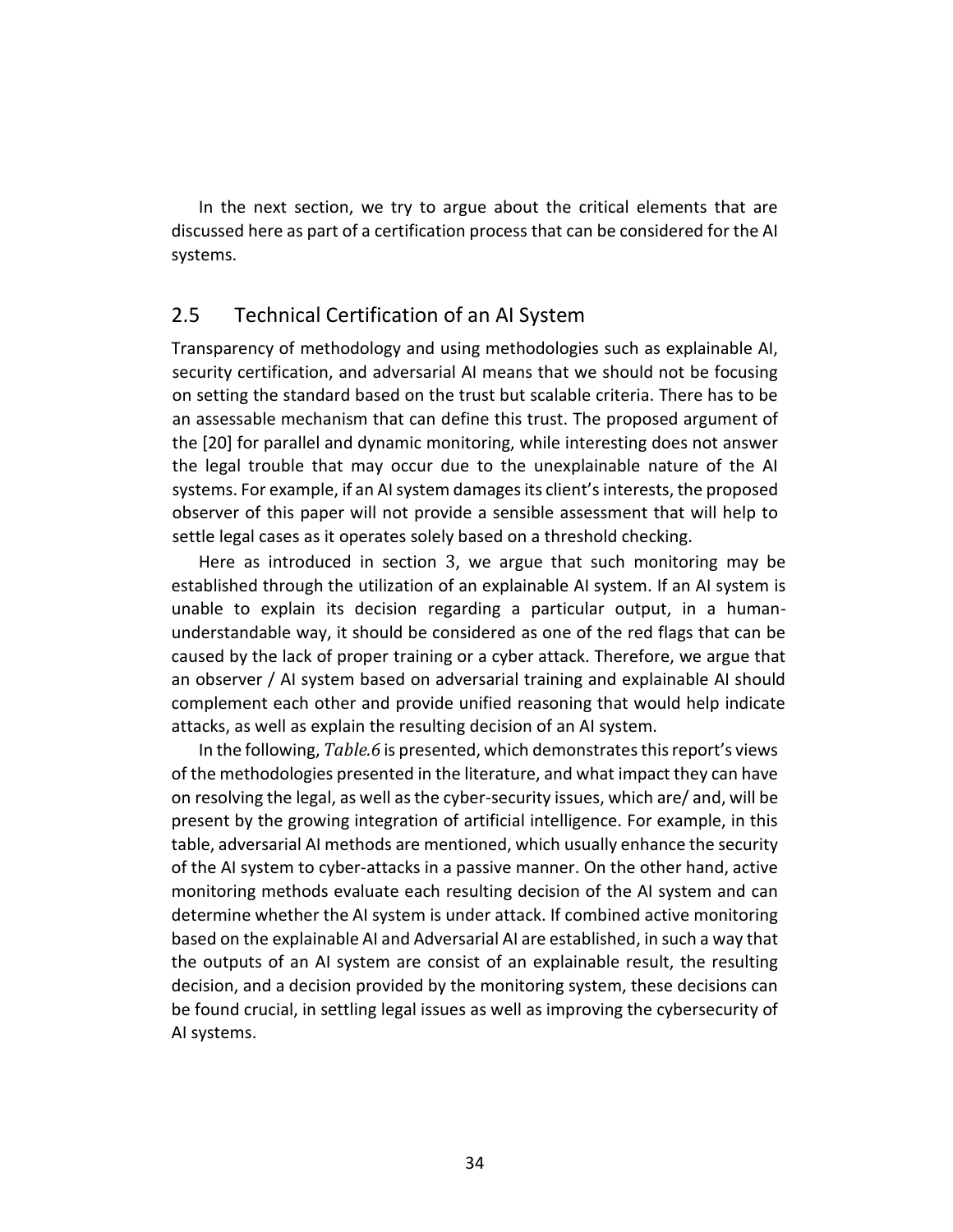| Transparency of the methodology                                     |                             |                    |                                    |                              |                                  |  |
|---------------------------------------------------------------------|-----------------------------|--------------------|------------------------------------|------------------------------|----------------------------------|--|
| Methods                                                             | Passive/Activ Improves<br>e | AI<br>Securit<br>у | Transparen<br>of<br>cy<br>decision | Improves<br>the AI<br>Method | Evaluate<br>s the AI<br>security |  |
| Interpretable/Explaina<br>ble Al                                    | Passive                     | X                  | X                                  |                              |                                  |  |
| <b>Adversarial AI</b>                                               | Passive/Activ X<br>е        |                    |                                    | X                            |                                  |  |
| Security certification<br>methods                                   | Passive                     |                    |                                    |                              | X                                |  |
| Parallel<br>and<br>dynamic<br>monitoring based<br>on Adversarial AI | Active                      | $\mathsf{x}$       |                                    |                              | X                                |  |
| Monitoring<br>based<br>on explainable AI                            | Active                      | X                  | X                                  |                              | X                                |  |
| A combined exAl<br>and adversarial AI<br>technique                  | Active                      | X                  | X                                  |                              | X                                |  |

Table 6: Categorization of methodologies that can be used for improving transparency and decreasing bias in the AI system.

Furthermore, besides the ethical regulations and pre-implementation of preventive measures such as data selection, outlier detection, in-house development, and in general, privacy, security, and ethical considerations, which encompass the development stage of the AI systems, the presented technical criteria in *Table.6*, to some extent, can be offered to the willing AI developers. Furthermore, based on experts' opinions and detailed evaluation of their compliance and commitment to the determined level of security, their product can be certified. Hopefully, this viewpoint will bring the trust of the public for the AI system and gradually encourage more developers to improve the quality of their product. This report recommends that the result of this criterion or similar considerations is a measure that is scalable and is not solely based on the mutual trust between the policymakers and the developers, which will allow us to tackle cyber-threat as well as transparency issues related to the AI systems.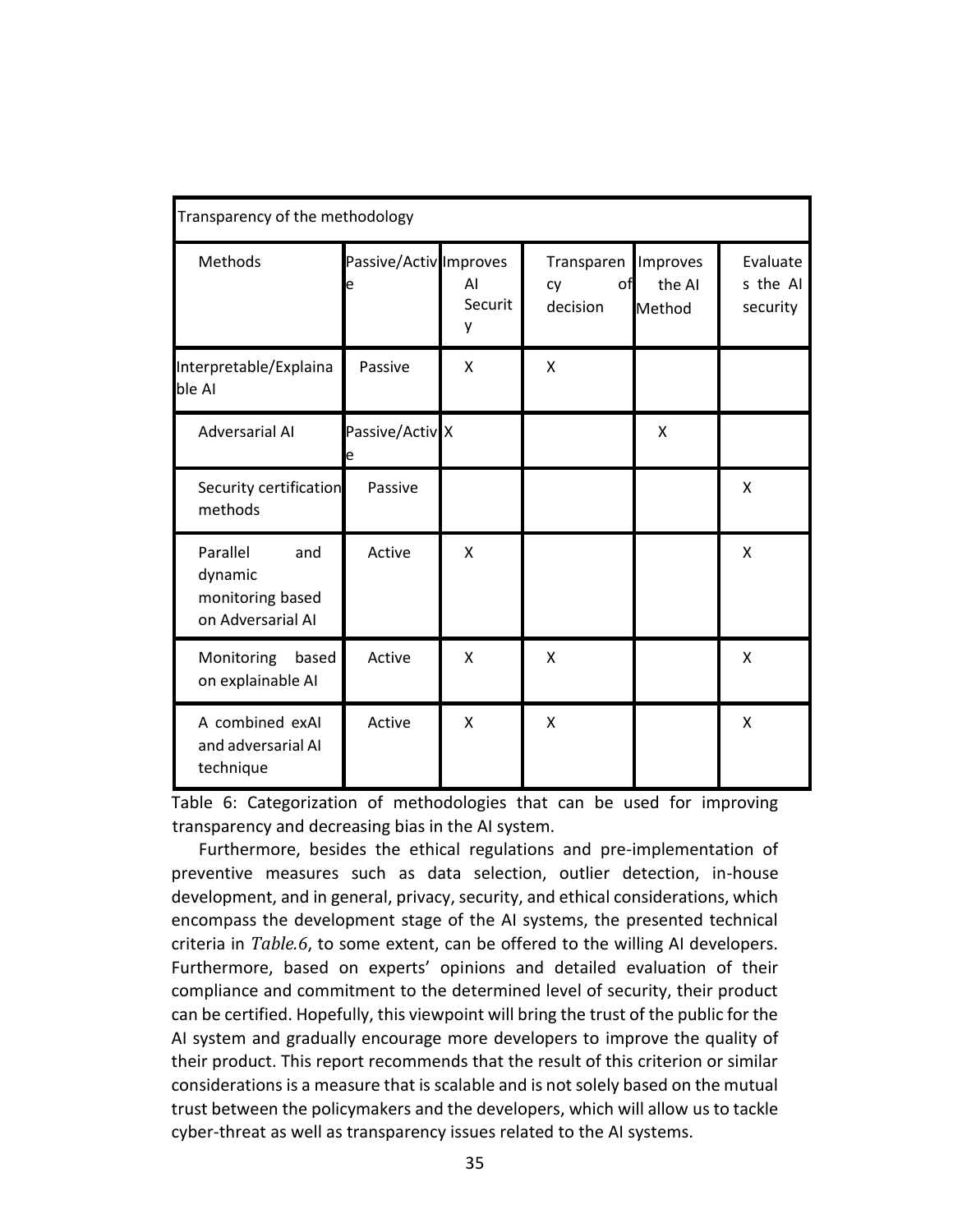## 2.6 AI inspector

One of the major problems in AI is the lack of specialized inspectors that can certify the safety and transparency of an AI system. Currently, many AI institutes such as Mila are offering courses that generally familiarize students with problems such as bias and the interpretability of AI systems. However, the main problem here is that in such institutes, there are very few courses that are solely dedicated to recognizing ethical or technical biases in AI, and even fewer that are application centric.

Since AI applications are embedded in almost every domain, we need specialized investigators that are capable of certificating the safety of an AI system with a view that is a combination of data mining and expert knowledge about the potential ethical/ technical biases. In the last few years, training multidisciplinary students in a centralized AI institute is one of the strategies that Quebec and the AI community are promoting [108].

In AI institutes such as Mila, a student will receive an education that helps him to learn about the potential biases of the AI systems in a data mining perspective or some general concepts on the idea of ethical problems in the AI systems. Basically, they learn why an AI system should be interpretable, but not specifically what are the biases in the different AI platform combined with the internet of thing. The training that these students are receiving is not directly an answer to the biases with consideration of a specific application. Therefore, the view is broad rather than focused, while the industry may need a moderate combination of both.

The output of these institutes will be students that can design an AI system for a certain AI platform but not necessarily how to inspect its biases because they are biased to design by considering the potential biases and are not trained for the sole purpose of criticism.

Credible organizations such as Gartner also weight in importance of AI inspectors: "Promote people skills. Fill or hire people in key AI roles related to AI ethics, governance, and policy. Look for privacy/brand remediation and AI behavior forensic specialists who can explain models and perform investigations when AI fails to reduce risk [109]."

Gartner also predicts: "By 2023, over 75% of large organizations will hire AI behavior forensic, privacy and customer trust specialists to reduce brand and reputation risk [109]."

Achieving reliable AI has been one of the goals of the Quebec government and this regard there has been major investment in developing the AI ecosystem of Quebec as well as Canada [108]. In this regard, Quebec's AI established a steering committee through the University of Montreal in order to promote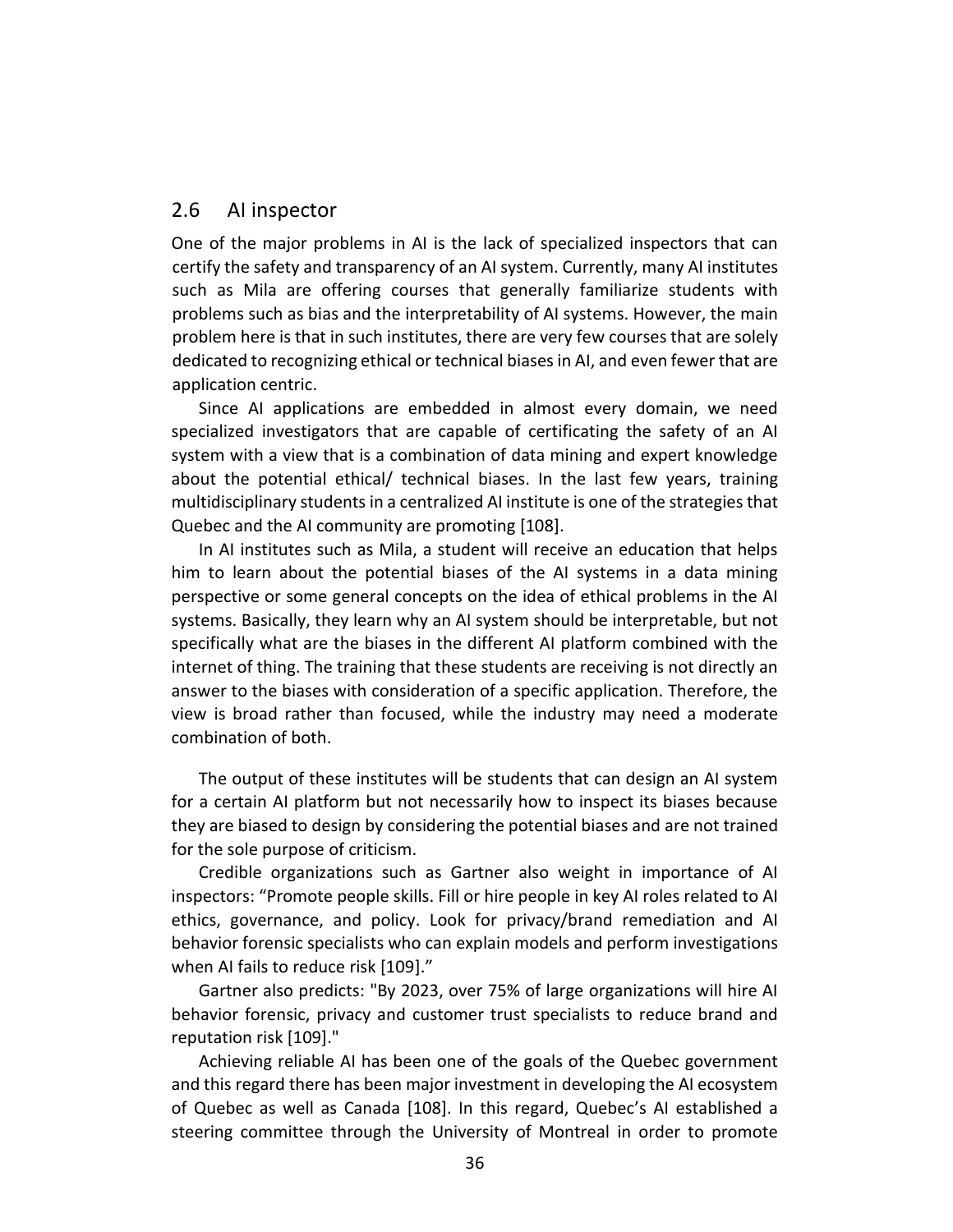mathematical literacy and responsible AI among AI pupils and deliver specialized AI trainees to the industry [1]. However, responsible AI has received less attention since its formula may seem more dubious.

Companies such as Microsoft, Google, Samsung, IBM, and Quantum black are establishing partnerships or integrating themselves within universities to promote a future for responsible AI and the advancement of AI-based technologies.

In this regard, HumanIA in UQAM is a research-based laboratory that is focused on ethical and legal issues related to AI systems. While considering multidisciplinary issues in their defined objectives, not enough attention has been given to finding biases with regards to domain-centric AI. Considering quality assurance of the AI systems by the AI developers is already being practiced in AI laboratories and institutes such as MIT-IBM Watson AI lab, Mila institute, Gerad institute, and HumanIA. However, the main focus in these institutes is on the training responsible developers, not an AI ethical/technical inspector.

Training AI inspectors will make us ready for the upcoming changes in AI technology, prepare us for stable governance of these systems, and accelerates the process of integrating AI systems in more aspects of the technology.

These potential inspectors should possess specific characteristics that is mentioned in the following:

- A trained inspector must have strong mathematical literacy to be able to recognize the deficiencies and common biases specific to an AI algorithm.
- These trainees must be of a multi-disciplinary nature that is specialized in a few essential ground models that recognizes different types of biases of AI models. Should be able to perform adversarial test, robustness test, and security test by purely mathematical and data mining knowledge [11, 100].
- A trained person should be able to introduce adversarial input that can result in misclassification by the AI systems [100]. They should be able to introduce these inputs through the available algorithm by purely datamining knowledge, as well as experience-based input generated by the pre-defined simulators, or based on their knowledge about the application.
- They should be able to recognize what are the elements that are missing from the input/output of an AI system that can cause a legal, discriminatorily, or ethical gap [110].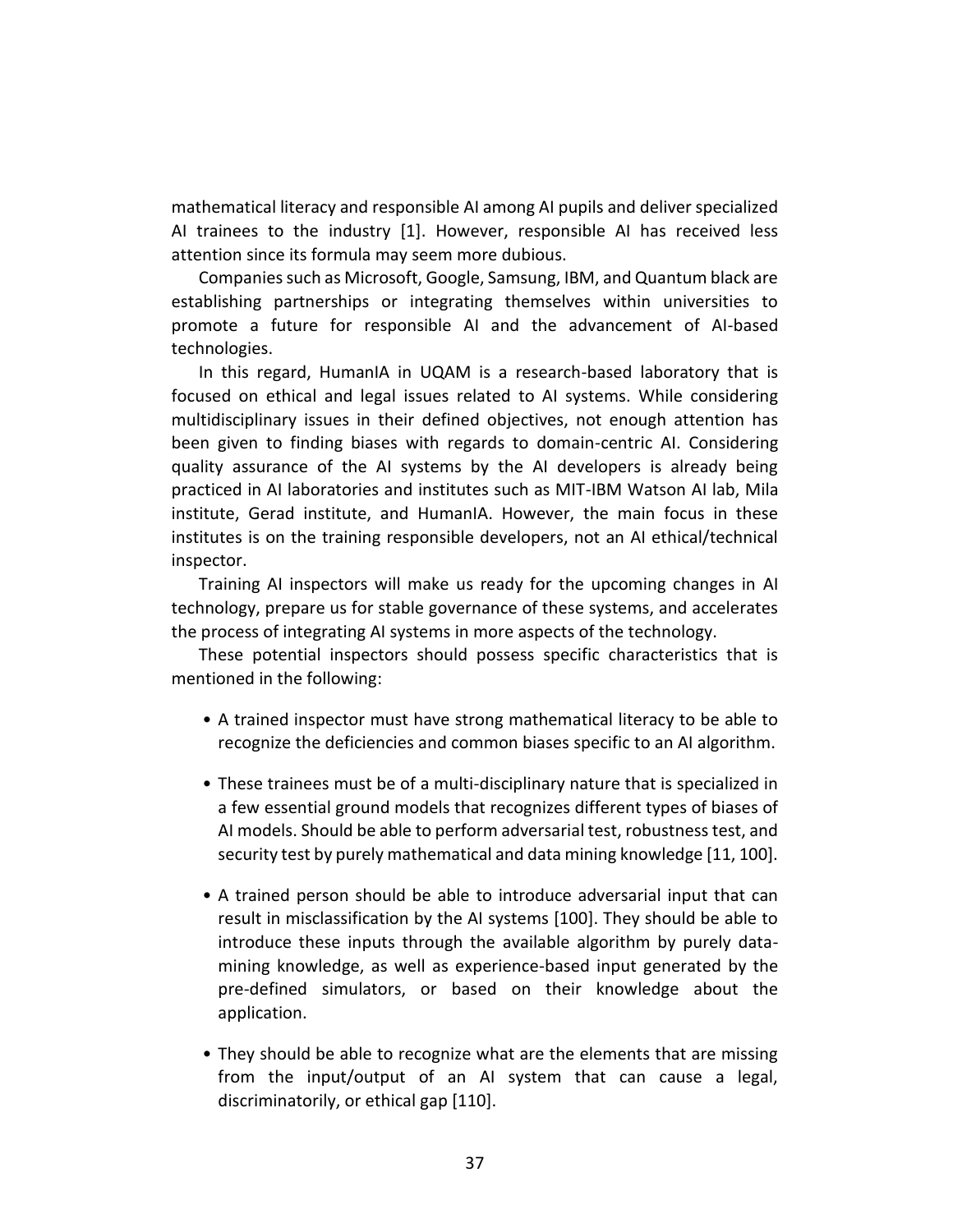- They should also be trained specifically with regards to a certain application to be able to challenge/question the types of defined input/output, and demand adding the neglected input/output by the developer.
- A trained inspector should be aware of the IoT connected privacy, transparency, and security problems concerning the specific application of the AI system. Since every AI system can include the different realm of science such as biology, engineering, and medicine, we suggest the inspectors can be more valuable if they are domain-specific.

Furthermore, inspectors can be categorized into two groups:

- 1. First group can become part of the AI company, help with identifying data breaches, unintended use of the AI system, or uncover undesirable bias in the system [109].
- 2. The Second group are certifiers that are not affiliated with the investigated AI company. They can perform model behavior forensic [109] or identify ethical problems associated with the AI system.

The tools that investigators utilize can be categorized into pre-built machine learning investigators [109] and expert-defined analysis.

For example, an AI system that does not consider a certain input/ output in a specific application can be vulnerable to potential lawsuits or malfunction. Here, an inspector with enough knowledge of the application identifies and expresses the problem to the developers or the relevant authorities.

### 2.7 Who is Accountable?

Here we argue that issues with accountability may be resolved through what is proposed as ethical by design AI in the *Fig.*2. In section 2, a set of ethical constraints regarding the explainable AI are provided. These constraints can be handed to the AI developers, which they can use as their reference for dealing with their clients, how they pre-process, or how they select a representative and non-discriminative set of data. In section 3, transparency of methodology is argued as the second important factor in achieving the ethical by design AI. These transparencies can be ensured to some degree by understanding the nature of attacks, employing an explainable technique and adversarial AI (as an observer), utilizing defensive methodologies such as adversarial training for improving the AI system, and carrying out security certification tests on the AI systems.

However, one cannot expect that an AI developer possesses all of this knowledge. Here we argue that these constraints and requirements must be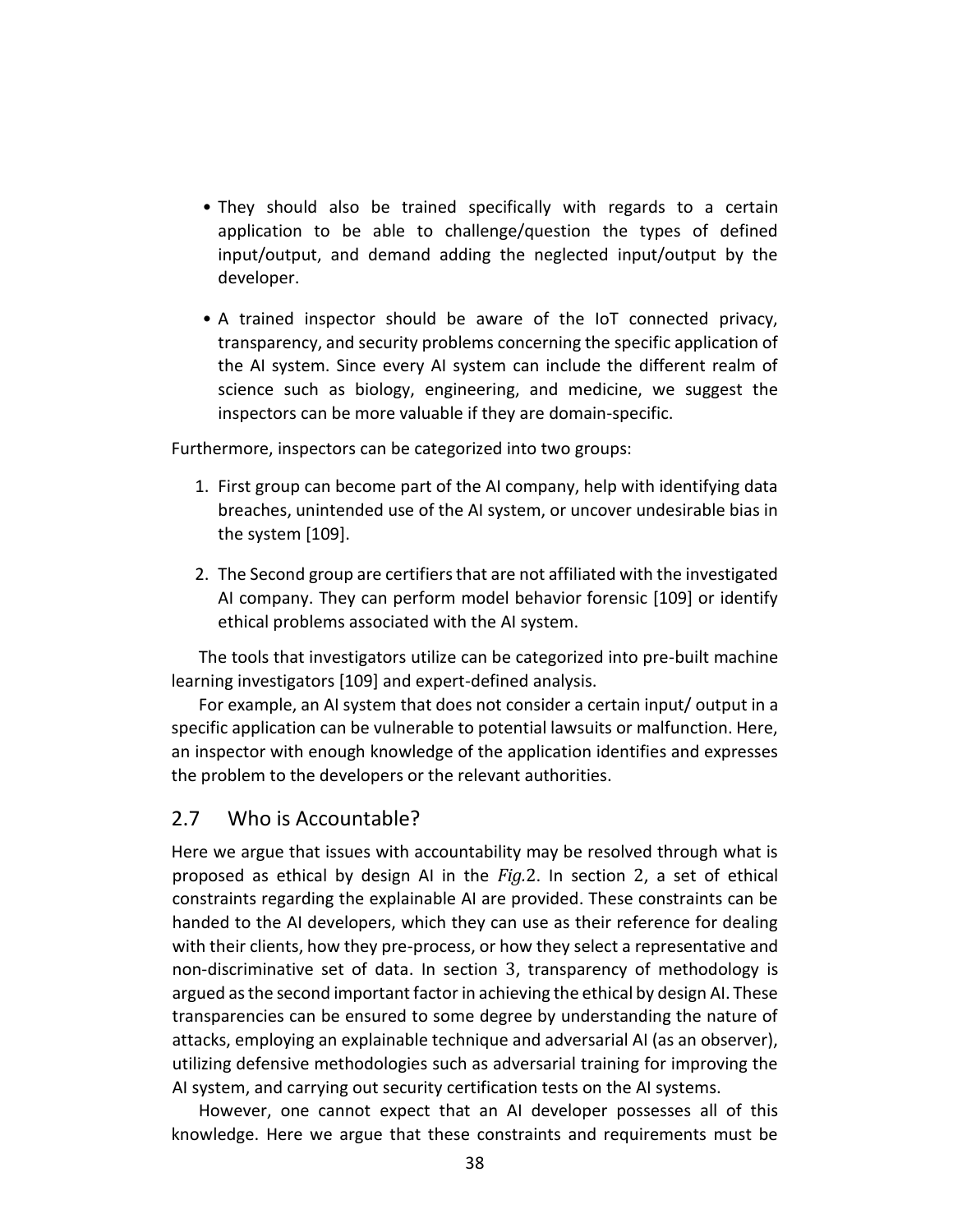worked through with the willing developers as part of a certification process that allows them to understand the standards through the guidelines provided to them. These certifications will be given to them after carefully testing their respective AI system by AI inspectors with the best tools available.

This will determine what level of safety they bring/ what level of threat they pose to the public. Therefore first, it is the clients who decide whether they are willing to use a tool with a certain level of standards or not. If an AI developer refuses to provide any level of standard for its product, they also have to face the negative consequences, in a situation where their system has created a threat/ harm toward the citizens. And lastly, those who follow the standards will be protected by the standard providers, and here the policymakers will be accountable and must work through to provide modifications for the constraints that will lead to an improved, robust, and reliable AI.

### 2.8 AI, Contestability, and Legal Argument

One of the main problems regarding AI technologies is the lack of preparation in the legal systems to deal with the AI-related legal arguments. There have been many cases where an AI system breached the privacy of the people. These cases resulted in the argument to be brought upon the court of law, where the AI system affected a career [16], privacy [111], or even a person's freedom [15].

People, organizations, or government harmed from a potential AI sensory device or an AI algorithm used by media platforms such as Facebook or Amazon have to utilize the legal route that is not necessarily prepared to evaluate the AIrelated cases. The missing aspects of legal route can be considered in terms of lack of evidence areas such as training, data selection, and decision making of AI systems. Lack of evidence and lack of investigators to address the concern over these criteria are amongst the main problems that we address in this note.

Contestability is introduced as one of the core principles of AI systems in numerous AI ethics framework studies [112]. It is recommended that we need a specialized legal platform dedicated to AI systems, such that people can legally challenge the abuse or harm caused by these technologies [8]. What can we do to bring more transparency to AI systems? How can we update the legal systems to be able to deal with issues that arise after the controversial decisions that are made by an AI system? What is considered as evidence?

In [113], some of the characteristics of an AI legal framework is presented as the following :

- Presenting proof of the malfunction of the AI systems.
- Contesting and correcting an error.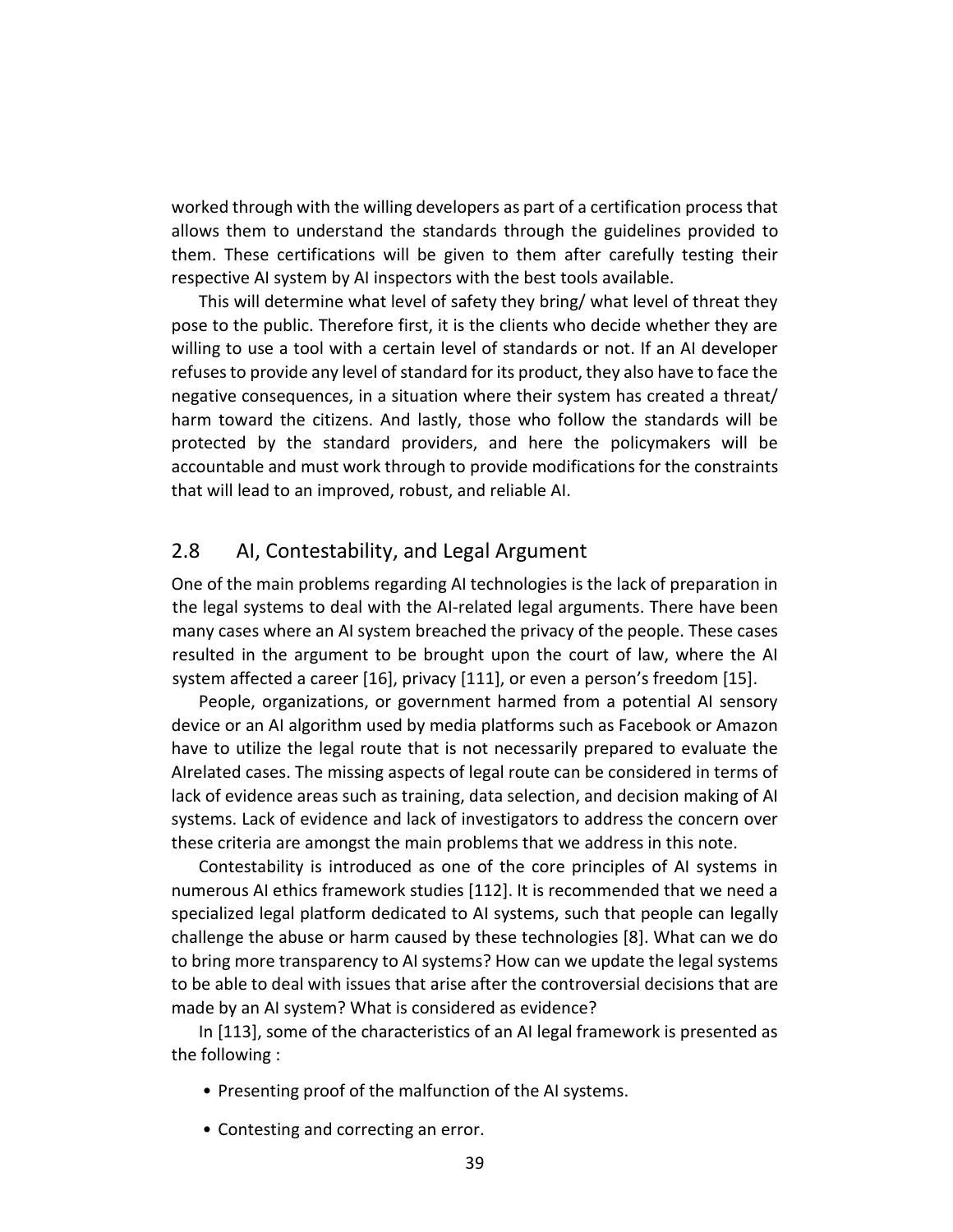- Human understandable explanation.
- How much the decision made by the AI system affects the person who is contesting that decision.
- Explaining the decisions should extend to private AI decision-makers.

Here we want to elaborate the ways that evidence can be presented and offered for the legal procedures:

- An application that can have a non-negligible effect on an individual, civilians, organization, or government should be able to provide a document that includes every controversial decision plus an added explanation for that decision.
- One way to generate this explanation is through the explainable AI methodologies.
- Explainable AI methodologies are a class of tools for which a supervisory algorithm oversees the decisions of an AI system. It provides explanatory reasoning regarding the decisions made through the inner layers of an AI algorithm (known as black-box) through methods such as decision trees [29].

But how the transparency based technology will effect the future of AI Justice system and legal accountability:

- We should be able to answer the problems such as unintended use of AI system for criminal activity. Demand accountability from AI systems that knowingly shares sensitive information with third parties.
- We should also be able to demand accountability from AI technologies that can potentially cause a high level of health and safety risk for citizens, such as AI in medical applications [114] or AI in autonomous systems.
- AI-based emerging technologies will bring challenging lawsuits and may impact non-AI related trials in courts.
- We need a system with specific attention regarding AI-based technologies that do not take space, interrupts, jeopardize, and collide with the legal process of the other existing lawsuits.
- Education: we may need Juris doctorates, that besides the law are also familiarized with the bias in AI systems.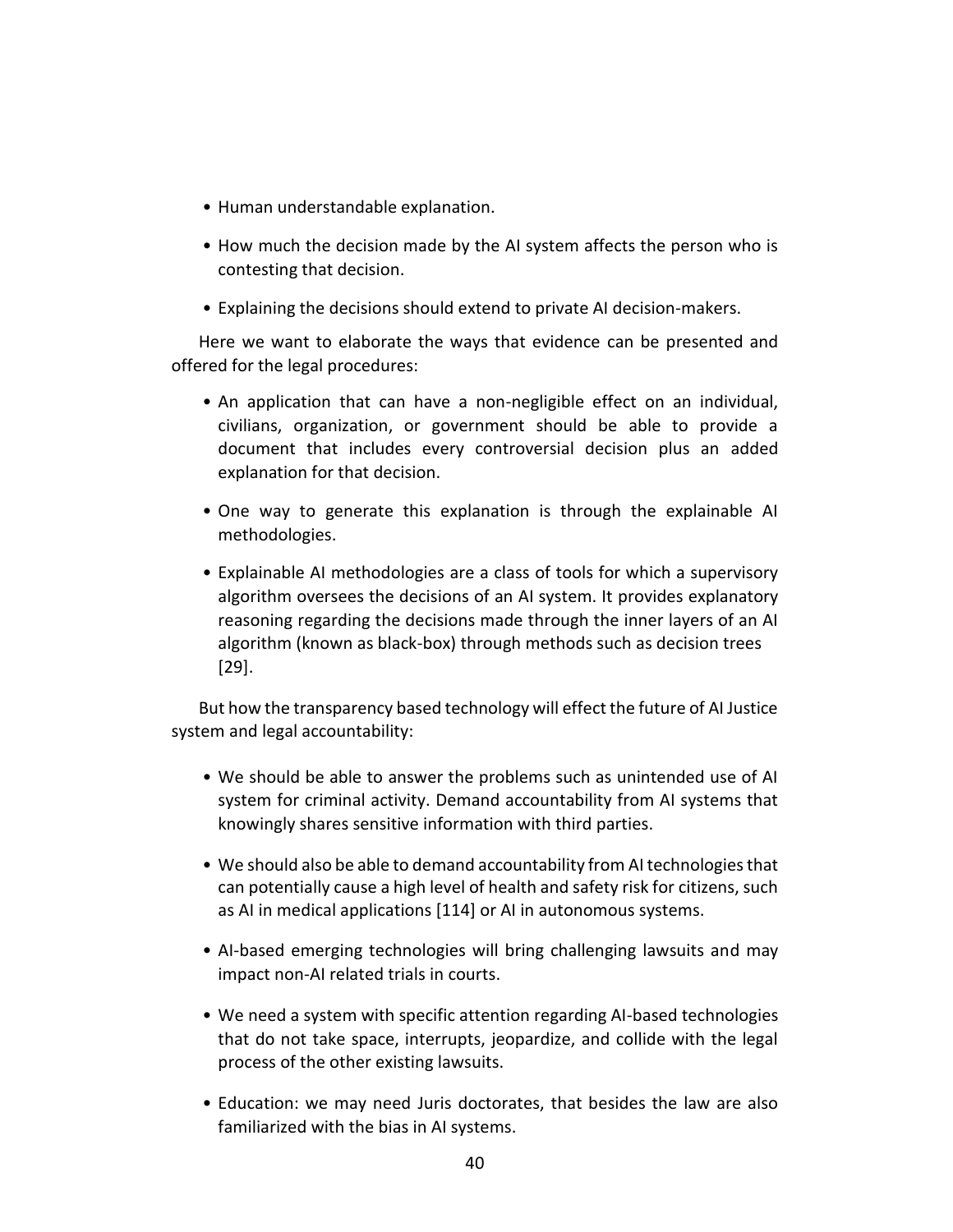- We also recommend establishing new laws that address the violation of ethics on the emerging technologies.
- AI developers should be able to provide evidence for their argument regarding the logic of their system in a humanly understandable form. However, analyzing this evidence needs specialized trained investigators.
- Investigators of the AI systems not only can follow the presented argument by the developers but also can identify what type of information could have been included in the reasoning that was neglected by them.
- We need investigators who can analyze the evidence and allegation brought upon the court, identify the deficiencies, and present them to the person appointed that would pass a judgment on the case.



Figure 3: Necessary Elements in Regulation of AI systems

# 3 Ethical AI: Improvement of IoT and Emerging **Technologies**

# 3.1 Edge Cloud

In the previous sections, the characteristic of an ethical AI is investigated. However, an aspect of this issue is to approach it with more emphasis on cloud computing. In this regard, with the growing importance of processing time, lag,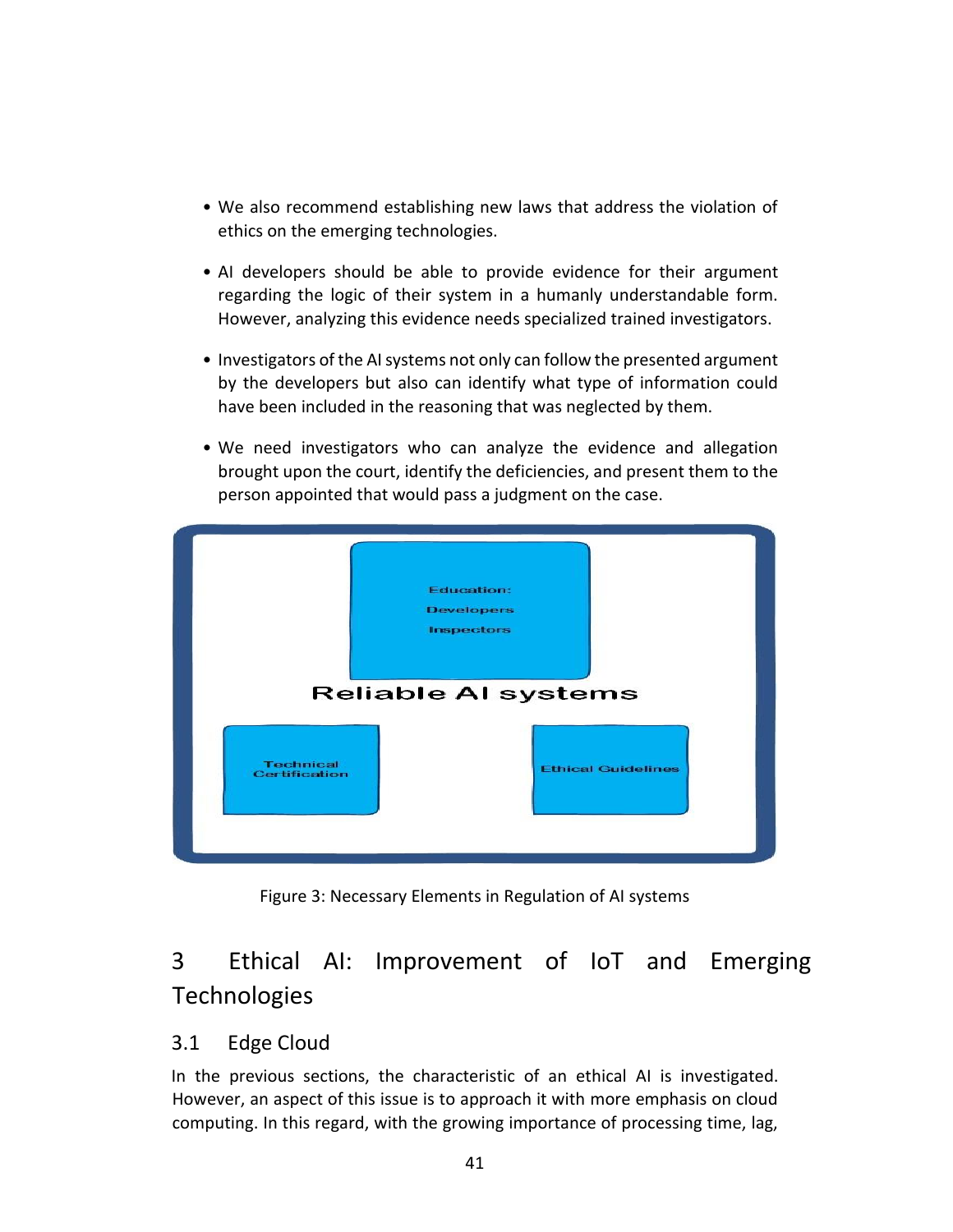cybersecurity, and the depending on the importance of the tasks, soon we will witness the prevalence of the edge-cloud technology [115].

Currently, a few companies such as Google and Amazon manage the major data centers for today's information distribution, which means due to the centralized nature of the information distribution, the data travels through many routers. With the exponential growth of AI systems, and push for the prevalence of smart technologies such as autonomous cars [116], these companies may not be able to efficiently fulfill their tasks, and issues such as lag in information transfer may impede technologies that need high-speed delivery of information. Therefore, industry and academia are pushing toward edge cloud systems, which are distributed data centers that make the processing and computing closer to the smart devices, which also include mobile processing nodes such as autonomous cars as fog nodes [116]. Therefore, every smart technology that uses an AI-based system will also be affected by this change.

Furthermore, edge cloud is a combination of technologies such as NFV (Network Function Virtualization), SDN (Software Defined Networking), and IoT (Internet of Things), which means security issues for these technologies still exists in the edge cloud and can affect privacy, security, fairness, and ethical challenges that we face for the AI systems [117]. Besides, due to more experience and a better security system, a centralized cloud owned by google might not suffer from the same issues that a local edge computing node will suffer. Also, edge clouds are more prone to physical attacks [117].

# 3.2 Policy issues regarding edge computing and how can we resolve them?

Edge computing that is also referred to as fog computing is regarded as a complement for the current cloud computing. The prevalence of distributed data centers means processing will be closer to the end-user. Here, we aim to investigate the risk and challenges related to this development and study its effect on values such as privacy, trust with regards to AI systems? We also want to investigate how centralized information distribution can be a threat to the AI systems, and how can we elevate this threat?

Here, the issue is that when we look at the AI policies merged with IoT, most of the current work is considering the centralized data centers, while a futuristic vision should consider the role of small businesses that will be potentially in charge of the distributed data centers [117]. To address privacy, security, and accountability in AI with edge computing, we might invest in policies that are suitable for the new era [117].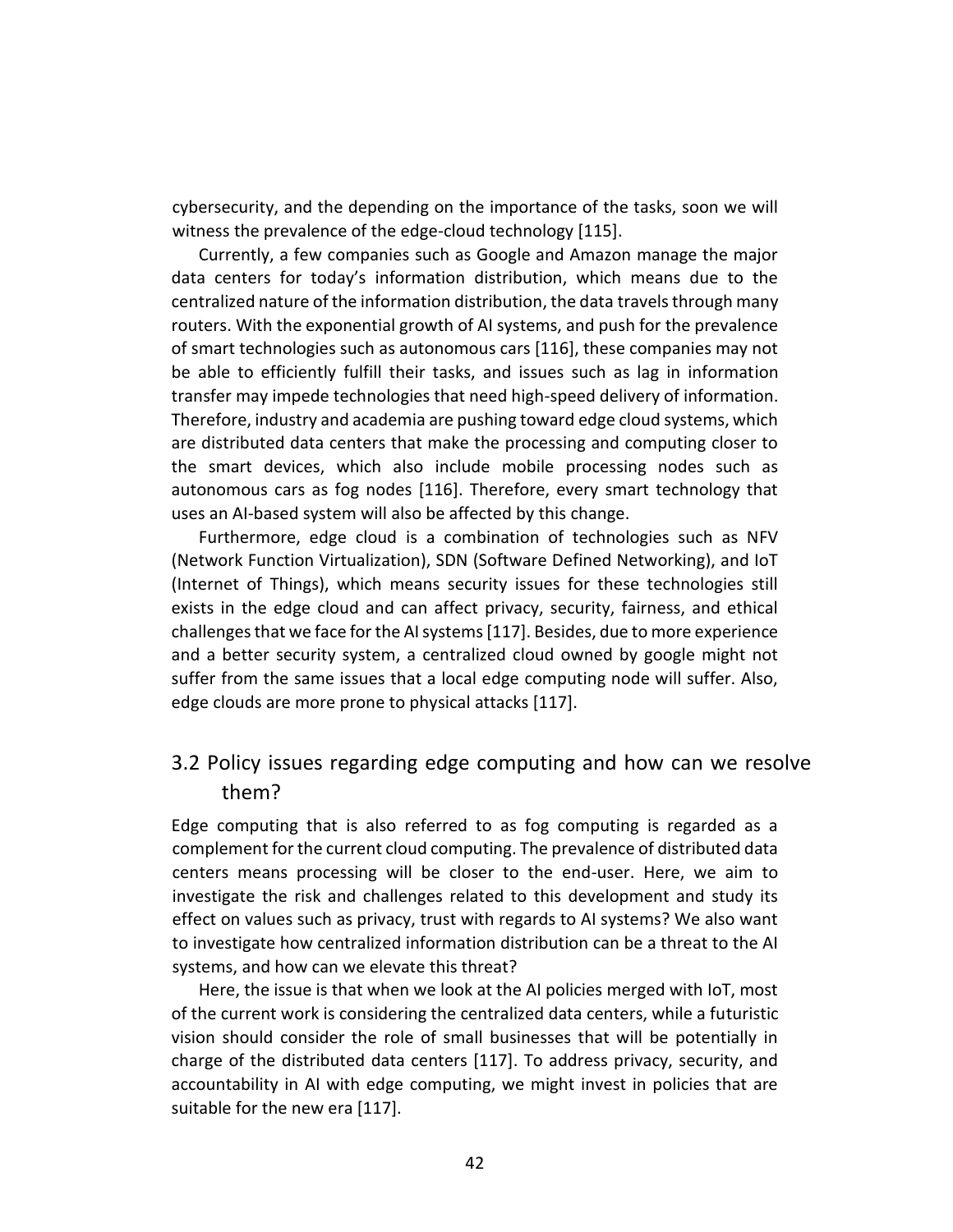Another aspect of edge computing is authentication-based performance [117]. For example, a user allows an AI system to process its information, what fog nodes this AI system chooses to process the users' info? Should the user be informed about this? To what extent? What is the security level of these fog nodes?

For resolving issues with trust, one possibility is reputation-based trust models [117, 118]. When a user is utilizing an AI system, he or she must be informed of what type of cloud servers are used for processing the information, and the level of security standards of the distributed data centers should be transparent to the public. For example, an autonomous car company that is utilizing an AI technology should be encouraged to obtain at least a grade-based security certification from trustable industry-standard providers, which ensures the customers that their utilized data servers are robust against attacks such as a jamming attack, the man in the middle attack, and insider attacks [115, 117].

There are also issues related to fairness, privacy, and ethics. For instance, we should make sure that the server allocation of a company in terms of price, security, and data gathering is fair with regards to different regions. As an example, in [116], fairness feature for the fog based vehicular crowdsensing is mentioned, which means we assure the customer receives security assurance, fair prices, and privacy preservation, in a situation where their vehicle is being utilized as fog nodes.

We have to also pay attention to issues regarding transparency: information that is stored by these data servers should be transparent to the user. In this regard, issues such as location privacy, and data privacy are of great importance [117].

In general, neither fog nodes nor service providers should be fully trusted [118]. Therefore, we have to look into existing practices such as reputation-based models in trust models to see how small business can take part in the future of the cloud computing and how can we do this task efficiently.

In the following, a more detailed aspect of privacy, security, and fairness issues regarding edge computing is provided. Therefore, first we categorize the issues that this network upgrade presents, then we move on to explain how these issues will extend to AI systems.

#### 3.2.1 Location Privacy

Based on [117], in edge computing, we must ensure the location privacy of the fog clients. Meaning a fog client such as an autonomous car transfers its tasks to the nearest fog nodes, and if this client uses multiple fog nodes for processing its information, it will lead to the disclosure of its estimated location and trajectory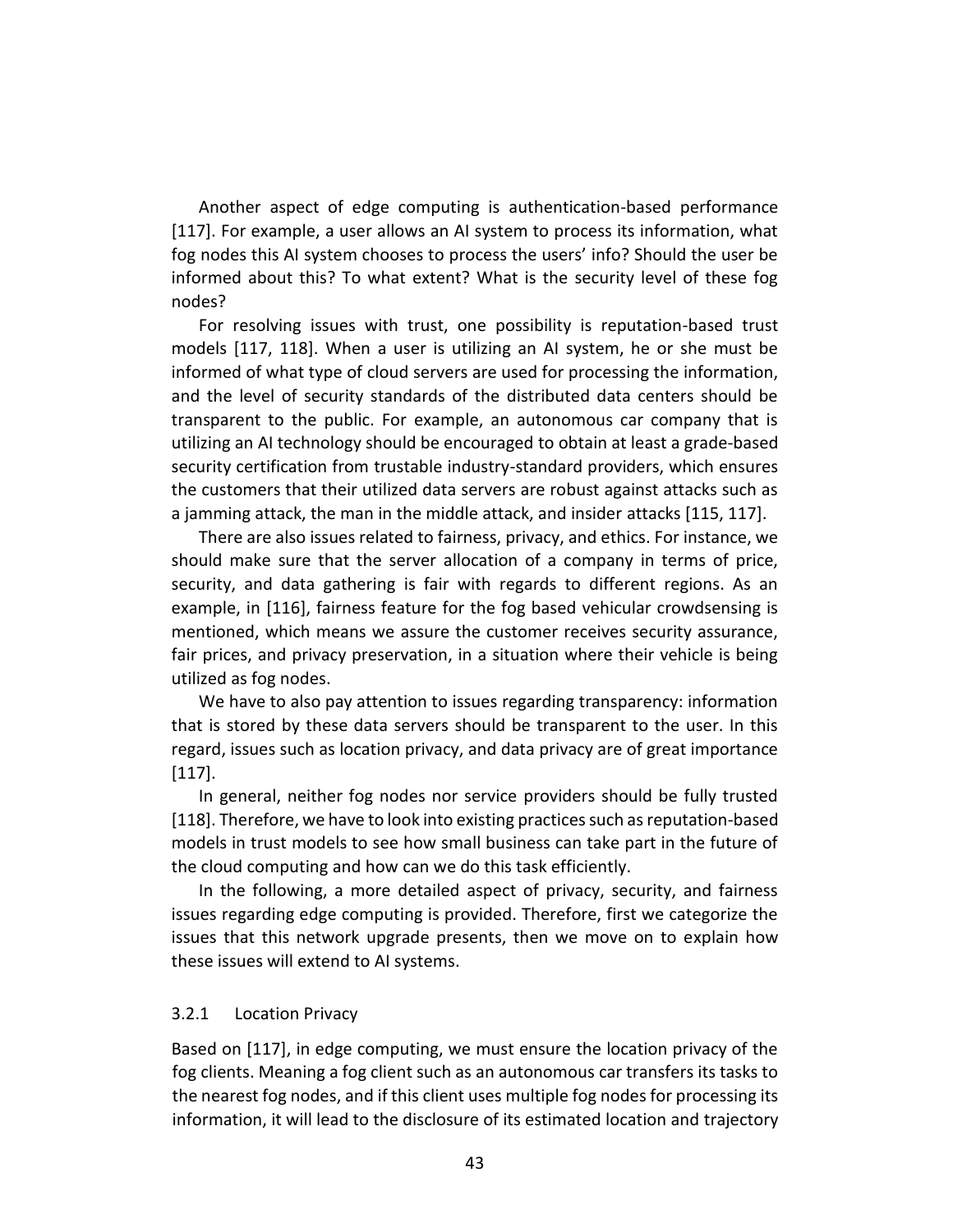[117]. This paper suggests the best way to resolve this issue is the "identity obfuscation", which means the fog node will not be able to identify the nearby client, as each time it will be assigned with a different fake ID [119].

Furthermore, choosing a fog node depends on criteria such as [117]:

- (i) Reputation
- (ii) Latency
- (iii) Load Balance
- (iv) Criticality of the task

### 3.2.2 Usage Privacy

In [117], they argue that usage privacy is another important issue directed at edge clouds. A fog node can collect the statics of the end-user, and this data might reveal their identity, the schedule of the designated task, etc. This issue has also been a focus in applications such as smart grids, where a smart meter might reveal when a client is/isn't home. In this paper, they suggest using dummy tasks for an offline client in order to deceive the adversaries, which can also be an issue of increased payment and waste of resources and energy [117].

### 3.2.3 Data Privacy

Privacy-preserving at the local nodes without performing decryption is one of the suggested methods in [117] to ensure the privacy and protection of the users' data.

### 3.2.4 Access Control

Reliable access control to ensure the privacy and security of the user with usually cryptography methods.

### 3.2.5 Intrusion Detection

Just like the centralized clouds already in use by companies such as Google and Amazon, fog nodes should employ robust intrusion detection systems to minimize the chances of successful cyber-attacks, such as DoS attacks, port scanning, insider attacks, and distributed attacks [117].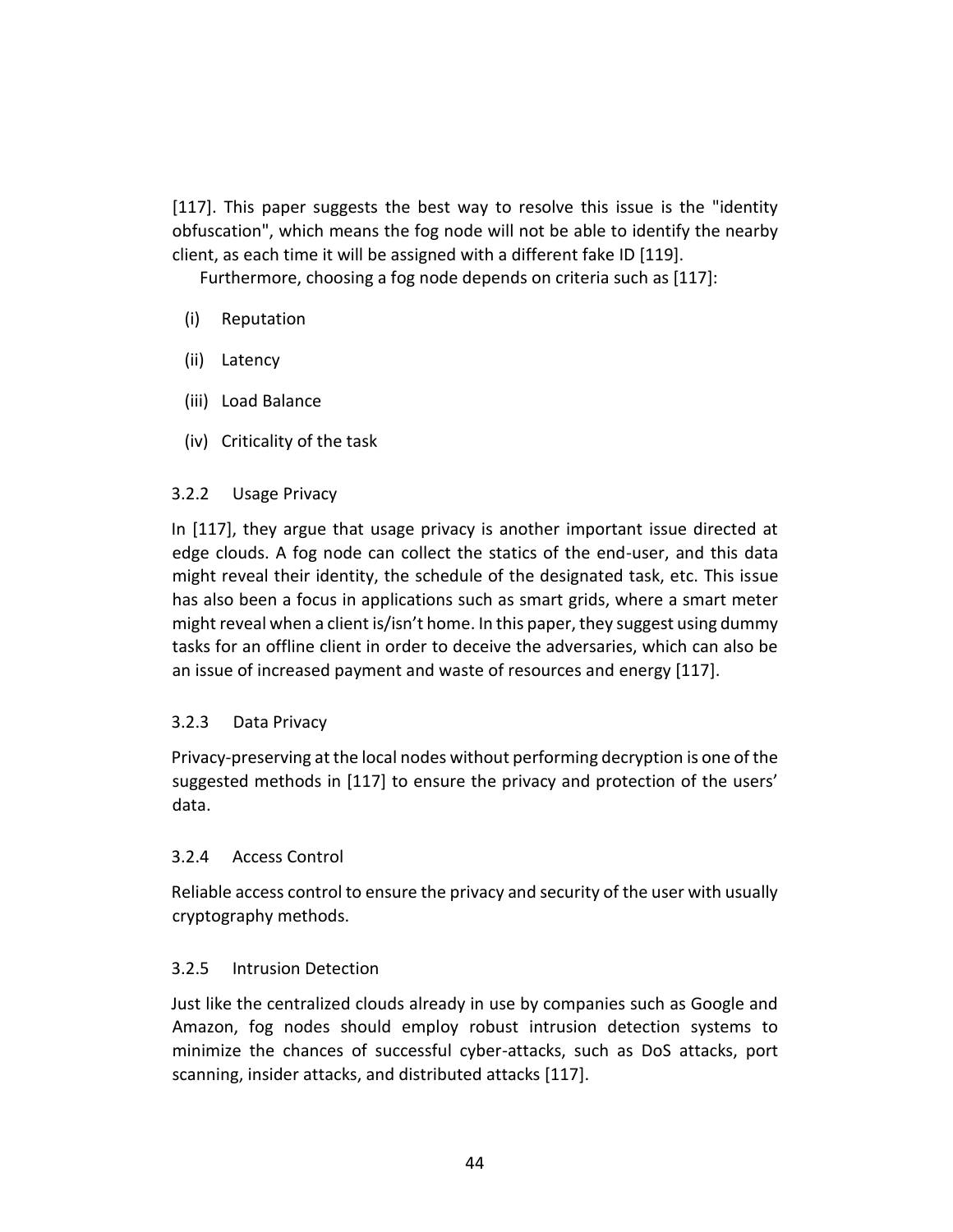#### 3.2.6 Secure Data Computation

How to preserve the computation performed at the fog nodes?

• Verifiable computing: In [117], they mention that external parallel computing performed at untrusted nodes must be verifiable [120]. Their solution is that if they utilized a function and formula at the node destination, this node must provide a log that explains why the computation is right.

However, this put an extra diagnostic cost on the main fog node. What happens when the performed computation is a complex black box model?

Wouldn't the verification have more computational, security, and privacy cost itself than performing the computation at the main edge node?

• Data Search: sensitive data belong to the client must be protected, issues such as what is defined as private data might also apply here. That is why controlled searching, and effective data utilization are suggested in studies such as [121].

### 3.2.7 Network Security

Due to the use of wireless communication for fog nodes, network security is an important aspect of the operation, especially concerning small businesses. Adversaries can use attacks such as a jamming attack, and man in the middle attack to disrupt, cause financial, mental, image related, or physical damage to the clients working with fog nodes.

There are many methodologies that are already developed and being developed such that they can help companies with network monitoring. Methods of traffic isolation and prioritization are one of the solutions for network monitoring, that are mentioned in [117, 122].

### 3.2.8 Trust and Authentication

Similar to prominent companies such as Google that sell the users' data to third parties, fog nodes can belong to different companies that possess different agendas. Therefore, clients need to be able to trust the fog nodes that he/ she authorizes to access their data.

Another issue is the fog node chosen by the client might use distributed processing with non-secure nodes, to perform a specific job. Therefore, what existing methodologies can we use, and what are alternative solutions that exist to resolve this problem [117, 123]?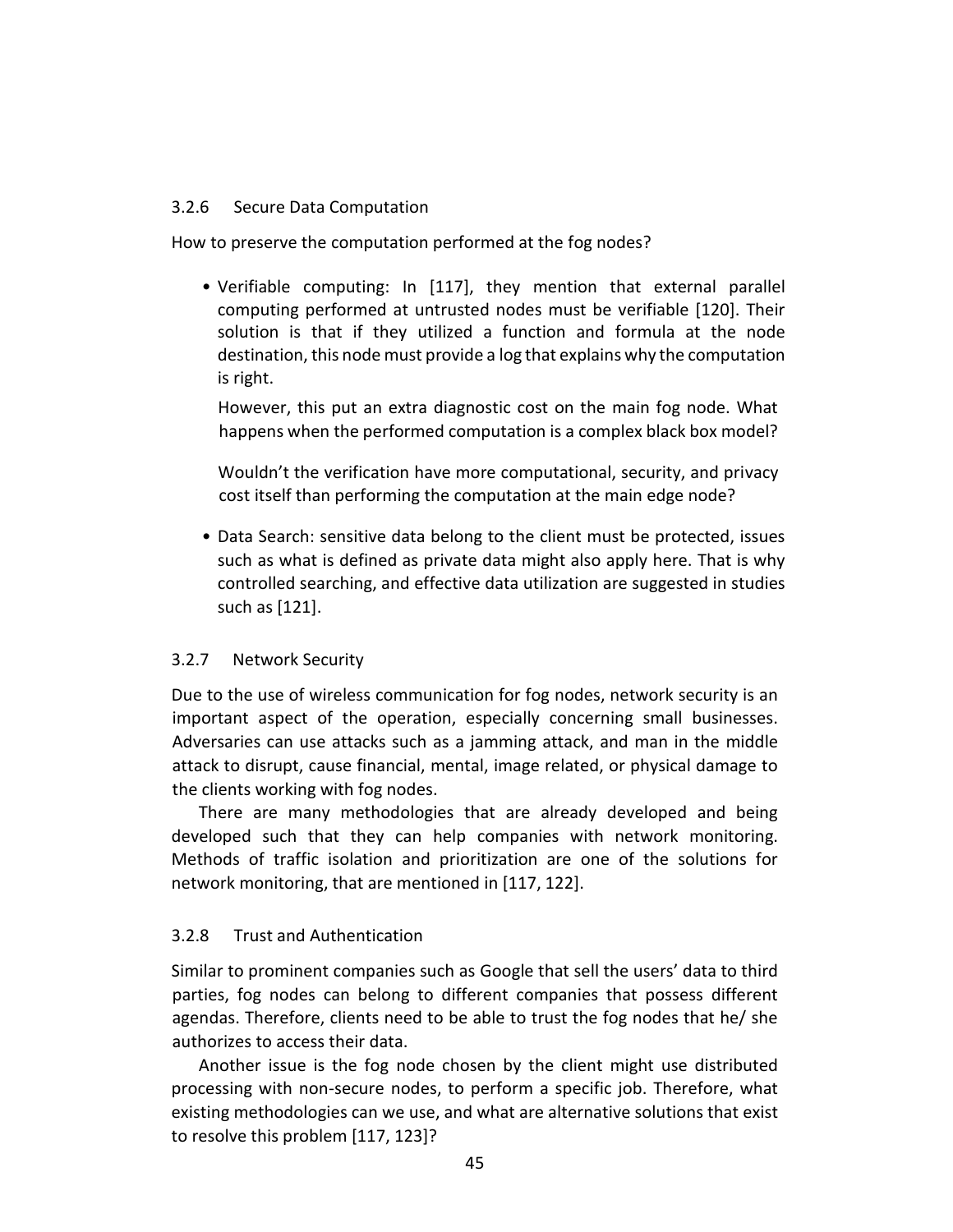#### 3.2.9 Data Storage

A client must be aware of data that is stored about them at fog nodes. They should be able to inquire whether their data is being sold to third parties or not.

[117], mentions combined homomorphic and searchable encryption as a way to protect the users' data in the fog nodes.

### 3.3 How Fog computing affects the AI systems?

Fog computing is the enabler of cloud and edge computing (A term sometimes used interchangeably for fog computing [124]). It is the distributed processing ability provided by local data centers close to the edge device, that will form the next generation distributed local cloud computation services.

Transparency, ethics, and fairness issues of AI systems with regards to IoT are entangled with thousands of cloud servers that are operated by big companies such as Google and Amazon. However, with the prevalence of Edge-Cloud computing, the number of cloud servers will be increased to millions. Here, we try to approach how would these issues will translate to the new era of computation technology.

Ethics, privacy, security, and fairness are said to be the characteristics of an ethical by design AI [7]. Ethical AI is an AI system that is transparent, secure, and self-explanatory, such that it can aid with the legal problems that result from a decision made by an AI system. However, how can we monitor and promote ethical and transparent AI in the light of new challenges such as fog computing?

Where cloud servers and IoT multiply and becomes distributed, the potential for a more powerful AI system increases. Therefore, with capabilities offered by fog computing, training capacities, speed, and processing ability of the AI systems also increases.

A recent demonstration of the integration of 5G and edge cloud showed how machine learning models on autonomous drones, can be used to recognize humans. This matter strives toward a future where machines and humans can work safely together.

In [125], a few examples of the integration of AI and edge computing are mentioned that are presented in the following:

• Retail: Fog computing can further help personalized recommender systems. It is suggested to use video image and sensor data to further improve the recommendations that a person receives on his mobile phone about the products of his local neighborhood shop.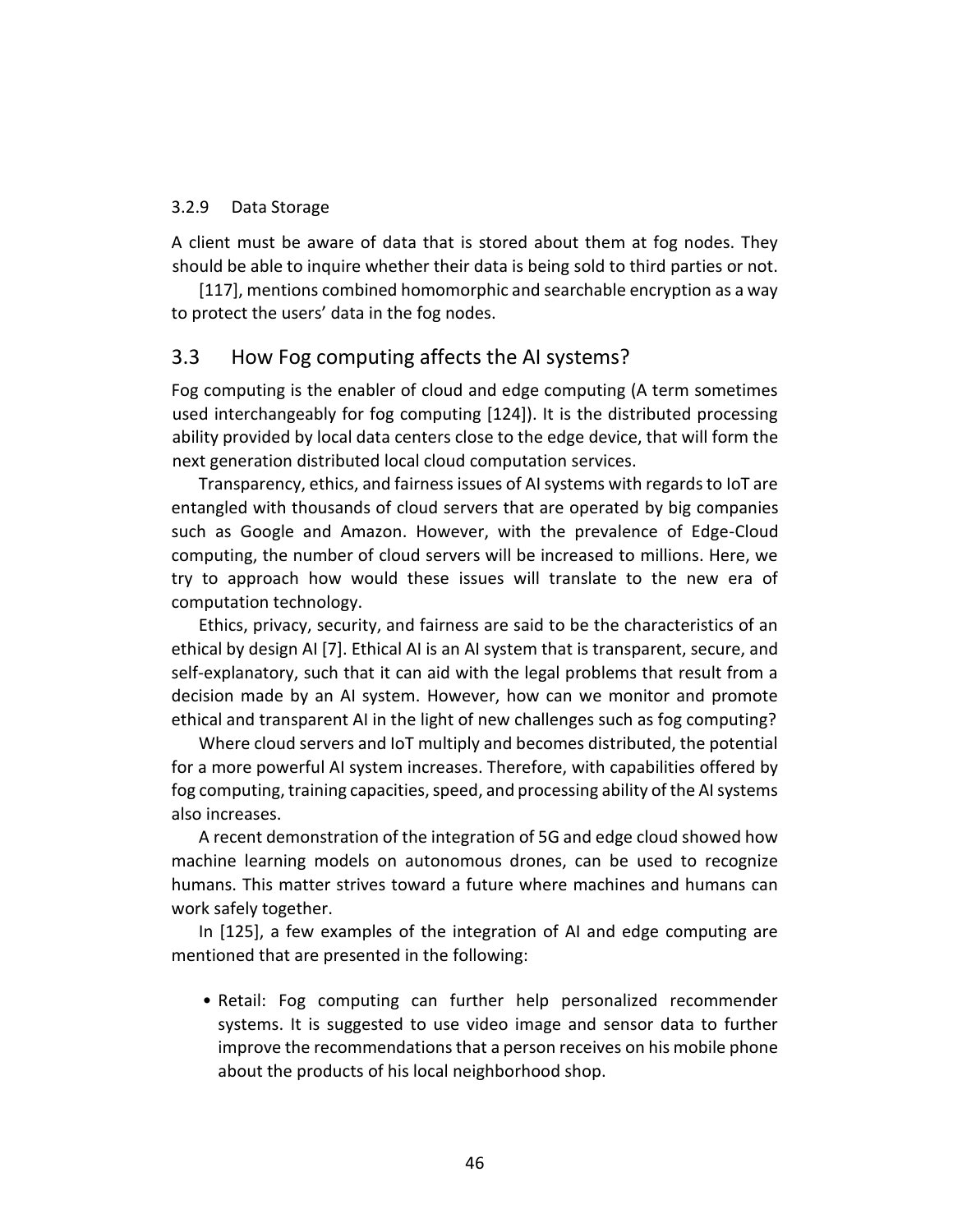- Healthcare: Using edge-cloud for performing basic triage while communicating with the hospital through ambulance, already practiced in countries like China.
- Mining and resources: Fog computing will result in faster data analytics that can further improve our experience with autonomous vehicles, elevates safety, and improves applications that are able to detect and notify about the dangerous incidents.

These examples that are provided by an Australian company named Optus Business, they also suggest that edge-cloud technology may be available until 2021 [125]. Therefore, this new technology with unexplored potential should be regulated beforehand to minimize undesirables' outcomes.

Integration of 5G and edge cloud can be valuable in a situation where a stakeholder must make immediate decisions based on the data being processed [126]. In [126], a solution to respond to health crises of the COVID-19 pandemic is provided. This study provides a framework based on the integration of 5G and edge computing, which enables mass surveillance to monitor social distancing, control mask-wearing, and reading body temperature of people.

Such experiments can cause a problem in terms of ethics, invasion of privacy, and also can be used by adversaries to target individuals for their malicious purposes. How can we become proactive, to avoid any privacy and security issues?

The integration of AI and edge-cloud processing will massively enhance facial recognition technology and may be able to increase public health security [126, 127]. It may also result in an increased invasion of privacy by these systems. It enhances deep learning in such a way that it has access to faster and more broad data for its training. Therefore, the AI system itself becomes more enhanced, while the problem with the explainability of these AI systems still exist [9]. In facial recognition case, [128] describes three issues as the main problem facing the edge cloud systems:

- Data integrity: preventing data tampering by malicious adversaries.
- Maintaining confidentiality of stored and transmitted data: for this purpose, this study suggests the use of encryption techniques. However, having encrypted data is not reliable insurance for protecting the confidentiality of data. Besides, encryptions are ranged from weak to military-grade [129]. Therefore, this is a matter of cost versus privacy perseverance.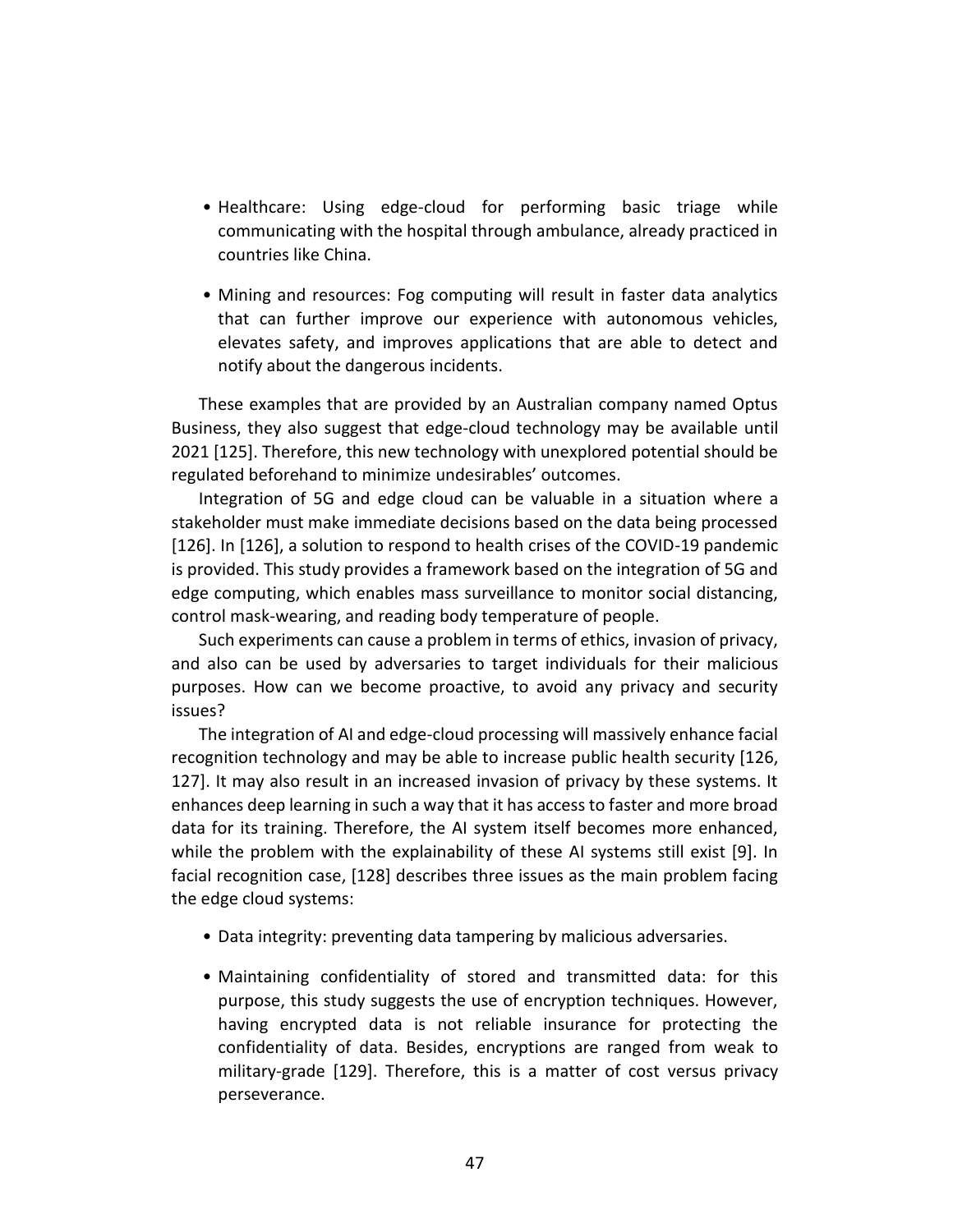• Identity forgery: Monitoring and protecting against identity forgery is recommended. In identity forgery, attackers disguise as the authorized users. Therefore, user verification should a vital aspect of any edge-cloud network.

Problems with adversaries still exist: where they may be able to access the wireless communication between fog node and edge device. For example, an adversary accessing an edge-based facial recognition system would be a great threat to the privacy and security of the citizens, since it may be able to track individuals. There should be regulation that limits and monitors authorization of the utilization of AI technologies by the companies. For example, the combined edge cloud and surveillance system may be able to provide the ability for a company to constantly monitor people in a neighborhood. Therefore, the purpose of access to an AI system to fog nodes should be transparent.

Access to edge-based servers with certain AI systems, must be limited to trusted companies that go through an evaluation process. Otherwise, with the installation of some security cameras and a facial recognition system, any company may be able to establish its own surveillance system.

An evaluation process should consist of security checks, purpose identification, relevancy, security, and necessity:

- Security checks: if a company wants to access the edge-cloud, for tasks related to applications such as autonomous vehicles, UAVs, or facial recognition systems, their owner should be verifiable. Meaning, we want to make sure to avoid foreign adversaries using Canadian technology and use it against itself.
- Purpose: unless it is a matter of national security or public health security, AI systems such as mass surveillance may not be justifiable.
- Relevancy: facial recognition system should not be the number one primary technology of a retail company.
- Necessity: If it is not a necessary requirement for a company's AI system to access edge-cloud servers then the security risk might overtake usefulness.
- Security: evaluating AI systems capability to handle adversaries such as man in the middle attack, insider attack, and distributed attacks.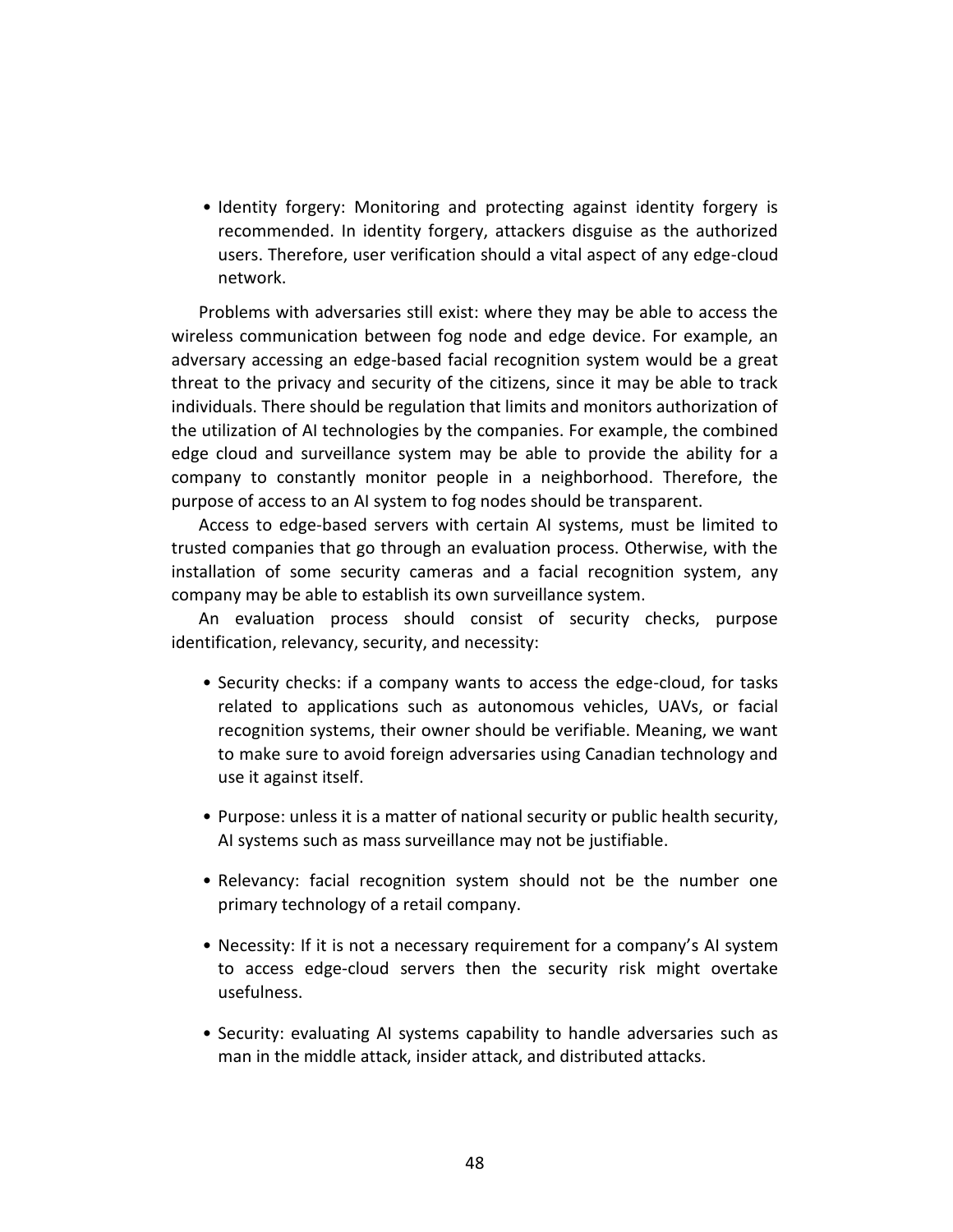Collaborating companies that are involved with a user that utilizes an AI such facial recognition system using the edge-cloud technology must also be transparent.

# 3.4 Fairness and Privacy Dilemma in Personalized AI Sensory Systems with regards to 5G and Edge computing

AI sensory systems are a type of AI that utilizes a image, sound, or other sensors to collect information from an environment and based on that will result in a decision output.

Personalized AI sensory systems such as face recognition or voice recognition systems, when merged with IoT, can be used to form a powerful computation device, and with the development of technologies such as edge cloud, 5G, or combination of 5G and edge-cloud, networks can receive a boost that will help the better performance of such systems. Through this development, there may be an added efficiency in AI sensory systems since they can process more data in the same or less amount of time.

AI sensory systems, especially those that perform as face recognition or/and voice recognition have raised great privacy, fairness, and security concerns [130]. Recently countries such as France are using face recognition systems to control masks wearing in the rise of COVID-19 [131]. However, they claim that they are not storing private information [131].

Face recognition or voice recognition systems, with the help of machine learning, can also be trained to learn about the objects, humans, and the realworld. These technologies can be utilized to assist people with disabilities. People with disabilities can use these devices as it improves their livelihood through recognizing voices such as their relatives, friends, or employers.

However, they introduce individual and societal privacy and fairness concerns that need to be addressed [130]. These systems while beneficial for people with disabilities, for training and processing, need to collect data through cameras, microphones, and etc. Here, the level of transparency, security, fairness, and explainability will determine the level of trust and confidence that can answer to the concerns regarding the prevalence of such devices.

People with disabilities have the right to equality, which means if possible, they should at least have a near experience in life, similar to other people. It may seem only ethical for them to be provided with a certain level of amenity through possible technologies such as AI sensory devices. It is not fair to a person who is deaf or blind to be denied the benefit of AI sensory devices. Through these devices, they will able to regain simple advantages such as easily understanding knocks on doors or being informed when a familiar face is close to them [130].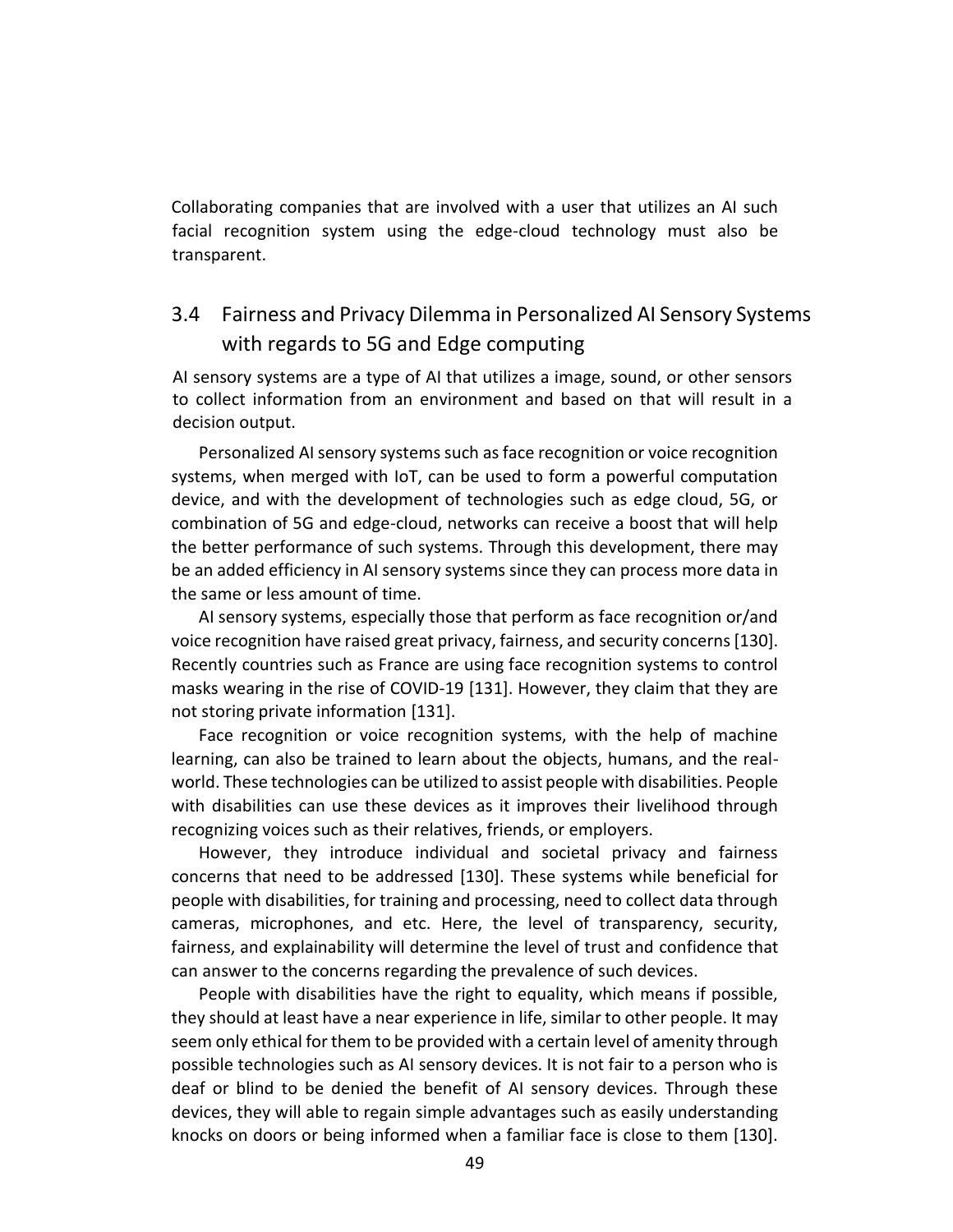For example, the concept of a smartwatch for the visually impaired person is discussed in [132], where these individuals can attend a meeting that requires silence, and at the same time, they would be able to recognize the speaker and the people present in that meeting without disrupting the meeting. In [132], their prototype does not use the internet for boosting search results.

However, these amenities are almost useless for a human that is not blind or deaf. Besides, non-disabled people might feel uncomfortable knowing a camera is watching them or a device is recording and processing their voice [132]. Therefore, there exist important questions about individual and societal responsibilities[130]. For example, a user, while benefiting from a face recognition system, might be wary of inadvertently sharing personalized sensitive information.

How can individual privacy of those in close contact with such systems be preserved? If they are employed for personal use, how advanced these AI systems should be? In a facial/voice recognition case, do we want them to recognize every face/voice of a celebrity, online friends, or strangers [130]? What information should the result of their decision making provide, and what are the input data in such devices? As a Face recognition system may also read sensitive data such as credit cards. What if a person with a disability has surveillance and malicious motivation when using AI sensory systems[132]? How can we avoid biases, especially toward already marginalized groups [132, 133]?

# 3.5 Possible Solution to Privacy and Fairness Issues Regarding Personalized AI Sensory Systems

Based on the what we have approached so far about data privacy, explainable AI, and IoT privacy issues regarding the edge system in combination with AI systems, we recommend the following practices for dealing with privacy and fairness for Personalized AI sensory systems, although some of the recommendation might be extendable to Non-Personalized AI:

- Fairness in data training, we should be able to determine who decides the inputs and how are they chosen, and what label would the data will be assigned [130].
- There are already existing all-party consent laws in place, which limit the development of such devices [134]. These laws that are already established in countries such as the U.S or Canada need to be carefully modified, and studying them will help us to determine the appropriate measures in terms of preserving privacy for the utilization of such devices.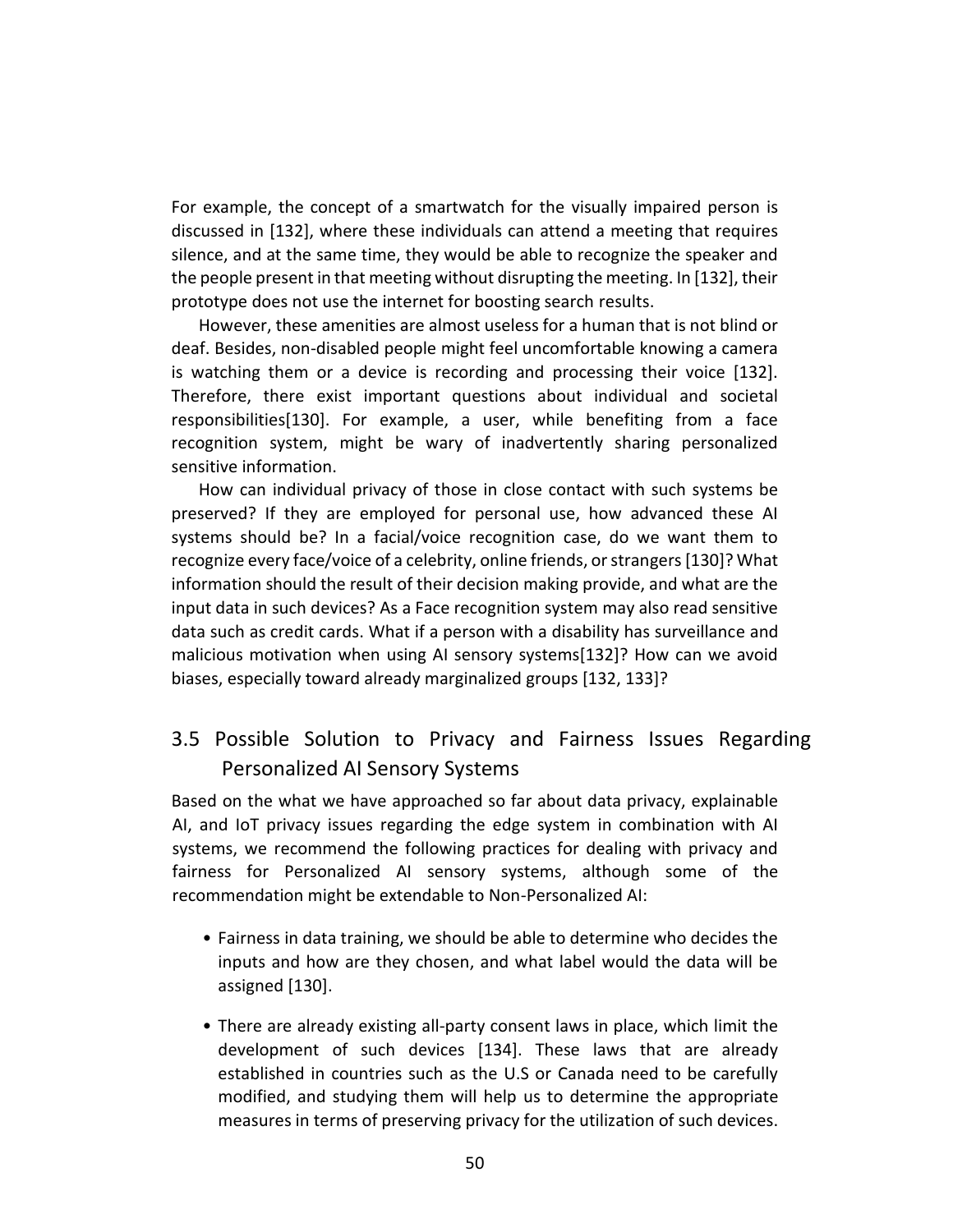- We should also monitor the companies that manufacture these devices. Adding security certification based on their provided level of transparency is the first thing that we should implement when dealing with such systems. In this way, we can offer a level of trust to the users.
- Unauthorized access of these systems to the cloud database must be forbidden.
- We should encourage built-in AI sensory systems for personal usage, where access to the internet and global search engines are limited. If these systems utilize the internet and high-speed technologies such as 5G, then we recommend that their users should be identifiable. For example, a visually impaired person that uses the cloud database should have an identifiable code.
- We should identify and certify what type of information the database for these technologies will store. Information such as name, age, height, and credit card. Long term memory lessness of these devices should be one of the aspects of their product.
- We should examine through practices such as technical AI certification that is mentioned in the previous sections, that the information that such systems accept as input, does not result in a discriminatory output.
- These systems will constantly upload information as they are trying to be assistive to their user. There should be a built-in mechanism that prevents uploading sensitive information such as credit card details since the excess info can become accessible to every collaborating third party companies with the cloud.
- We should also invest in cyber-security measures that deal with adversaries that impersonate a user.
- We should also consider security measures that protect users' information.
- We should also consider a potential user might be an adversary.

### 3.6 Categorizing AI Product Based on Their risk

For accomplishing a coordinated investment to address the ethical, privacy, and security aspects of these technologies, there exists a need for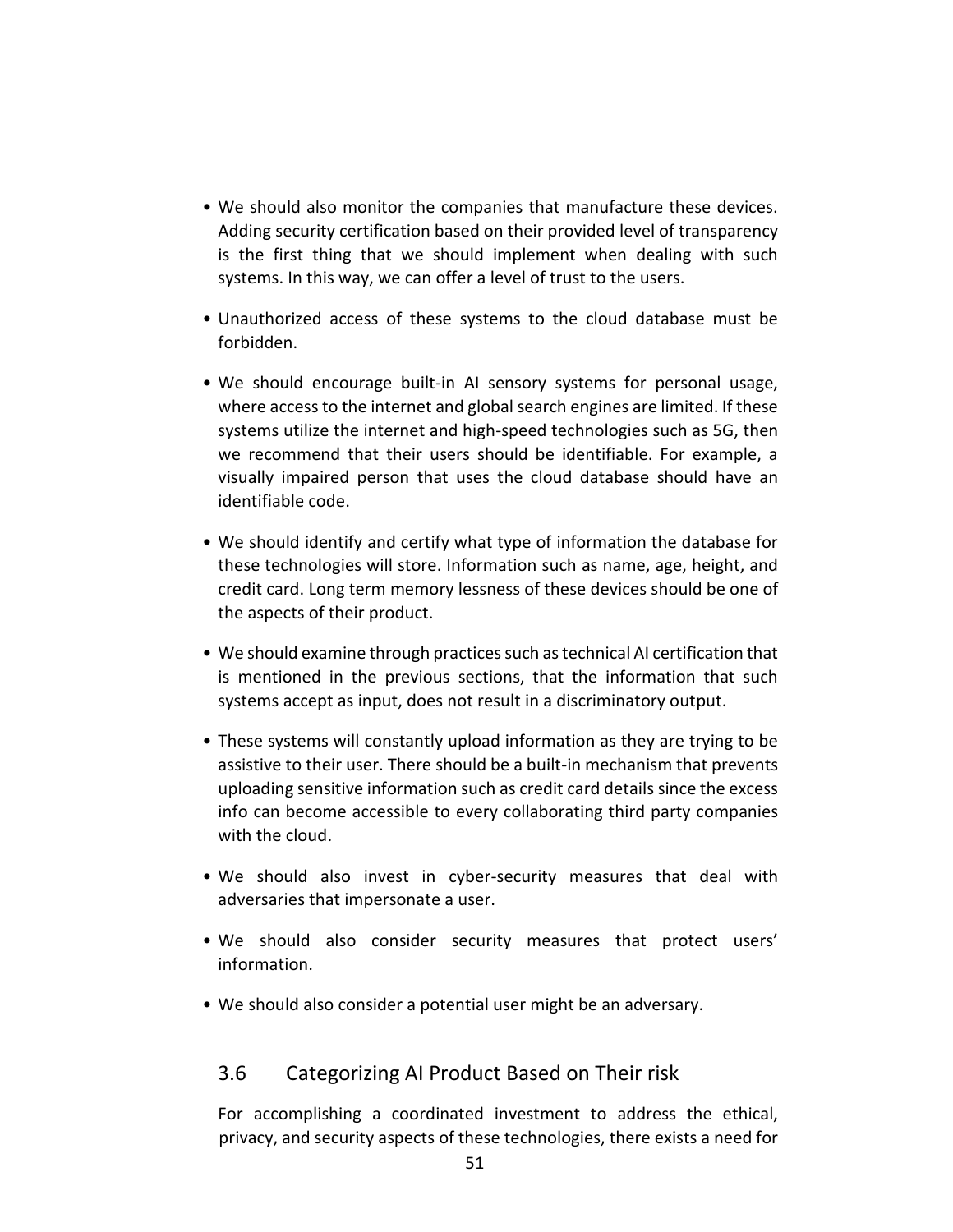studying the policies for the AI-based product based on the categories that can represent their threat.

Here we discuss that the categorization depends on a variety of parameters such as user's age, type of application, and the purpose of the AI application. We also explain how context matters and higher intelligence level in AI systems does not necessarily mean a greater AI threat.

In [135], it has been stated that AI technologies can be categorized through three dimensions, such as multi-functionality, intelligence, and user interaction. Each of these dimensions can be subjected to ethical, security, transparency, and privacy concerns. The purpose of this categorization is to help direct the efforts for tackling the AI issues.

More interaction means more threats since the AI system needs a higher level of features to be able to improve the user interaction [135]. For example, in infotainment applications of the smart vehicles recommendation system, besides the search history and user's preference, the location of the vehicle may be used as well [136].

Multi-functionality also poses a great threat, since it means AI device is collecting more sensory information. For example, smartphones or smartwatches, depending on the type of information they collect, such as voice, image, search history, and location [135], can be subjected to ethical, privacy, and security issues. In [135], AI intelligence is also introduced as another dimension in which a more intelligent AI system is presumed to be more threatening [135].

However, a more intelligent AI system does not always mean more threats. Two AI products that have the same level of access to sensory devices such as cameras and microphones with internet accessibility can present the same level of security threats. The security threats depend on how much preventive and defensive mechanism an AI system offers.

We can also define a more intelligent AI as a system that also considers the security measures. Here, we want to introduce a different way of categorization, and we recommend that targeted regulation based on AI systems' special features, their user, or special application may lead to a better path for coordinated investment and tackling AI-related issues. We need to make the path for policies clearer rather than obscure.

Considering the following type of regulations will help us to categorize the AI systems based on their ethical, security, or privacy concerns: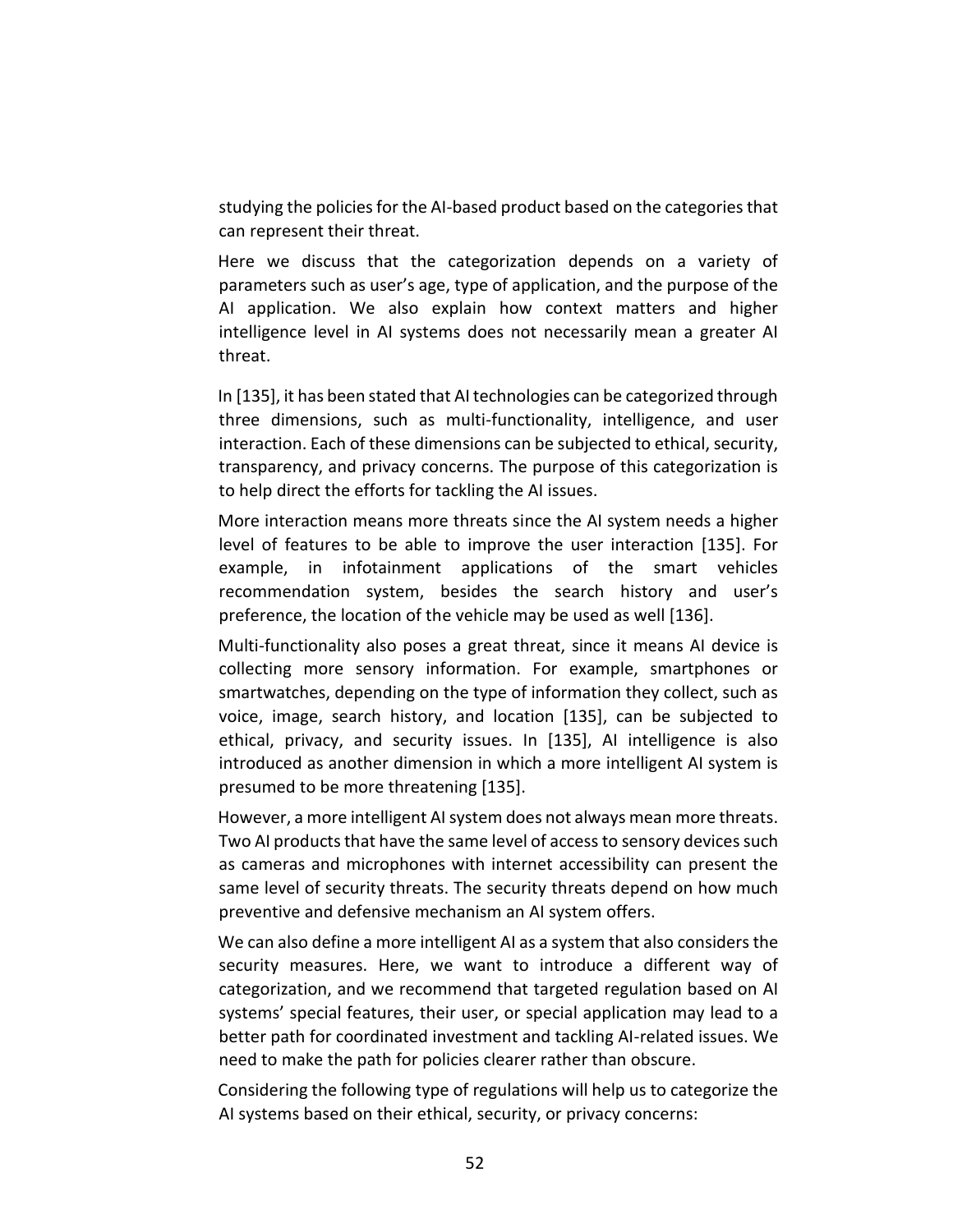- Regulation based on the type of information that the AI system uses. For example, evaluating the type of sensory devices that the AI system utilizes.
- Organizational specific policy. For example, we have to make sure private organizations do not utilize AI systems for employee behavior monitoring applications [137].
- We need user-specific policies, where the AI system is regulated such that a more vulnerable user will be offered more protection. For a regular citizen, location information with regards to infotainment applications does not create a high level of security concerns. However, for high-profile officials, we have to be warier of adversaries.
- What age groups does the AI product targets? For example, the use of facial recognition systems in AI products designed for children should be of special concern.
- How much the AI system is internet dependent? What type of information is transferred and processed through the internet?
- Regulating the AI systems based on their purpose. For the AI system in the medical domain, transparency and ethical issues are the concerns. AI systems used in the vehicular ad-hoc network (VANET) can be a danger to the safety of citizens [136].
- Regulation based on the reachability of the AI systems. We need policy specific for AI systems that can be manipulated and used as a national threat. For example, recommender systems in social media applications.

### 3.7 Smart Cities

Technological advancement aims to synergize autonomous systems such as courier robots and autonomous vehicles with the latest developments of AI and IoT. For example, courier robots are a kind of device that companies like Amazon are considering for wide-scale use for transporting merchandise through unmanned aerial vehicles. These technological advancements will form a structure that is known as a smart city, where we become closer to automation in many areas such as agriculture, disaster management, and transportation. In this section, we present a recommendation for establishing policies in regards to security aspects of critical facilities and components within a smart city.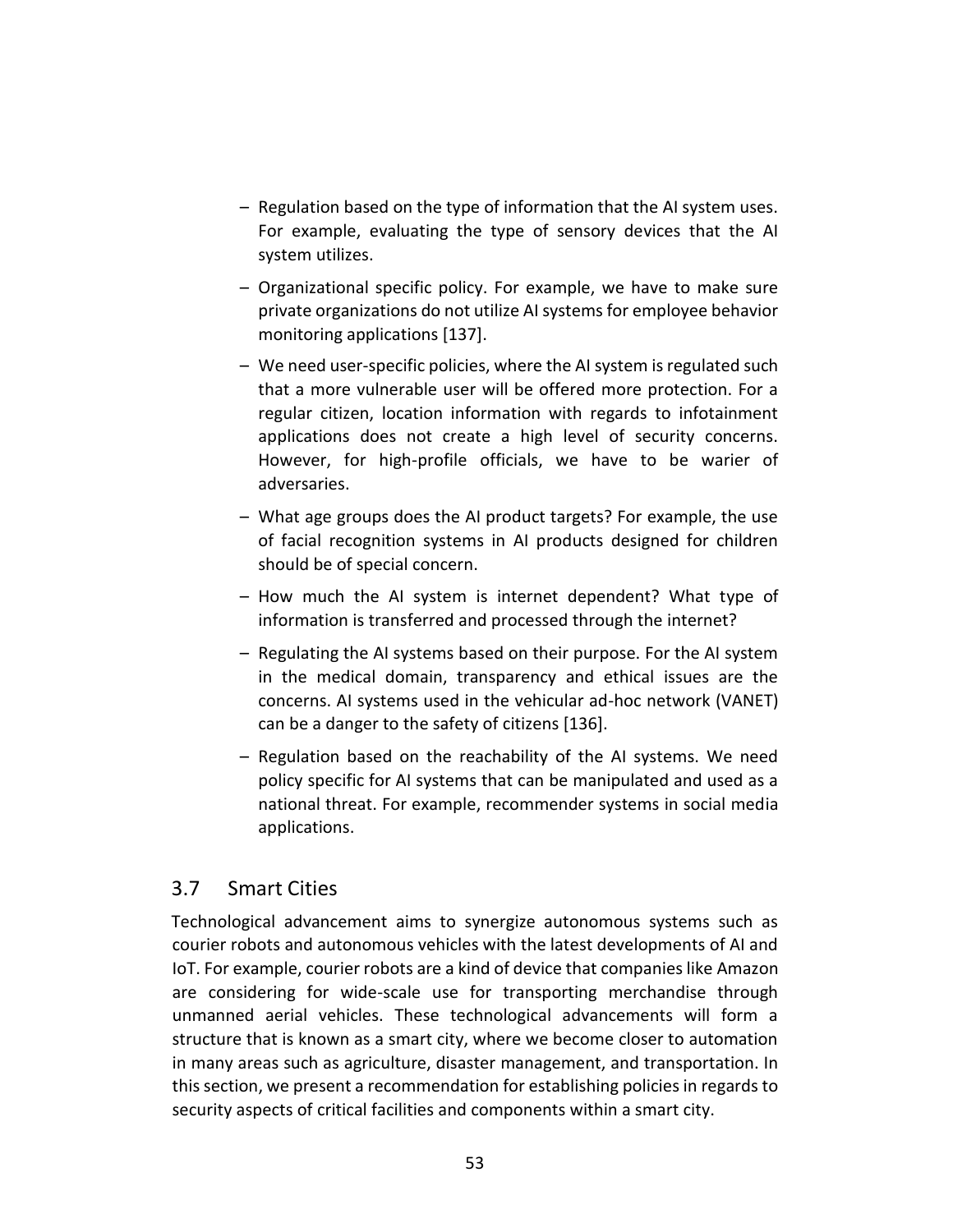Smart cities will be utilizing smart solutions in several areas of agriculture, education, transportation, maintenance, education, governance, smart industries, smart healthcare, smart energies, and smart policies [138]. The different components of smart cities can be considered as cloud/edge computing, IoT (internet of things), machine learning and Cyber-Physical systems, security protocols, wireless sensor networks, 5G, ICT (Information and Communication Technology), and geospatial technologies [138].

Here we aim to ask policy questions on the interconnection between different sections of smart cities in order to develop a unified framework for protecting smart cities against adversaries. A few considerations for developing such framework are established and reviewed through the following studies:

- In [139], technical challenges are categorized as security threats, interoperability, lack of supporting infrastructure, unstructured data management, and absence of universal standards.
- In terms of navigation and threat monitoring, smart solutions are suggested, such as smart air monitoring through UAVs and satellite data [139].
- Current international standards for smart cities are under ISO, IEC (International Electrotechnical Commission), and ITU (International Telecommunication Union) [138].

Furthermore, we present our recommendation for policy questions regarding for preserving security, privacy, and transparency in smart cities:

- Developing security models for smart city management that consider the system level and component level defense including sensors, actuators, networking, and communication. An example of these security models is presented in [140].
- Focusing on privacy models that consider the interaction between components:
	- How does edge computing affect the policies regarding UAVs?
	- What type of information should be picked up, and transferred by the sensor network of the AIoT device and its shared data centers.
	- What type of info should be memorized in the destined data centers.
	- What type of AIoT devices can harm a critical CPS infrastructure?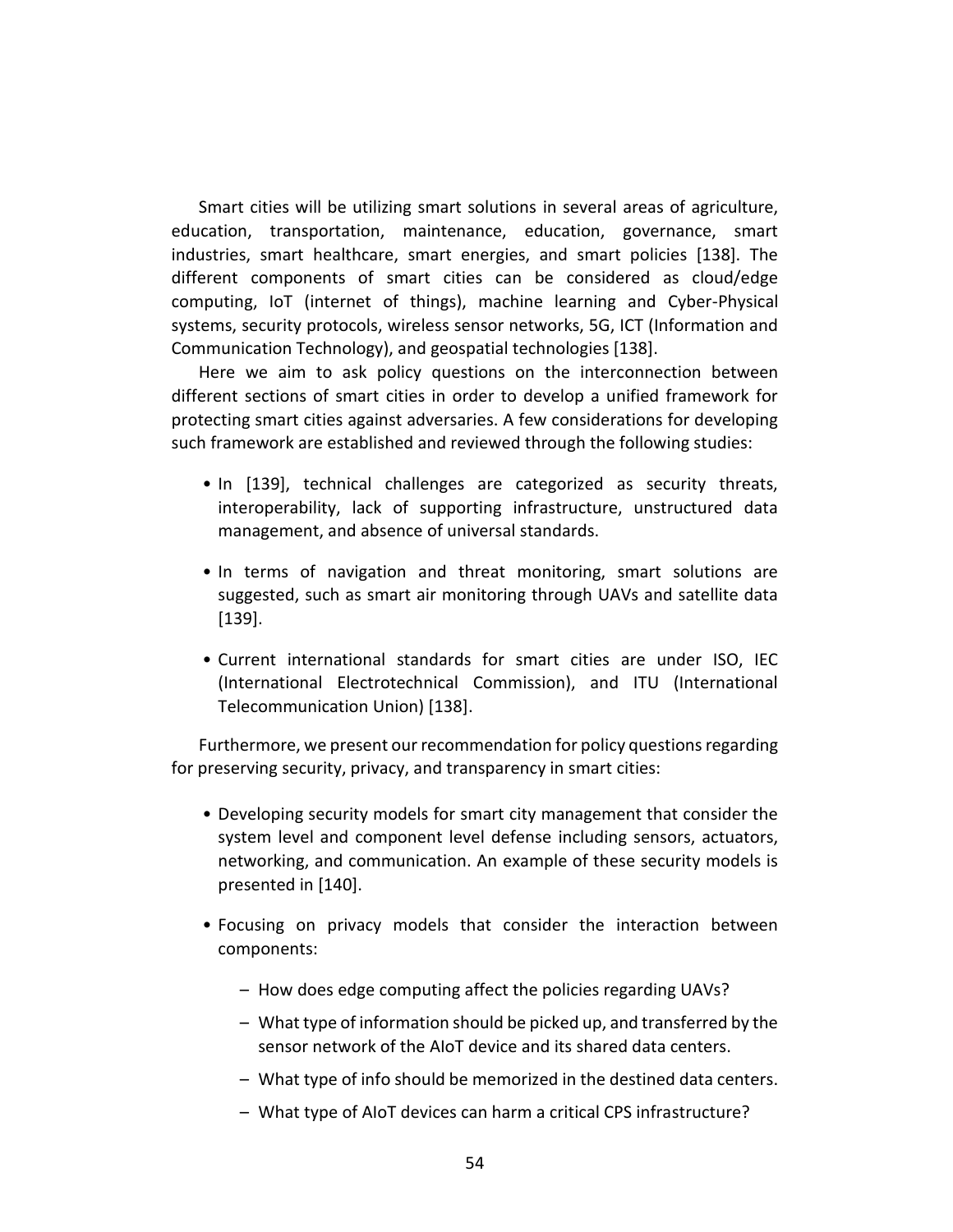- What type of AIoT devices are a threat against officials?
	- \* Strict policies for swarm-bots.
	- \* Strict policies against surveillance devices.
	- \* Strict policies regarding officials on the utilization of AI application that are originated from countries that have not addressed the accountability issue of the questioned AI system.
- What type of collaboration between AIoT devices can lead to location identification and strategic information extraction?
- Monitoring systems that are specifically designed toward supervising air traffic and ground traffic caused by autonomous systems.
- Finding ways to monitor unregistered sensory devices, such as working toward spoofing detection [141].

# 4 A closer look at AIoT based Emerging Technologies

In this section, the aim is to introduce a different variety of emerging technologies, and highlight possible privacy, fairness, transparency, and ethical issues with respect to that technology, and provide recommendations in order to be proactive and ready, so that it can result in steady governance of emerging AI-based technologies.

## 4.1 Security and Privacy Issues in Vehicular Cloud Computing

Vehicular Ad hoc Network (VANET) is one of the ideas that is developing with the advancement of IoT. VANET creates an Internet of Vehicles (IoV) such that the vehicles are equipped with sensory devices that provide computation, storage, or networking [142]. VANET based systems will have a variety of applications such as entertainment, navigation, or distaste control. The effectiveness of these systems depends on low latency, a reliable communication network, and realtime data-processing [143]. With the propagation of 5G technology and becoming closer to the emergence of edge cloud computing services, the automotive industry will be promoting and implementing intelligent and novel applications of VANET. We will briefly mention some of the benefits of this technology, and also the possible challenges in terms of security and privacy.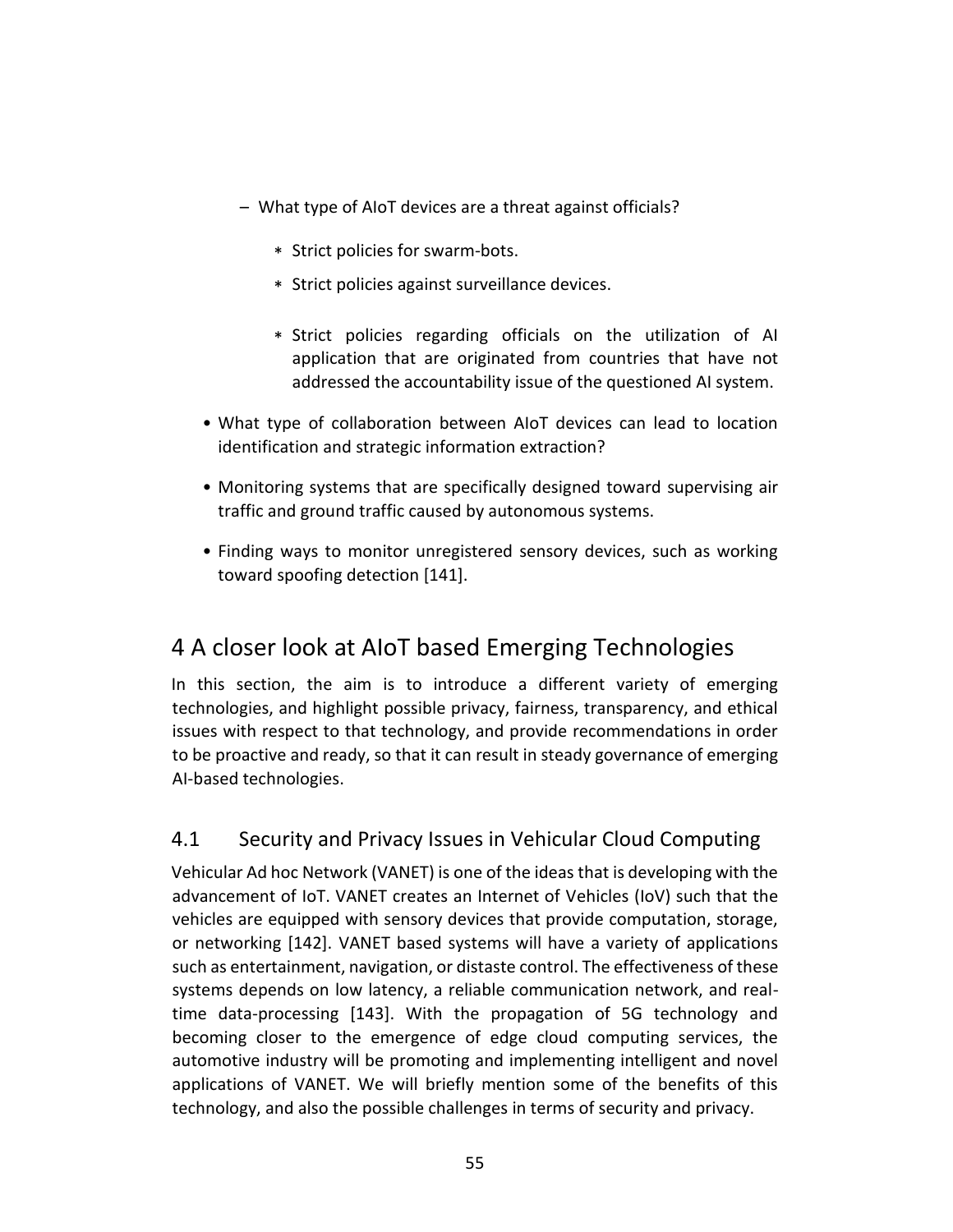Vehicular cloud network connections can be between the vehicles or from the vehicles to the designated cloud computing infrastructures (for example, a local fog computing server) [143]. The vehicular cloud network will reduce the expenses of IoT computational resources for the vehicle manufacturer.

VANET will provide a distributed infrastructure that will be utilized for data storage, traffic management, surveillance, or infotainment purposes [143]. It has application in traffic management, where an unexpected incident due to an earthquake, car accident, or repairs can be reported through a network of cars [136, 143]. It has applications in surveillance, where sensory devices can be installed on vehicles with image recognition capabilities that can be used for a variety of purposes, such as reporting suspicious activity, location detection, and emergency broadcasts [136]. It has applications in infotainment, where the client's data will be utilized for distributing information about the road, weather, or entertainment purposes for the driver [136, 144].

Safety regulation specific to adversarial based attacks, privacy concerns regarding location, shared information between the vehicles and networks, and issues with usage of image recognition devices are of the main concerns for this technology.

In order to approach the policies, first, we have to categorize the special features that are relevant to these type of systems:

- They are capable of using image recognition systems.
- They can be connected to each other as well as a neighboring local network.
- They are also connected to the global network in a distributed manner.
- They are prone to adversary attack with intentions to cause injury, stole private information, or distributing false information.
- They are deployed on the road, and they are in contact with civilians.
- They can lead to location identification.
- They constantly share and receive information to be able to perform their designated tasks.
- Their application defines the data that they need to process, so in each case, they will need a specific type of sensory information.

Here, with consideration of the above elements, we present some of the recommendations that will help us to regulate this technology: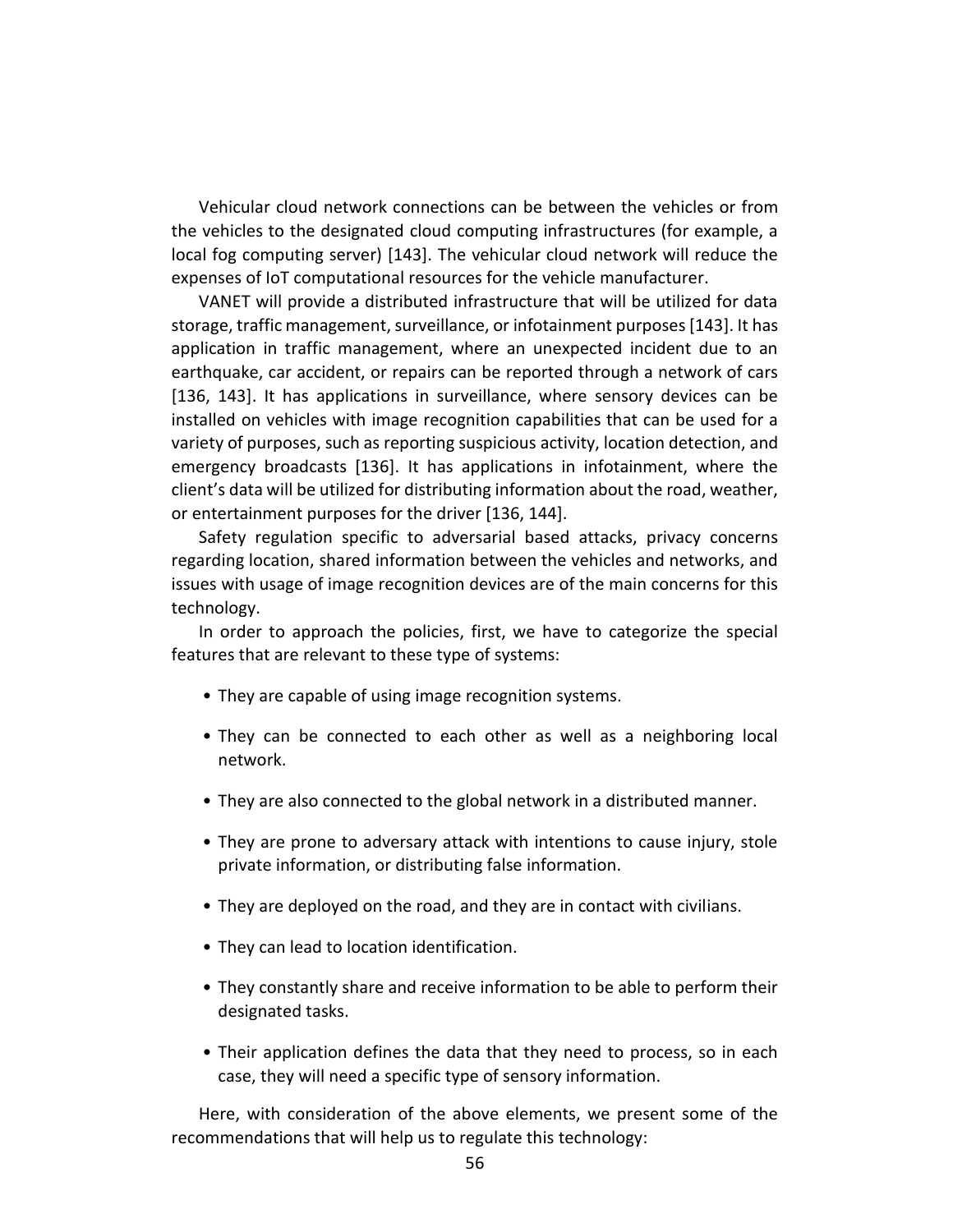- We have to tackle privacy, safety, and security problems with respect to applications: meaning for each application, such as infotainment, disaster control, or surveillance, different policies have to be considered.
- We should find an answer to the privacy challenges of VANET systems with respect to the IoT. We should categorize the policies to the vehicle to vehicle and vehicle to cloud policies.
- For example, besides the vehicle to cloud protocols, vehicle to vehicle communication protocol must also follow high standards to prevent adversarial access.
- Large-scale utilization of image processing technology should be closely monitored. For example, in surveillance and disaster control, only trusted or government-supervised companies should be allowed to perform.
- An AI surveillance system should not be used as a judgment tool on the intent of a crime. This type of technology can cause damage to the trust of the society toward the government. Therefore, it must be ensured that these systems will gather and store information relevant to their intended use.
- We must provide a clear definition of sensitive data. For example, VANET technology can help in situations such as finding lost children. However, gathering image data from children can be considered problematic.
- We should answer the safety challenges with respect to the IoT and transparency of these type of technologies:
- Are these systems are tested and robust against adversarial attacks? For example, can an adversary take control of the autonomous?
- Companies must be transparent in terms of the type of data that they store. There should be a mechanism in place that would enforce the removal of sensitive data. Edge servers also should be prohibited to share or sell sensitive data to third parties. However, the servers may be allowed to gather and buy non-sensitive necessary data from third parties to boost the performance of such a system.
- The above means the necessary information may be bought but should not be sold.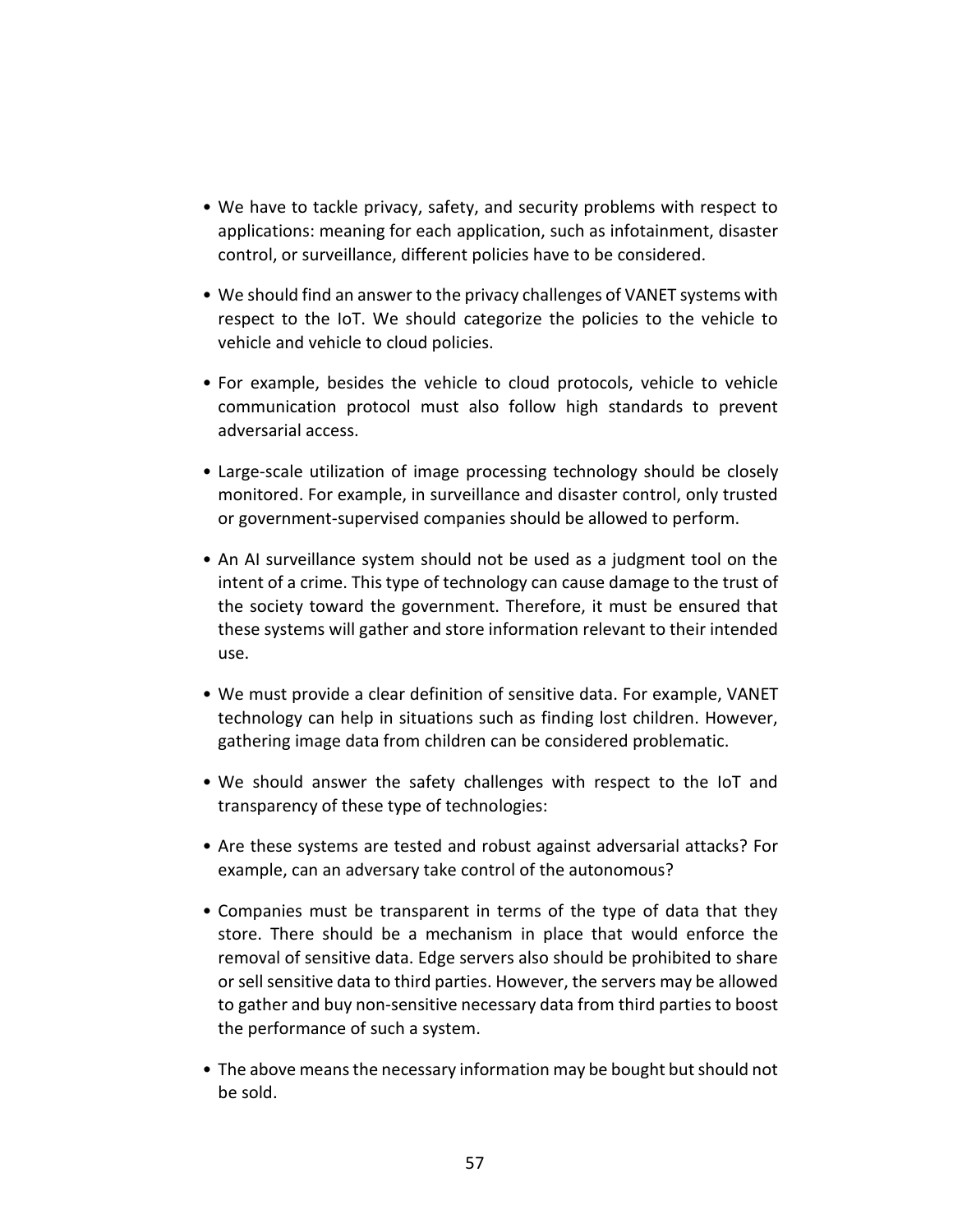# 5 Impact of AI and emerging technologies in future warefare and policies

### 5.1 IoT and technological impacts

In this section, we want to investigate the technological impacts of IoT devices in terms of military application. How can we make sure we can trust the communicated information, neutralize the threats, and improve transparency? For this purpose, we analyze two aspects of this problem that is network solution and the AI-based Application solution.

### 5.2 Zero-trust network policy

First, we want to investigate that how can we achieve reliable and secure connection of AIoT devices in military applications. For example, cognitive AI is known to be the next-generation approach to AI systems that can constantly adjust and adapt to situational events. Adapting to situational events is a prominent feature of military applications and can be used for both domains of AI cyber defense and offense [145]. The adversary may use advanced technologies such as cognitive AI for manipulating, disrupting, or targeting ally resources and AIoT devices. In this regard, we address the zero-trust architecture as a possible way for countering advanced AI-based adversaries in battlegrounds.

Based on [146], integration of advanced identity management, softwaredefined networking, and hybrid multi-cloud capabilities is deemed to provide the fast and reliable cyber platform needed for implementing military strategies in a zero-trust network architecture. In [146], it is also mentioned that futuristic military-based cyber platform needs novel data-science algorithms, while we must also make sure the current ones operate with maximum security. In other words, we have to adapt to the notion of "verifying and never trust."

One solution is zero trust security architecture. In a zero-trust security architecture, the users are connected directly to their respective devices [147]. However, there is a trade-off between connectivity and security when it comes to zero trust network architecture. Here, we mention some of the features of this strategy and try to recommend policies that can be helpful for improving network security in a rapidly changing environments such as battlefields.

• In [146], it is mentioned that a zero-trust cyber platform must have certain characteristic such as the following: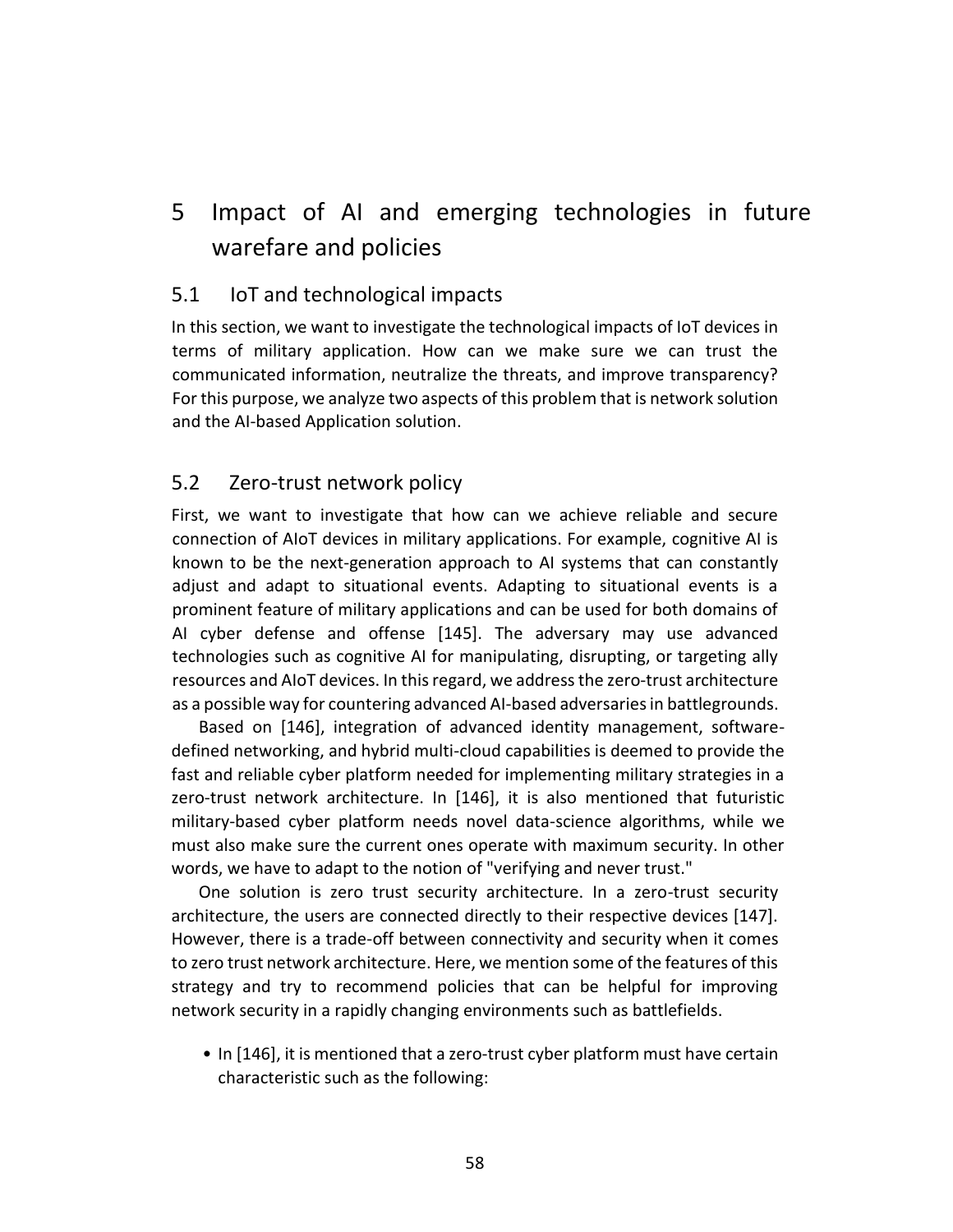- Software-Defined Networking and ICAM (identity credential, access, and management) must be ensured to be of a zero-trust nature. For example, every device in the network must be identifiable.
- All networks must be assumed to vulnerable to manipulation.
- Users should only have access to their respective needed resources.
- We need Real-time detection and protection capabilities.
- Maintain situational awareness.
- Must be standardized and certified.
- Ready for fast response to emerging ISR.
- Support Multi-Cloud and edge computing.
- Having a modern and programmable software-defined networking such that they can enforce new policies.
- Operational agility and have flexible options network maneuver.
- Organizational theories concerned with zero-trust [148] can be extended to set policies for the zero-trust architecture in military applications.

In the following we mention a few recommendation as the necessary element and considerations for establishing a zero trust network architecture:

- A zero-trust policy should follow a hierarchy starting from the received input from top commanders to shared info between the army units and the integrity of communication between the operational AI-based military equipment. The aforementioned point is mainly necessary to avoid the risk of impersonation and manipulation of IoT-based exchange of information.
- In a zero-trust policy, no asset is trusted. Therefore, policies for the development of human-aware AI (cognitive AI) and trained professionals that are aware of their controlled AI device should be established.
- The potential for capturing assets and reverse engineering them should be considered in the design stage [148] .
- Developing new deep learning algorithms that have better observability and threat verification capability than the current ones should be considered. Current black box models may not be observable across all their entry data such that with knowledge of output, we can have an idea of the entry data to their models.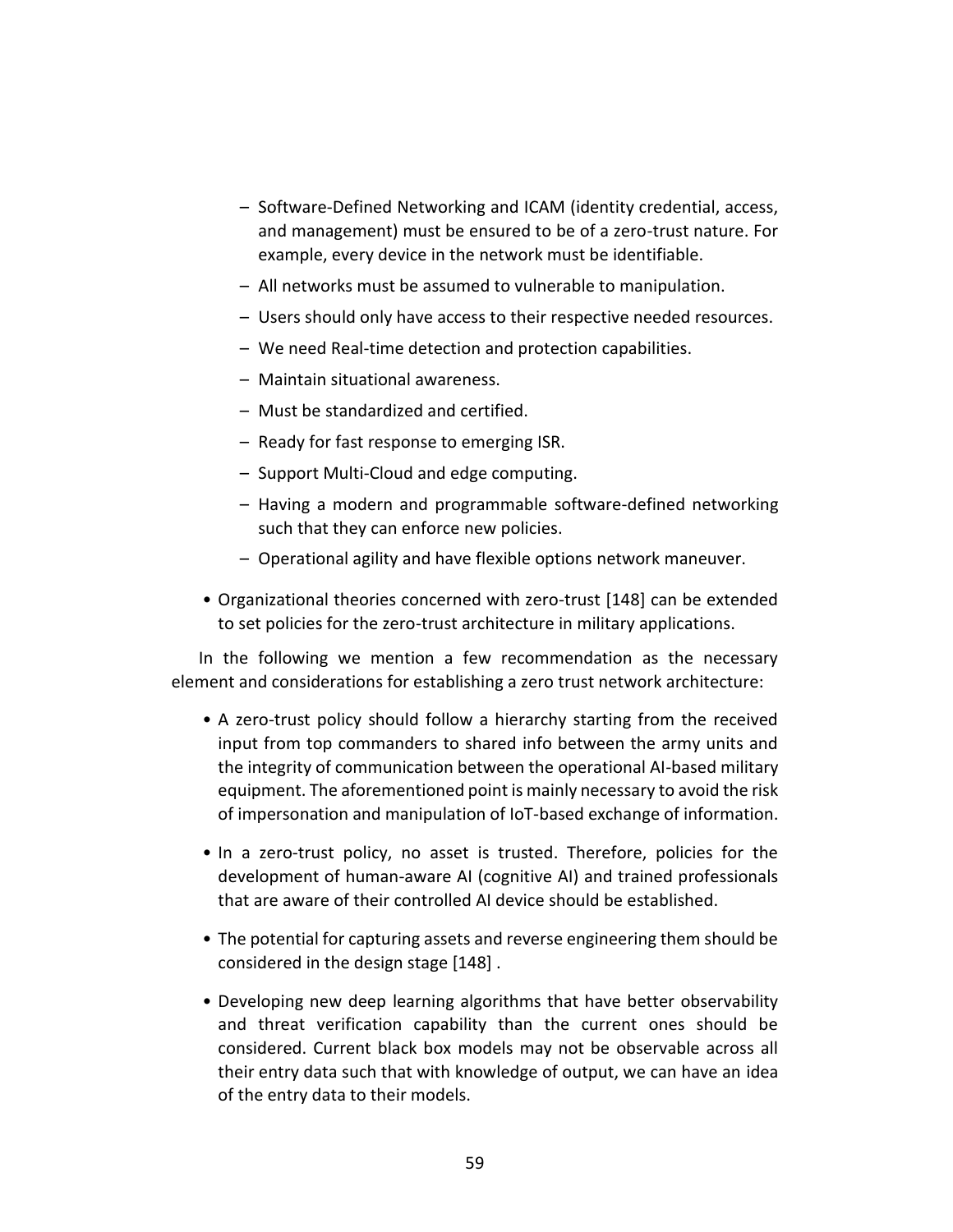Policies that encourage applying, converting, and integrating organizational theories concerned with zero-trust into the battlefield framework while also reinforcing and improving the already existing policies [149] .

• Risk assessment in finding how hybrid-trust in civil applications can negatively affect national security. Here, the hybrid trust means in some applications the zero-trust policies are considered, and in less critical applications such policies are relaxed to ensure IoT services are fast and less disrupted

#### 5.2.1 Cognitive AI

•

As the nature of adversarial attacks is rapidly changing, there exists a need for an AI security defense mechanism that is inherently aware of its own uncertainties and can integrate with next-generation technologies such as edge computing to enhance military applications. Here, we want to take a closer look at the next generation technology for security operation centers that is referred to as cognitive AI.

Since IDSS systems are vulnerable to adversarial attack, have bias and trustability problems, and can not provide the needed flexibility of decision making in military applications, a new generation of AI security concept is deemed to enhance the operational security against threats such as phishing, malicious data tampering, and dos attacks [145]. This idea is referred to as cognitive AI, where there is a mutual awareness between AI and humans. In [145], three elements are mentioned as the foundation of such human-AI cooperation. Be mutual predictable, mutually directable, and have mutual common ground.

The cognitive AI is a next-generation technology that is discussed for improving military decision making and boosting cybersecurity defense as the traditional IDSS (intelligent decision and support system) have various shortcomings on trust and security due to the black-box nature of AI systems.

The main question is, based on an environment that the AI system is deployed, how can we achieve situational awareness [145, 150]? This an important issue, specifically, in military applications, where there can be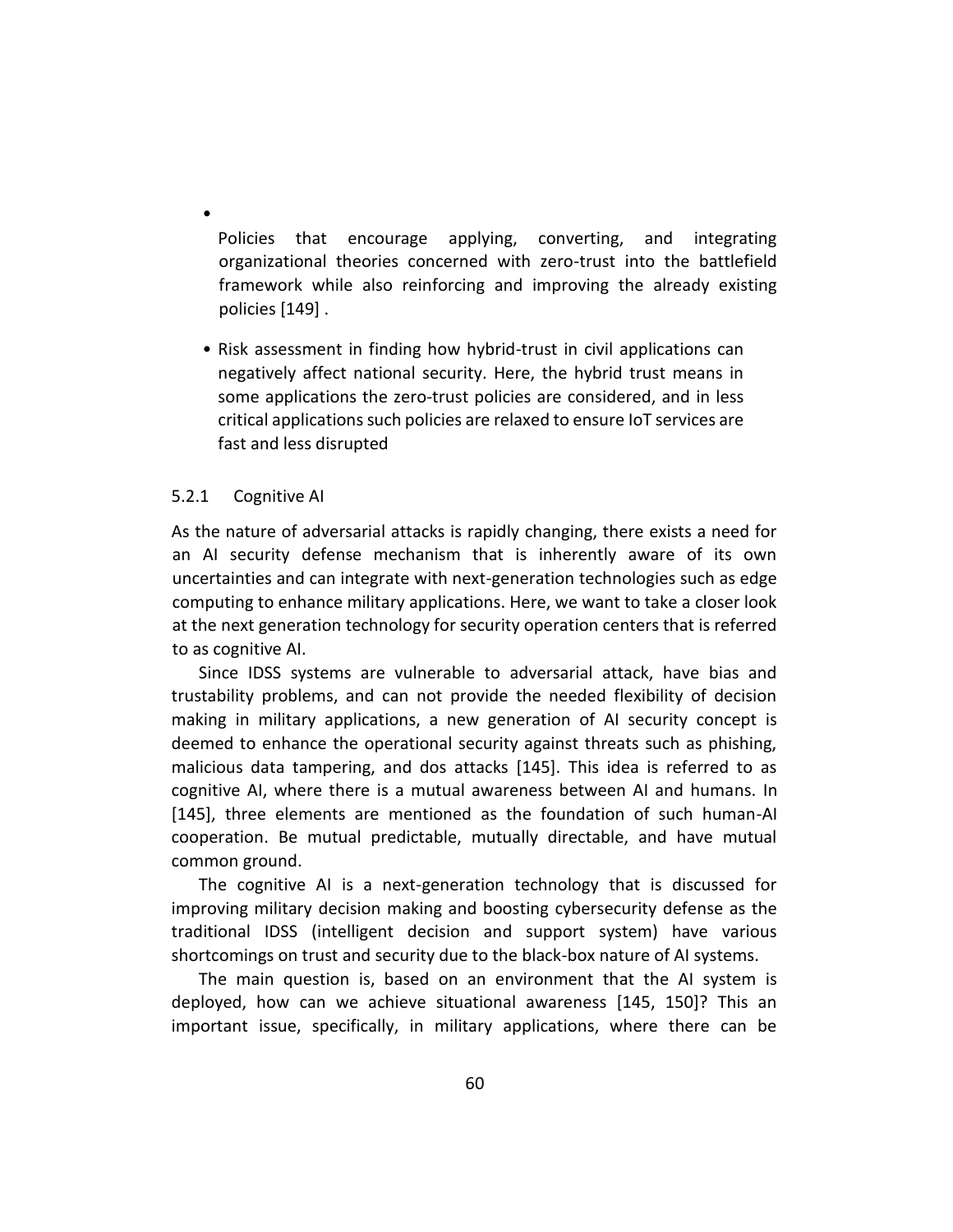variables such as fatigue, needs, capabilities, and malicious intentions. Here, we aim to discuss cognitive AI, companies that are moving forward with this type of technology, what should be done to accomplish it, and what we can accomplish with this type of AI technology.

In terms of companies advancing this technology we can mention IBM and CISCO:

In the view of IBM QRadar Advisor with Watson cognitive AI can overcome the lack of talent and job fatigue in cybersecurity:

- It can visualize how the attack is progressing, validate the threat, and suggest what are the possible threats that can still occur.
- Possess cognitive reasoning for isolation of threat.
- Provides a priority-based investigation list.

•

- CISCO also provides edge and fog processing, data analysis, feedback, and computation that can be a key concern in a connected battlefield:
	- Provides solutions such as joint node networks enabling soldiers to communicate via satellite.
	- Considers the technology of mobile edge computing, which can provide the networking and interconnection between the AI devices.

Here are a few of our recommendation for achieving, importance, and accruing the cognitive AI technology:

- One of the main challenges of mobile edge computing is the security and trustability of exchanged information. Developing cognitive AI can provide this by bringing observability, explainability, awareness, and constant reconfiguration and learning for AI systems against AI threats.
- We need a combination of mobile edge computing and cognitive AI to bring situational and environmental awareness, as well as being able to establish a human-AI interconnection.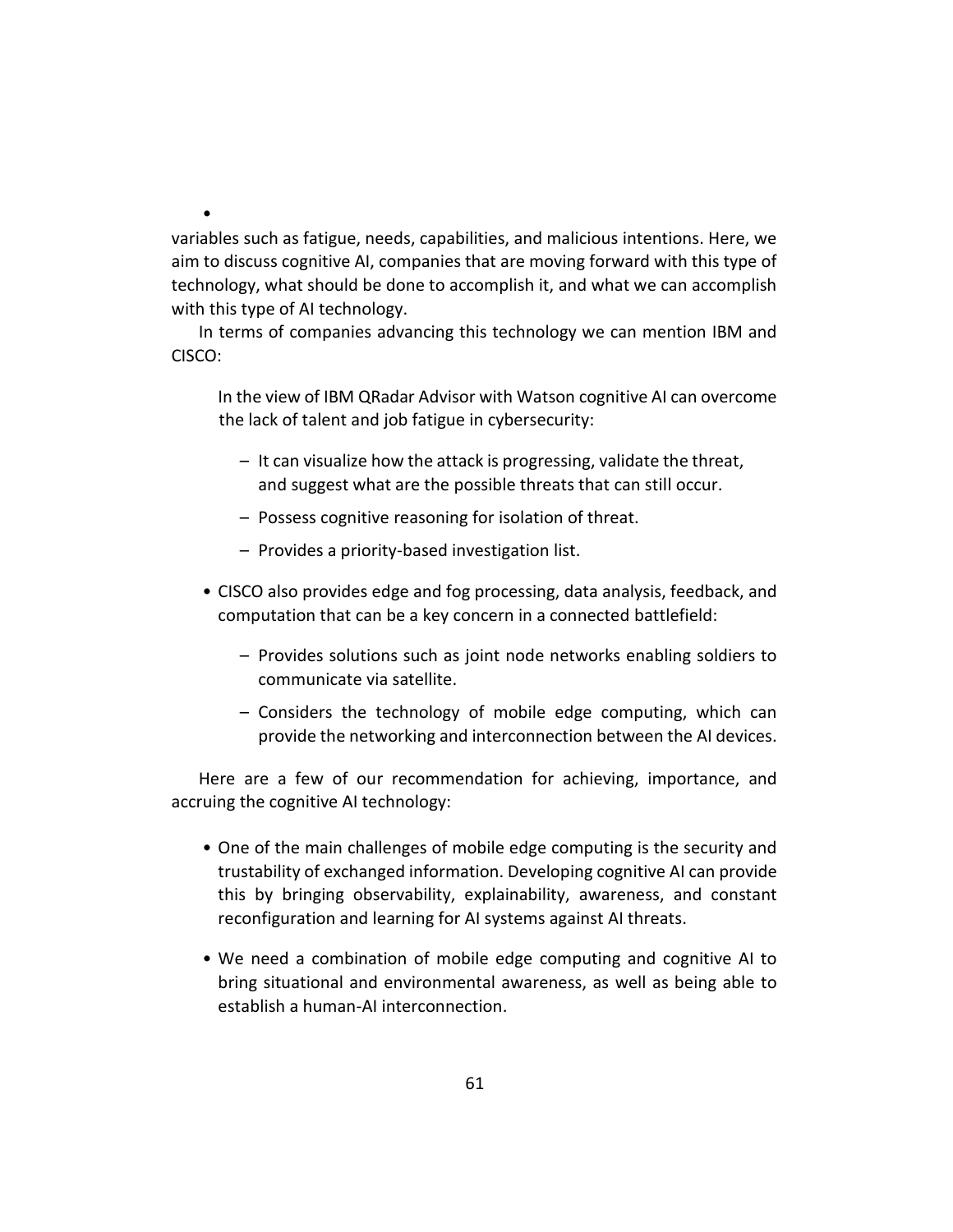- •
- For example, consider a group of scattered UAVs that are controlled by military operators and communicate with each other through military vehicles and devices that are installed/on the move in an area of operation such that together will form a mobile edge computing server. One of the cognitive AI technology's roles is to help operators to remain responsive to potential threats and assess the integrity of exchanged information between UAVs or their input/output commands.
- In terms of training the military personnel, we can collaborate with companies such as CISCO.

We need to establish cognitive strategies that aim to resolve cognitive challenges such as massive data, a fusion of complex data, building sitespecific knowledge, and maintaining multiple mental models [151].

• We need collaboration with universities in areas that we can train edge AI and cognitive AI experts so that in long term we can keep up with the technological advances that are mobile as well as secure against adversarial attacks, are explainable, and aware of their environment, and human operator.

## 5.3 Defensive policy impacts

Advances of AI technologies have foreseen to be transformed into an arms race, the next nuclear capability, who has it first and who becomes more advanced. While ethics and privacy may be perceived as a natural barrier to the development of certain AI cyber-offense tool, it should also push us to persevere security, privacy, and right of civilians through the AI cyber-defensive capabilities.

Here, we highlight areas that require consideration for policy development for AI based technologies that may enhance the defensive capability of Canadian armed forces.

The next generation of warfare is perceived to be enhanced with AI-based technologies. Tools that are C4ISR, whether the efficiency is high enough or not, the countries that possess AI-based warfare technologies are deemed to be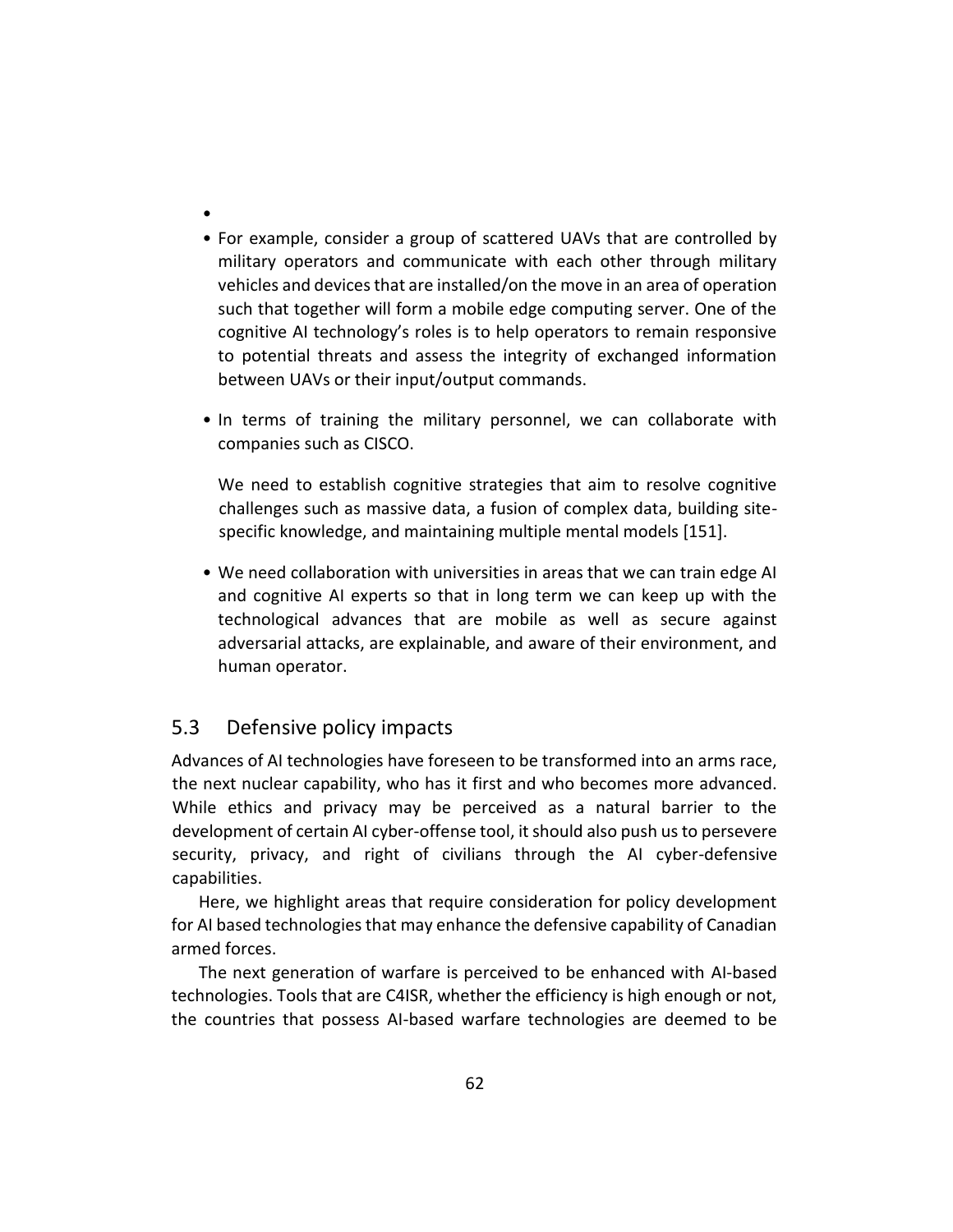superior in terms of futuristic arm race, due to factors such as sensory capabilities and fast decision making [152]. Cyber-threats against nuclear systems, ISR (Intelligence, Surveillance, Reconnaissance), and robotic warfare are some of the areas that will become more advanced/threatening with the help with AI-based technologies [153].

•

Investing in AI-offensive warfare may seem a simpler and more convenient approach, although there can be humanitarian, privacy, and other ethical barriers that may prohibit the development of certain type of such technologies (e.g. image recognition based surveillance) The absence of robust defense policies is a significant contributor to further uncertainty in the case of AIpowered confrontation. For example, AI-based robotic warfare can provide a cheap counter against advanced technologies such as submarines or fighter jets, but how should they be stopped? [152].

Furthermore, the threat is not always international and individuals with malicious motives may use such systems for their malicious intents. Therefore, AI defense can cover a bigger and more imminent class of adversarial threats, especially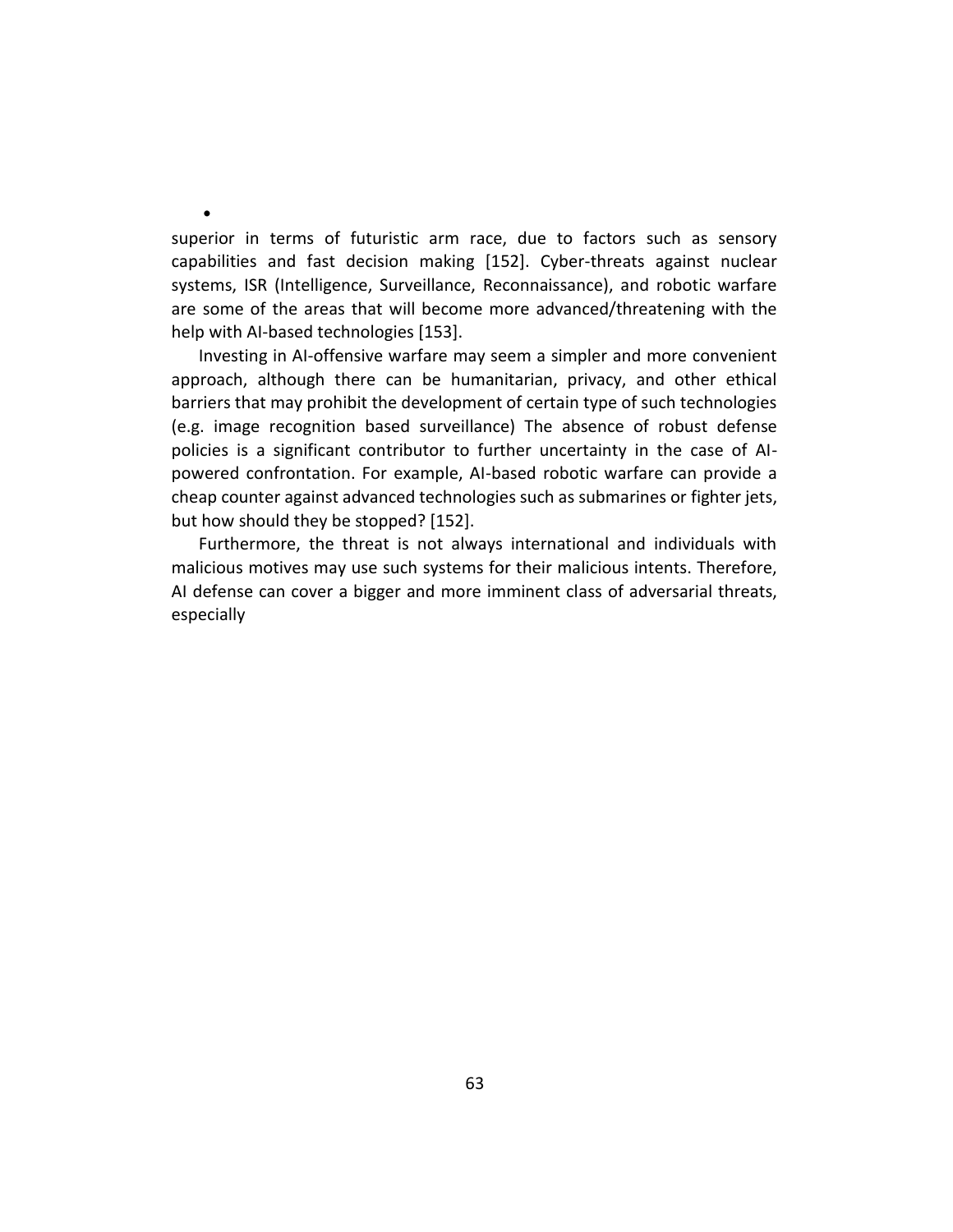now, with easy and cheap access of adversaries to AI-empowered technologies.

In [152], they categorize AI-enhanced capabilities to:

- Digital security: against threats such as phishing, impersonation, and data poisoning.
- Physical security: swarm attack by drones for targeted assassination.
- Political security: such as surveillance, breaching, and deception.

Political security can be viewed from two points of view, one is outsider threat, and the other in terms of authoritarian government. For example, using existing or planted surveillance systems to gather intelligence by malicious adversaries or utilizing these systems to control and oversee people's behavior by authoritarian governments.

Investing in cyber-defense tools :

• Analyzing classification errors.

Why they happen? how can we improve them? Why different classification error can be prone to same attack?

• Automatic detection of vulnerability.

Implementing observer-based methodologies that can detect the infiltration of AI systems.

### 5.3.1 Recommendations

Here are a few important areas of security against AI-based warfare tactics: Secure cyber-space:

- Using identity authentication methods in data transfer.
- Prevalence of secure data centers for data transfers such as AZURE government and AWS government to limit the capability of outsider threat by enhancing local data centers.
- Prevalence of Robust AI-based intrusion detection system: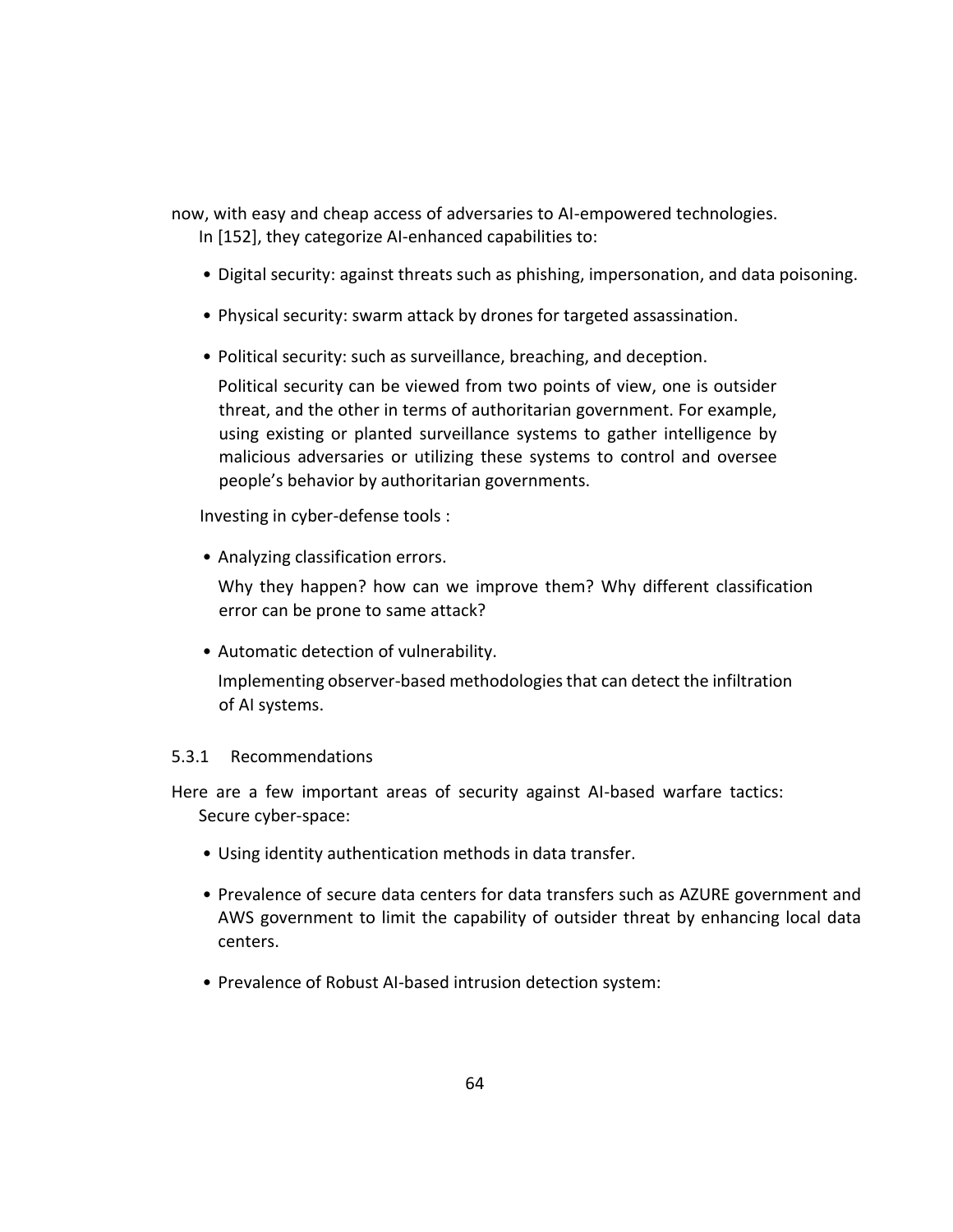- Adversarial awareness, by investing in finding and examine possible breaches into the security systems before it happens. In other words, the offense must be a way to examine the defensive measures.
- Explainable: Investing in methodologies that provide a traceable record of the event that happened. Who? What? Where? When? Why? [154] – Investing in cognitive security analytics.
- Examining technological warfare: understanding and analyzing the counters to technological threats will make us alert for possibilities:
	- Categorizing the dual use nature of AI technologies such as UAVs, packaging, or assassination?
	- Finding effective ways for countering advanced warfare such as AIbased swarm attacks, for example, one can build a playbook based tactic and invest in AI-based methodologies that can counter them:
		- \* Electromagnetic based AI weapons
		- \* Communication Jammers
		- \* Hijacking the swarm with data injection attacks

### 5.4 International impact

The progress of countries with non-transparent policies in the advancement of AI-based technologies is one of the main concerns of governments and regulators such as the U.S and the EU. In this section we mainly focus on how Canadian should be concerned about non-transparent AI-based applications.

In each century, people's view of what is ethical is changing, therefore rules and regulations have been updated based on what we the general population perceive as ethical or moral behavior. Sometimes a catastrophic event may lead to the new regulation, and in other instances foresight and proactiveness. It is important to regulate AI-based technologies that can be potentially be used under military-civil application. Policies that demand AI developers to unconditionally share their data with the government can be a potential threat to the privacy of Canadian consumers, government officials, and in general national security.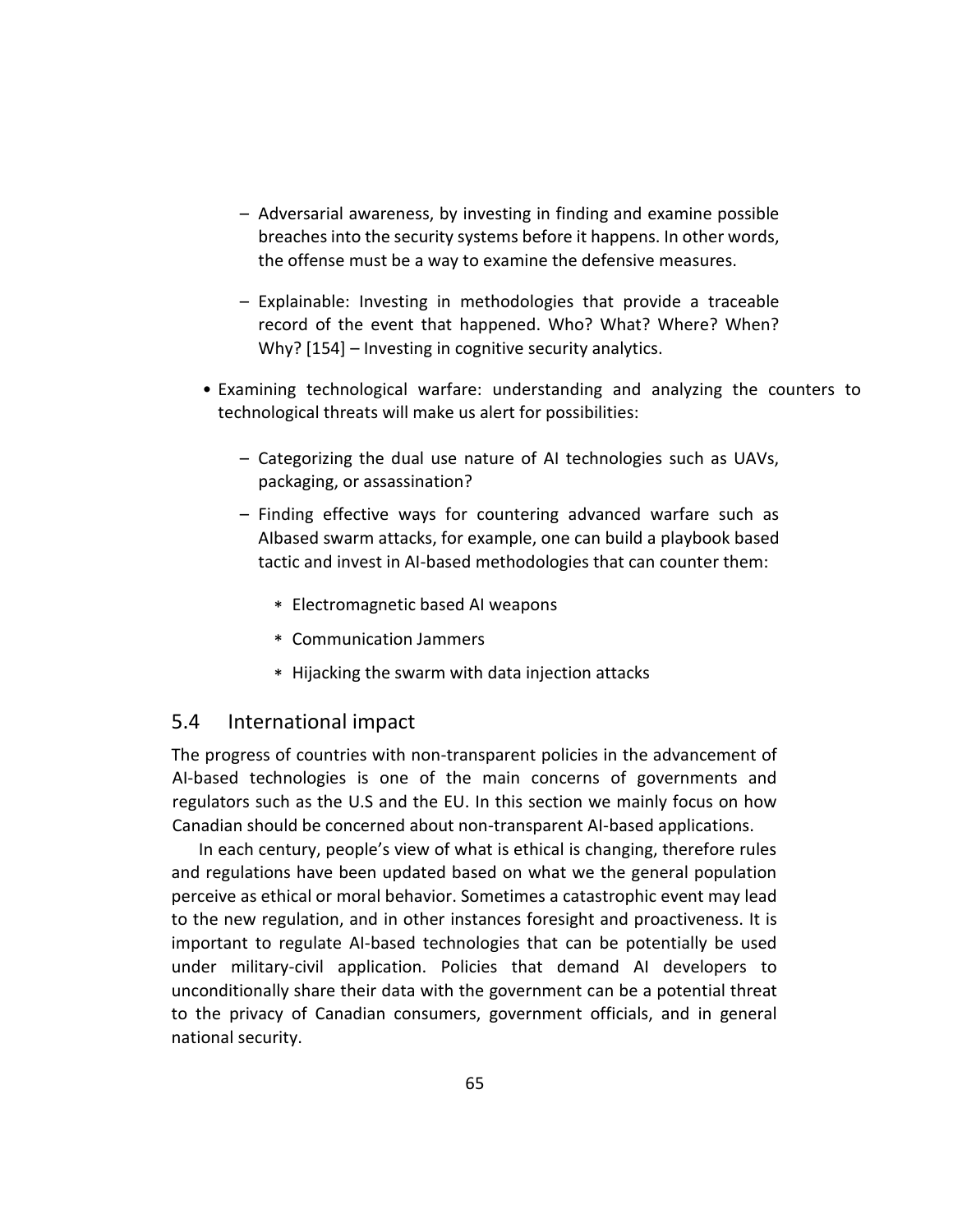From the EU's perspective, international collaboration with such countries can lead to better transparency and getting power from hard-liners. It suggests that collaboration will lead to familiarizing themselves with their intentions while having significant economic benefit [155].

Also, due to restrictions such as the privacy of consumers, countries with transparent policies are deemed to be at a disadvantage in terms of the development and advancement of AI-based applications in the areas such as facial recognition [156]. Countries with unlimited access to private data can eventual form a stronger facial recognition and surveillance systems than the countries that are not practising such policies.

Here the question is, how can we regulate the potentially dangerous AI-based applications with non-transparent data policies?

- For dual-use AI applications that can be potentially dangerous:
	- Promoting usage of data centers that are located within a safe-zone to the domestic AI developers. For example data centers belonging to countries that possess transparent AI policies.
	- Working toward international safe zone data centres.
	- Risk assessment to provide stricter measures and data center usage for AI-based application that pose greater threat.
- Setting a standard non-discriminative rule that demands transparency from AI developers in the case AI technologies with high risk of military-civil capabilities.
	- The rules prevents these any AI developer from using non-secure data centers.
	- Sharing data to unauthorized third parties.
	- Banning access to non-essential data for the AI application.
- Promoting Edge computing. Edge computing prevents the need for data to travel across the continent and improves data security of consumers.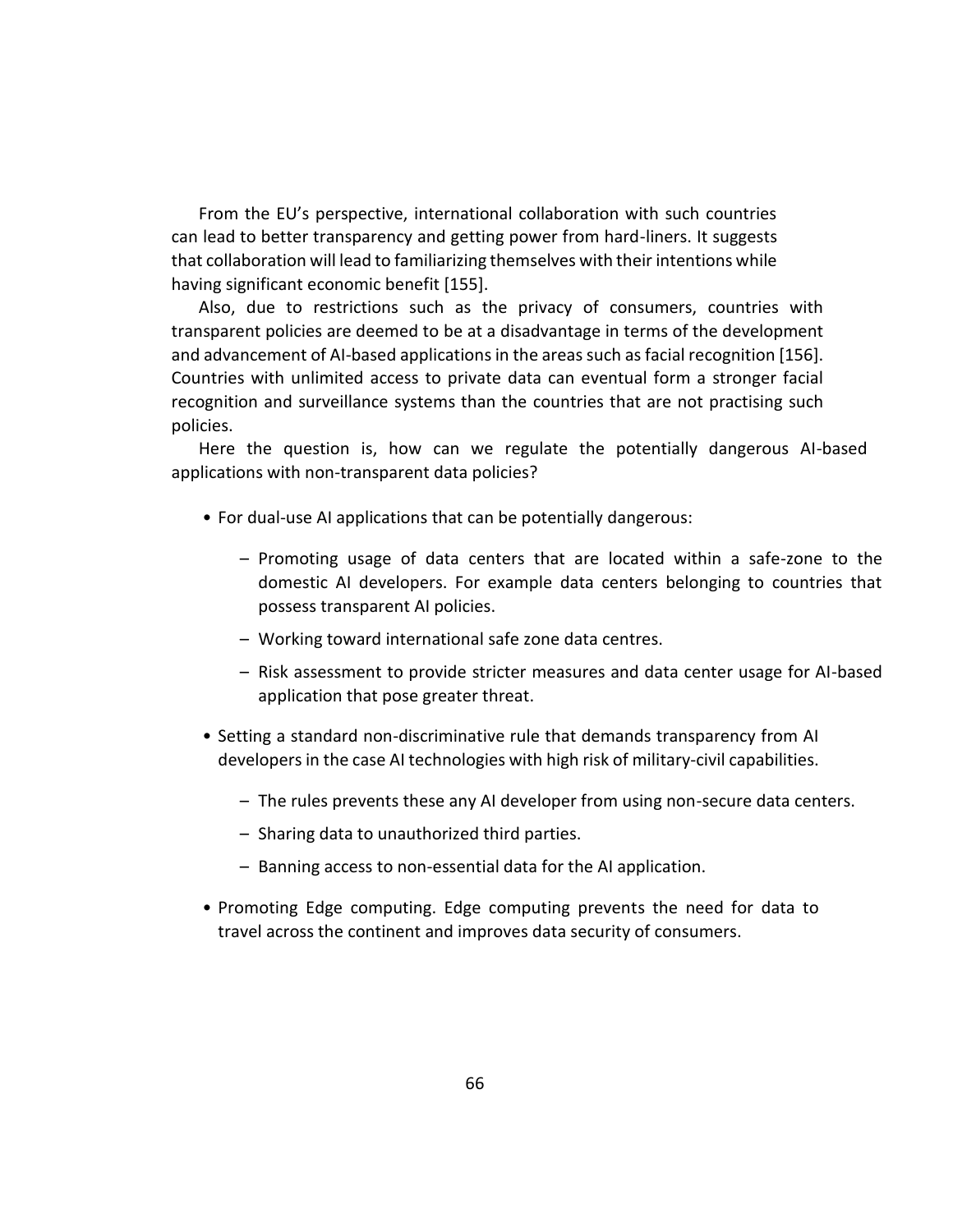# 6 Conclusion

In this report, first, some of the important definitions regarding the explainable AI methods are mentioned. Next, the ethical constraints for achieving an "ethical by design" AI, based on Australia's ethic framework is evaluated. Besides, a review of explainable AI methodologies is presented in Table. I, and lastly adversarial example and security standards with regards to methodology that must be considered by the developers are addressed. These standards address the issue from the perspective of attacks on the AI or explainable AI.

By considering the reviewed studies, it can be concluded that there are two aspects to design constraints for an ethical AI, which can be viewed in terms of technical AI design regulation (transparency of the methodology), and ethical standards. The developers must consider the technical aspect and ethical constraint at the same time. In terms of the technical aspect, the developer has to choose a methodology that is transparent with regards to data and must ensure that its model is not vulnerable to adversarial examples so that it does not put public security and privacy at risk. The integration of methodology standards and ethical standards will result in an AI that is ethical by design and can help the government to regulate these systems.

Beside from well-educated AI developers, to implement and regulate these aspects, our study recognized the need for the specialized AI inspectors that not only are mathematically well-educated, but they are also specialized to recognize biases that are application-specific and may go unnoticed by an AI-forensic specialist that only is educated in the data mining aspect of the problem.

In the second part of our research, we turned our attention to transparency, fairness, privacy, and security issues regarding the AI system with regards to emerging technologies such as edge-cloud computing and 5G. In this part, our purpose is to raise awareness about the upcoming flow of unique ethical challenges that we will face in the next few years due to the fast propagation of these technologies. We also provided a few recommendations that hopefully will help us deal with these challenges.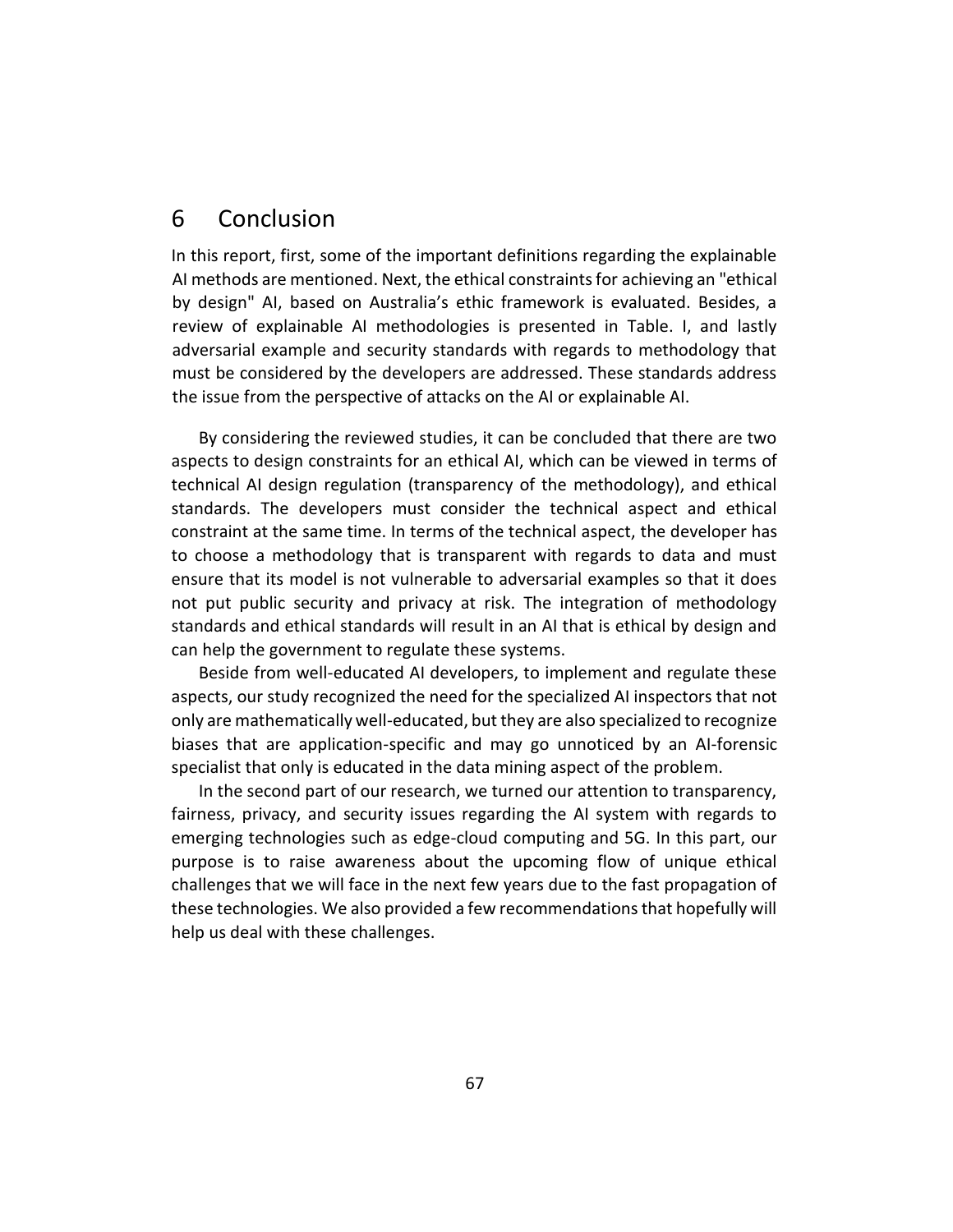# References

- [1] A. Holzinger, C. Biemann, C. S. Pattichis, and D. B. Kell, "What do we need to build explainable ai systems for the medical domain?," *arXiv preprint arXiv:1712.09923*, 2017.
- [2] E. Kocabey, M. Camurcu, F. Ofli, Y. Aytar, J. Marin, A. Torralba, and I. Weber, "Face-to-bmi: Using computer vision to infer body mass index on social media," in *Eleventh International AAAI Conference on Web and Social Media*, 2017.
- [3] M. S. Gerber, "Predicting crime using twitter and kernel density estimation," *Decision Support Systems*, vol. 61, pp. 115–125, 2014.
- [4] P. van Esch, J. S. Black, and J. Ferolie, "Marketing ai recruitment: the next phase in job application and selection," *Computers in Human Behavior*, vol. 90, pp. 215–222, 2019.
- [5] E. Turban, R. Sharda, and D. Delen, "Decision support and business intelligence systems (required)," *Google Scholar*, 2010.
- [6] V. M. Hudson, *Artificial intelligence and international politics*. Routledge, 2019.
- [7] D. Doran, S. Schulz, and T. R. Besold, "What does explainable ai really mean? a new conceptualization of perspectives," *arXiv preprint arXiv:1710.00794*, 2017.
- [8] M. Zalnieriute and O. Gould-Fensom, "Artificial intelligence: Australia's ethics framework submission to the department of industry, innovation and science," *UNSW Law Research Paper*, no. 19-40, 2019.
- [9] J. Zach, "Interpretability of deep neural networks," 2019.
- [10] N. Dalvi, P. Domingos, S. Sanghai, D. Verma, *et al.*, "Adversarial classification," *Proceedings of the tenth ACM SIGKDD international conference on Knowledge discovery and data mining*, pp. 99–108, 2004.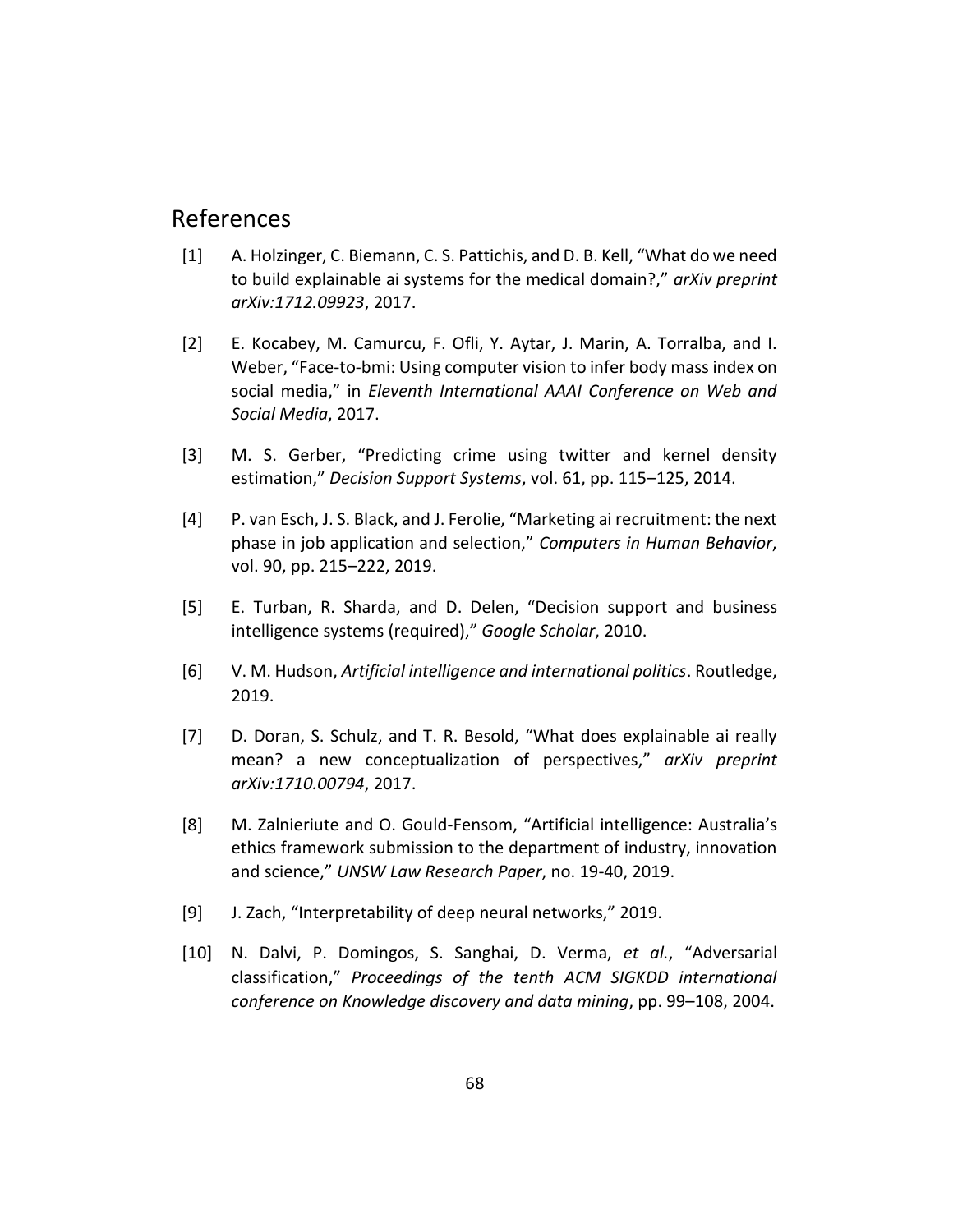- [11] G. Singh, T. Gehr, M. Mirman, M. Püschel, and M. Vechev, "Fast and effective robustness certification," *Advances in Neural Information Processing Systems*, pp. 10802–10813, 2018.
- [12] D. Reinsel, J. Gantz, and J. Rydning, "The digitization of the world from edge to core," *Framingham: International Data Corporation*, 2018.
- [13] report by The Canadian Press, "Bell launches 5g network in montreal, toronto, calgary, edmonton and vancouver." URL: https://www.ctvnews.ca/business/ bell-launches-5g-network-inmontreal-toronto-calgary-edmonton-and 4979943.
- [14] R. van der Meulen, "Edge computing promises near real-time insights and facilitates localized actions.." https://www.gartner.com/smarterwithgartner/ what-edge-computingmeans-for-infrastructure-and-operations-leade
- [15] J. Angwin, J. Larson, S. Mattu, and L. Kirchner, "Machine bias risk assessments in criminal sentencing," *ProPublica, May*, vol. 23, 2016.
- [16] "Design, scope, cost-benefit analysis, contracts awarded and implementation associated with the better management of the social welfare system initiative." Senate Community Affairs Committee, Parliament of Australia, 2017.
- [17] "Take control of your virtual identity," *European Commission*, 2019.
- [18] "Westpac testing ai to monitor staff and customers."URL:urlhttps://www.afr.com/technology/westpactesting-ai-to-monitor-staffand-customers-20171114-gzks7h.
- [19] "How facial recognition technology aids police." URL: http://theconversation.com/ how-facial-recognition-technologyaids-police-107730.
- [20] M. Taddeo, T. McCutcheon, and L. Floridi, "Trusting artificial intelligence in cybersecurity is a double-edged sword," *Nature Machine Intelligence*, pp. 1–4, 2019.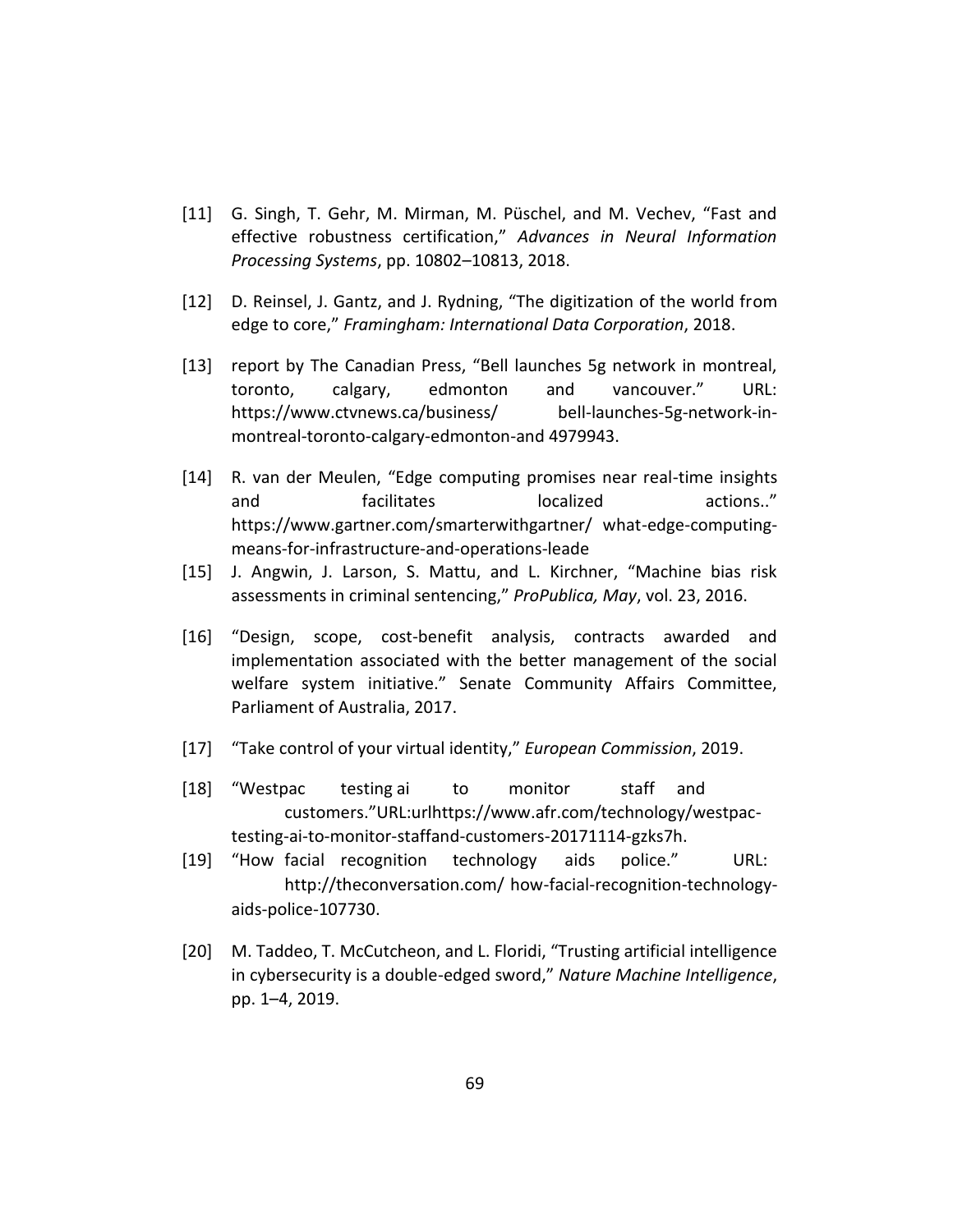- [21] I. Stoica, D. Song, R. A. Popa, D. Patterson, M. W. Mahoney, R. Katz, A. D. Joseph, M. Jordan, J. M. Hellerstein, J. E. Gonzalez, *et al.*, "A berkeley view of systems challenges for ai," *arXiv preprint arXiv:1712.05855*, 2017.
- [22] "Developing standards for artificial intelligence: Hearing australia's voice — submission to standards australia." URL: https: //www.oaic.gov.au/engage-with-us/submissions/developing-standards-forartificial-intelligence-hearing-australia
- [23] "Regulation (eu) 2019/881 of the european parliament and of the council." URL: https://eur-lex.europa.eu/eli/reg/2019/881/oj.
- [24] E. Glaessgen and D. Stargel, "The digital twin paradigm for future nasa and us air force vehicles," in *53rd AIAA/ASME/ASCE/AHS/ASC structures, structural dynamics and materials conference 20th AIAA/ASME/AHS adaptive structures conference 14th AIAA*, p. 1818, 2012.
- [25] P. Nguyen and L. Solomon, "Consumer data and the digital economy: Emerging issues in data collection, use and sharing," 2018.
- [26] B. Bagdasarian, "Conversational data collection: Active data vs passive data." URL: https://blog.hubspot.com/customers/ converstional-datacollection-active-passive.
- [27] T. A. Singlehurst, M. Kelley, A. Shirvaikar, C. T. O'Neill, M. May, and W. H. Pritchard, "eprivacy data protection who watches the watchers? – how regulation could alter the path of innovation," *Citi Global Perspectives & Solutions*.
- [28] "The tiger mom tax: Asians are nearly twice as likely to get a higher price from princeton review."URL:https://www.propublica.org/article/asians-nearlytwice-as-likely-to-get-higher-price-from-princeton-
- [29] A. Adadi and M. Berrada, "Peeking inside the black-box: A survey on explainable artificial intelligence (xai)," *IEEE Access*, vol. 6, pp. 52138– 52160, 2018.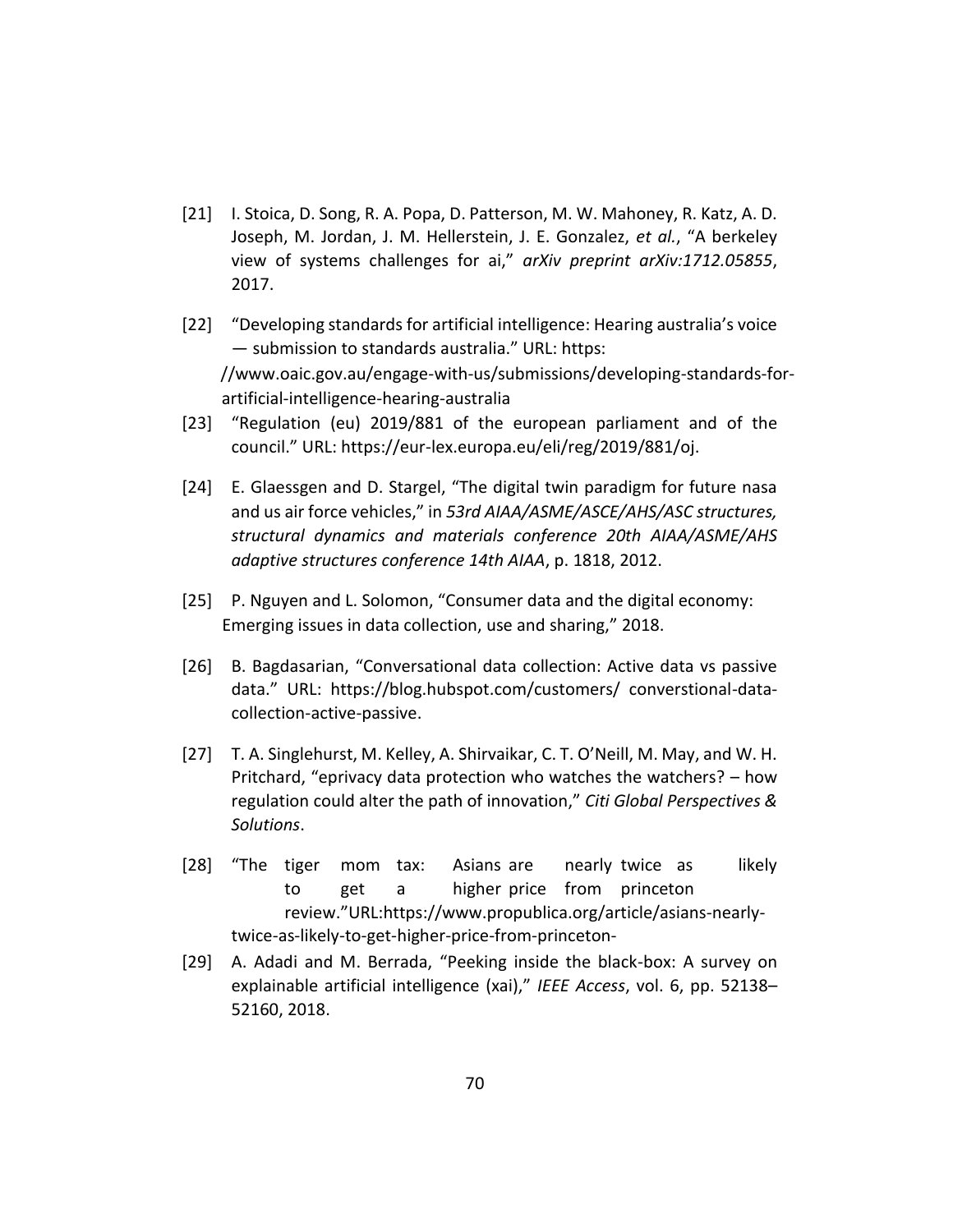- [30] G. Ras, M. van Gerven, and P. Haselager, "Explanation methods in deep learning: Users, values, concerns and challenges," in *Explainable and Interpretable Models in Computer Vision and Machine Learning*, pp. 19– 36, Springer, 2018.
- [31] G. Montavon, A. Binder, S. Lapuschkin, W. Samek, and K.-R. Müller, "Layer-wise relevance propagation: an overview," in *Explainable AI: Interpreting, Explaining and Visualizing Deep Learning*, pp. 193–209, Springer, 2019.
- [32] A. Rai, "Explainable ai: from black box to glass box," *Journal of the Academy of Marketing Science*, vol. 48, no. 1, pp. 137–141, 2020.
- [33] D. M. Turek, "Explainable artificial intelligence (xai)." URL: https://www.darpa.mil/program/ explainable-artificialintelligence.
- [34] D. Bau, J.-Y. Zhu, H. Strobelt, B. Zhou, J. B. Tenenbaum, W. T. Freeman, and A. Torralba, "Visualizing and understanding generative adversarial networks," *arXiv preprint arXiv:1901.09887*, 2019.
- [35] G. Rätsch, S. Sonnenburg, and C. Schäfer, "Learning interpretable svms for biological sequence classification," in *BMC bioinformatics*, vol. 7, p. S9, Springer, 2006.
- [36] T. Ching, D. S. Himmelstein, B. K. Beaulieu-Jones, A. A. Kalinin, B. T. Do, G. P. Way, E. Ferrero, P.-M. Agapow, M. Zietz, M. M. Hoffman, *et al.*, "Opportunities and obstacles for deep learning in biology and medicine," *Journal of The Royal Society Interface*, vol. 15, no. 141, p. 20170387, 2018.
- [37] Z. Che, S. Purushotham, R. Khemani, and Y. Liu, "Interpretable deep models for icu outcome prediction," in *AMIA Annual Symposium Proceedings*, vol. 2016, p. 371, American Medical Informatics Association, 2016.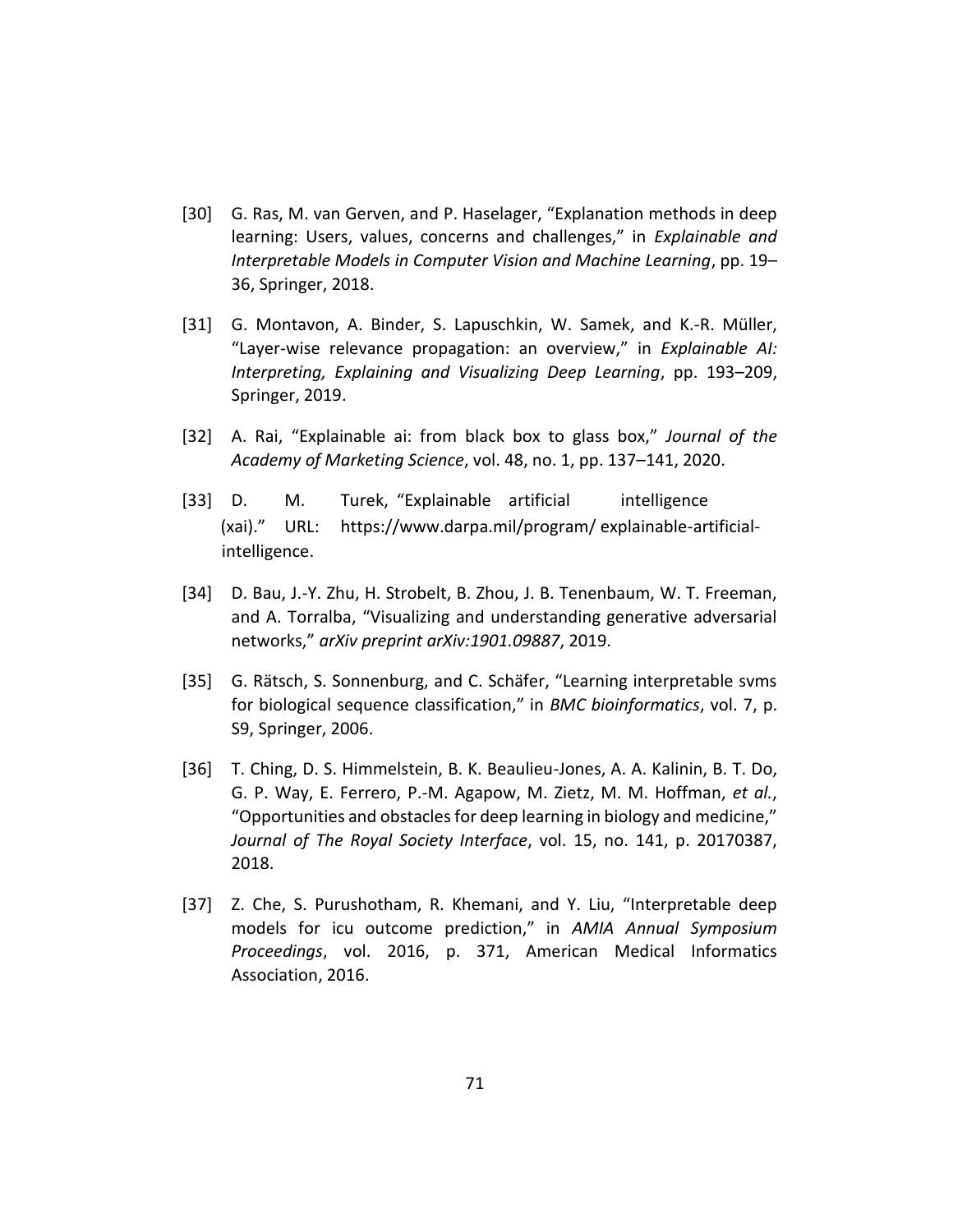- [38] J. Kim and J. Canny, "Interpretable learning for self-driving cars by visualizing causal attention," in *Proceedings of the IEEE international conference on computer vision*, pp. 2942–2950, 2017.
- [39] B. Letham, C. Rudin, T. H. McCormick, D. Madigan, *et al.*, "Interpretable classifiers using rules and bayesian analysis: Building a better stroke prediction model," *The Annals of Applied Statistics*, vol. 9, no. 3, pp. 1350– 1371, 2015.
- [40] S. García, A. Fernández, and F. Herrera, "Enhancing the effectiveness and interpretability of decision tree and rule induction classifiers with evolutionary training set selection over imbalanced problems," *Applied Soft Computing*, vol. 9, no. 4, pp. 1304–1314, 2009.
- [41] F. Wang and C. Rudin, "Falling rule lists," in *Artificial Intelligence and Statistics*, pp. 1013–1022, 2015.
- [42] G. Su, D. Wei, K. R. Varshney, and D. M. Malioutov, "Interpretable twolevel boolean rule learning for classification," *arXiv preprint arXiv:1511.07361*, 2015.
- [43] D. M. Malioutov, K. R. Varshney, A. Emad, and S. Dash, "Learning interpretable classification rules with boolean compressed sensing," in *Transparent Data Mining for Big and Small Data*, pp. 95–121, Springer, 2017.
- [44] V. Schetinin, J. E. Fieldsend, D. Partridge, T. J. Coats, W. J. Krzanowski, R. M. Everson, T. C. Bailey, and A. Hernandez, "Confident interpretation

of bayesian decision tree ensembles for clinical applications," *IEEE Transactions on Information Technology in Biomedicine*, vol. 11, no. 3, pp. 312– 319, 2007.

[45] S. Hara and K. Hayashi, "Making tree ensembles interpretable: A bayesian model selection approach," vol. 84, pp. 77–85, 09–11 Apr 2018.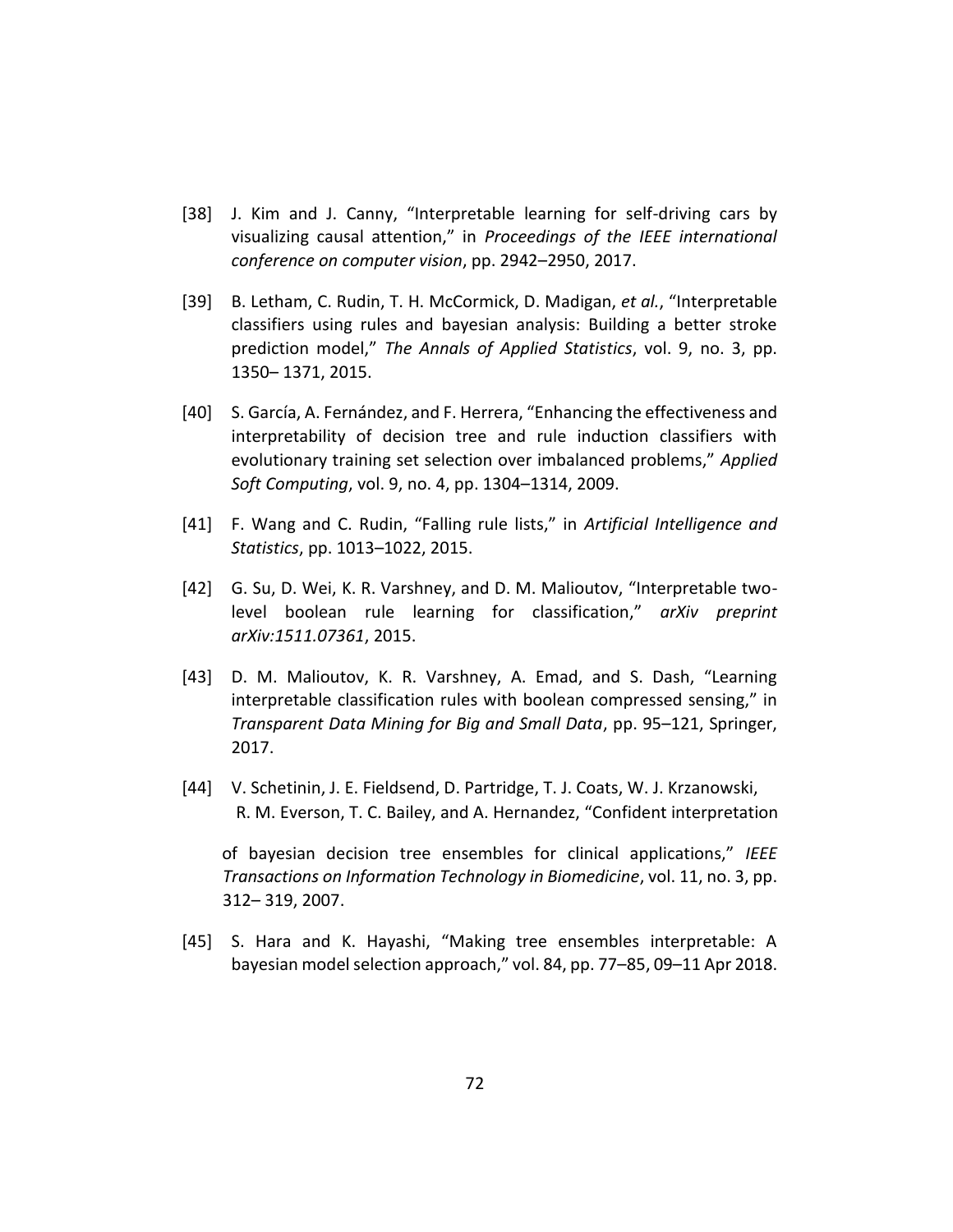- [46] H. F. Tan, G. Hooker, and M. T. Wells, "Tree space prototypes: Another look at making tree ensembles interpretable," *arXiv preprint arXiv:1611.07115*, 2016.
- [47] R. D. Gibbons, G. Hooker, M. D. Finkelman, D. J. Weiss, P. A. Pilkonis, E. Frank, T. Moore, and D. J. Kupfer, "The cad-mdd: A computerized adaptive diagnostic screening tool for depression," *The Journal of clinical psychiatry*, vol. 74, no. 7, p. 669, 2013.
- [48] S. M. Lundberg and S.-I. Lee, "A unified approach to interpreting model predictions," in *Advances in Neural Information Processing Systems*, pp. 4765–4774, 2017.
- [49] M. T. Ribeiro, S. Singh, and C. Guestrin, "Why should i trust you?: Explaining the predictions of any classifier," in *Proceedings of the 22nd ACM SIGKDD international conference on knowledge discovery and data mining*, pp. 1135–1144, ACM, 2016.
- [50] M. T. Ribeiro, S. Singh, and C. Guestrin, "Anchors: High-precision modelagnostic explanations," in *Thirty-Second AAAI Conference on Artificial Intelligence*, 2018.
- [51] R. Guidotti, A. Monreale, S. Ruggieri, D. Pedreschi, F. Turini, and F. Giannotti, "Local rule-based explanations of black box decision systems," *arXiv preprint arXiv:1805.10820*, 2018.
- [52] S. Mishra, B. L. Sturm, and S. Dixon, "Local interpretable model-agnostic explanations for music content analysis.," pp. 537–543, 2017.
- [53] D. Baehrens, T. Schroeter, S. Harmeling, M. Kawanabe, K. Hansen, and K.R. MÞller, "How to explain individual classification decisions," *Journal of Machine Learning Research*, vol. 11, no. Jun, pp. 1803–1831, 2010.
- [54] K. Simonyan, A. Vedaldi, and A. Zisserman, "Deep inside convolutional networks: Visualising image classification models and saliency maps," *arXiv preprint arXiv:1312.6034*, 2013.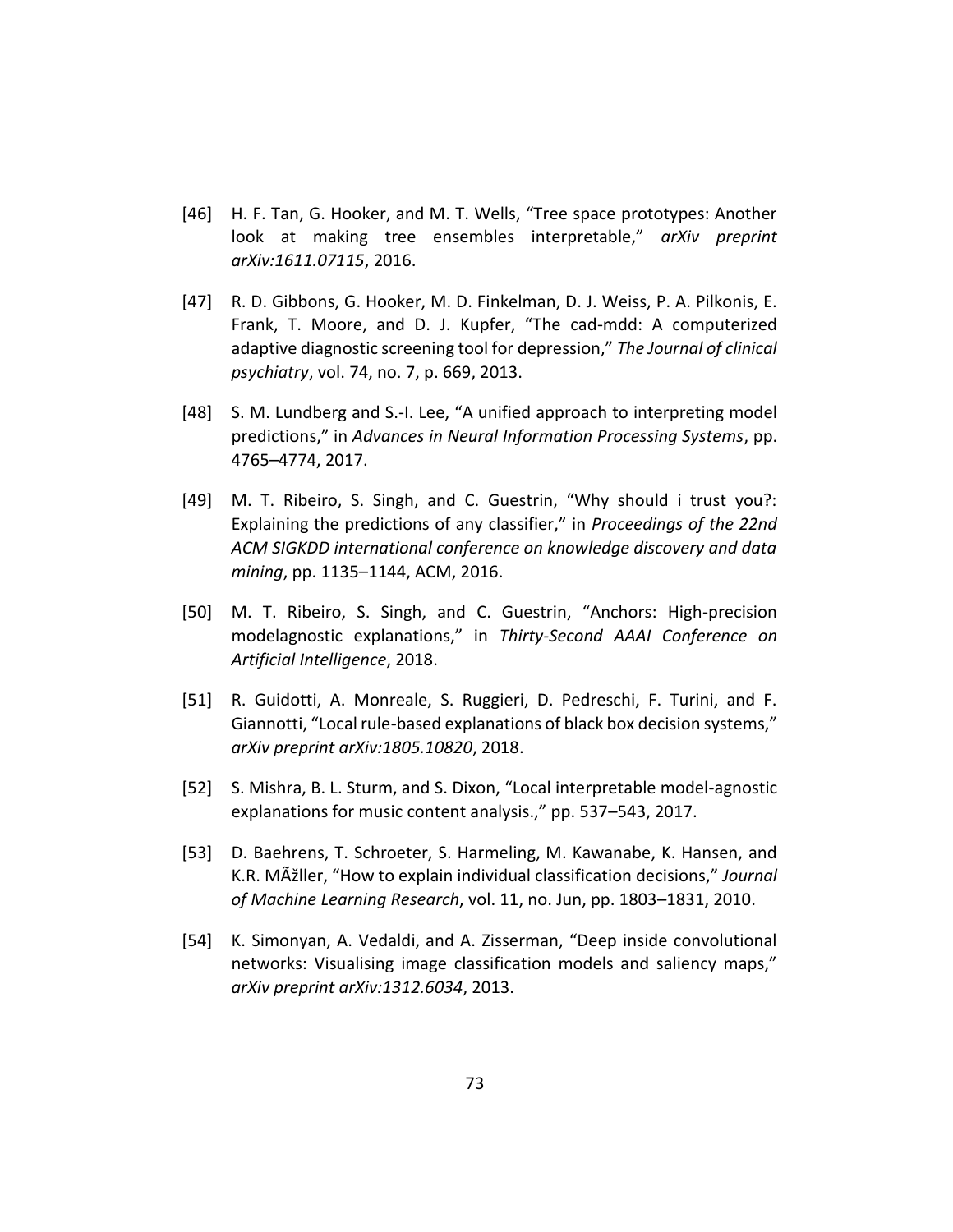- [55] M. D. Zeiler and R. Fergus, "Visualizing and understanding convolutional networks," in *European conference on computer vision*, pp. 818–833, Springer, 2014.
- [56] B. Zhou, A. Khosla, A. Lapedriza, A. Oliva, and A. Torralba, "Learning deep features for discriminative localization," pp. 2921–2929, 2016.
- [57] R. C. Fong and A. Vedaldi, "Interpretable explanations of black boxes by meaningful perturbation," in *Proceedings of the IEEE International Conference on Computer Vision*, pp. 3429–3437, 2017.
- [58] P. Dabkowski and Y. Gal, "Real time image saliency for black box classifiers," in *Advances in Neural Information Processing Systems*, pp. 6967– 6976, 2017.
- [59] V. Petsiuk, A. Das, and K. Saenko, "Rise: Randomized input sampling for explanation of black-box models," *arXiv preprint arXiv:1806.07421*, 2018.
- [60] G. Ras, M. van Gerven, and P. Haselager, "Explanation methods in deep learning: Users, values, concerns and challenges," in *Explainable and Interpretable Models in Computer Vision and Machine Learning*, pp. 19– 36, Springer, 2018.
- [61] U. Johansson, R. König, and L. Niklasson, "The truth is in there-rule extraction from opaque models using genetic programming.," in *FLAIRS Conference*, pp. 658–663, Miami Beach, FL, 2004.
- [62] M. H. Aung, P. G. Lisboa, T. A. Etchells, A. C. Testa, B. Van Calster, S. Van Huffel, L. Valentin, and D. Timmerman, "Comparing analytical decision support models through boolean rule extraction: A case study of ovarian tumour malignancy," in *International Symposium on Neural Networks*, pp. 1177–1186, Springer, 2007.
- [63] T. Hailesilassie, "Rule extraction algorithm for deep neural networks: A review," *arXiv preprint arXiv:1610.05267*, 2016.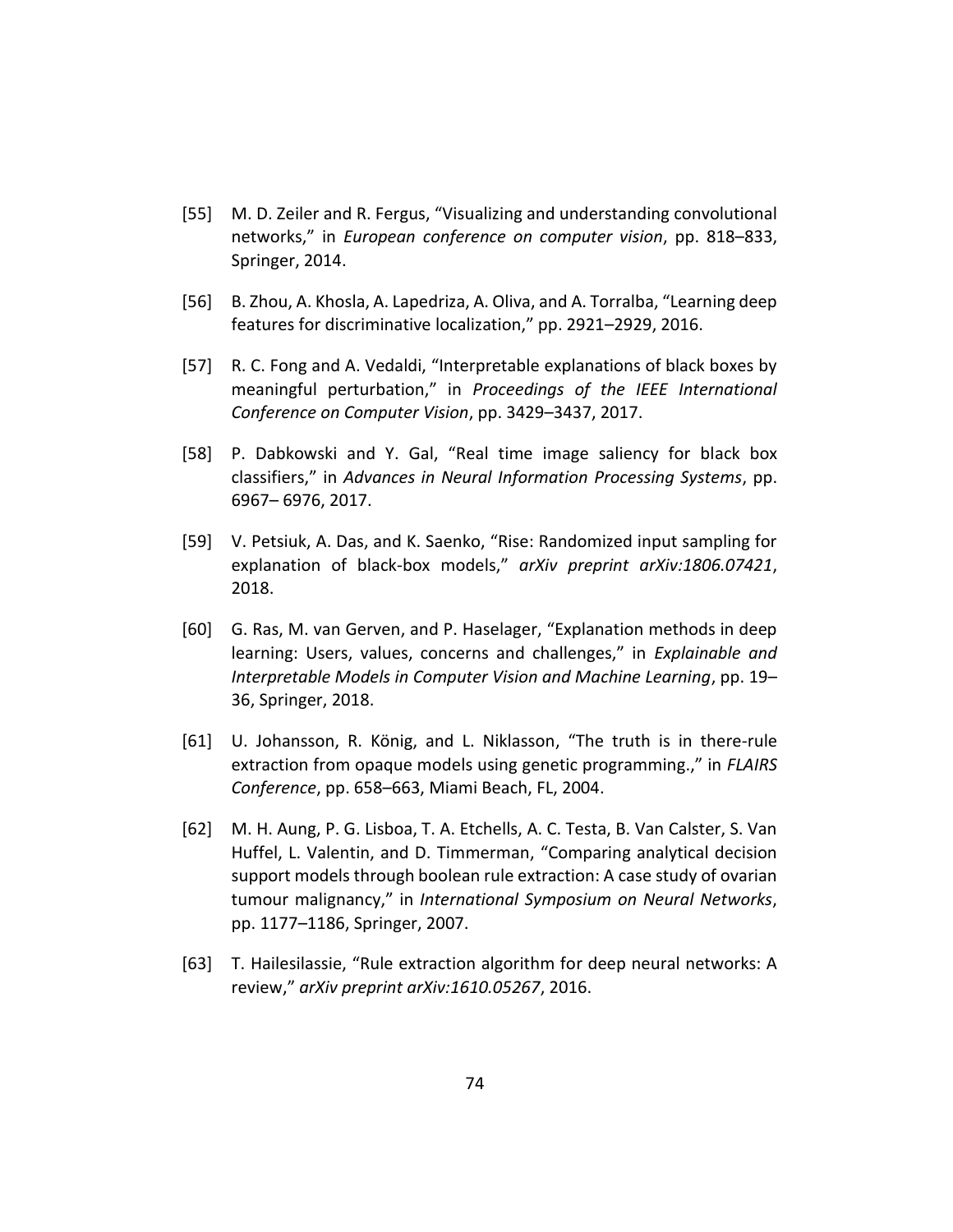- [64] R. Andrews, J. Diederich, and A. B. Tickle, "Survey and critique of techniques for extracting rules from trained artificial neural networks," *Knowledge-based systems*, vol. 8, no. 6, pp. 373–389, 1995.
- [65] T. GopiKrishna, "Evaluation of rule extraction algorithms," *International Journal of Data Mining & Knowledge Management Process*, vol. 4, no. 3, p. 9, 2014.
- [66] M. Robnik-Šikonja and I. Kononenko, "Explaining classifications for individual instances," *IEEE Transactions on Knowledge and Data Engineering*, vol. 20, no. 5, pp. 589–600, 2008.
- [67] G. Montavon, S. Lapuschkin, A. Binder, W. Samek, and K.-R. Müller, "Explaining nonlinear classification decisions with deep taylor decomposition," *Pattern Recognition*, vol. 65, pp. 211–222, 2017.
- [68] S. Bach, A. Binder, K.-R. Müller, and W. Samek, "Controlling explanatory heatmap resolution and semantics via decomposition depth," pp. 2271-2275, 2016.
- [69] R. A. Berk and J. Bleich, "Statistical procedures for forecasting criminal behavior: A comparative assessment," *Criminology & Pub. Pol'y*, vol. 12, p. 513, 2013.
- [70] J. Elith, J. R. Leathwick, and T. Hastie, "A working guide to boosted regression trees," *Journal of Animal Ecology*, vol. 77, no. 4, pp. 802–813, 2008.
- [71] D. P. Green and H. L. Kern, "Modeling heterogeneous treatment effects in large-scale experiments using bayesian additive regression trees," 2010.
- [72] A. Fisher, C. Rudin, and F. Dominici, "All models are wrong but many are useful: Variable importance for black-box, proprietary, or misspecified prediction models, using model class reliance," *arXiv preprint arXiv:1801.01489*, 2018.
- [73] J. Lei, M. G'Sell, A. Rinaldo, R. J. Tibshirani, and L. Wasserman,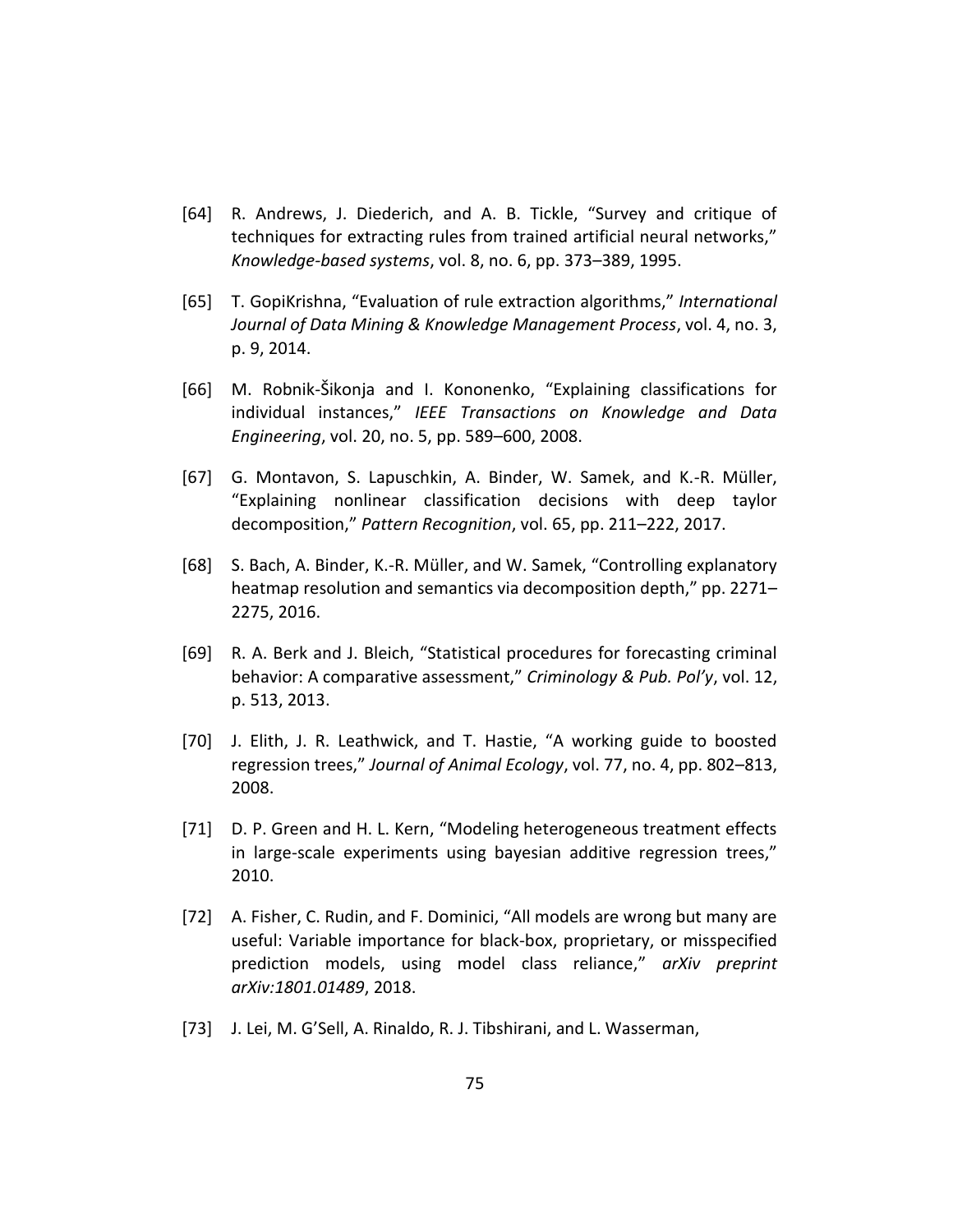"Distribution-free predictive inference for regression," *Journal of the American Statistical Association*, vol. 113, no. 523, pp. 1094–1111, 2018.

- [74] G. Casalicchio, C. Molnar, and B. Bischl, "Visualizing the feature importance for black box models," in *Joint European Conference on Machine Learning and Knowledge Discovery in Databases*, pp. 655–670, Springer, 2018.
- [75] J. Bien, R. Tibshirani, *et al.*, "Prototype selection for interpretable classification," *The Annals of Applied Statistics*, vol. 5, no. 4, pp. 2403– 2424, 2011.
- [76] B. Kim, C. Rudin, and J. A. Shah, "The bayesian case model: A generative approach for case-based reasoning and prototype classification," in *Advances in Neural Information Processing Systems*, pp. 1952–1960, 2014.
- [77] K. S. Gurumoorthy, A. Dhurandhar, and G. Cecchi, "Protodash: Fast interpretable prototype selection," *arXiv preprint arXiv:1707.01212*, 2017.
- [78] B. Kim, R. Khanna, and O. O. Koyejo, "Examples are not enough, learn to criticize! criticism for interpretability," in *Advances in Neural Information Processing Systems*, pp. 2280–2288, 2016.
- [79] S. Bach, A. Binder, G. Montavon, F. Klauschen, K.-R. Müller, and W. Samek, "On pixel-wise explanations for non-linear classifier decisions by layer-wise relevance propagation," *PloS one*, vol. 10, no. 7, p. e0130140, 2015.
- [80] S. Wachter, B. Mittelstadt, and C. Russell, "Counterfactual explanations without opening the black box: Automated decisions and the gpdr," *Harv. JL & Tech.*, vol. 31, p. 841, 2017.
- [81] S. Tan, R. Caruana, G. Hooker, and Y. Lou, "Detecting bias in black-box models using transparent model distillation," *arXiv preprint arXiv:1710.06169*, 2017.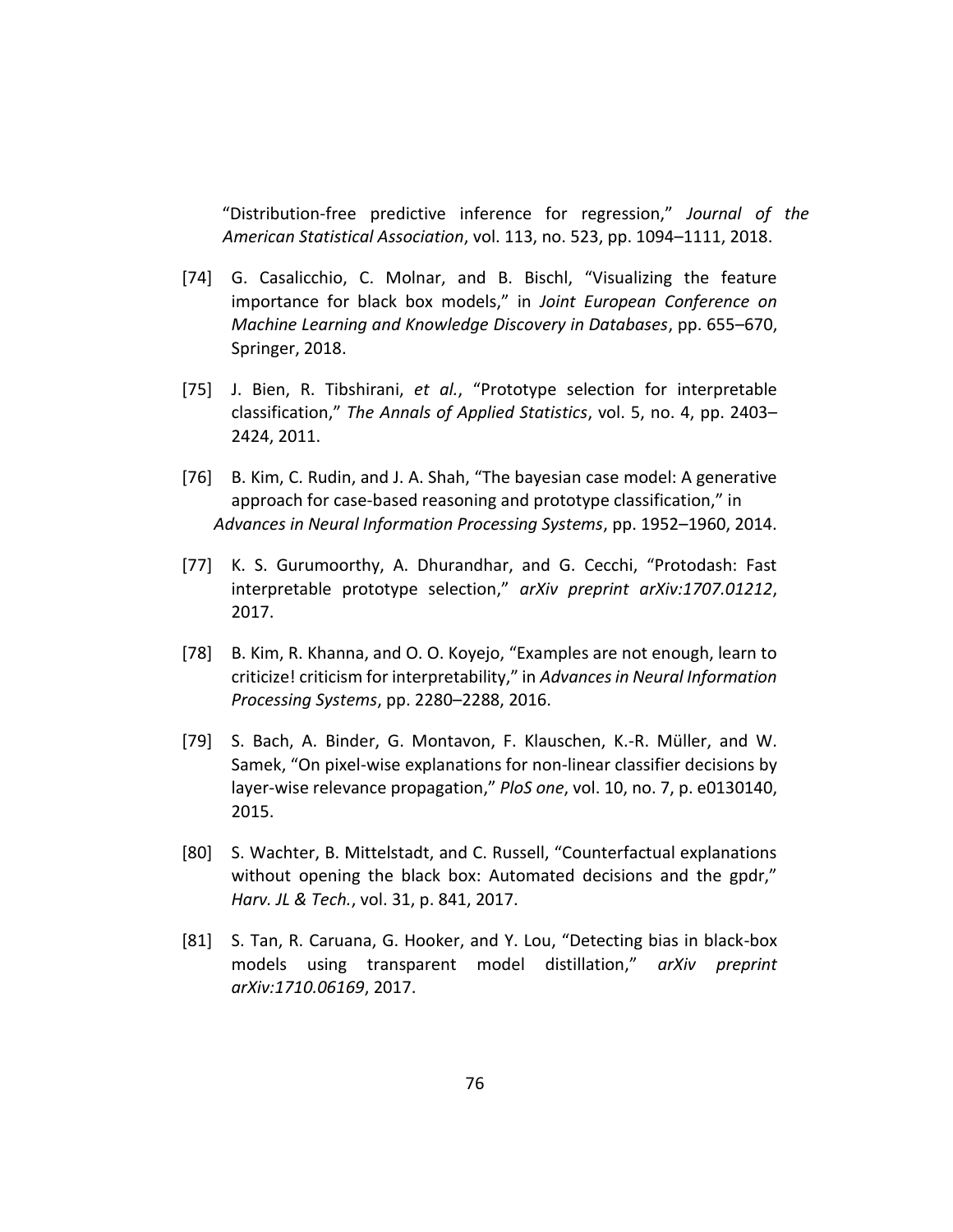- [82] Z. Che, S. Purushotham, R. Khemani, and Y. Liu, "Distilling knowledge from deep networks with applications to healthcare domain," *arXiv preprint arXiv:1512.03542*, 2015.
- [83] K. Xu, D. H. Park, C. Yi, and C. Sutton, "Interpreting deep classifier by visual distillation of dark knowledge," *arXiv preprint arXiv:1803.04042*, 2018.
- [84] S. Tan, "Interpretable approaches to detect bias in black-box models," in *Proceedings of the 2018 AAAI/ACM Conference on AI, Ethics, and Society*, pp. 382–383, ACM, 2018.
- [85] S. Tan, R. Caruana, G. Hooker, and Y. Lou, "Distill-and-compare: auditing black-box models using transparent model distillation," pp. 303–310, 2018.
- [86] S. Tan, R. Caruana, G. Hooker, and A. Gordo, "Transparent model distillation," 01 2018.
- [87] P. Cortez and M. J. Embrechts, "Using sensitivity analysis and visualization techniques to open black box data mining models," *Information Sciences*, vol. 225, pp. 1–17, 2013.
- [88] P. Cortez and M. J. Embrechts, "Opening black box data mining models using sensitivity analysis," in *2011 IEEE Symposium on Computational Intelligence and Data Mining (CIDM)*, pp. 341–348, IEEE, 2011.
- [89] A. Goldstein, A. Kapelner, J. Bleich, and E. Pitkin, "Peeking inside the black box: Visualizing statistical learning with plots of individual conditional expectation," *Journal of Computational and Graphical Statistics*, vol. 24, no. 1, pp. 44–65, 2015.
- [90] O. Bastani, C. Kim, and H. Bastani, "Interpretability via model extraction," *arXiv preprint arXiv:1706.09773*, 2017.
- [91] J. J. Thiagarajan, B. Kailkhura, P. Sattigeri, and K. N. Ramamurthy, "Treeview: Peeking into deep neural networks via feature-space partitioning," *arXiv preprint arXiv:1611.07429*, 2016.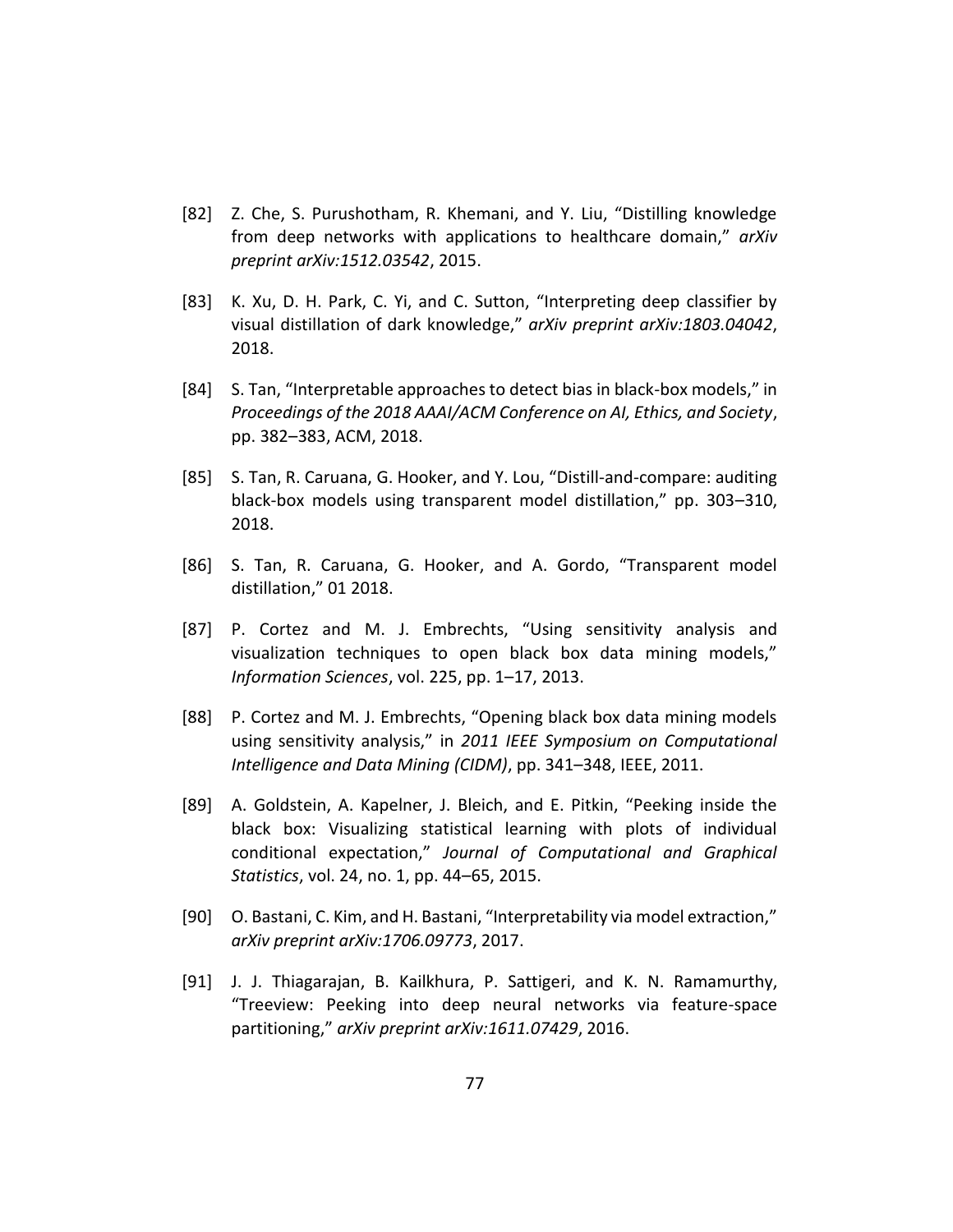- [92] A. Nguyen, A. Dosovitskiy, J. Yosinski, T. Brox, and J. Clune, "Synthesizing the preferred inputs for neurons in neural networks via deep generator networks," in *Advances in Neural Information Processing Systems*, pp. 3387–3395, 2016.
- [93] D. Erhan, A. Courville, and Y. Bengio, "Understanding representations learned in deep architectures," *Department dInformatique et Recherche Operationnelle, University of Montreal, QC, Canada, Tech. Rep*, vol. 1355, p. 1, 2010.
- [94] T. Panch, H. Mattie, and L. A. Celi, "The "inconvenient truth" about ai in healthcare," *Npj Digital Medicine*, vol. 2, no. 1, pp. 1–3, 2019.
- [95] C. Ho, D. Soon, K. Caals, and J. Kapur, "Governance of automated image analysis and artificial intelligence analytics in healthcare," *Clinical radiology*, 2019.
- [96] S. Qiu, Q. Liu, S. Zhou, and C. Wu, "Review of artificial intelligence adversarial attack and defense technologies," *Applied Sciences*, vol. 9, no. 5, p. 909, 2019.
- [97] N. Papernot, P. McDaniel, I. Goodfellow, S. Jha, Z. B. Celik, and A. Swami, "Practical black-box attacks against machine learning," in *Proceedings of the 2017 ACM on Asia conference on computer and communications security*, pp. 506–519, ACM, 2017.
- [98] A. Kurakin, I. Goodfellow, and S. Bengio, "Adversarial examples in the physical world," *arXiv preprint arXiv:1607.02533*, 2016.
- [99] M. Barreno, B. Nelson, A. D. Joseph, and J. D. Tygar, "The security of machine learning," *Machine Learning*, vol. 81, no. 2, pp. 121–148, 2010.
- [100] D. L. Marino, C. S. Wickramasinghe, and M. Manic, "An adversarial approach for explainable ai in intrusion detection systems," in *IECON 2018-44th Annual Conference of the IEEE Industrial Electronics Society*, pp. 3237–3243, IEEE, 2018.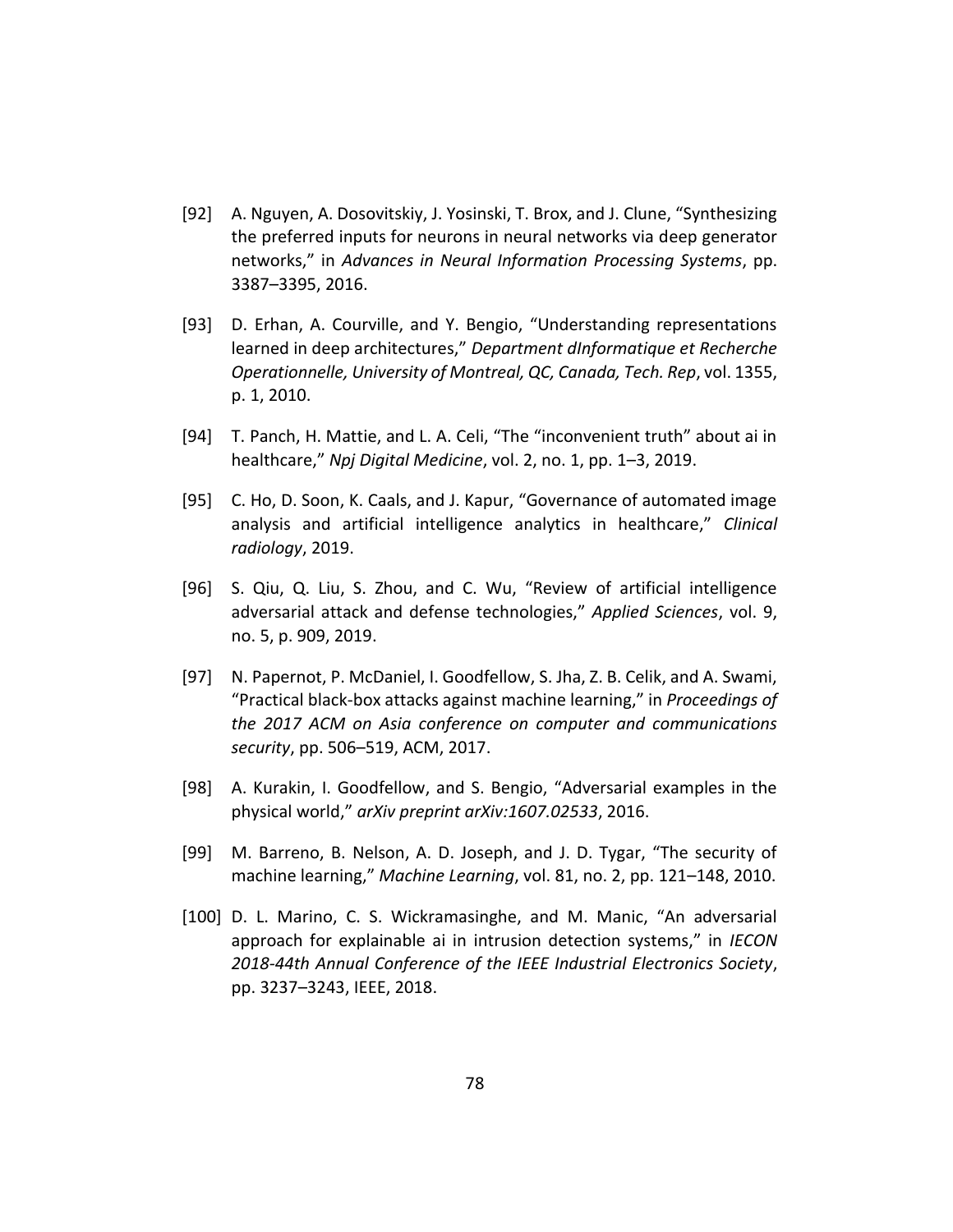- [101] X. Xu, X. Chen, C. Liu, A. Rohrbach, T. Darell, and D. Song, "Can you fool ai with adversarial examples on a visual turing test," *arXiv preprint arXiv:1709.08693*, vol. 3, 2017.
- [102] N. Damer, A. M. Saladié, A. Braun, and A. Kuijper, "Morgan: Recognition vulnerability and attack detectability of face morphing attacks created by generative adversarial network," pp. 1–10, 2018.
- [103] M. Sharif, S. Bhagavatula, L. Bauer, and M. K. Reiter, "Accessorize to a crime: Real and stealthy attacks on state-of-the-art face recognition," in *Proceedings of the 2016 ACM SIGSAC Conference on Computer and Communications Security*, pp. 1528–1540, ACM, 2016.
- [104] I. J. Goodfellow, J. Shlens, and C. Szegedy, "Explaining and harnessing adversarial examples," *arXiv preprint arXiv:1412.6572*, 2014.
- [105] C. Frederickson, M. Moore, G. Dawson, and R. Polikar, "Attack strength vs. detectability dilemma in adversarial machine learning," pp. 1–8, 2018.
- [106] A. Madry, A. Makelov, L. Schmidt, D. Tsipras, and A. Vladu, "Towards deep learning models resistant to adversarial attacks," *arXiv preprint arXiv:1706.06083*, 2017.
- [107] T. Gehr, M. Mirman, D. Drachsler-Cohen, P. Tsankov, S. Chaudhuri, and M. Vechev, "Ai2: Safety and robustness certification of neural networks with abstract interpretation," *2018 IEEE Symposium on Security and Privacy (SP)*, pp. 3–18, 2018.
- [108] "Strategy for the development of quebec's artificial intelligence ecosystem," *A mandate from l'Économie, Science et Innovation Quebec*, 2018.
- [109] J. Hare and et al, "Predicts 2019: Digital ethics, policy and governance are key to success with artificial intelligence." URL: https://www.gartner.com/en/documents/3895092/ predicts-2019 digital-ethics-policy-and-governance-are-k, 2018.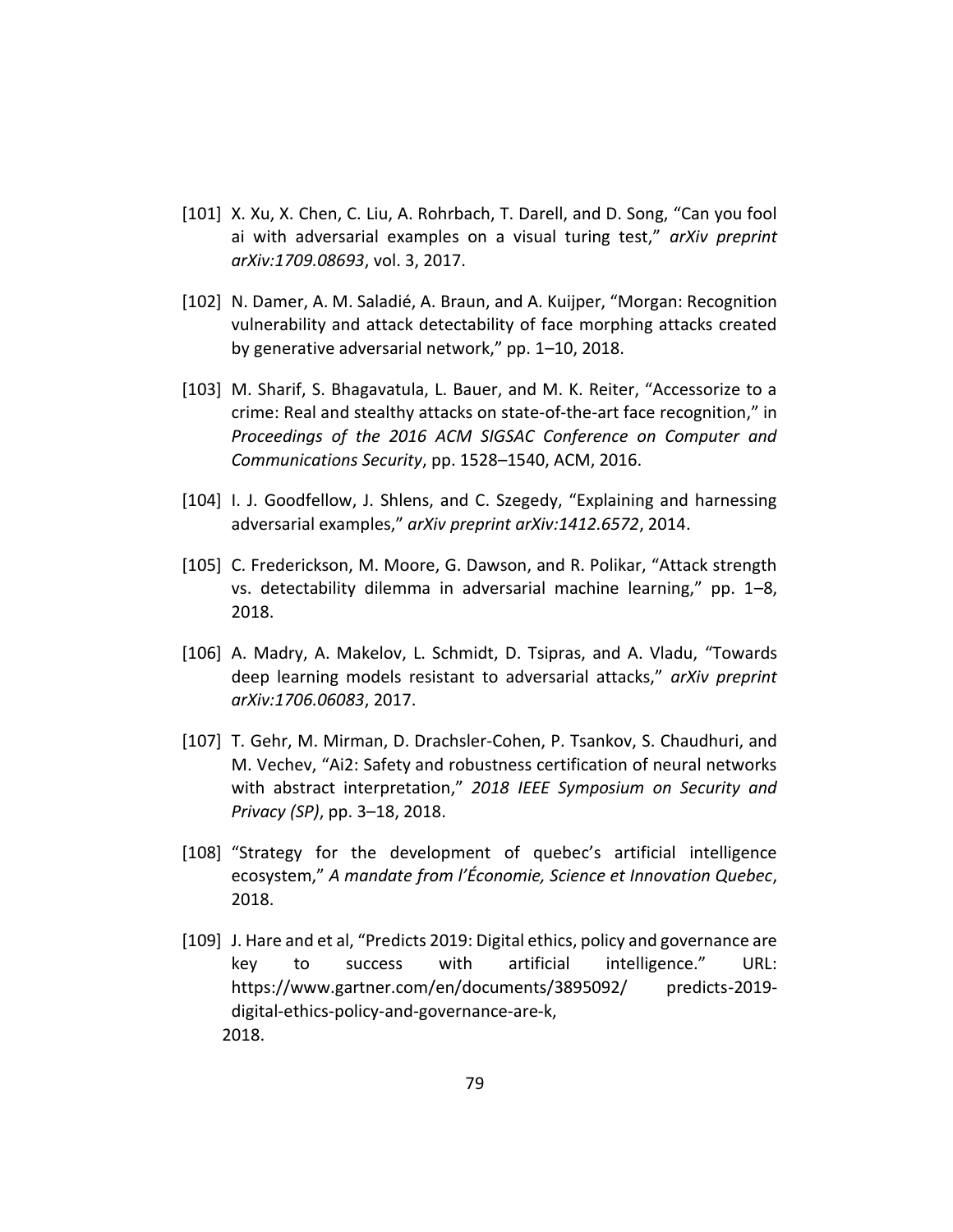- [110] S. M. Carter, W. Rogers, K. T. Win, H. Frazer, B. Richards, and N. Houssami, "The ethical, legal and social implications of using artificial intelligence systems in breast cancer care," *The Breast*, vol. 49, pp. 25– 32, 2020.
- [111] B. B. Watch, "Face off the lawless growth of facial recognition in uk policing," *Obtenido de: bigbrotherwatch. org. uk/wpcontent/uploads/2018/05/Face-Off-final-digital-1. pdf. Consultado el*, vol. 22, 2018.
- [112] A. Jobin, M. Ienca, and E. Vayena, "The global landscape of ai ethics guidelines," *Nature Machine Intelligence*, vol. 1, no. 9, pp. 389–399, 2019.
- [113] F. Doshi-Velez, M. Kortz, R. Budish, C. Bavitz, S. Gershman, D. O'Brien, K. Scott, S. Schieber, J. Waldo, D. Weinberger, *et al.*, "Accountability of ai under the law: The role of explanation," *arXiv preprint arXiv:1711.01134*, 2017.
- [114] D. Schneeberger, K. Stöger, and A. Holzinger, "The european legal framework for medical ai," pp. 209–226, 2020.
- [115] A. Alrawais, A. Alhothaily, C. Hu, and X. Cheng, "Fog computing for the internet of things: Security and privacy issues," *IEEE Internet Computing*, vol. 21, no. 2, pp. 34–42, 2017.
- [116] J. Ni, A. Zhang, X. Lin, and X. S. Shen, "Security, privacy, and fairness in fog-based vehicular crowdsensing," *IEEE Communications Magazine*, vol. 55, no. 6, pp. 146–152, 2017.
- [117] S. Yi, Z. Qin, and Q. Li, "Security and privacy issues of fog computing: A survey," pp. 685–695, 2015.
- [118] A. Sang, R. Ismail, and C. Boyd, "A survey of trust and reputation systems for online service provision," *Decision support systems*, vol. 43, no. 2, pp. 618–644, 2007.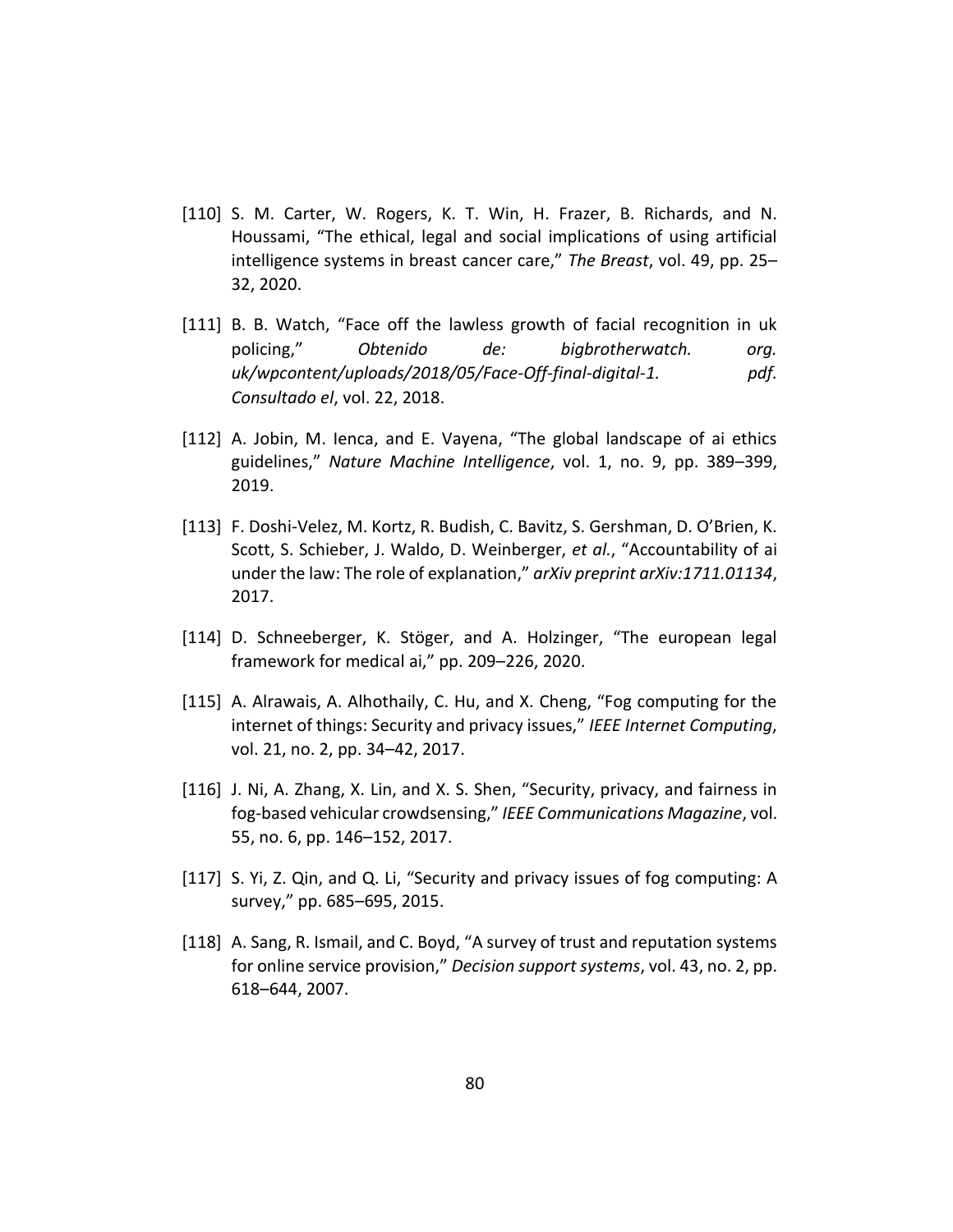- [119] F. Bonchi, A. Gionis, and T. Tassa, "Identity obfuscation in graphs through the information theoretic lens," *Information Sciences*, vol. 275, pp. 232– 256, 2014.
- [120] R. Gennaro, C. Gentry, and B. Parno, "Non-interactive verifiable computing: Outsourcing computation to untrusted workers," pp. 465– 482, 2010.
- [121] D. X. Song, D. Wagner, and A. Perrig, "Practical techniques for searches on encrypted data," pp. 44–55, 2000.
- [122] S. S. G. G. CloudWatcher, "Network security monitoring using openflow in dynamic cloud networks," *Proc. NPSec12*, 2012.
- [123] D. Balfanz, D. K. Smetters, P. Stewart, and H. C. Wong, "Talking to strangers: Authentication in ad-hoc wireless networks.," 2002.
- [124] F. Stroud, "Fog computing." URL: https://www.webopedia.com/ TERM/F/fog-computing.html.
- [125] F.Stroud,"Fogcomputing."URL:https://www.optus.com.au/enterprise/a ccelerate/communications/ the-future-of-5g-enabled-edge-cloud.
- [126] M. S. Hossain, G. Muhammad, and N. Guizani, "Explainable ai and mass surveillance system-based healthcare framework to combat covid-i9 like pandemics," *IEEE Network*, vol. 34, no. 4, pp. 126–132, 2020.
- [127] M. S. Hossain and G. Muhammad, "Emotion recognition using secure edge and cloud computing," *Information Sciences*, vol. 504, pp. 589–601, 2019.
- [128] P. Hu, H. Ning, T. Qiu, H. Song, Y. Wang, and X. Yao, "Security and privacy preservation scheme of face identification and resolution framework using fog computing in internet of things," *IEEE Internet of Things Journal*, vol. 4, no. 5, pp. 1143–1155, 2017.
- [129] B. Sheehan, F. Murphy, M. Mullins, and C. Ryan, "Connected and autonomous vehicles: A cyber-risk classification framework,"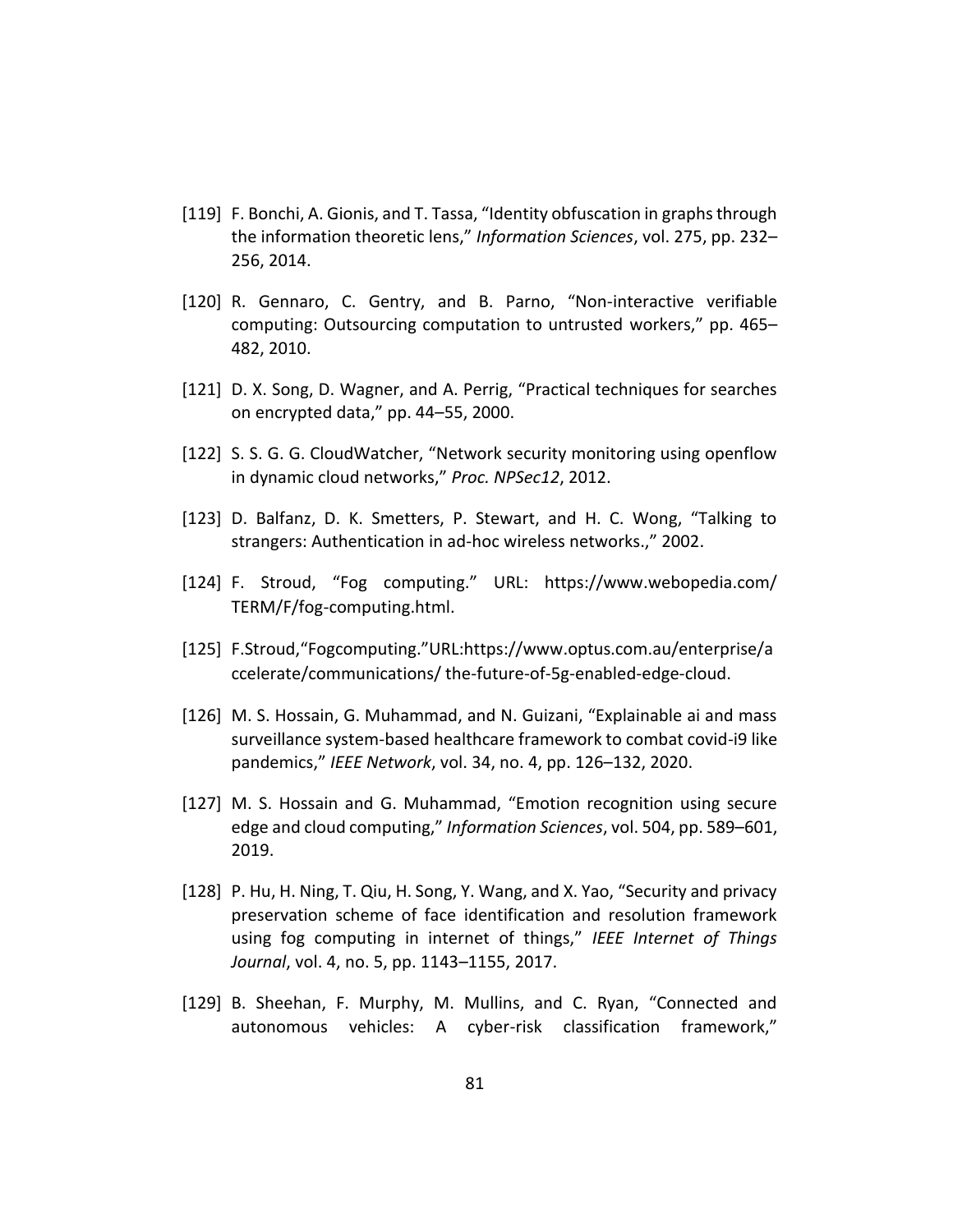*Transportation research part A: policy and practice*, vol. 124, pp. 523– 536, 2019.

- [130] L. Findlater, S. Goodman, Y. Zhao, S. Azenkot, and M. Hanley, "Fairness issues in ai systems that augment sensory abilities," *ACM SIGACCESS Accessibility and Computing*, no. 125, pp. 1–1, 2020.
- [131] J. Vincent, "France is using ai to check whether people are wearing masks on public transport." https:

//www.theverge.com/2020/5/7/21250357/france-masks-public-transportmandatory-ai-surveillance-camera-so

2020.

- [132] L. d. S. B. Neto, V. R. M. L. Maike, F. L. Koch, M. C. C. Baranauskas, A. de Rezende Rocha, and S. K. Goldenstein, "A wearable face recognition system built into a smartwatch and the visually impaired user.," pp. 5– 12, 2015.
- [133] C. L. Bennett and O. Keyes, "What is the point of fairness? disability, ai and the complexity of justice," 2019.
- [134] Wikipedia, "Telephone call recording laws." URL: https://en. wikipedia.org/wiki/Telephone\ call\ recording\ laws.
- [135] S. Du and C. Xie, "Paradoxes of artificial intelligence in consumer markets: Ethical challenges and opportunities," *Journal of Business Research*, 2020.
- [136] F. Al-Turjman, *Unmanned Aerial Vehicles in Smart Cities*. Springer, 2020.
- [137] B. Dattner, T. Chamorro-Premuzic, R. Buchband, and L. Schettler, "The legal and ethical implications of using ai in hiring," *Harvard Business Review*, vol. 25, 2019.
- [138] M. A. Ahad, S. Paiva, G. Tripathi, and N. Feroz, "Enabling technologies and sustainable smart cities," *Sustainable cities and society*, vol. 61, p. 102301, 2020.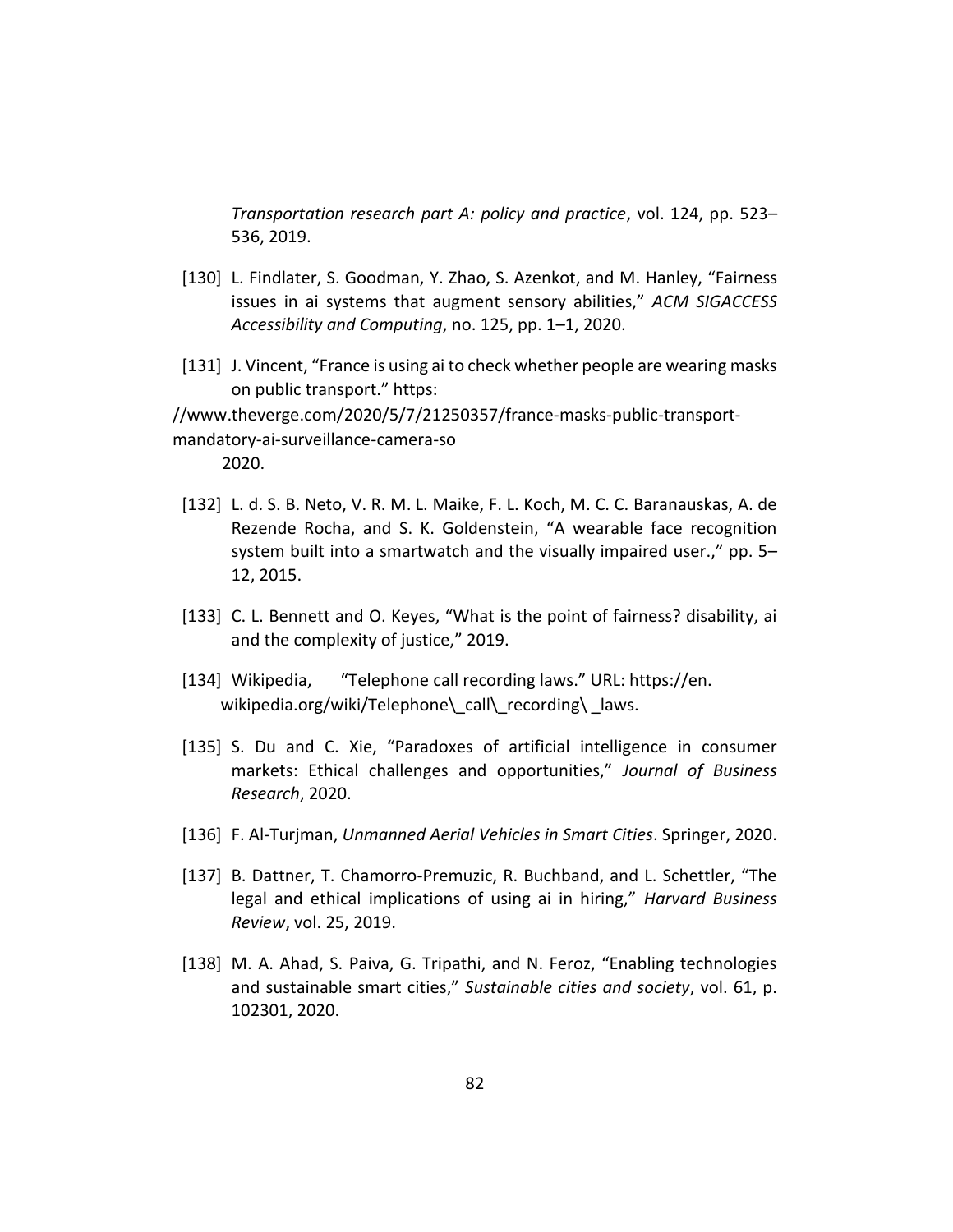- [139] C. S. Lai, Y. Jia, Z. Dong, D. Wang, Y. Tao, Q. H. Lai, R. T. Wong, A. F. Zobaa, R. Wu, and L. L. Lai, "A review of technical standards for smart cities," *Clean Technologies*, vol. 2, no. 3, pp. 290–310, 2020.
- [140] N. Mohammad, "A multi-tiered defense model for the security analysis of critical facilities in smart cities," *IEEE Access*, vol. 7, pp. 152585– 152598, 2019.
- [141] J. Huang, L. L. Presti, B. Motella, and M. Pini, "Gnss spoofing detection: Theoretical analysis and performance of the ratio test metric in open sky," *Ict Express*, vol. 2, no. 1, pp. 37–40, 2016.
- [142] A. Alhilal, T. Braud, and P. Hui, "Distributed vehicular computing at the dawn of 5g: a survey," *arXiv preprint arXiv:2001.07077*, 2020.
- [143] A. Musaddiq, R. Ali, R. Bajracharya, Y. A. Qadri, F. Al-Turjman, and S. W. Kim, "Trends, issues, and challenges in the domain of iot-based vehicular cloud network," pp. 49–64, 2020.
- [144] Y. Agarwal, K. Jain, and O. Karabasoglu, "Smart vehicle monitoring and assistance using cloud computing in vehicular ad hoc networks," *International Journal of Transportation Science and Technology*, vol. 7, no. 1, pp. 60–73, 2018.
- [145] F. Maymir, "cognitive and automatic cyber defense, nato." URL: https: //www.sto.nato.int/publications/STO\%20Meeting\ %20Proceedings/STO-MP-MSG-143/MP-MSG-143-24.pdf.
- [146] A. Stewart, "Three emerging innovative technologies required for cyber operations to execute commander's intent at machine speed," *Military Cyber Affairs*, vol. 4, no. 2, p. 3, 2020.
- [147] D. Phillips, "The shape of cloud security in the wfh era," *ITNOW*, vol. 63, no. 1, pp. 42–43, 2021.
- [148] Z. A. Collier and J. Sarkis, "The zero trust supply chain: Managing supply chain risk in the absence of trust," *International Journal of Production Research*, pp. 1–16, 2021.